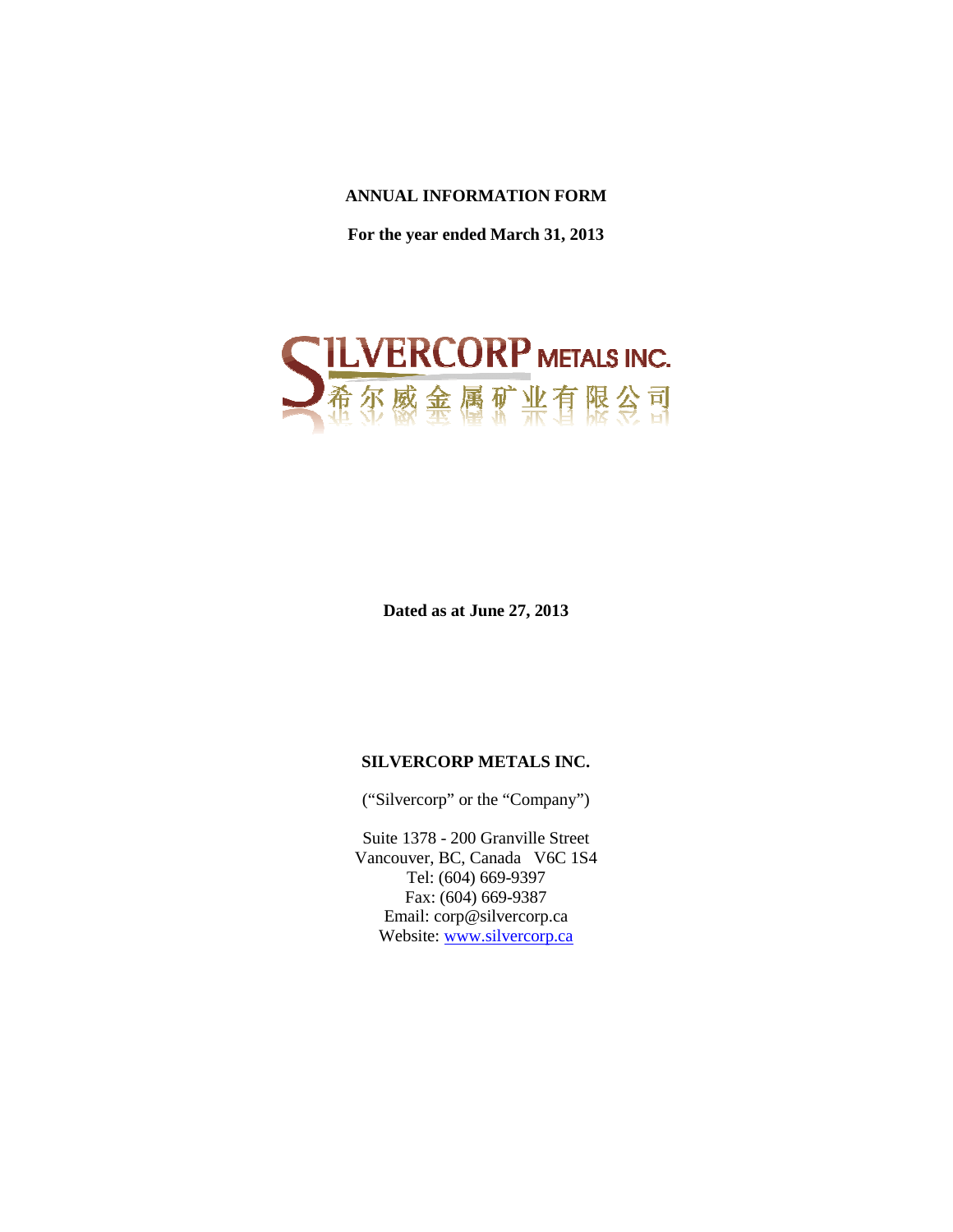| <b>ITEM1</b>   |                                                      |
|----------------|------------------------------------------------------|
| 1.1            |                                                      |
| 1.2            |                                                      |
| 1.3            |                                                      |
| <b>ITEM2</b>   |                                                      |
| 2.1            |                                                      |
| 2.2            |                                                      |
| <b>ITEM 3</b>  |                                                      |
| 3.1            |                                                      |
| 3.2            |                                                      |
| 3.3            |                                                      |
| 3.4            |                                                      |
| <b>ITEM 4</b>  |                                                      |
| 4.1            |                                                      |
| 4.2            |                                                      |
| 4.3            |                                                      |
| <b>ITEM 5</b>  |                                                      |
| 5.1            |                                                      |
| 5.2            |                                                      |
| <b>ITEM 6</b>  |                                                      |
| <b>ITEM7</b>   |                                                      |
| <b>ITEM 8</b>  |                                                      |
| <b>ITEM9</b>   |                                                      |
| <b>ITEM 10</b> |                                                      |
| <b>ITEM 11</b> |                                                      |
| <b>ITEM 12</b> |                                                      |
| <b>ITEM 13</b> |                                                      |
| <b>ITEM 14</b> | <b>INTEREST OF MANAGEMENT AND OTHERS IN MATERIAL</b> |
|                |                                                      |
| <b>ITEM 15</b> |                                                      |
| <b>ITEM 16</b> |                                                      |
| <b>ITEM 17</b> |                                                      |
| <b>ITEM 18</b> |                                                      |
| <b>ITEM 19</b> |                                                      |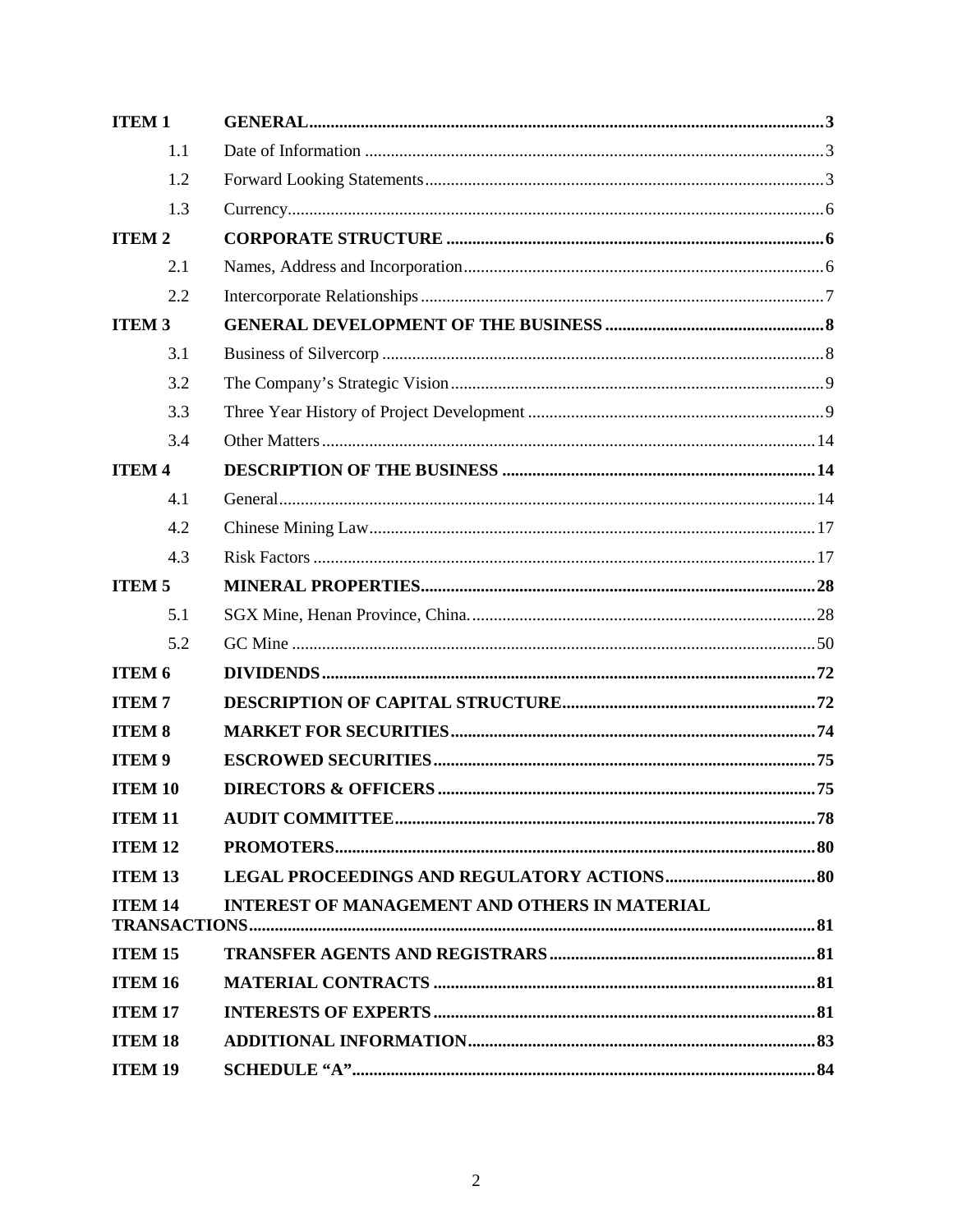# **ITEM 1 GENERAL**

# **1.1 Date of Information**

All information in this Annual Information Form is as of March 31, 2013, unless otherwise indicated.

# **1.2 Forward Looking Statements**

Certain of the statements and information in this Annual Information Form ("**AIF**") for Silvercorp Metals Inc. ("**Silvercorp**" or the "**Company**") constitute "forward-looking statements" within the meaning of the United States *Private Securities Litigation Reform Act* of 1995 and "forward-looking information" within the meaning of applicable Canadian provincial securities laws. All statements and information concerning mineral resource and mineral reserve estimates may also be deemed to constitute "forward-looking statements" to the extent that they involve estimates of the mineralization that will be encountered if the property is developed. Any statements or information that express or involve discussions with respect to predictions, expectations, beliefs, plans, projections, objectives, assumptions or future events or performance (often, but not always, using words or phrases such as "expects", "is expected", "anticipates", "believes", "plans", "projects", "estimates", "assumes", "intends", "strategies", "targets", "goals", "forecasts", "objectives", "budgets", "schedules", "potential" or variations thereof or stating that certain actions, events or results "may", "could", "would", "might" or "will" be taken, occur or be achieved, or the negative of any of these terms and similar expressions) are not statements of historical fact and may be forward-looking statements or information. Forward-looking statements or information relate to, among other things:

- the price of silver and other metals;
- the accuracy of mineral resource and mineral reserve estimates at the Company's material properties;
- estimated production from the Company's mines in the Ying Mining District (defined herein);
- timing of receipt of regulatory approvals;
- availability of funds from production to finance the Company's operations; and
- access to and availability of funding for future construction and development of the Company's properties.

Forward-looking statements or information are subject to a variety of known and unknown risks, uncertainties and other factors that could cause actual events or results to differ from those reflected in the forward-looking statements or information, including, without limitation, risks relating to:

- fluctuating commodity prices;
- estimation of mineral resources, reserves and mineralization and precious and base metal recovery;
- interpretations and assumptions of mineral resource and mineral reserve estimates;
- exploration and development programs;
- feasibility and engineering reports;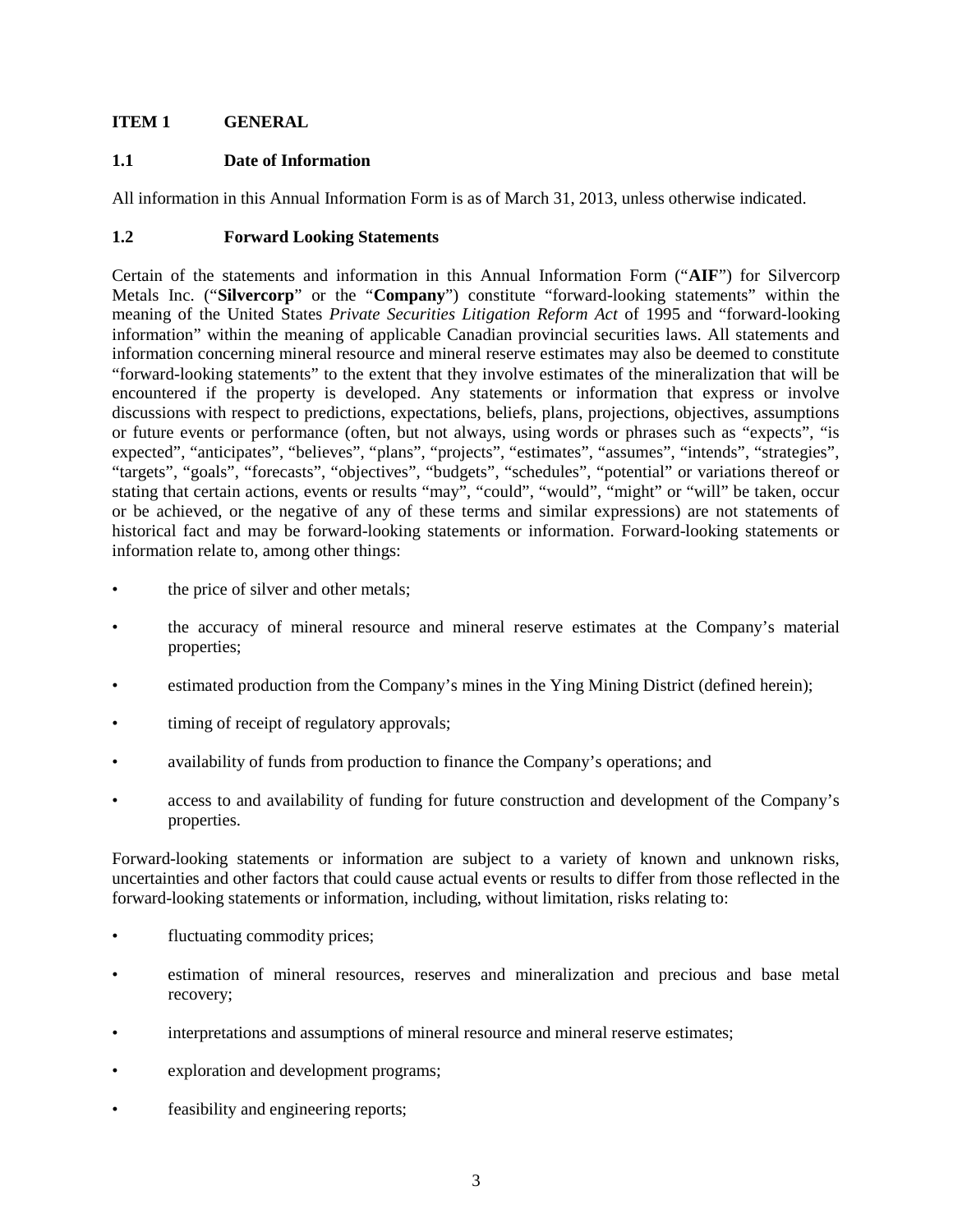- permits and licences;
- title to properties;
- First Nations title claims and rights;
- property interests;
- joint venture partners;
- acquisition of commercially mineable mineral rights;
- financing;
- recent market events and conditions:
- economic factors affecting the Company;
- timing, estimated amount, capital and operating expenditures and economic returns of future production;
- integration of future acquisitions into the Company's existing operations;
- competition;
- operations and political conditions;
- regulatory environment in China and Canada;
- environmental risks;
- foreign exchange rate fluctuations;
- insurance:
- risks and hazards of mining operations;
- dependence on management and key personnel;
- conflicts of interest;
- internal control over financial reporting as per the requirements of the *Sarbanes-Oxley Act*; and
- bringing actions and enforcing judgments under U.S. securities laws.

This list is not exhaustive of the factors that may affect any of the Company's forward-looking statements or information. Forward-looking statements or information are statements about the future and are inherently uncertain, and actual achievements of the Company or other future events or conditions may differ materially from those reflected in the forward-looking statements or information due to a variety of risks, uncertainties and other factors, including, without limitation, those referred to in this AIF under the heading "Risk Factors" and elsewhere. Although the Company has attempted to identify important factors that could cause actual results to differ materially, there may be other factors that cause results not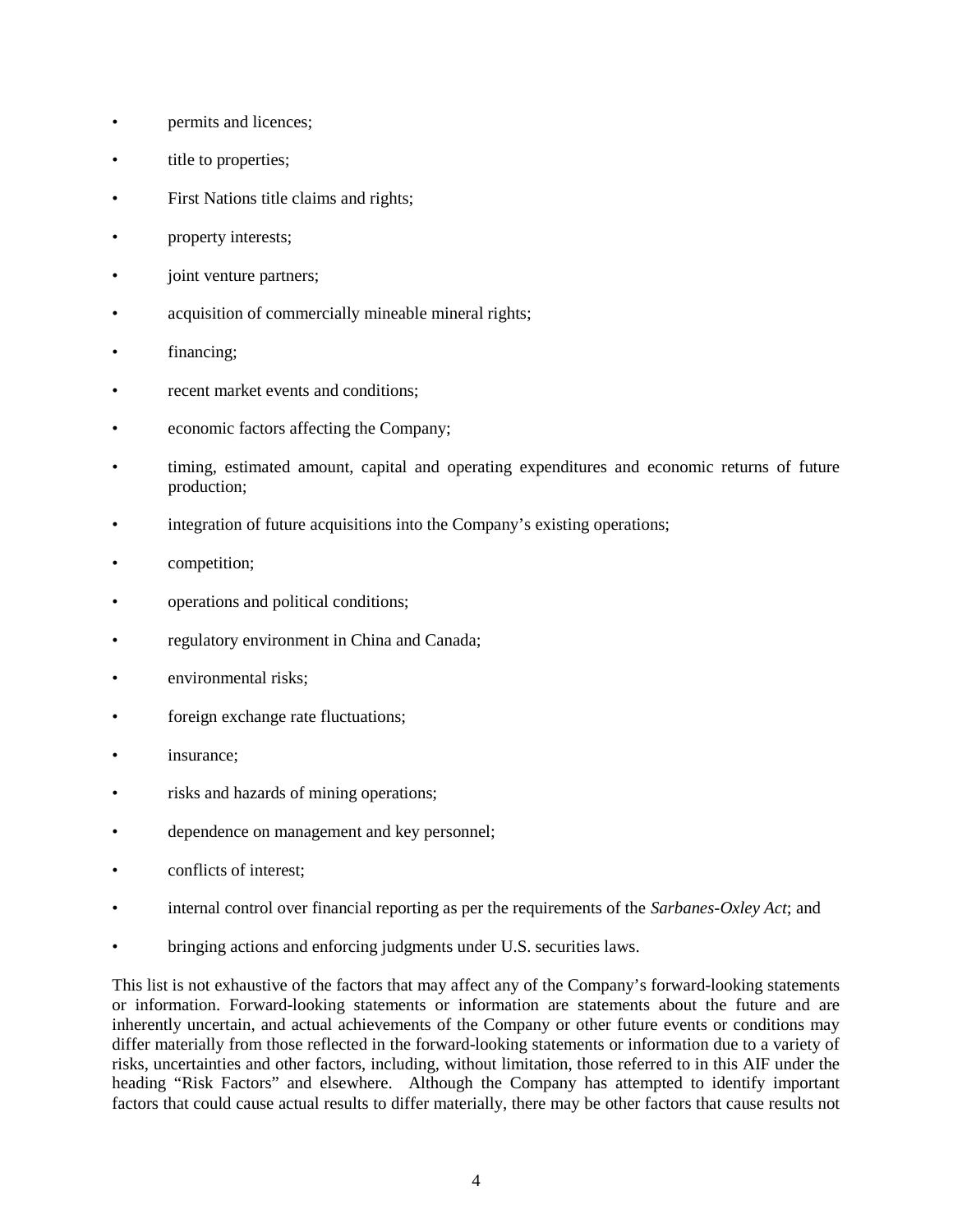to be as anticipated, estimated, described or intended. Accordingly, readers should not place undue reliance on forward-looking statements or information.

The Company's forward-looking statements and information are based on the assumptions, beliefs, expectations and opinions of management as of the date of this AIF, and other than as required by applicable securities laws, the Company does not assume any obligation to update forward-looking statements and information if circumstances or management's assumptions, beliefs, expectations or opinions should change, or changes in any other events affecting such statements or information. For the reasons set forth above, investors should not place undue reliance on forward-looking statements and information.

#### **Cautionary Note to U.S. Investors – Information Concerning Preparation of Mineral Resource and Mineral Reserve Estimates**

This AIF has been prepared in accordance with the requirements of the securities laws in effect in Canada, which differ from the requirements of U.S. securities laws. Unless otherwise indicated, all mineral resource and mineral reserve estimates included in this AIF have been prepared in accordance with National Instrument 43-101 *Standards of Disclosure for Mineral Projects* ("**NI 43-101**") and the Canadian Institute of Mining Metallurgy and Petroleum ("**CIM**") "*Standards on Mineral Resources and Mineral Reserves Definitions and Guidelines*" (the "**CIM Standards**"). NI 43-101 is a rule developed by the Canadian Securities Administrators which establishes standards for all public disclosure an issuer makes of scientific and technical information concerning mineral projects.

Canadian standards, including NI 43-101, differ significantly from the requirements of the United States Securities and Exchange Commission ("**SEC**"), and mineral resource and mineral reserve information contained herein may not be comparable to similar information disclosed by U.S. companies. In particular, and without limiting the generality of the foregoing, the term "resource" does not equate to the term "reserves". Under U.S. standards, mineralization may not be classified as a "reserve" unless the determination has been made that the mineralization could be economically and legally produced or extracted at the time the reserve determination is made. The SEC's disclosure standards normally do not permit the inclusion of information concerning "measured mineral resources", "indicated mineral resources" or "inferred mineral resources" or other descriptions of the amount of mineralization in mineral deposits that do not constitute "reserves" by U.S. standards in documents filed with the SEC. U.S. investors should also understand that "inferred mineral resources" have a great amount of uncertainty as to their existence and great uncertainty as to their economic and legal feasibility. It cannot be assumed that all or any part of an "inferred mineral resource" will ever be upgraded to a higher category. Under Canadian rules, estimated "inferred mineral resources" may not form the basis of feasibility or prefeasibility studies except in rare cases. Investors are cautioned not to assume that all or any part of an "inferred mineral resource" exists or is economically or legally mineable.

Disclosure of "contained metal" in a resource is permitted disclosure under Canadian regulations; however, the SEC normally only permits issuers to report mineralization that does not constitute "reserves" by SEC standards as in-place tonnage and grade without reference to unit measures. The requirements of NI 43-101 for identification of "reserves" are also not the same as those of the SEC, and reserves reported by the Company in compliance with NI 43-101 may not qualify as "reserves" under SEC standards. Accordingly, information concerning mineral deposits set forth herein may not be comparable with information made public by companies that report in accordance with U.S. standards.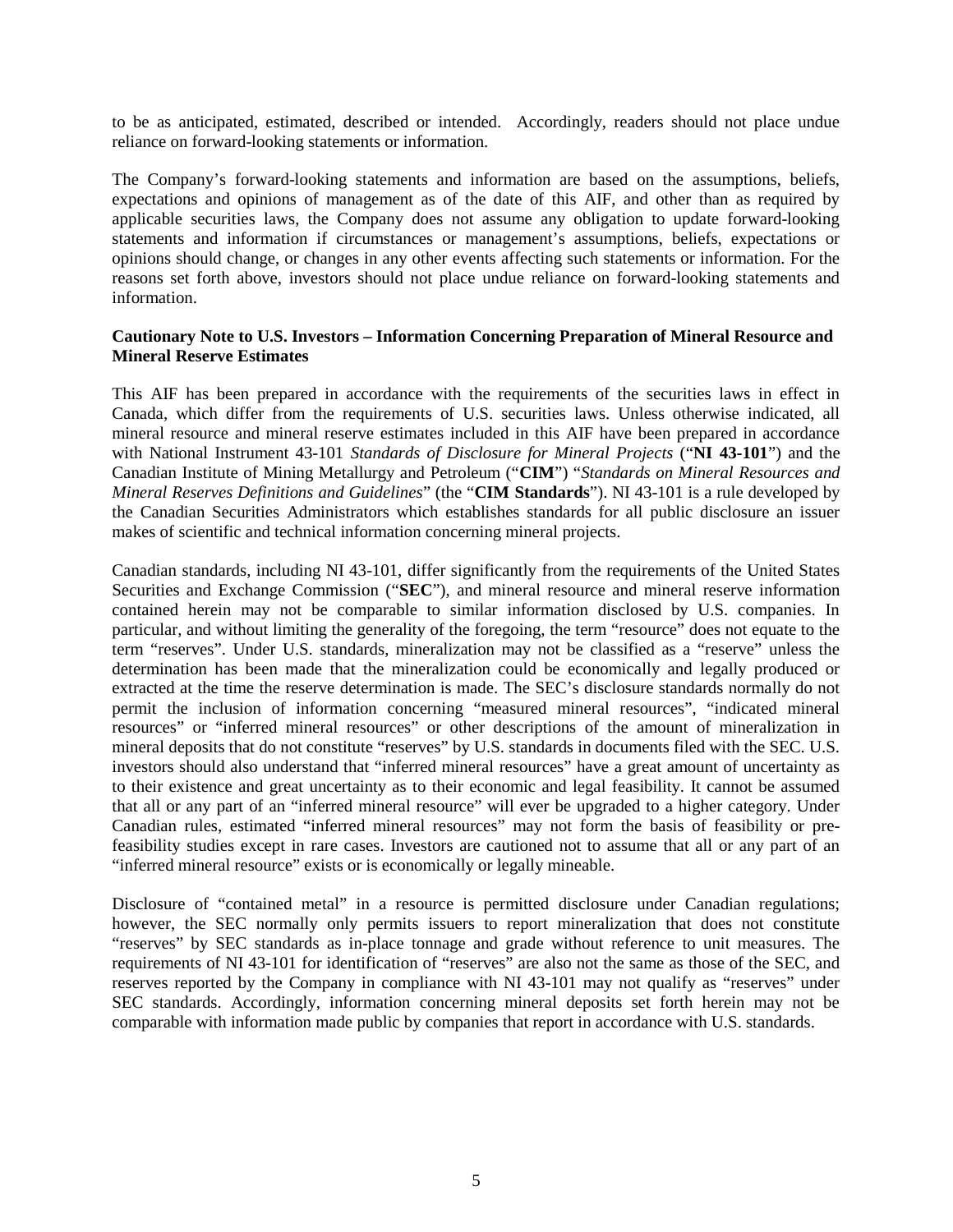#### **1.3 Currency**

All sums of money which are referred to herein are expressed in lawful money of the United States, unless otherwise specified. The symbol "C\$" denotes lawful money of Canada and "RMB" denotes lawful money of the People's Republic of China.

The following table sets forth, for each of the periods indicated, the year-end exchange rate, the average noon rate and the high and low noon exchange rates for one Canadian dollar expressed in U.S. dollars, as quoted by the Bank of Canada:

|            |        | Year Ended March 31, |        |  |  |  |  |  |  |  |
|------------|--------|----------------------|--------|--|--|--|--|--|--|--|
|            | 2013   | 2012                 | 2011   |  |  |  |  |  |  |  |
| High       | 1.0299 | 1.0583               | 1.0324 |  |  |  |  |  |  |  |
| Low        | 0.9599 | 0.9430               | 0.9278 |  |  |  |  |  |  |  |
| Average    | 0.9987 | 1.0070               | 0.9840 |  |  |  |  |  |  |  |
| Period End | 0.9846 | 1.0009               | 1.0290 |  |  |  |  |  |  |  |

The exchange rate for one Canadian dollar expressed in U.S. dollars based upon the noon buying rate on June 27, 2013 provided by the Bank of Canada was \$0.9542.

The following table sets forth, for each of the periods indicated, the year-end exchange rate, the average noon rate and the high and low noon exchange rates for one Canadian dollar expressed in Chinese Renminbi, as quoted by the Bank of Canada:

|            | <b>Year Ended March 31,</b> |        |        |  |  |  |  |  |  |  |
|------------|-----------------------------|--------|--------|--|--|--|--|--|--|--|
|            | 2013                        | 2012   | 2011   |  |  |  |  |  |  |  |
| High       | 6.5147                      | 6.8681 | 6.8540 |  |  |  |  |  |  |  |
| Low        | 6.0277                      | 6.0132 | 6.3371 |  |  |  |  |  |  |  |
| Average    | 6.2792                      | 6.4390 | 6.6004 |  |  |  |  |  |  |  |
| Period End | 6.1200                      | 6.3052 | 6.7340 |  |  |  |  |  |  |  |

The exchange rate for one Canadian dollar expressed in Chinese Renminbi ("RMB") based upon the noon buying rate on June 27, 2013 provided by the Bank of Canada was RMB 5.8685.

#### **ITEM 2 CORPORATE STRUCTURE**

#### **2.1 Names, Address and Incorporation**

Silvercorp was formed as Spokane Resources Ltd. pursuant to an amalgamation of Julia Resources Corporation and MacNeill International Industries Inc. under the *Company Act* (British Columbia) on October 31, 1991. By a special resolution dated October 5, 2000, Spokane Resources Ltd. consolidated its share capital on a ten for one basis and altered its Memorandum and Articles of Incorporation by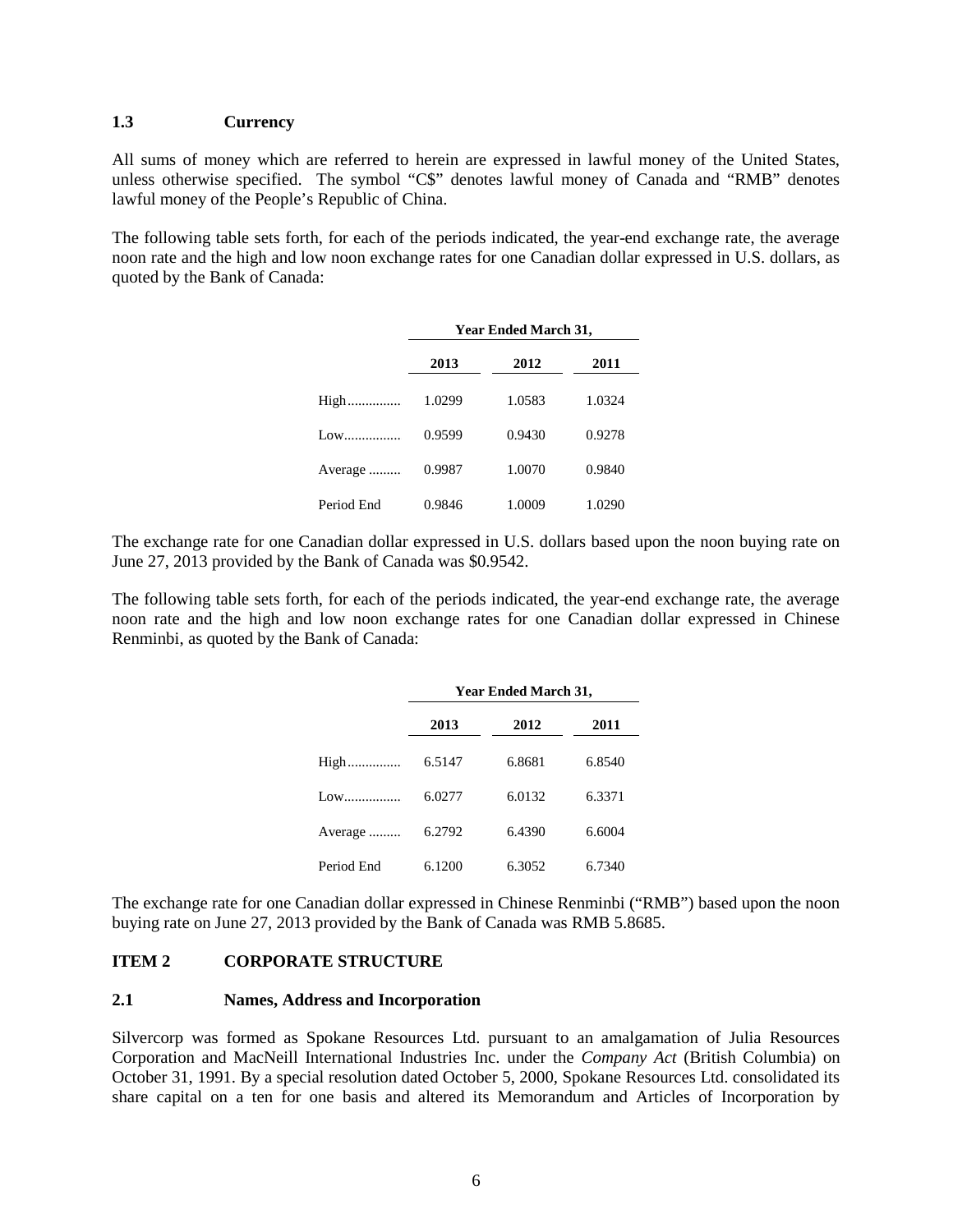changing its name to "SKN Resources Ltd." At the Company's Annual and Special General Meeting held October 20, 2004, the shareholders (a) approved an increase to the Company's authorized capital to an unlimited number of common shares and adopted new Articles consistent with the transition to the *Business Corporations Act* (British Columbia); and (b) passed a special resolution to change the Company's name. On May 2, 2005, the Company filed a Notice of Alteration with the British Columbia Registrar of Companies changing its name from "SKN Resources Ltd." to "Silvercorp Metals Inc."

The head office, principal address and registered and records office of the Company is located at 1378- 200 Granville Street, Vancouver, British Columbia, V6C 1S4. The Company's shares are listed for trading on the Toronto Stock Exchange (the "**TSX**") and on the New York Stock Exchange (the "**NYSE**"), each under the symbol "SVM", and the Company is a reporting issuer in British Columbia, Alberta, Saskatchewan, Manitoba, Ontario, Quebec, Nova Scotia and New Brunswick.

# **2.2 Intercorporate Relationships**

The corporate structure of the Company and its subsidiaries as at the date of this AIF is as follows:

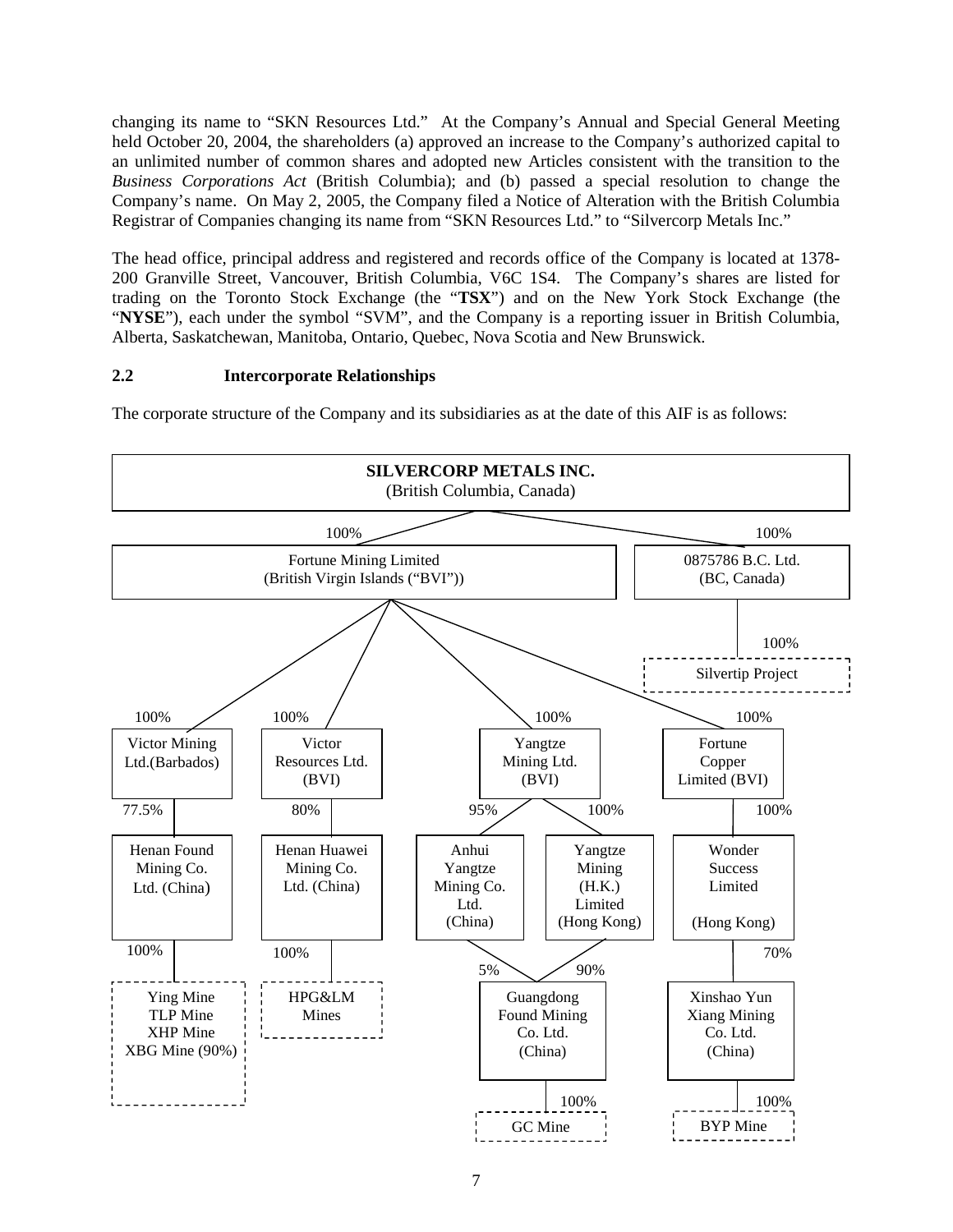The Company has acquired a number of mineral property interests in China and one property in British Columbia during the past several years.

The Company is the sole shareholder of Fortune Mining Limited ("**Fortune**"), which was incorporated on August 23, 2002, to be the holding company of several other subsidiaries which are parties to agreements relating to mineral properties in China. Fortune beneficially owns 100% of the following material subsidiary companies:

- a) Victor Mining Ltd. ("**Victor Mining**") was incorporated on October 23, 2003, under the laws of the British Virgin Islands (the "**BVI**") and continued into Barbados on August 27, 2009. Victor Mining is a party to a cooperative agreement under which it has earned a 77.5% interest in Henan Found Mining Co. Ltd. ("**Henan Found**"), the Chinese company holding, among other assets: (i) the Ying silver, lead and zinc project (the "**SGX Mine**"); and (ii) the silver and lead project in Tieluping (the "**TLP Mine**") and (iii) the XHP and XBG mines (the "**X-Mines**").
- b) Victor Resources Ltd. ("**Victor Resources**") was incorporated on May 30, 2003, under the laws of the BVI and is a party to a cooperative agreement under which it earned a 70% interest in Henan Huawei Mining Co. Ltd. ("**Henan Huawei**"), the Chinese company holding the project in Houpinggou and the project in Longmeng (collectively, the "**HPG & LM Mines**") in Henan Province. In May 2010, Victor Resources acquired shares from the minority shareholder of Henan Huawei and increased its ownership interest to 80%.
- c) Yangtze Mining Ltd. ("**Yangtze Mining**") was incorporated on February 11, 2002. It holds a 100% interest in Yangtze Mining (H.K.) Ltd. and a 95% interest in Anhui Yangtze Mining Co. Ltd. ("**Anhui Yangtze**"), the Chinese company that held the silver, lead and zinc exploration permits on the project in Gaocheng (the "**GC Mine**") in Guangdong Province.
- d) Fortune Copper Limited was incorporated on August 23, 2002. It holds a 100% interest in Wonder Success Limited, a Hong Kong Company which has a 70% equity interest in Xinshao Yun Xiang Mining Co. Ltd. ("**Yunxiang**"), which owns the BYP Mine in Hunan Province.
- e) Guangdong Found Mining Company Limited ("**Guangdong Found**") was incorporated in December 2008 as the designated joint venture operating company of the GC Mine. Anhui Yangtze owns 5% of Guangdong Found and Yangtze HK owns 90% of Guangdong Found, respectively. Guangdong Found has a 100% beneficial interest in the GC Mine.

The Company's operations in China are largely conducted through equity joint ventures, over which the Company has control. See "Item 4 General Description of Business, 4.2 Chinese Mining Law".

The Company is also the sole shareholder of 0875786 B.C. Ltd. which was incorporated on March 10, 2010, and holds a 100% interest in the Silvertip Project in British Columbia, Canada.

#### **ITEM 3 GENERAL DEVELOPMENT OF THE BUSINESS**

#### **3.1 Business of Silvercorp**

Silvercorp operates, develops, acquires and explores for silver mineral properties in China and Canada. Silvercorp is China's largest primary silver producer. Currently, the Company is operating and developing four silver, lead and zinc mines in an area (the "**Ying Mining District**") encompassing the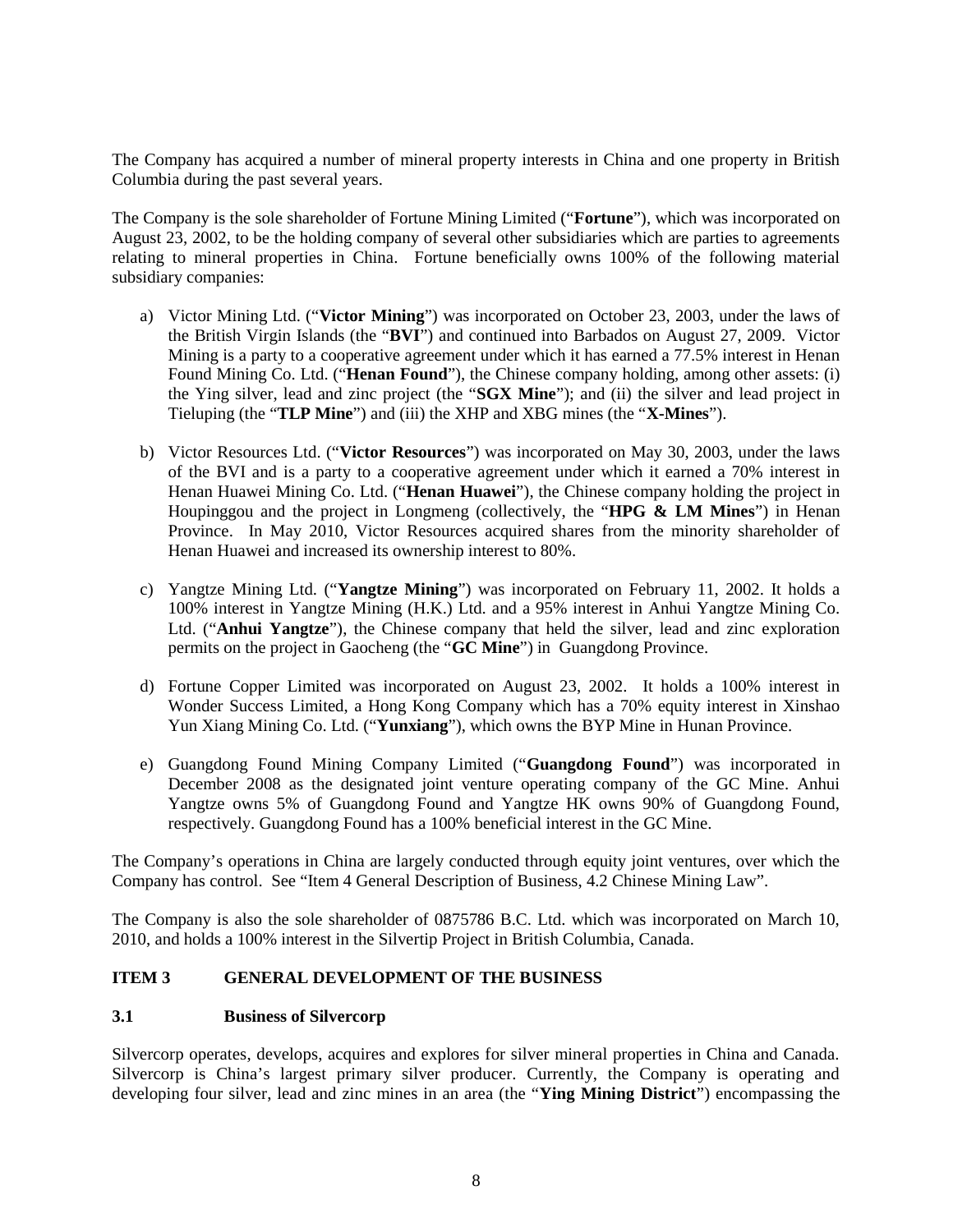Ying Mine (the "**SGX Mine**"), the TLP Mine, and the HPG and LM Mines (collectively, the "**Ying Projects**"). The Company's other material property is the GC Mine (defined herein) in Guangdong Province at which the Company substantially completed construction of the mine (the "**GC Mine**") and began trial mining and processing during the fiscal year ended March 31, 2013 ("**Fiscal 2013**"). Initial production at the GC Mine is expected to commence in Fiscal 2014. In February, 2010, Silvercorp acquired the advanced exploration-stage Silvertip silver, lead and zinc project in northern British Columbia, Canada. In January 2011 Silvercorp acquired the BYP gold – lead zinc mine in Hunan Province, China (the "**BYP Mine**"). The Company completed preparation work for the construction of a shaft with a total depth of 265m at the BYP Mine during Fiscal 2013, with ongoing work including the installation of shaft equipment and construction of a head frame. The construction of a 1,500 tonnes per day ("**t/d**") tailings-backfill facility is expected to be completed in the first quarter of the fiscal year ended March 31, 2014 ("Fiscal 2014"). In August and December 2011, Silvercorp, through Henan Found, acquired a 90% interest in the XBG Mine, and 100% interest in the XHP Mine (collectively, the "**X-Mines**"). Both mines are located approximately a three hour drive from the Ying Mining District.

# **3.2 The Company's Strategic Vision**

Silvercorp has built a record of success by formulating and executing a distinct long-term strategy characterized by three key steps. First, Silvercorp focuses on the acquisition and selective exploration of projects with significant resource and cash flow potential. It seeks out higher grade, underground, precious metals projects that may be too small for large companies and too large for juniors. Second, Silvercorp focuses on quickly developing high-margin operations with reasonable development capital profiles to generate cash flow before the project's full resource potential is fully drilled. Third, the cash flow Silvercorp generates from its early operations are used to fund further exploration, resource expansion and production growth.

This strategy, with its focus on early production, provides earlier benefits to: (i) local communities through increased employment opportunities, (ii) local governments through payment of taxes, (iii) local joint venture partners through profit sharing, and (iv) Company shareholders through less dilution. The early benefits help build a base of strong stakeholder support necessary for further project growth.

In Fiscal 2013, the Company re-negotiated contracts with eight mining contractors at the Ying Projects, with updated fees to reflect a change in mining method (the "**Ying Strategy**"). The Ying Strategy increases the use of the lower cost shrinkage method to 75% and reduces the use of the higher cost resuing method to 25% for expected ore production of 900,000 tonnes in Fiscal 2014. The new contracts under the Ying Strategy are expected to provide a reduction in total mining cost.

#### **3.3 Three Year History of Project Development**

Since 2003, when the Company changed its focus to mineral exploration in China, Silvercorp has been actively acquiring mineral properties in China and more recently, has pursued growth opportunities in other jurisdictions. Production at the Ying Mine commenced on April 1, 2006, and since that time, three of the Company's other properties in Henan Province, China have commenced production.

The year ended March 31, 2013, the Company had an annual production of 4.97 million ounces of silver. The Company also produced 53.9 million pounds of lead and 12.4 million pounds of zinc during the same period.

The following table summarizes the total metal production in each period under review.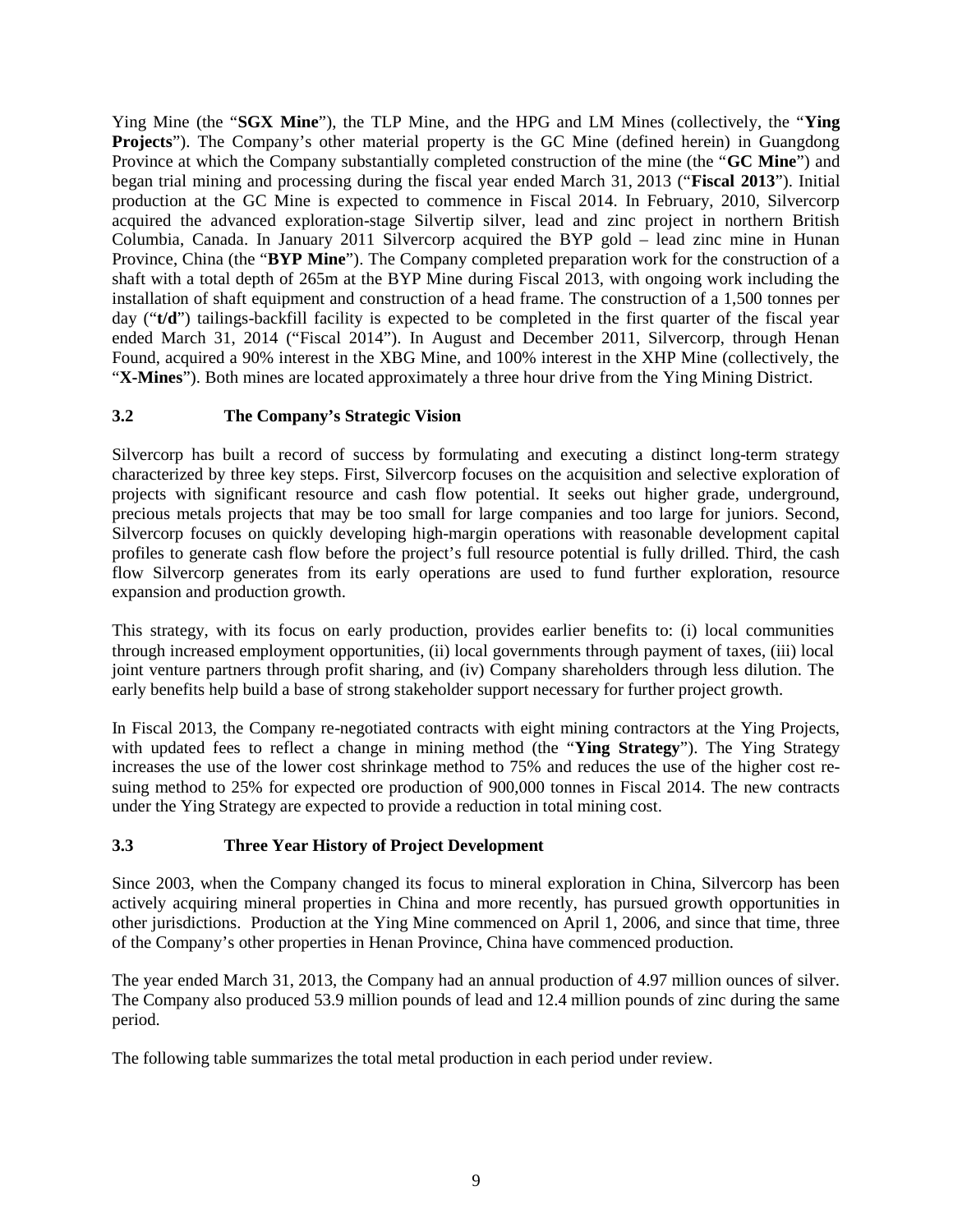|                       | <b>Years Ended March 31,</b> |        |        |  |  |  |
|-----------------------|------------------------------|--------|--------|--|--|--|
|                       | 2013                         | 2012   | 2011   |  |  |  |
| Silver ('000s ounces) | 4,973                        | 5,618  | 5,300  |  |  |  |
| Gold ('000s ounces)   | 12.5                         | 8.8    | 3.2    |  |  |  |
| Lead $(000s$ pounds)  | 53,898                       | 72,804 | 69,011 |  |  |  |
| Zinc $('000s$ pounds) | 12,377                       | 13,749 | 16,343 |  |  |  |

### *Production* **Ying Mining District**

The Ying Mining District consists of four mines (SGX, HPG, TLP and LM) and is the Company's primary source of production.

In Fiscal 2013, the total ore mined at the Ying Mining District was 776,846 tonnes, of which 8,336 tonnes was direct smelting ore, an increase of 17% compared to total ore production of 662,572 tonnes, of which 12,599 tonnes was direct smelting ore, in Fiscal 2012. The increased ore production is attributable to the effects of the change in mining strategy and an increase in production from the HPG, TLP, and LM satellite mines. Production from the satellite mines in Fiscal 2013 represented 40% of total production at the Ying Mining District compared to 29% in Fiscal 2012.

In Fiscal 2013, head grades at the Ying Mining District were 220 grams per tonne ("g/t") for silver, 3.3% for lead, and 1.0% for zinc, compared to 287 g/t for silver, 5.2% for lead and 1.4% for zinc, respectively, in Fiscal 2012.

In Fiscal 2013, the Ying Mining District produced 4.94 million ounces of silver, 4,153 ounces of gold, 52.2 million pounds of lead, and 11.2 million pounds of zinc, compared to 5.61 million ounces of silver, 3,595 ounces of gold, 72.4 million pounds of lead, and 13.5 million pounds of zinc in Fiscal 2012.

The overall decrease in head grades and metal production compared to the prior year is due to:

- the implementation of the change in mining strategy at the Ying Mining District, which resulted in more ore production but at reduced head grades for silver, lead and zinc;
- an increase in production from the satellite mines (HPG, TLP, and LM mines), which represented 40% of total production at the Ying Mining District;
- power interruptions during the first and third quarters of Fiscal 2013 interrupted production for a total of 10 days; and
- mechanical problems with one of the shafts at the SGX mine which negatively impacted production for 20 days during the second quarter of Fiscal 2013.

As noted in the 2012 NI 43-101 Technical Report for the Ying Mining District, cut-off grades were reduced from 300 g/t silver-equivalent ("AgEq") at the SGX mine and 150 g/t AgEq at the TLP, HPG and LM mines to 150 g/t AgEq at the SGX mine and 110 g/t AgEq at the TLP, HPG and LM mines, respectively. The reduction of cut-off grades takes into consideration the updated metal prices and cost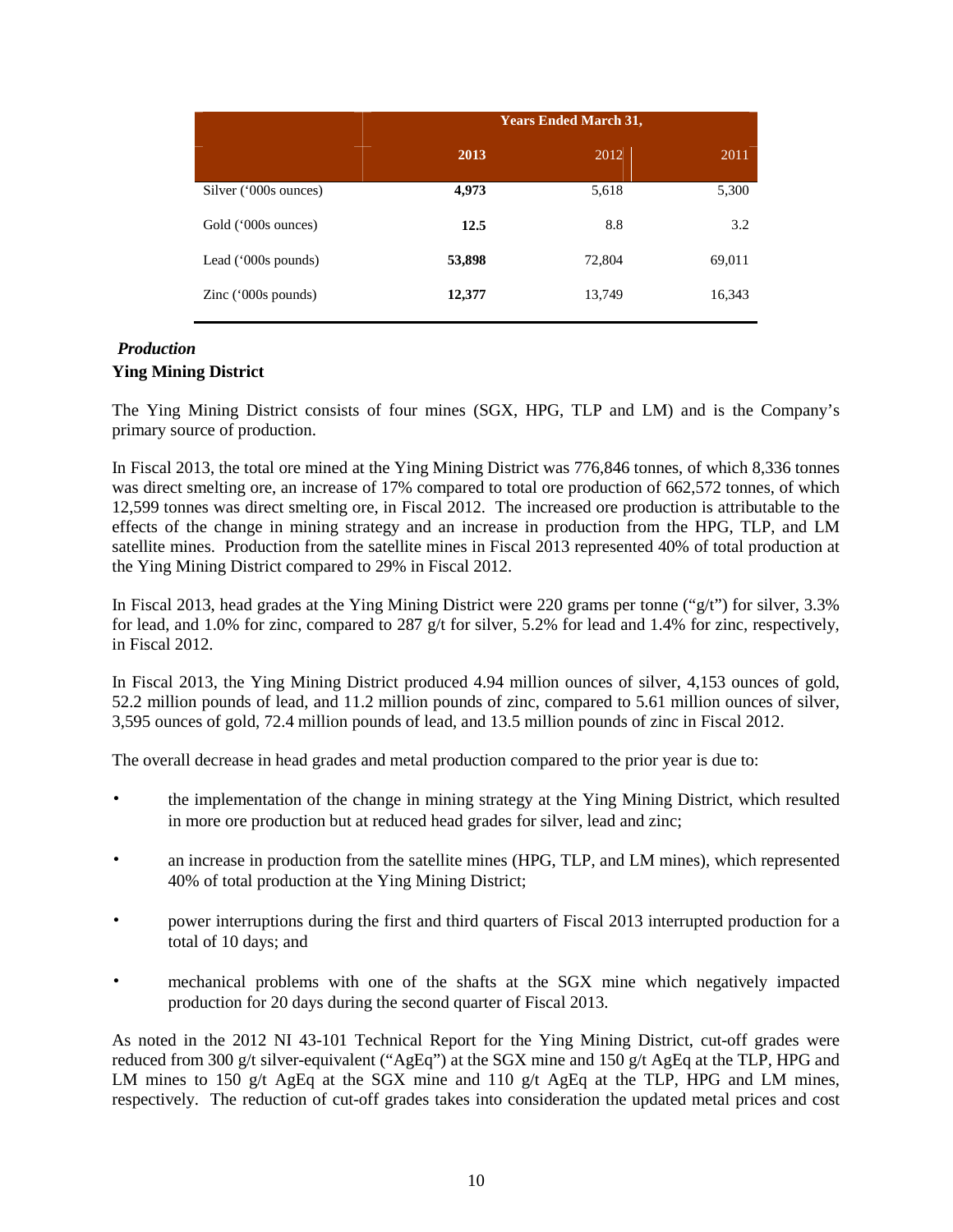parameters, which resulted in additional resources becoming economic to mine. Therefore, in the third quarter of Fiscal 2013, the Company began to implement a new mining strategy in consideration of the lower cut-off grade and increased mining width.

Historically, the Company's mining strategy predominantly relied on the re-suing mining method (suitable for mining narrow veins under 0.8 metres ("m")) which accounted for approximately 60% of ore mined with the remaining 40% using the shrinkage method (suitable for mining wide stopes ranging from 0.8m to 3m). The change in mining strategy to the Ying Strategy will gradually reduce the use of the resuing method to approximately 25% and increase the use of the shrinkage method to approximately 75%. In April 2013, the Company has reduced the use of the re-suing method to 40% and increased the use of the shrinkage method to 60%.

The long-term benefits of this change in mining strategy are expected to be increased mine life, lower cash mining cost per tonne, less capital expenditure required for tunnel development, higher production capacity and increased operational efficiency.

Additionally, as contractor fees needed to be adjusted to reflect the change in mining strategy, contract renewal negotiations for the Company's eight mining contractor teams took longer than expected. The prolonged contract renegotiation process directly impacted production rates in the fourth quarter of Fiscal 2013. Since then, all contracts have been successfully renewed and the production rate has returned to levels required to achieve the Company's Fiscal 2014 annual production guidance.

In Fiscal 2013, total and cash mining costs per tonne were \$66.62 and \$55.94 compared to \$64.70 and \$51.60 in Fiscal 2012, respectively. The overall increase in cash mining costs per tonne was mainly due to the following: (i) an increase in labour costs for the Company's employees of approximately \$1.60 per tonne, (ii) an increase in mining administration costs of \$1.00 per tonne, (iii) an increase in mining preparation and infill drilling costs of \$1.62 per tonne, and (iii) the impact of US dollar depreciation versus the Chinese RMB of approximately \$1.00 per tonne. The aforementioned mining preparation and infill drilling were necessary to implement the change in mining strategy.

Non-cash mining costs per tonne decreased slightly as the higher tonnage of ore mined diluted the total depletion (calculated based on metals produced) on a per tonne basis.

In Fiscal 2013, total ore milled was 774,534 tonnes, an increase of 16% compared to 667,094 tonnes in Fiscal 2012. In Fiscal 2013, cash milling costs were \$13.56 compared to \$14.13 in Fiscal 2012. The slight decrease is attributable to the increased tonnage milled.

# **BYP Mine**

In Fiscal 2013, the total ore mined was 109,093 tonnes compared to 91,128 tonnes in Fiscal 2012. In Fiscal 2013, the Company produced and sold 8,068 ounces of gold compared to 5,064 ounces of gold in Fiscal 2012.

Gold head grade for Fiscal 2013 was 3.1 g/t compared to 2.4 g/t in Fiscal 2012. The increase in gold head grade contributed to higher gold metal production in the current fiscal year.

#### *Development and Exploration*

#### **Capitalized Exploration and Development Expenditures**

In Fiscal 2013, exploration and development expenditures for the Ying Mining District were \$33.3 million compared to \$28.7 million in Fiscal 2012.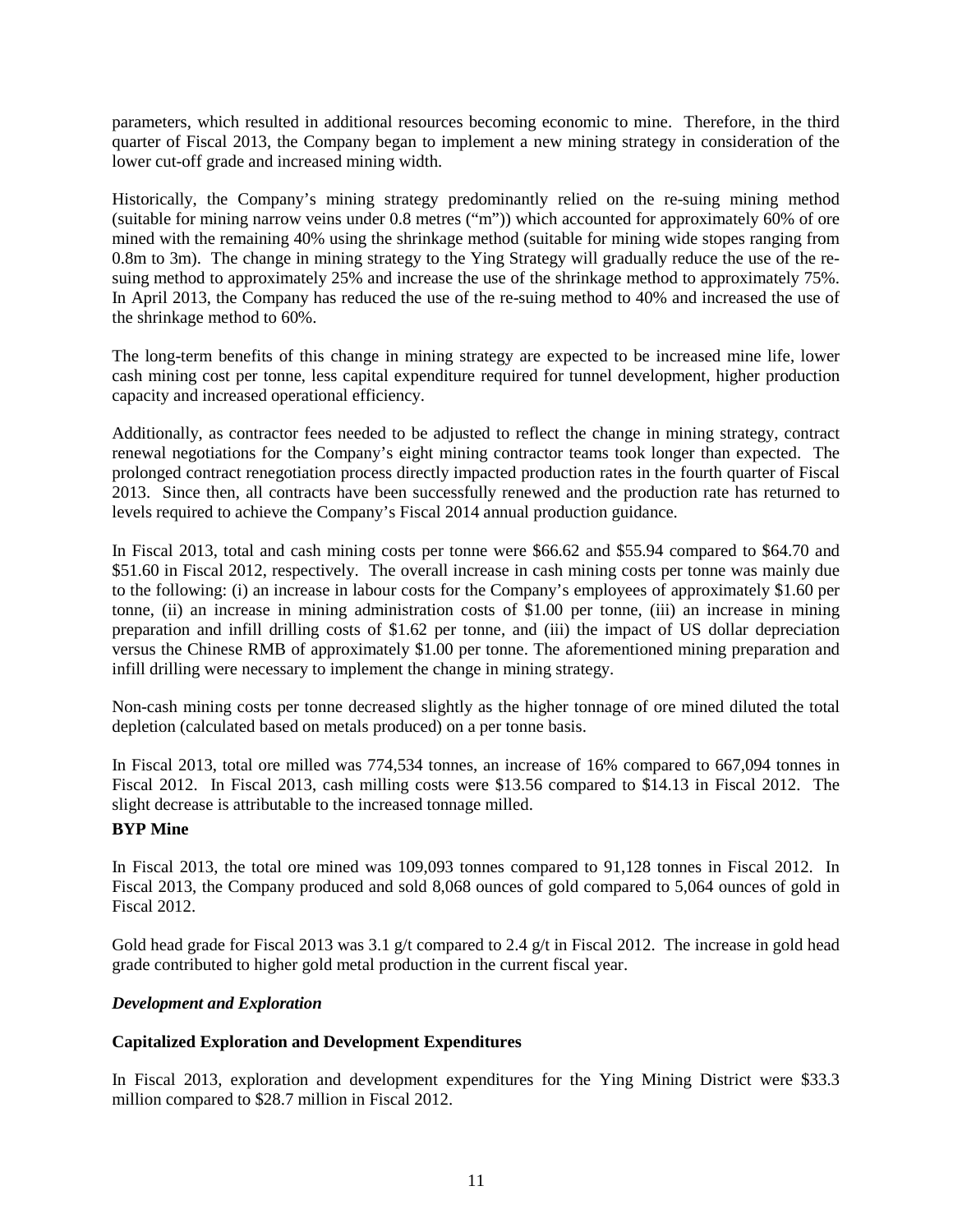# **SGX Mine**

As at the end of Fiscal 2013, the Company had completed over 1,800m of the 5,200m ramp at the SGX mine. The ramp is designed to follow the main S7-1 and S8 veins from the 450m elevation to the 150m elevation and then bottom at the zero metre elevation, where it will be connected to three existing vertical blind shafts to provide ventilation and access. The Company expects to complete construction of the ramp in calendar year 2015. As construction progresses, the ramp is expected to increase production capacity at the SGX mine with effect from the second quarter of Fiscal 2014.

In Fiscal 2013, the Company also developed 31,600m of horizontal tunnels and completed 63,000m of underground drilling at the SGX mine.

During the year, to support the ongoing expansion work at the SGX mine, the Company has completed the design work for a new  $5,000$  square metre ("m<sup>2</sup>") surface facility which will include offices and dormitories. Site preparation work (roads, power, and water) has been completed while construction for the first phase of the surface facilities began at the end of March 2013.

#### **LM Mine and LM Mine West**

At the end of Fiscal 2013, the Company completed nearly 1,700m of the development work for a 4,800m access ramp at the LM Mine West ("LM West"). The ramp was collared at the 980m elevation and is designed to provide access to veins LM7, LM8, LM10, LM11, LM12, LM13 at the northern end of LM West and veins LM14, LM16, and LM17 at the southern end of LM West. The upper portion of the ramp has already been connected to existing tunnels at LM West resulting in improved tunnel ventilation and hauling capacity.

Shaft 969 at LM West is on schedule to become operational in Fiscal 2014 and is expected to commence ore production during the third quarter of Fiscal 2014. Once Shaft 969, the access ramp and all of the mining levels are completed down to the 500m elevation at LM West in Fiscal 2015, the combined production capacity of the LM Mine and LM West is expected to be 300,000 tonnes of ore per year.

In Fiscal 2013, the Company also developed 17,300m of decline and horizontal tunnels and completed 49,300m of underground drilling at the LM mine and LM West.

To support the expansion in operations at the LM mine and LM West, the Company has completed the site preparation work for the construction of a  $3,000m^2$  surface facility, including offices and a dormitory building. The Company expects to commence construction in the first half of Fiscal 2014.

#### **TLP Mine**

In Fiscal 2013, the Company developed over 19,500m of horizontal tunnels and completed 27,500m of underground drilling.

# HPG Mine

In Fiscal 2013, the Company developed over 10,500m of decline and horizontal tunnels and completed 16,000m of underground drilling.

#### **GC Mine**

In Fiscal 2013, the Company substantially completed the construction of GC Mine.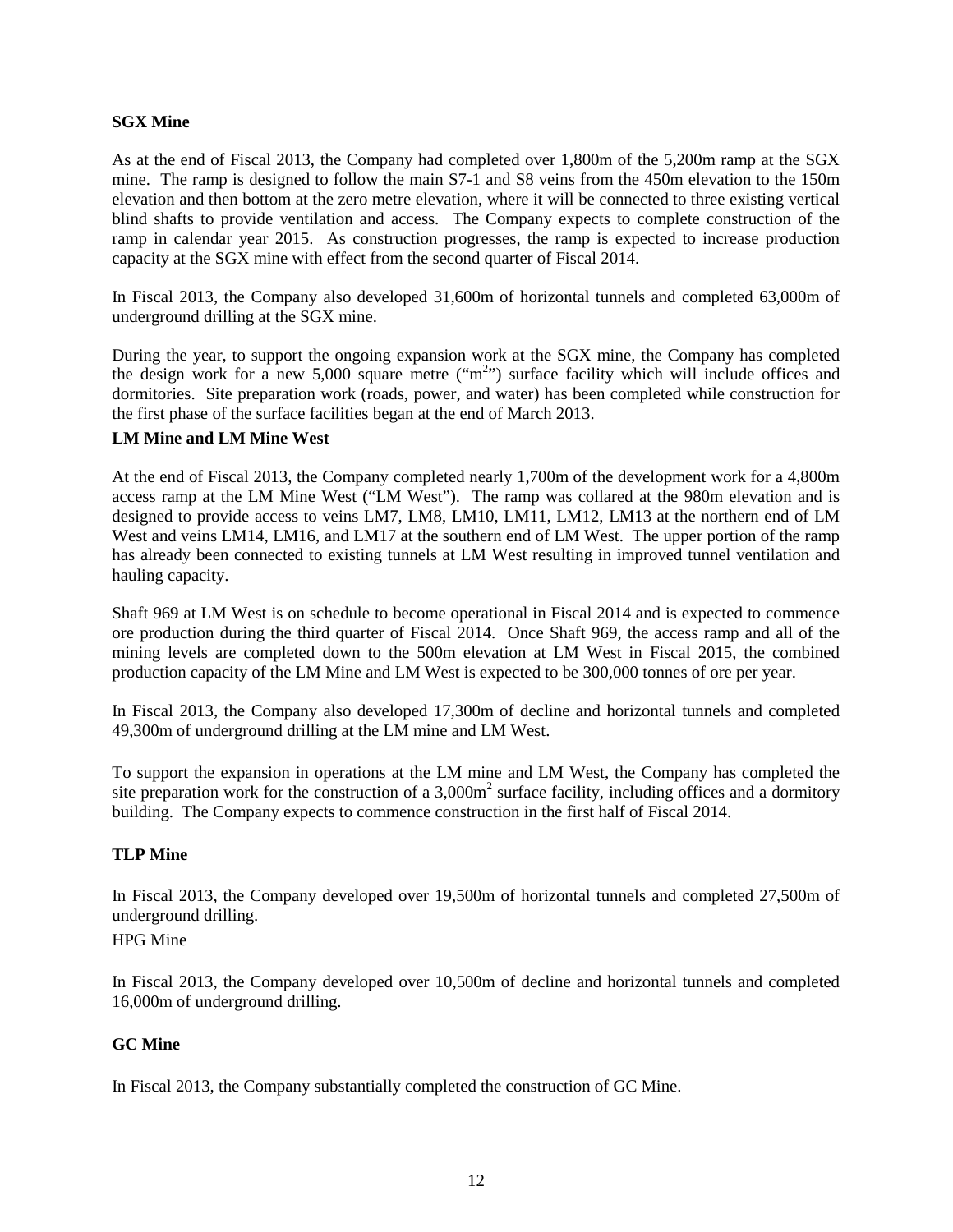The main access ramp totalling 2,210m in length was completed in Fiscal 2013 and has accessed the V2 vein at the +40m, +20m, and 0m elevations. In addition, 1,520m of the 4,600m exploration ramp was completed during Fiscal 2013. Once the exploration ramp is completed, it will provide access to all known veins within a horizontal distance of 250m. The exploration ramp has accessed the V9, V9-1, V9W-1 and V9W-2 veins at the 100m, 50m and 0m elevations through cross-cuts and has developed transportation drifts and mining preparation drifts. The exploration ramp has also been connected to the main ramp at the 100m and 0m elevations, as well as the main shaft at the +100m, +50m and 0m elevations to provide ventilation and a safety exit. During the course of Fiscal 2014, the Company will use the main ramp and the exploration ramp access points for mining.

As at the end of Fiscal 2013, 550m of the 628m main shaft was completed down to an elevation of - 300m. The shaft is expected to reach its designed elevation of -380m in the second quarter of Fiscal 2014. Installation of the hoist system, including the hoist tower for the shaft is expected to be completed by the beginning of Fiscal 2015.

During Fiscal 2013, the construction of the 1,600 t/d flotation mill was also completed. In March 2013 the Company commenced equipment testing and trial processing to fine tune the mill circuit to achieve the desired metallurgical recovery rates for silver, lead, zinc, tin, and sulphur in concentrates. Testing is expected to last several months. The construction of the dry stack tailings storage facility and the related safety and environmental protection facilities was completed by the end of March 2013.

To provide sufficient power to the site, the construction of a new power supply system, consisting of a 5.8 kilometre power line, a 110 KV substation, and a 10KV safety backup-circuit was completed in Fiscal 2013. Since then, power at the GC Mine has been supplied through this new system, which has sufficient capacity to support future expansion in production.

To achieve formal commercial production, the Company is required to pass a series of regulatory inspections to ensure it has complied with safety and environmental protection requirements. The Company expects to pass the inspection and to obtain its Safety Production Permit in the third quarter of Fiscal 2014.

In Fiscal 2013, the Company completed 35,500m of diamond drilling using five underground drill rigs and two surface drill rigs currently on site at the GC Mine.

In Fiscal 2013, \$15.8 million (Fiscal 2012 - \$5.9 million) of exploration and development expenditures were incurred at the GC Mine.

# **BYP Mine**

In Fiscal 2013, the Company completed the preparation work for the construction of a shaft with a total depth of 265m. Ongoing work includes the installation of shaft equipment and construction of the head frame. Once completed, this shaft which will facilitate mining of the #3 gold mineralization body and the #5 zinc and lead ore body. In addition, the construction of a 1,500 t/d tailings-backfill facility is expected to be completed in the first quarter of Fiscal 2014.

In Fiscal 2013, exploration and development expenditures at the BYP Mine were \$5.7 million compared to \$4.0 million in Fiscal 2012.

# **X-Mines**

The X-Mines will continue to focus on an exploration program that will include surface and underground mapping and systematic sampling as well as surface and underground diamond drilling, with the goal of defining an initial NI 43-101 compliant mineral resource. Exploration and mine development at the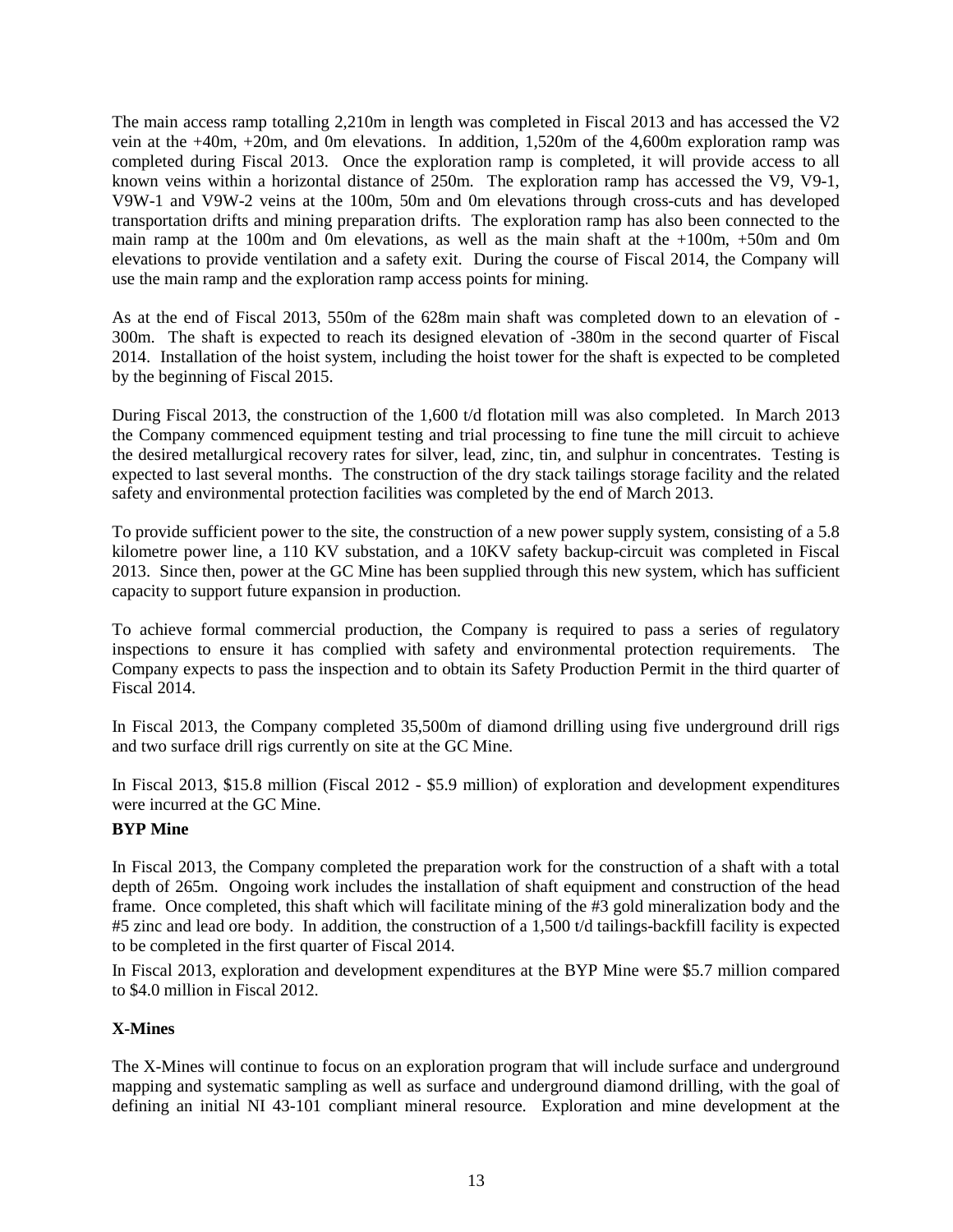X-Mines will be partially supported from cash flows generated from limited development ore and existing ore stockpiles.

In Fiscal 2013, exploration and development expenditures at the X-Mines was \$7.1 million compared to \$2.1 million in Fiscal 2012.

## **Silvertip Project, British Columbia, Canada**

The Company is in the process of preparing a Small Mine Permit application to be submitted to the British Columbia Ministry of Energy and Mines by the summer of 2013. A Small Mine Permit will allow a 75,000 tonnes per year mining operation.

# **3.4 Other Matters**

# *2011 Normal Course Issuer Bid*

On June 24, 2011, the Company announced a Normal Course Issuer Bid ("**NCIB**") which allowed it to acquire up to 10 million of its own common shares. From June 29, 2011 to September 19, 2011, the Company acquired 4,468,012 of its common shares at a cost of \$35,275,000. Transaction costs related to the common share acquisitions were \$105,000. All common shares purchased under the NCIB were cancelled. As at March 31, 2013, this NCIB was completed.

# *2012 Normal Course Issuer Bid*

On January 29, 2013, the Company announced that the TSX had approved another NCIB by the Company, permitting the Company to acquire up to 8.5 million common shares from February 1, 2013, to January 31, 2014, representing approximately 5% of the Company's 170,766,058 common shares then issued and outstanding. As at March 31, 2013, the Company had not acquired any of its common shares due to a black-out period trading restriction.

# **ITEM 4 DESCRIPTION OF THE BUSINESS**

#### **4.1 General**

Silvercorp's principal products and source of sales are silver-bearing lead and zinc concentrates and direct smelting ores. At present, Silvercorp sells all its products to local smelters or companies in the mineral products trading business.

For each of the Company's two most recently completed financial years, revenues for each category of products that accounted for 10% or more of total consolidated revenues for the applicable financial year are as follows:

|              | Years ended March 31 |         |
|--------------|----------------------|---------|
| In 000s'US\$ | 2013                 | 2012    |
| Silver (Ag)  | 117.124              | 156,085 |
| Lead (Pb)    | 41.689               | 61.526  |

Additional information is provided in the Company's most recent financial statements and the management's discussion and analysis for its most recently completed fiscal year.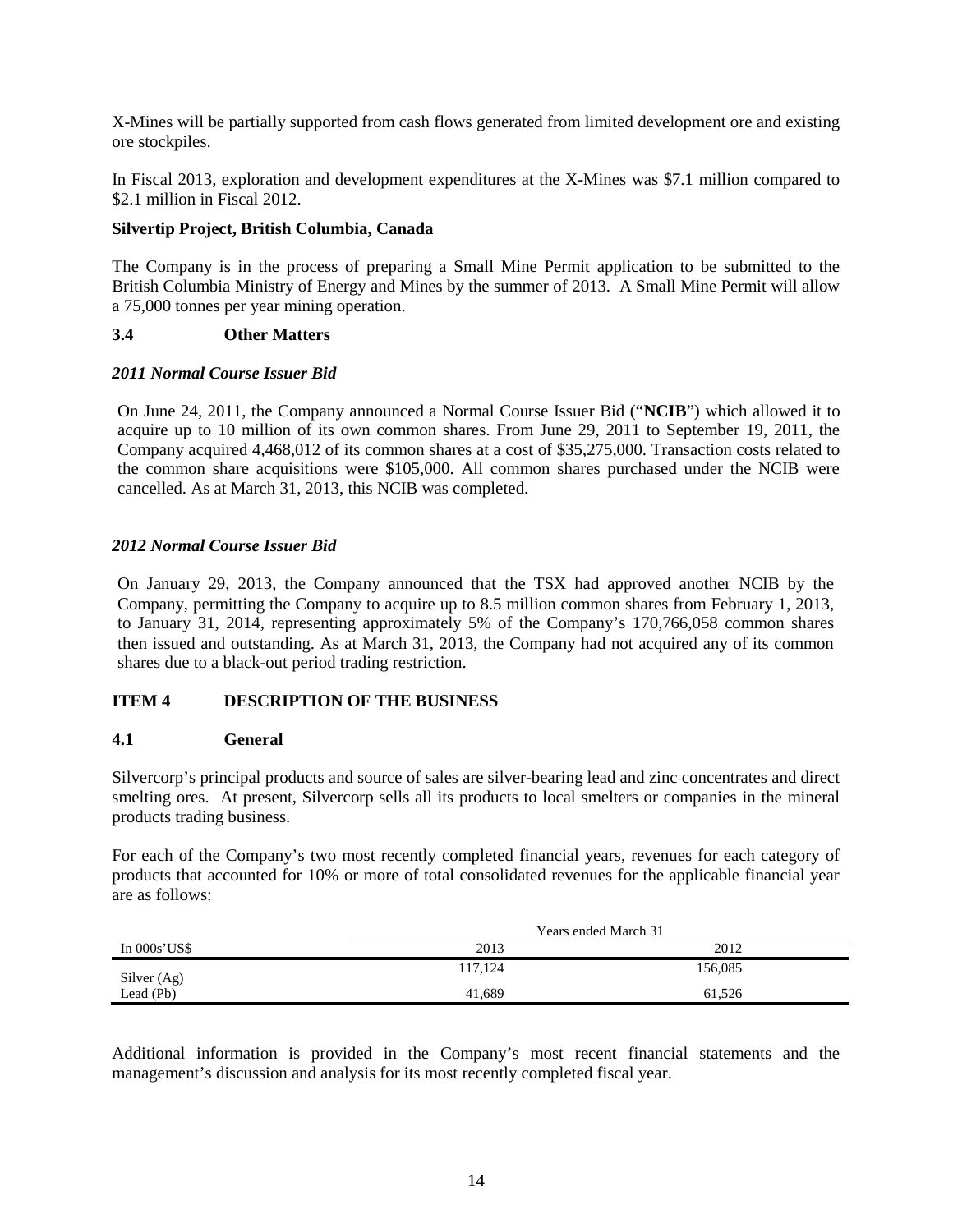The mining industry is intensely competitive and Silvercorp competes with many companies possessing similar or greater financial and technical resources. Silvercorp's competitive position is largely dependent on its high profitability, arising from its relatively higher grade resource, particularly at the Ying Mine, and its low production costs in China compared to the costs of other producers outside China. Within China, the Company's competitive advantage arises from the high grade nature of its concentrates and its proximity to local smelters.

During Fiscal 2013, the Company revisited the reclamation costs for the existing mines and the timing to settle the reclamation liabilities as a result of new environmental regulations in China and the extension of mine lives due to the revised mining plan and updated reserves and resources at the existing mines. The remaining mine lives range from 8 to 23 years, and the cash outflow is expected to occur each year until the reclamation work is completed instead of at the end of the mine lives as estimated in previous years. Although the ultimate reclamation costs to be incurred for the existing mines are uncertain, the Company has increased the estimated undiscounted future value of these costs to \$7.3 million as at March 31, 2013.

For the year ended March 31, 2013, Silvercorp had on average over 1,900 employees and approximately 3,000 contractors. The majority of the employees and contractors were working in the Ying Mining District.

# *Fiscal 2014 Outlook*

# **Production in China**

In Fiscal 2014, the Company expects to increase ore production to 1.5 million tonnes, and expects to produce 6.7 million ounces of silver, 20,800 ounces of gold, 104.7 million pounds of lead and zinc, 300,000 pounds of tin and 20.5 million pounds of sulphur.

At the Ying Mining District, production is expected to increase to 900,000 tonnes of ore with grades of 220 gram per tonne ("g/t") silver, 0.33 g/t gold, 3.4% lead and 1.3% zinc, with expected metal production of 5.9 million ounces of silver, 4,700 ounces of gold, and 80.3 million pounds of lead and zinc. The cash and total production costs are expected to be approximately \$65 and \$80 per tonne of ore, respectively.

With the newly constructed 110KV power substation now in operation, the GC Mine in Guangdong Province expects to commence initial trial production in 2013. In Fiscal 2014, the Company expects to produce 300,000 tonnes of ore with grades of 100 g/t silver, 0.8% lead and 2.2% zinc, 0.1% tin and 6% sulphur, with expected metal production of 0.74 million ounces of silver, 18.2 million pounds of lead and zinc, 300,000 pounds of tin, and 20.5 million pounds of sulphur. The cash and total production costs are expected to be approximately \$45 and \$70 per tonne of ore, respectively.

The BYP Mine in Hunan Province is expected to produce 220,000 tonnes of ore, yielding approximately 15,800 ounces of gold. The cash and production costs are expected to be approximately \$40 and \$75 per tonne of ore, respectively.

At the X-Mines (the XHP and XBG mines), the Company will continue to focus on exploration and mine development, with limited development ore being produced and processed.

#### **Capital Expenditures Budget**

The total capital expenditures for Fiscal 2014 are estimated at \$86.9 million. Capital investments of \$51.9 million, which includes the mine development of shafts and ramps of \$19.5 million; land, tailings and reporting and permitting of \$7.8 million; office and dormitories of \$10.0 million; back-fill facility of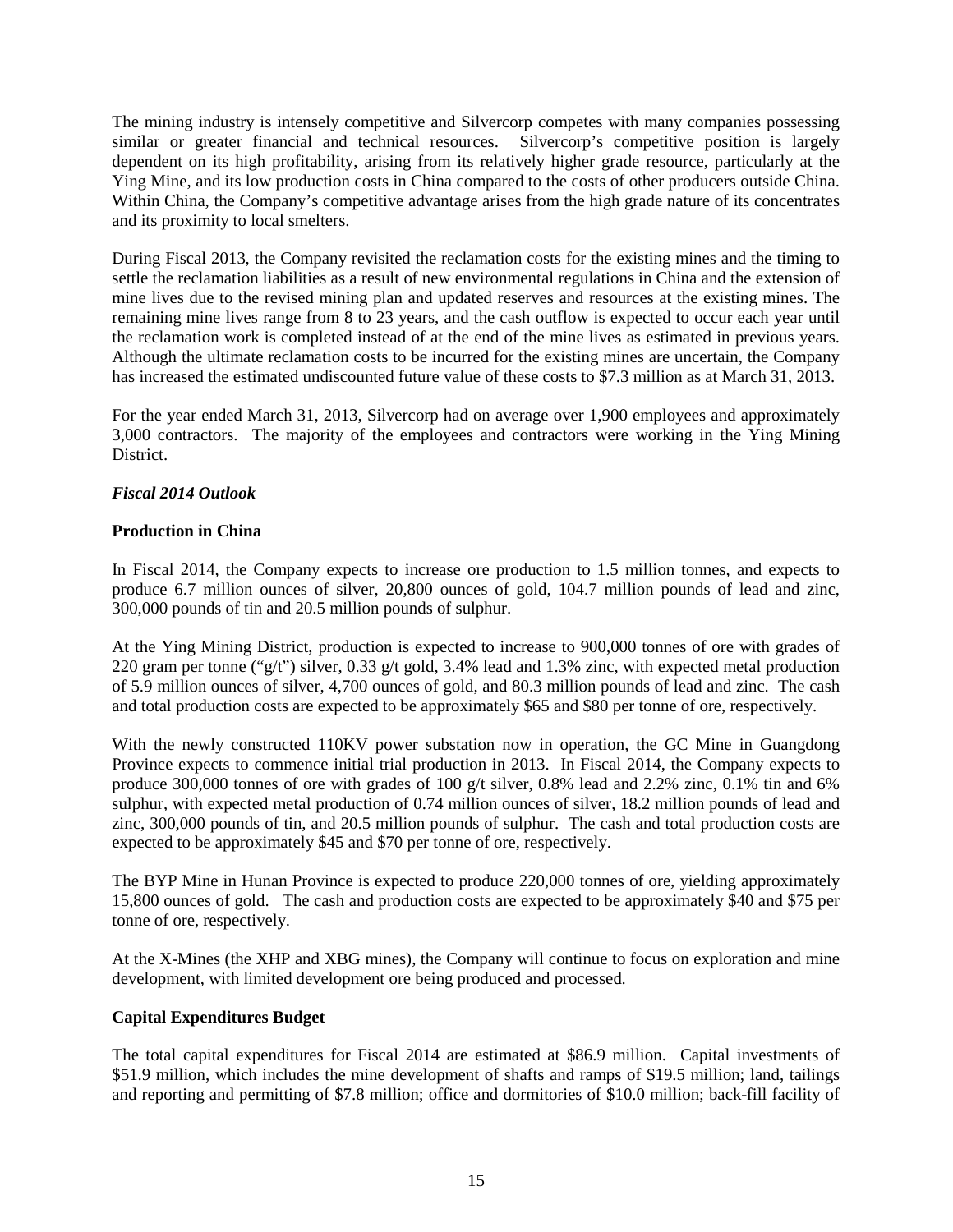\$2.0 million; and equipment procurement of \$12.6 million. Sustaining capital totaling \$35.0 million includes development of tunnels, raises and declines of \$24.9 million and exploration programs of \$10.1 million. The budget estimate is based on contracts in hand, designs by qualified engineering firms, and the Company's prior experiences.

# Ying Mining District

The capital expenditures for four mines at the Ying Mining District are expected to be \$47.6 million, which includes construction of two ramps (3,600m in total) and several vertical shafts (1,000m in total) for \$9.7 million; construction of 78,600m of horizontal tunnels, declines and raises for \$14.6 million; construction of 18,000m<sup>2</sup> of office and dormitory buildings for \$8.3 million; tailing improvements and other surface facilities for \$1.3 million; and a 170,000m surface and underground drilling program for \$7.0 million.

# GC Mine

The capital expenditures for Fiscal 2014 are expected to be \$28.6 million, which includes the continued construction of two ramps and the main shaft for \$9.5 million; construction of 9,850m of horizontal tunnels and raises for \$6.4 million; construction of a tailings back-fill system for \$2.0 million; the completion of the mill, tailings storage, office, accommodation and other surface facilities for \$7.3 million; procurement of mine equipment for \$1.8 million; and a 48,000m surface and underground drilling program.

#### BYP Mine

At the BYP Mine, the capital expenditures for Fiscal 2014 are expected to be \$7.8 million which includes mill expansion from 500 to 1,000 tonnes per day, 8,400m of tunnels for mine development, a tailings back-fill facility and concentrate thickeners, and 4,600m of underground in-fill drilling program.

# X-Mines

Capital expenditures at the X-Mines is budgeted at \$2.9 million for Fiscal 2014, which includes \$1.2 million for mine development, \$1.2 million for surface and underground drilling, and \$0.5 million for equipment procurement and surface facilities.

In addition to the aggressive exploration program carried out by the Company to grow the resources and reserves in its operating projects, Silvercorp continually seeks acquisition opportunities in China.

# **Growth by Exploration and Acquisition**

Silvercorp continues to pursue future growth opportunities by carrying out aggressive exploration programs within existing exploration and mining permit areas at its projects. In addition, the Company continues to pursue in China and other jurisdictions future growth opportunities by evaluating the acquisition of exploration, development or production assets or the acquisition of or merger with other entities. The Company often engages in discussions with respect to such possible opportunities. At any time, discussions and activities can be in progress on a number of initiatives, each at different stages of development. Although the Company may from time to time be a party to a number of letters of intent in respect to certain opportunities and other acquisitions, the Company currently does not have any binding agreements or binding commitments to enter into any such transactions. There is no assurance that any potential transaction will be successfully completed.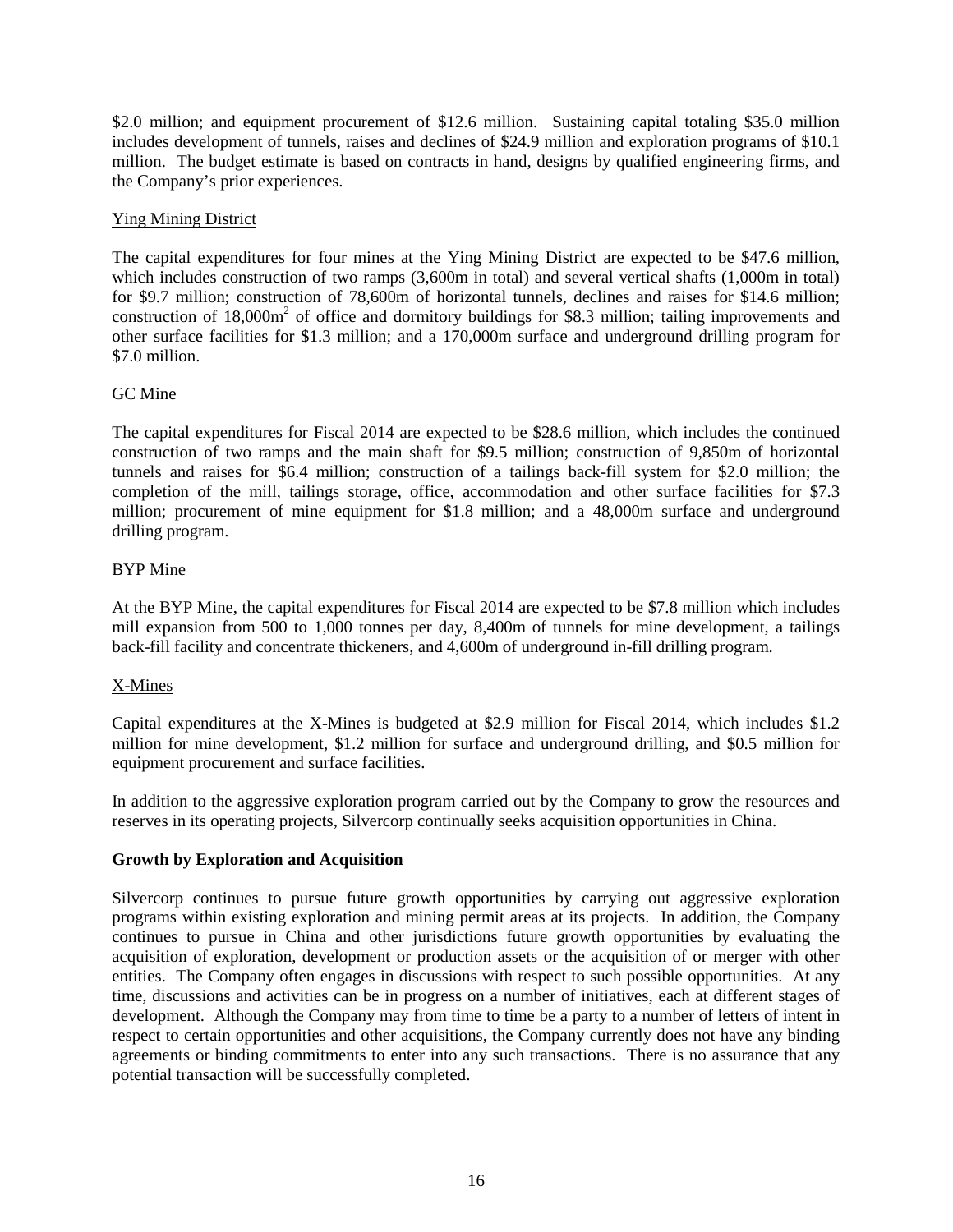# **4.2 Chinese Mining Law**

Currently, all of the Company's producing properties are located in China. Under the laws of China, mineral resources are owned by the State, and in the past, it has been state-owned enterprises which have been the principal force in the development of mineral resources. A new Mineral Resources Law became effective on January 1, 1997, and three regulations were promulgated on February 12, 1998. The new law provides for equal legal status for domestic enterprises and enterprises with foreign investment, security and transferability of mineral titles as well as the exclusivity of mining rights. The right to explore and exploit minerals is granted by way of exploration and mining rights. The holder of an exploration right has the privileged priority to obtain the mining right to the mineral resources in the exploration area provided the holder meets the conditions and requirements specified in the law. The Company's interests in mineral properties are held though joint venture companies established under and governed by the laws of China. The Company's joint venture partners in China include state-sector entities and, like other state-sector entities, their actions and priorities may be dictated by government policies instead of purely commercial considerations.

Additionally, companies with a foreign ownership component operating in China may be required to work within a framework which is different from that imposed on domestic Chinese companies. The Chinese government currently allows foreign investment in certain mining projects under central government guidelines.

# **4.3 Risk Factors**

An investment in the common shares of the Company involves a significant degree of risk and ought to be considered a highly speculative investment. The following risk factors, as well as risks not currently known to the Company, could materially adversely affect the Company's future business, operations and financial condition and could cause them to differ materially from the estimates described in the forwardlooking statements and information relating to the Company.

#### *Fluctuating commodity prices*

The Company's sales price for lead and zinc pounds is fixed against the Shanghai Metals Exchange as quoted at www.shmet.com, while gold ounces are fixed against the Shanghai Gold Exchange as quoted at www.sge.com.cn and silver ounces are fixed against the Shanghai White Platinum & Silver Exchange as quoted at www.ex-silver.com. These metal prices traditionally move in tandem with and at marginally higher prices than those quoted on the North American and European market places.

The Company's revenues, if any, are expected to be in large part derived from the mining and sale of silver, lead, zinc, and gold contained in metal concentrates. The prices of those commodities has fluctuated widely, particularly in recent years, and are affected by numerous factors beyond the Company's control including international and regional economic and political conditions, expectations of inflation; currency exchange fluctuations; interest rates; global or regional supply and demand for jewellery and industrial products containing silver and other metals; sale of silver and other metals by central banks and other holders, speculators and producers of silver and other metals; availability and costs of metal substitutes; and increased production due to new mine developments and improved mining and production methods. The price of base and precious metals may have a significant influence on the market price of the Company's shares and the value of the properties. The effect of these factors on the price of base and precious metals, and therefore the viability of the Company's exploration projects, cannot be accurately predicted.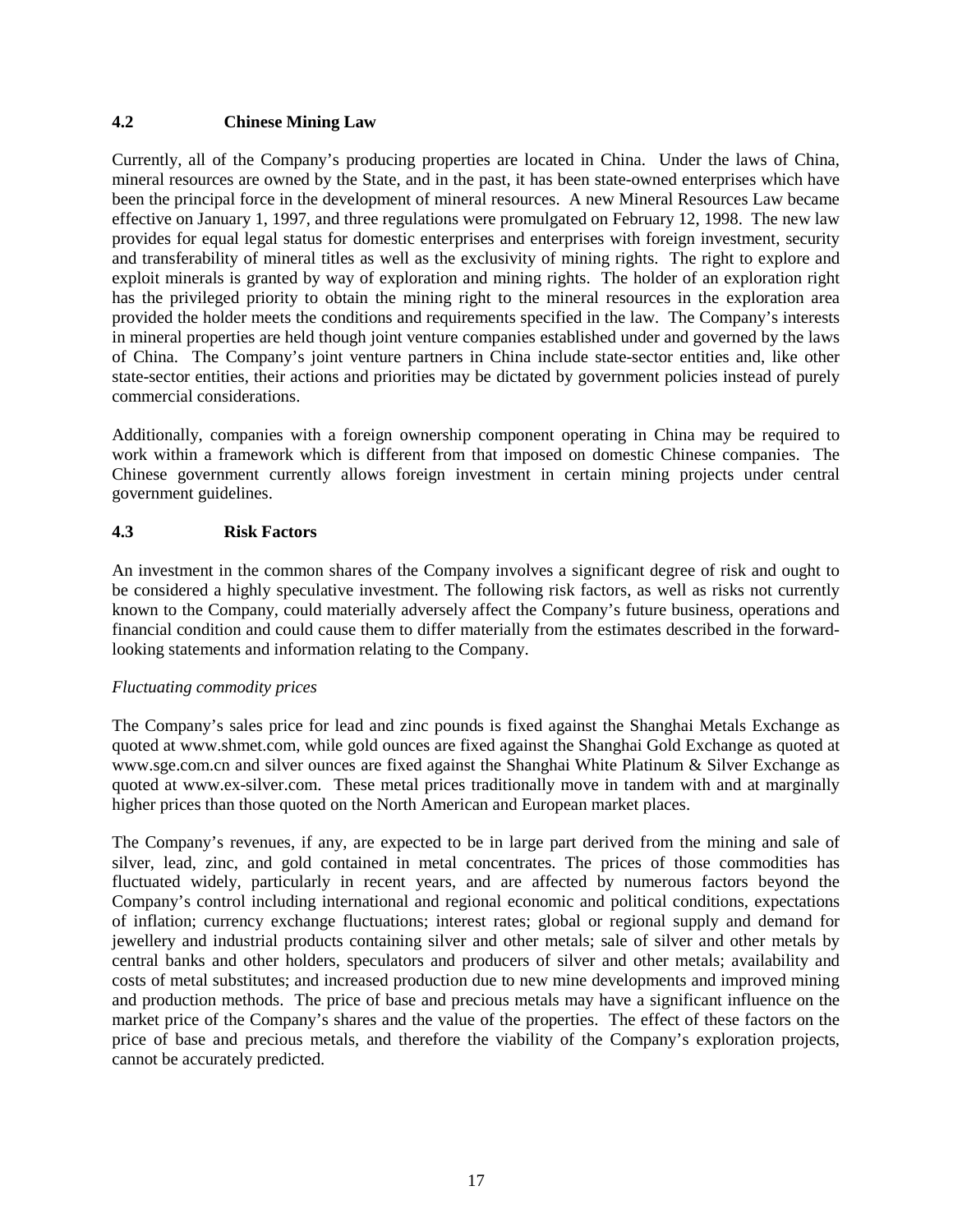If silver and other metals prices were to decline significantly or for an extended period of time, the Company may be unable to continue operations, develop the properties or fulfil obligations under agreements with the Company's joint venture partners or under its permits or licenses.

#### **Recent market events and condition**

Over the past several years market events and conditions, including disruptions in the Canadian, United States and international credit markets and other financial systems, along with the uncertainty of the Canadian, United States and global economic conditions, could, among other things, impede access to capital or increase the cost of capital, which would have an adverse effect on the Company's ability to fund its working capital and other capital requirements.

Over the past several years, worldwide securities markets, particularly those in the United States and Canada, have experienced a high level of price and volume volatility, and the market price of securities of many companies, particularly those considered exploration-stage or development-stage companies, have experienced unprecedented declines in price which have not necessarily been related to the operating performance, underlying asset values or prospects of such companies. Most significantly, the share prices of natural resource companies have in the past experienced an extraordinary decline in value and in the number of buyers willing to purchase such securities. In addition, significantly higher redemptions by holders of mutual funds has forced many of such funds (including those holding the Company's securities) to sell such securities at any price.

Therefore, there can be no assurance that significant fluctuations in the trading price of the Company's common shares will not occur, or that such fluctuations will not materially adversely impact on the Company's ability to raise equity funding without significant dilution to its existing shareholders, or at all.

# **Estimation of mineral resources, reserves and mineralization and metal recovery**

There is a degree of uncertainty attributable to the estimation of mineral resources, reserves and mineralization and corresponding grades being mined or dedicated to future production. Until resources, reserves or mineralization are actually mined and processed, quantity of mineralization and grades must be considered as estimates only. In addition, the quantity of resources, reserves and mineralization may vary depending on metal prices. Any material change in quantity of resources, mineralization, or grade may affect the economic viability of the Company's properties. In addition, there can be no assurance that precious or other metal recoveries in small-scale laboratory tests will be duplicated in larger scale tests under on-site conditions or during production.

#### **Interpretations and assumptions of mineral resource and mineral reserve estimates**

Unless otherwise indicated, mineral resource and mineral reserve estimates presented in this AIF and in the Company's other filings with securities regulatory authorities, press releases and other public statements that may be made from time to time are based upon estimates made by Company personnel and independent geologists/mining engineers. These estimates are imprecise and depend upon geologic interpretation and statistical inferences drawn from drilling and sampling analysis, which may prove to be unreliable. The mineral resource and mineral reserve estimates contained in this AIF have been determined based on assumed future prices, cut-off grades and operating costs that may prove to be inaccurate. There can be no assurance that:

these estimates will be accurate;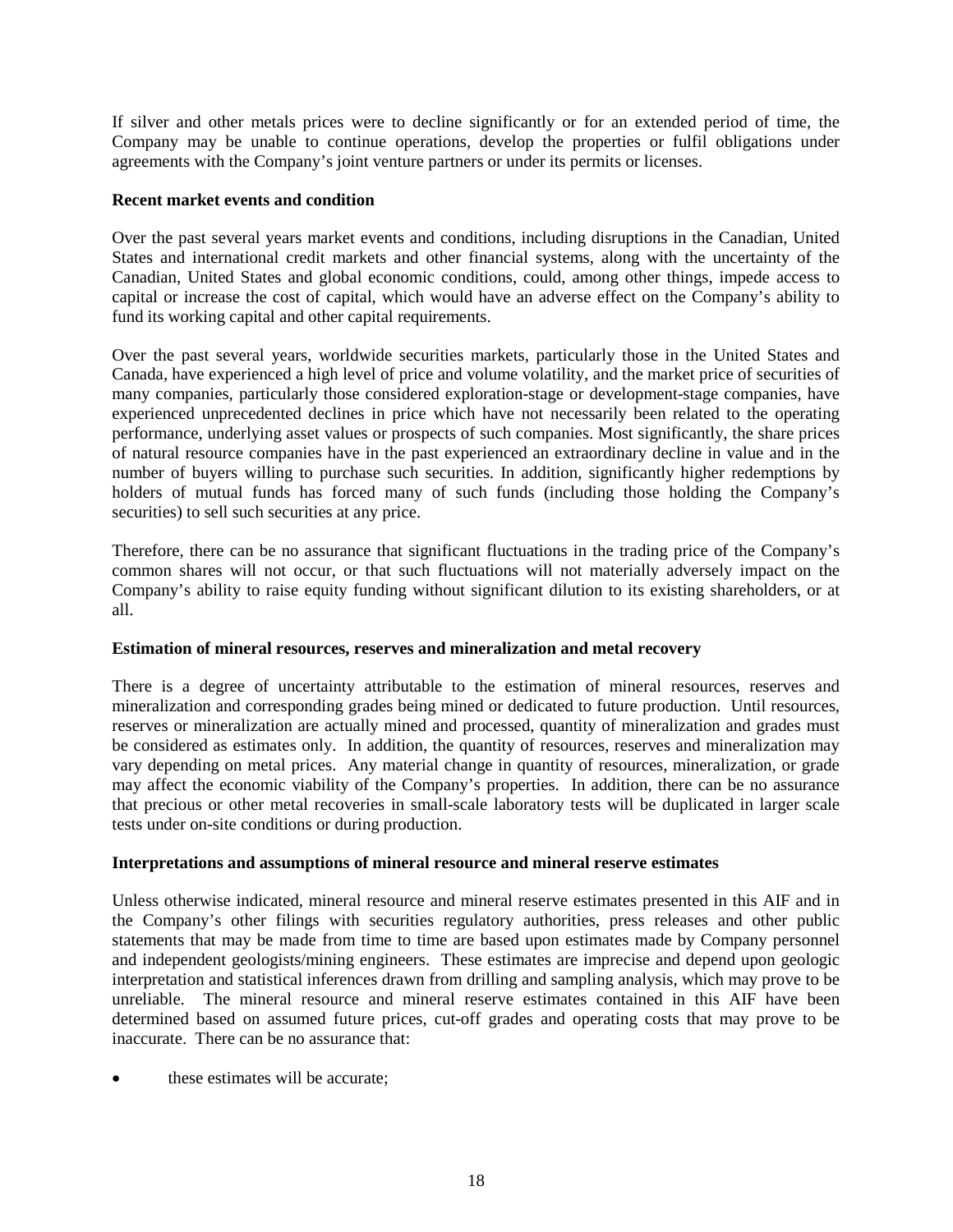- mineral reserve, resource or other mineralization figures will be accurate; or
- the mineralization could be mined or processed profitably.

The interpretation of drill results, the geology, grade and continuity of the Company's mineral deposits contains inherent uncertainty. Any material reductions in estimates of mineralization, or of the Company's ability to extract this mineralization, could have a material adverse effect on its results of operations or financial condition.

## **Exploration and development programs**

The long-term operation of the Company's business and its profitability is dependent, in part, on the cost and success of its exploration and development programs. Mineral exploration and development involve a high degree of risk and few properties that are explored are ultimately developed into producing mines. There can be no assurance that the Company's mineral exploration and development programs will result in any discoveries of bodies of commercial mineralization. There can also be no assurance that even if commercial quantities of mineralization are discovered that a mineral property will be brought into commercial production.

Development of the Company's mineral properties will follow only upon obtaining satisfactory exploration results. Discovery of mineral deposits is dependent upon a number of factors, not the least of which is the technical skill of the exploration personnel involved. The commercial viability of a mineral deposit once discovered is also dependent upon a number of factors, some of which are the particular attributes of the deposit (such as size, grade and proximity to infrastructure), metal prices and government regulations, including regulations relating to royalties, allowable production, importing and exporting of minerals, and environmental protection. Most of the above factors are beyond the control of the Company. As a result, there can be no assurance that the Company's exploration and development programs will yield reserves to replace or expand current resources. Unsuccessful exploration or development programs could have a material adverse impact on the Company's operations and profitability.

### **Economic factors affecting the Company**

The recent unprecedented events in global financial markets have had a profound impact on the global economy. Many industries, including the mining industry, are impacted by these market conditions. Some of the key impacts of the current financial market turmoil include contraction in credit markets resulting in a widening of credit risk, devaluations and high volatility in global equity, commodity, foreign exchange and precious metal markets, and a lack of market liquidity. A continued or worsened slowdown in the financial markets or other economic conditions, including but not limited to, consumer spending, employment rates, business conditions, inflation, fuel and energy costs, consumer debt levels, lack of available credit, the state of the financial markets, interest rates, and tax rates may adversely affect the Company's growth and profitability. Specifically:

- the volatility of silver, lead and zinc prices would impact the Company's revenues, profits, losses and cash flow;
- volatile energy prices, commodity and consumables prices and currency exchange rates would impact the Company's production costs; and
- the devaluation and volatility of global stock markets would impact the valuation of the Company's equity and other securities.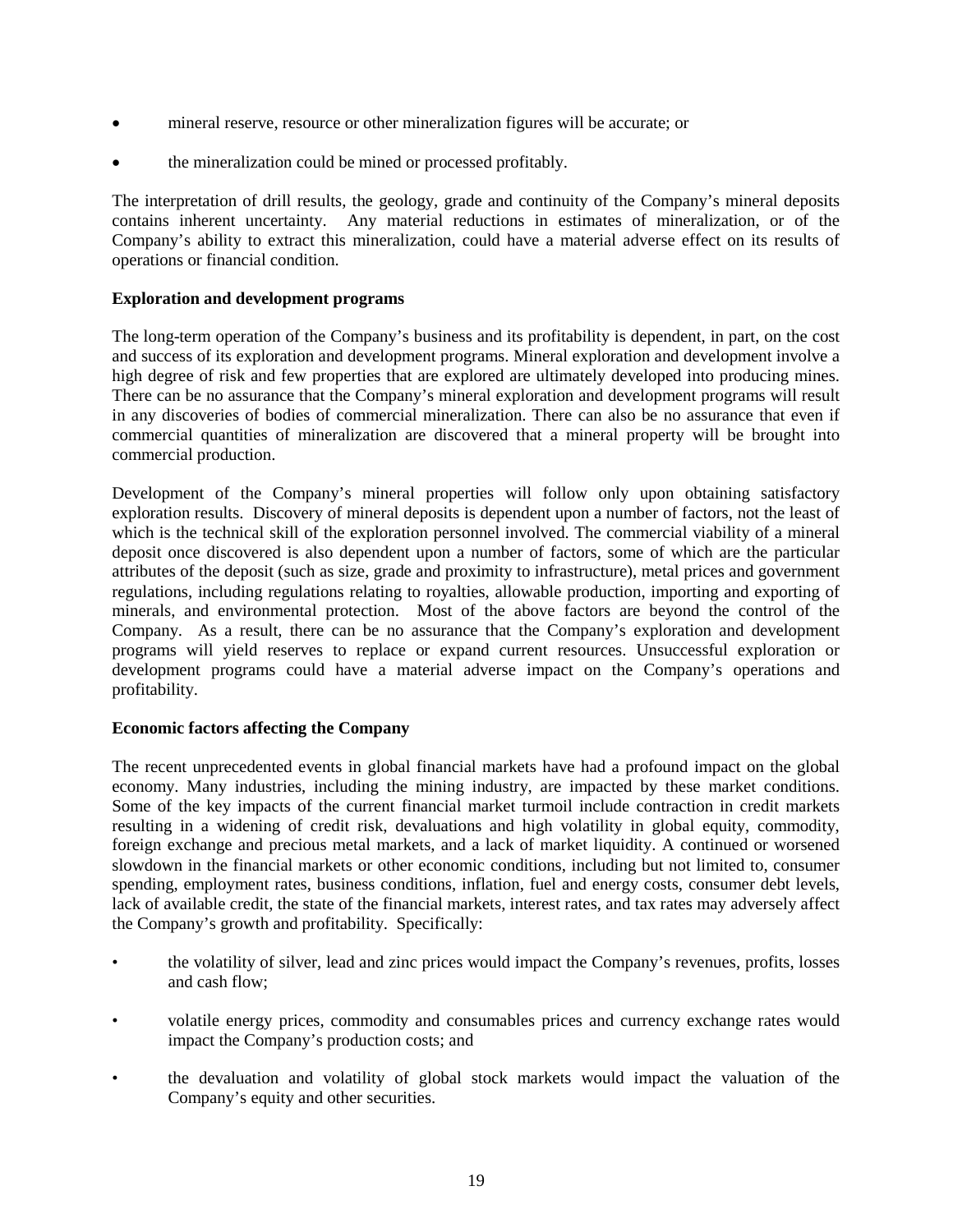These factors could have a material adverse effect on the Company's financial condition and results of operations.

### **Timing, estimated amount, capital and operating expenditures and economic returns of future production**

There are no assurances if and when a particular mineral property of the Company can enter into production. The amount of future production is based on the estimates prepared by or for the Company. The capital and operating costs to take the Company's projects into production may be significantly higher than anticipated. Capital and operating costs of production and economic returns are based on estimates prepared by or for the Company may differ significantly from their actual values. There can be no assurance that the Company's actual capital and operating costs will not be higher than currently anticipated.

In addition, the construction and development of mines and infrastructure are complex. Resources invested in construction and development may yield outcomes that may differ significantly from those anticipated by the Company.

#### **Integration of future acquisitions into existing operations**

The Company acquired the XBG and XHP mines in August 2011 and November 2011, respectively and may make selected acquisitions in the future. If the Company does make further acquisitions, any positive effect on the Company's results will depend on a variety of factors, including, but not limited to:

- integrating the operations of an acquired business or property in a timely and efficient manner;
- maintaining the Company's financial and strategic focus while integrating the acquired business or property;
- implementing uniform standards, controls, procedures and policies at the acquired business, as appropriate; and
- to the extent that the Company makes an acquisition outside of markets in which it has previously operated, conducting and managing operations in a new operating environment.

Acquiring additional businesses or properties could place pressure on the Company's cash flow if such acquisitions involve cash consideration or existing shareholders may experience dilution if such acquisitions involve share consideration.

The integration of the Company's existing operations with any acquired business will require significant expenditures of time, attention and funds. Achievement of the benefits expected from consolidation would require the Company to incur significant costs in connection with, among other things, implementing financial and planning systems. The Company may not be able to integrate the operations of a recently acquired business or restructure the Company's previously existing business operations without encountering difficulties and delays. In addition, this integration may require significant attention from the Company's management team, which may detract attention from the Company's day-to-day operations.

Over the short-term, difficulties associated with integration could have a material adverse effect on the Company's business, operating results, financial condition and the price of the Company's common shares. In addition, the acquisition of mineral properties may subject the Company to unforeseen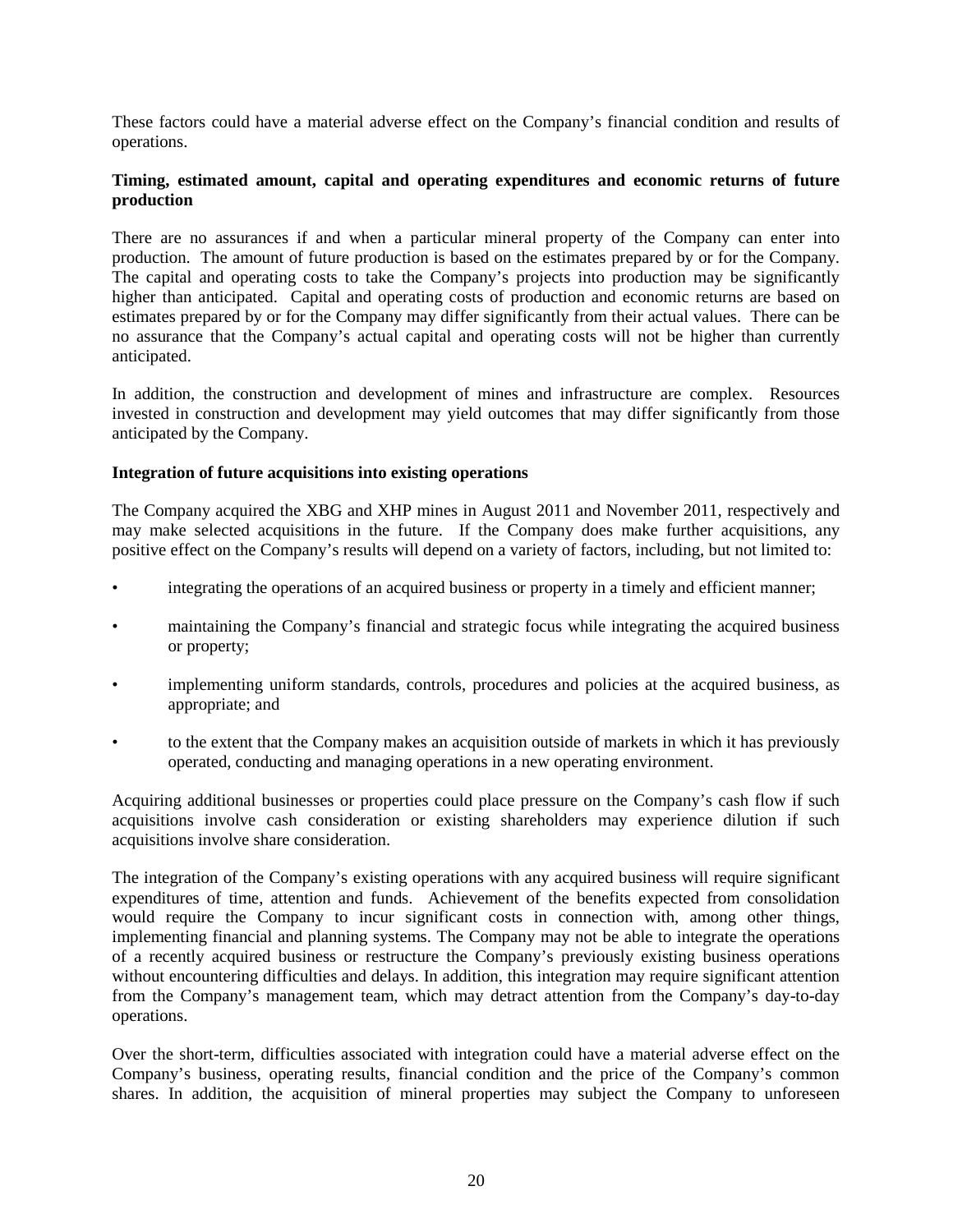liabilities, including environmental liabilities, which could have a material adverse effect on the Company. There can be no assurance that any future acquisitions will be successfully integrated into the Company's existing operations.

#### **Feasibility and engineering reports**

There is a potential for delays in exploration or the completion of feasibility studies that may adversely impact the Company. The Company has received mining permits from the Department of Land and Resources of Henan Province and has commenced mining operations in the Ying Mining District in accordance with the mining permits. While the Company is preparing a feasibility study on the GC Mine, to date, the Company has not completed a formal feasibility study of any of its material properties in China, which might otherwise be prepared for a mineral property located in North America.

#### **Permits and licenses**

All mineral resources and mineral reserves of the Company are owned by their respective governments, and mineral exploration and mining activities may only be conducted by entities that have obtained or renewed exploration or mining permits and licenses in accordance with the relevant mining laws and regulations. No guarantee can be given that the necessary exploration and mining permits and licenses will be issued to the Company or, if they are issued, that they will be renewed or that the Company will be in a position to comply with all conditions that are imposed.

Nearly all mining projects require government approval. There can be no certainty that approvals necessary to develop and operate mines on the Company's properties will be granted to the Company in a timely manner, or at all.

#### **Title to properties**

With respect to the Company's Chinese properties only, while the Company has investigated title to all of its mineral claims and to the best of its knowledge, title to all of its properties is in good standing, the properties may be subject to prior unregistered agreements or transfers and title may be affected by undetected defects. There may be valid challenges to the title of the Company's properties which, if successful, could impair development and/or operations. The Company cannot give any assurance that title to its properties will not be challenged. Title insurance is generally not available for mineral properties and the Company's ability to ensure that it has obtained secure claim to individual mineral properties or mining concessions may be severely constrained. The Company's mineral properties in China have not been surveyed, and the precise location and extent thereof may be in doubt.

#### **Property interests**

The agreements pursuant to which the Company holds its rights in certain of the properties provide that the Company must make a series of cash payments over certain time periods or make certain minimum exploration expenditures. If the Company fails to make such payments or expenditures in a timely manner, the Company may lose interest in those projects.

#### **Joint venture partners**

The Company's interests in various properties may, in certain circumstances, pursuant to option agreements currently in place, become subject to the risks normally associated with the conduct of joint ventures. The existence or occurrence of one or more of the following circumstances and events could have a material adverse impact on the Company's profitability or the viability of its interests held through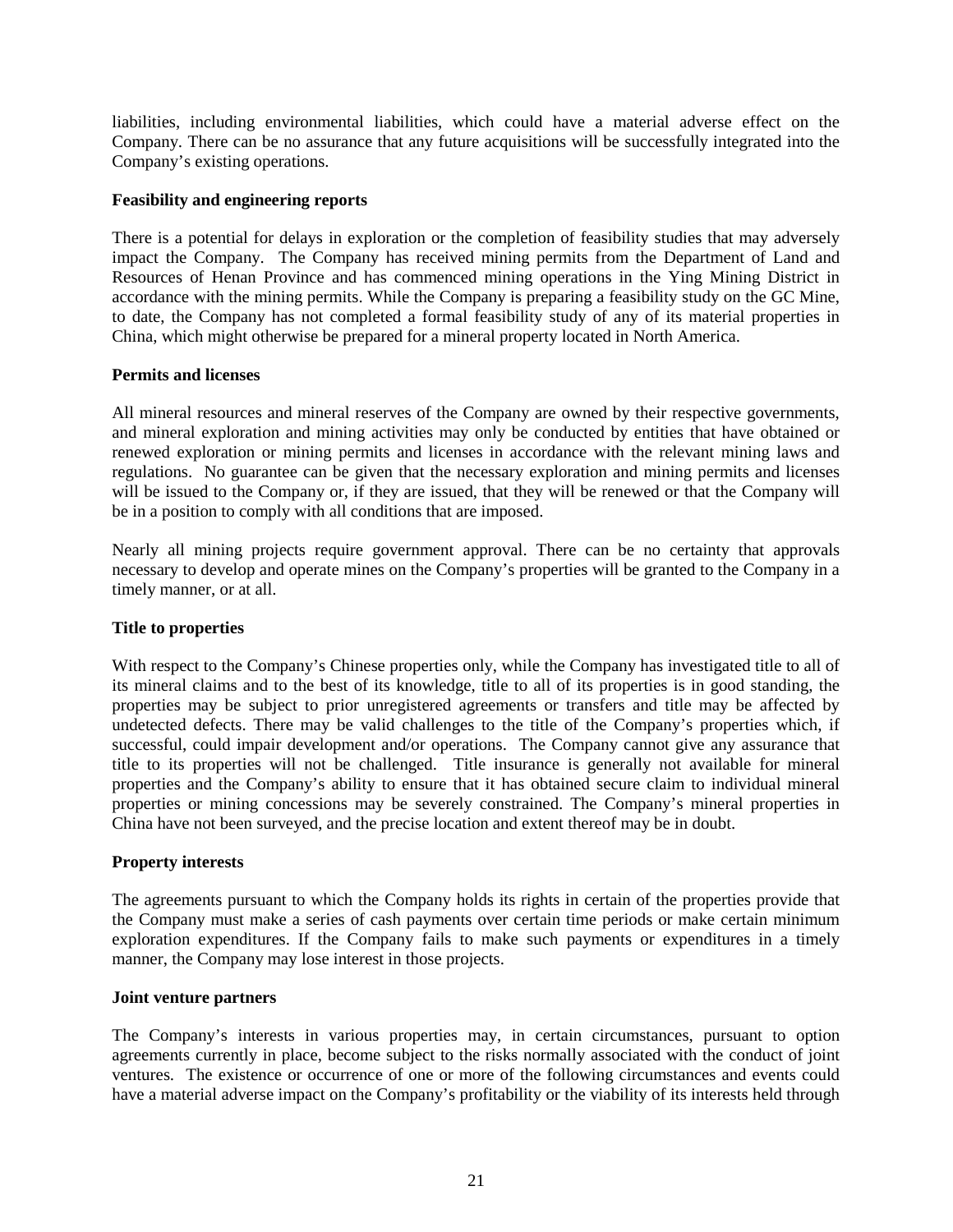joint ventures, which could have a material adverse impact on the Company's business prospects, results of operations and financial conditions: (i) disagreements with joint venture partners on how to conduct exploration; (ii) inability of joint venture partners to meet their obligations to the joint venture or third parties; and (iii) disputes or litigation between joint venture partners regarding budgets, development activities, reporting requirements and other joint venture matters.

## **Acquisition of commercially mineable mineral rights**

Most exploration projects do not result in the discovery of commercially mineable ore deposits and no assurance can be given that any particular level of recovery of mineral reserves will be realized or that any identified mineral deposit will ever qualify as a commercially mineable (or viable) ore body which can be legally and economically exploited.

The Company's future growth and productivity will depend, in part, on its ability to identify and acquire additional mineral rights, and on the costs and results of continued exploration and development programs. Mineral exploration is highly speculative in nature and is frequently non-productive. Substantial expenditures are required to:

- establish mineral reserves through drilling and metallurgical and other testing techniques;
- determine metal content and metallurgical recovery processes to extract metal from the ore; and
- construct, renovate or expand mining and processing facilities.

In addition, if the Company discovers a mineral deposit, it would take several years from the initial phases of exploration until production is possible. During this time, the economic feasibility of production may change.

The Company's success at completing any acquisitions will depend on a number of factors, including, but not limited to:

- identifying acquisitions that fit the Company's business strategy;
- negotiating acceptable terms with the seller of the business or property to be acquired; and
- obtaining approval from regulatory authorities in the jurisdictions of the business or property to be acquired.

As a result of these uncertainties, there can be no assurance that the Company will successfully acquire additional mineral rights.

#### **Financing**

The Company has limited financial resources. If the Company's exploration programs are successful in establishing ore of commercial tonnage and grade, additional funds will be required for the development of the ore body and to place it in commercial production. Therefore, the Company's ability to continue its exploration and development activities, if any, will depend in part on the Company's ability to obtain suitable financing.

The Company intends to fund its plan of operations from working capital, proceeds of production, external financing, strategic alliances, sale of property interests and other financing alternatives. The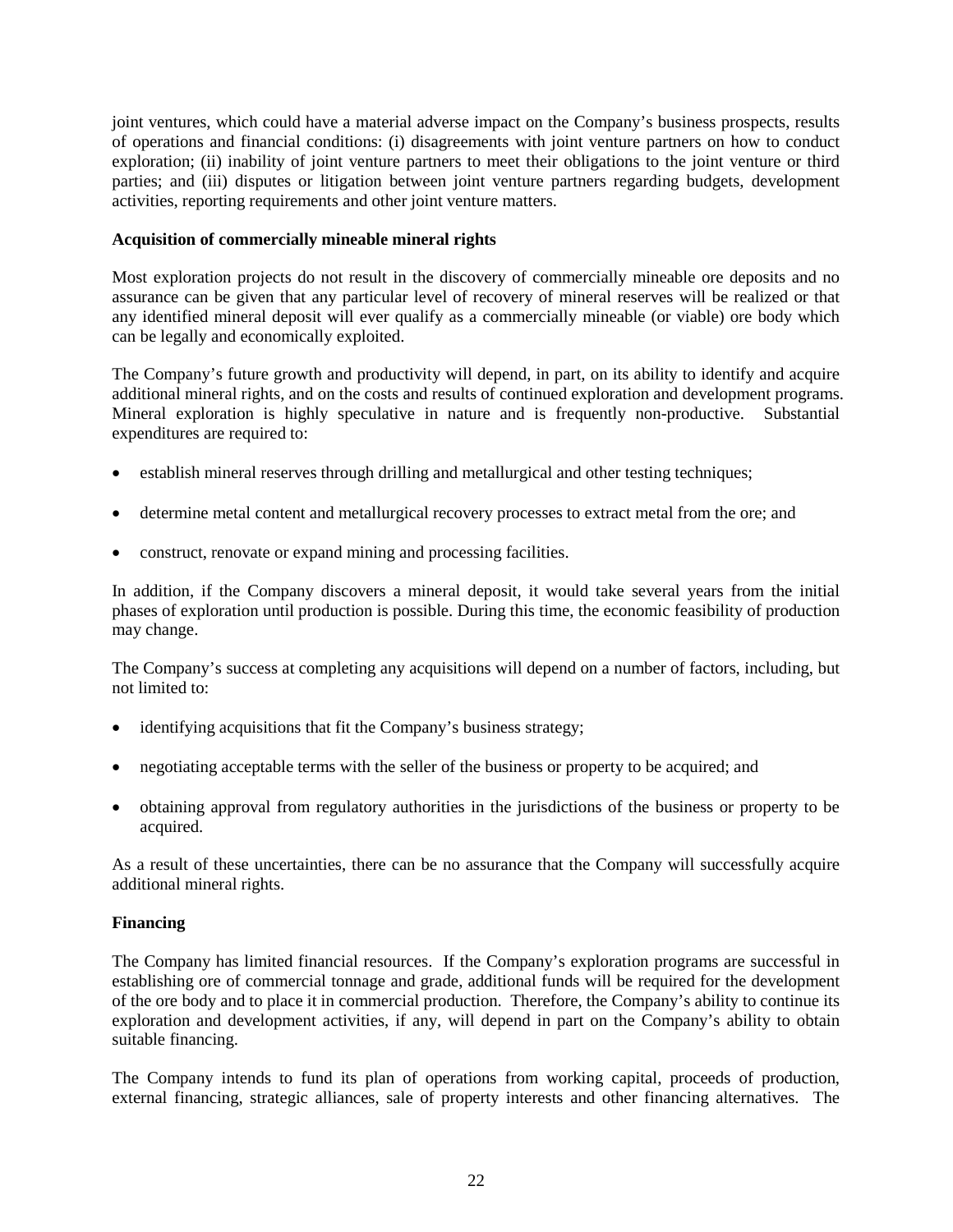sources of external financing that the Company may use for these purposes include project or bank financing, or public or private offerings of equity or debt. One source of future funds presently available to the Company is through the sale of equity capital. There is no assurance this source of financing will continue to be available, as required or at all. If it is available, future equity financings may result in substantial dilution to shareholders. Another alternative for the financing of further exploration would be the offering by the Company of an interest in the properties to be earned by another party or parties carrying out further exploration or development thereof. There can be no assurance the Company will be able to conclude any such agreements, on favourable terms or at all. The failure to obtain financing could have a material adverse effect on the Company's growth strategy and results of operations and financial condition.

# **First Nations title claims and rights**

Governments in many jurisdictions must consult with multiple First Nations and other aboriginal peoples with respect to grants of mineral rights and the issuance or amendment of project authorizations. Consultation and other rights of aboriginal people may require accommodations, including undertakings regarding employment, contracting, profit sharing, and other matters in impact and benefit agreements. This may affect our ability, the timing and costs of developing the Silvertip Project. The risk of unforeseen First Nations title claims also could affect future operations, development projects and future acquisitions. In particular, there can be no guarantee that the unsettled nature of land claims in British Columbia will not create delays in project approval or unexpected interruptions in project progress, or result in additional costs to advance the Silvertip Project. These requirements may affect our ability to expand or transfer existing operations or to develop existing or new projects.

# **Competition**

The mining industry in general is intensely competitive and there is no assurance that, even if commercial quantities of ore are discovered, a ready market will exist for the sale of such ore, or concentrate, by the Company. Marketability of natural resources which may be discovered by the Company will be affected by numerous factors beyond the control of the Company, such as market fluctuations, the proximity and capacity of natural resource markets and processing equipment, government regulations including regulations relating to prices, royalties, land tenure, land use, importing and exporting of minerals and environmental protection. The exact effect of such factors cannot be predicted but they may result in the Company not receiving an adequate return on its capital.

The Company may be at a competitive disadvantage in acquiring additional mining properties because it must compete with other individuals and companies, many of which have greater financial resources, operational experience and technical capabilities than the Company. The Company may also encounter increasing competition from other mining companies in its efforts to hire experienced mining professionals. Competition for exploration resources at all levels is currently very intense, particularly affecting the availability of manpower and drill rigs. Increased competition could adversely affect the Company's ability to attract necessary capital funding or acquire suitable producing properties or prospects for mineral exploration in the future.

#### **Operations and political conditions**

The majority of the properties in which the Company has an interest are located in China, which has different regulatory and legal standards than those in North America. Even if the Company's mineral properties are proven to host economic reserves of metals, factors such as political instability, terrorism, opposition and harassment from local miners, or governmental expropriation or regulation may prevent or restrict mining of any such deposits or repatriation of profits.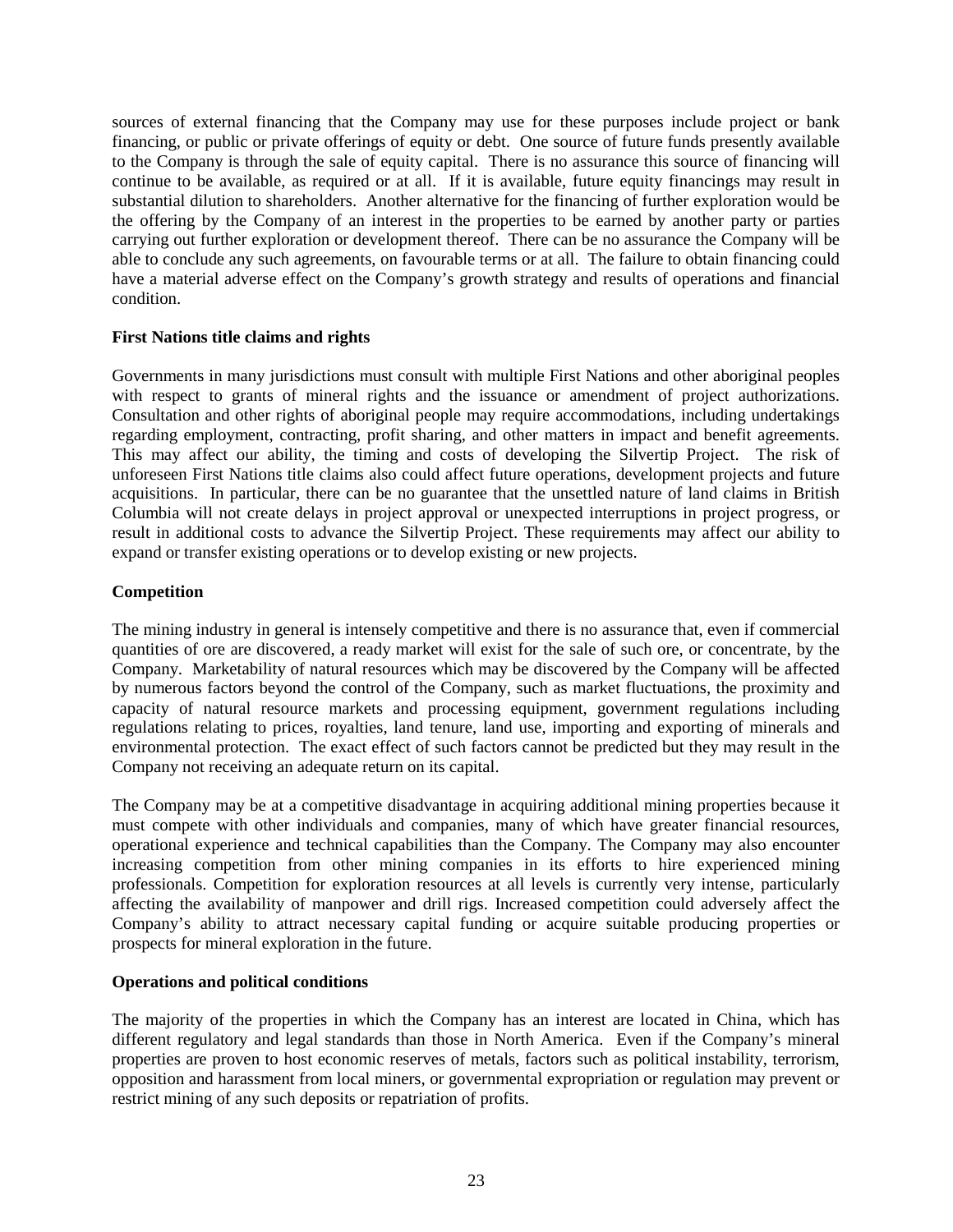The majority of the Company's operations are located in China. These operations are subject to the risks normally associated with conducting business in China. Some of these risks are more prevalent in countries which are less developed or have emerging economies, including uncertain political and economic environments, as well as risks of war and civil disturbances or other risks which may limit or disrupt a project, restrict the movement of funds or result in the deprivation of contract rights or the taking of property by nationalization or expropriation without fair compensation, risk of adverse changes in laws or policies, increases in foreign taxation or royalty obligations, delays in obtaining or the inability to obtain necessary governmental permits, limitations on ownership and repatriation of earnings, and foreign exchange controls and currency devaluations.

In addition, the Company may face import and export regulations, including export restrictions, disadvantages of competing against companies from countries that are not subject to similar laws, restrictions on the ability to pay dividends offshore, and risk of loss due to disease and other potential endemic health issues. Although the Company is not currently experiencing any significant or extraordinary problems in China arising from such risks, there can be no assurance that such problems will not arise in the future. The Company currently does not carry political risk insurance coverage.

The Company's interests in its mineral properties are held through joint venture companies established under and governed by the laws of China. The Company's joint venture partners in China include statesector entities and, like other state-sector entities, their actions and priorities may be dictated by government policies instead of purely commercial considerations. Additionally, companies with a foreign ownership component operating in China may be required to work within a framework which is different from that imposed on domestic Chinese companies. The Chinese government currently allows foreign investment in certain mining projects under central government guidelines. There can be no assurance that these guidelines will not change in the future.

#### **Regulatory environment in China and Canada**

The Company conducts operations primarily in China and is developing the Silvertip Project in northern British Columbia, Canada. The laws of China differ significantly from those of Canada and all such laws are subject to change. Mining operations, development and exploration activities are subject to extensive laws and regulations governing prospecting, development, production, exports, taxes, labour standards, occupational health, waste disposal, environmental protection, mine safety, consultation with First Nations in Canada and other matters. Mining is subject to potential risks and liabilities associated with pollution of the environment and disposal of waste products occurring as a result of mineral exploration and production.

Failure to comply with applicable laws and regulations may result in enforcement actions there under and may include corrective measures requiring capital expenditures, installation of additional equipment or remedial actions. Parties engaged in mining operations may be required to compensate those suffering loss or damage by reason of mining activities and may have civil or criminal fines or penalties imposed for violations of applicable laws and regulations.

New laws and regulations, amendments to existing laws and regulations, administrative interpretation of existing laws and regulations, or more stringent enforcement of existing laws and regulations could have a material adverse impact on future cash flow, results of operations and the financial condition of the Company.

Further, all phases of the Company's operations are subject to environmental regulations in the various jurisdictions in which it operates. Environmental legislation is evolving in a manner which will require stricter standards and enforcement, increased fines and penalties for non-compliance, more stringent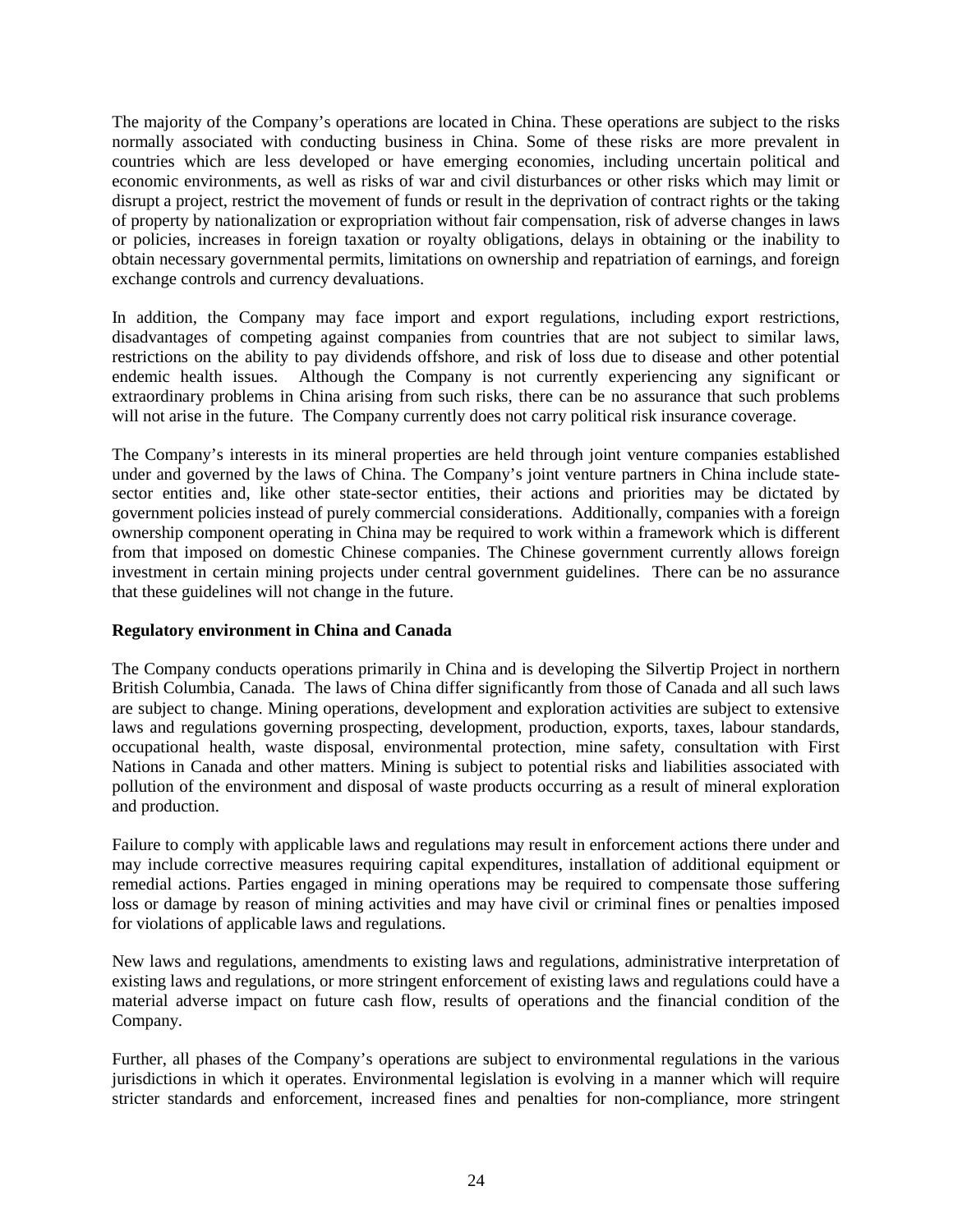environment assessments of proposed projects and a heightened degree of responsibility for companies and their officers, directors and employees. There is no assurance that future changes in environmental regulations, if any, will not adversely affect the Company's operations.

## **Environmental risks**

The Company's activities are subject to extensive laws and regulations governing environmental protection and employee health and safety, including environmental laws and regulations in China. These laws address emissions into the air, discharges into water, management of waste, management of hazardous substances, protection of natural resources, antiquities and endangered species, and reclamation of lands disturbed by mining operations. There are also laws and regulations prescribing reclamation activities on some mining properties. Environmental legislation in many countries is evolving and the trend has been toward stricter standards and enforcement, increased fines and penalties for noncompliance, more stringent environmental assessments of proposed projects and increasing responsibility for companies and their officers, directors and employees. Compliance with environmental laws and regulations may require significant capital outlays on behalf of the Company and may cause material changes or delays in the Company's intended activities. There can be no assurance that the Company has been or will be at all times in complete compliance with current and future environmental and health and safety laws and permits will not materially adversely affect the Company's business, results of operations or financial condition. It is possible that future changes in these laws or regulations could have a significant adverse impact on some portion of the Company's business, causing the Company to reevaluate those activities at that time. The Company's compliance with environmental laws and regulations entail uncertain costs.

#### **Dependence on management and key personnel**

The executive directors and the China operational management team all have extensive experience in the mineral resources industry in China. Most of the non-executive directors also have extensive experience in mining and/or exploration (or as advisors to companies in the field). The Company's success depends to a significant extent upon its ability to retain, attract and train key management personnel, both in Canada and in China.

The Company depends on the services of a number of key personnel, including its directors and executive officers, the loss of any one of whom could have an adverse effect on the Company's operations.

The Company's ability to manage growth effectively will require it to continue to implement and improve management systems and to recruit and train new employees. The Company cannot be assured that it will be successful in attracting and retraining skilled and experienced personnel.

#### **Foreign exchange rate fluctuations**

In the past, the Company has raised its equity and maintained its accounts in Canadian dollars but now reports in US dollars. Going forward, operations carried out in non-US currency, including the Canadian dollar or the Chinese Renminbi, could subject the Company to foreign currency fluctuations that may materially and adversely affect the Company's financial position.

#### **Insurance**

The Company's mining activities are subject to the risks normally inherent in the industry, including, but not limited, to environmental hazards, flooding, fire, periodic or seasonal hazardous climate and weather conditions, unexpected rock formation, industrial accidents and metallurgical and other processing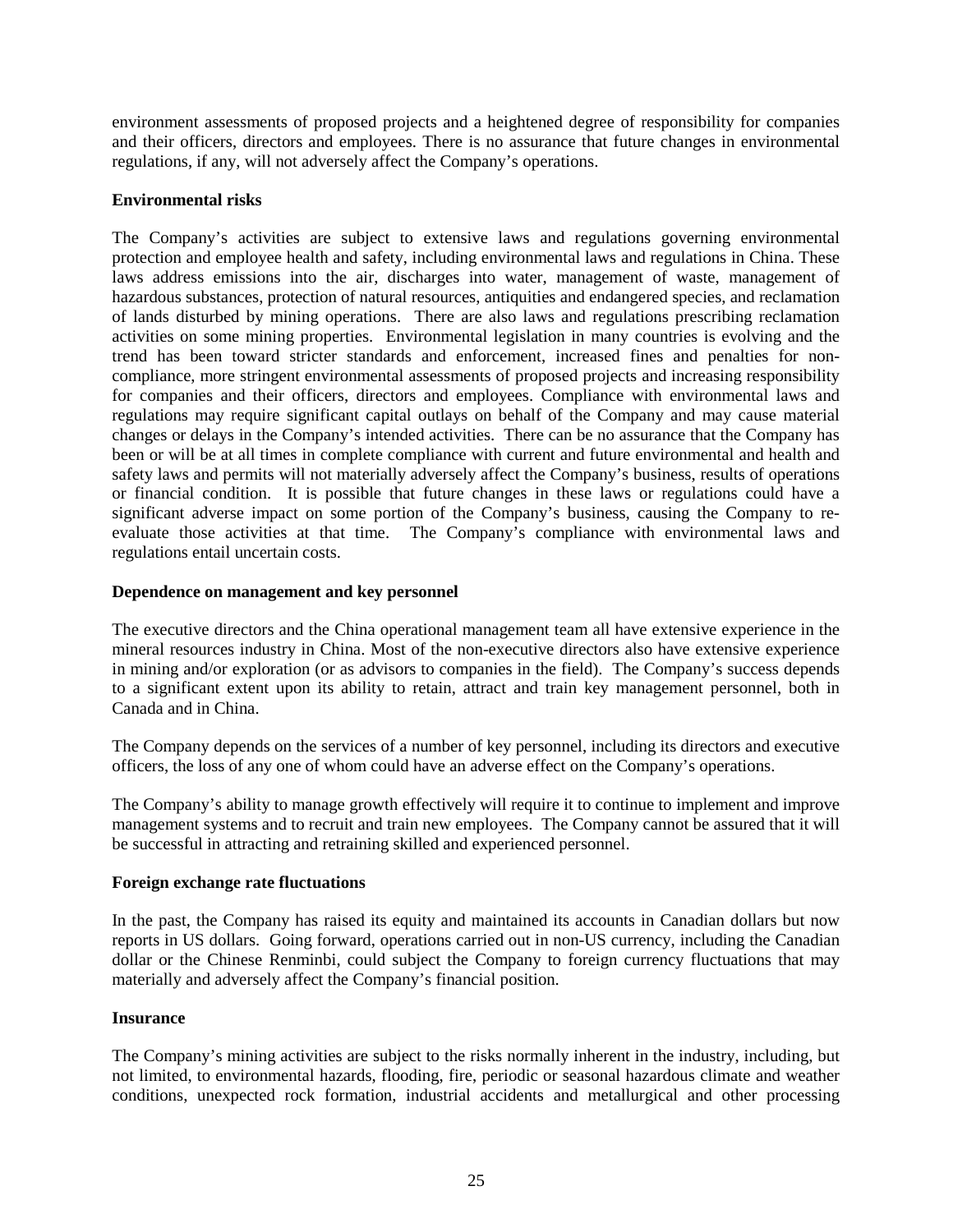problems. These risks could result in damage to, or destruction of, mineral properties, production facilities or other properties; personal injury; environmental damage; delays in mining; increased production costs; monetary losses; and possible legal liability. The Company may become subject to liability which it cannot insure or against which it may elect not to insure due to high premium costs or other reasons. Where considered practical to do so the Company maintains insurance against risks in the operation of its business in amounts which the Company believes to be reasonable. Such insurance, however, contains exclusions and limitations on coverage. The Company cannot provide any assurance that such insurance will continue to be available, will be available at economically acceptable premiums or will be adequate to cover any resulting liability. In some cases, coverage is not available or considered too expensive relative to the perceived risk.

#### **Risks and hazards of mining operations**

Mining is inherently dangerous and the Company's operations are subject to a number of risks and hazards including, without limitation:

- environmental hazards;
- discharge of pollutants or hazardous chemicals;
- industrial accidents;
- failure of processing and mining equipment;
- labour disputes;
- supply problems and delays;
- encountering unusual or unexpected geologic formations or other geological or grade problems;
- encountering unanticipated ground or water conditions;
- cave-ins, pit wall failures, flooding, rock bursts and fire;
- periodic interruptions due to inclement or hazardous weather conditions;
- equipment breakdown;
- other unanticipated difficulties with or interruptions in development, construction or production; and
- other acts of God or unfavourable operating conditions.

Such risks could result in damage to, or destruction of, mineral properties or processing facilities, personal injury or death, loss of key employees, environmental damage, delays in mining, monetary losses and possible legal liability. Satisfying such liabilities may be very costly and could have a material adverse effect on the Company's future cash flow, results of operations and financial condition.

#### **Conflicts of interest**

Conflicts of interest may arise as a result of the directors, officers and promoters of the Company also holding positions as directors and/or officers of other companies. Some of those persons who are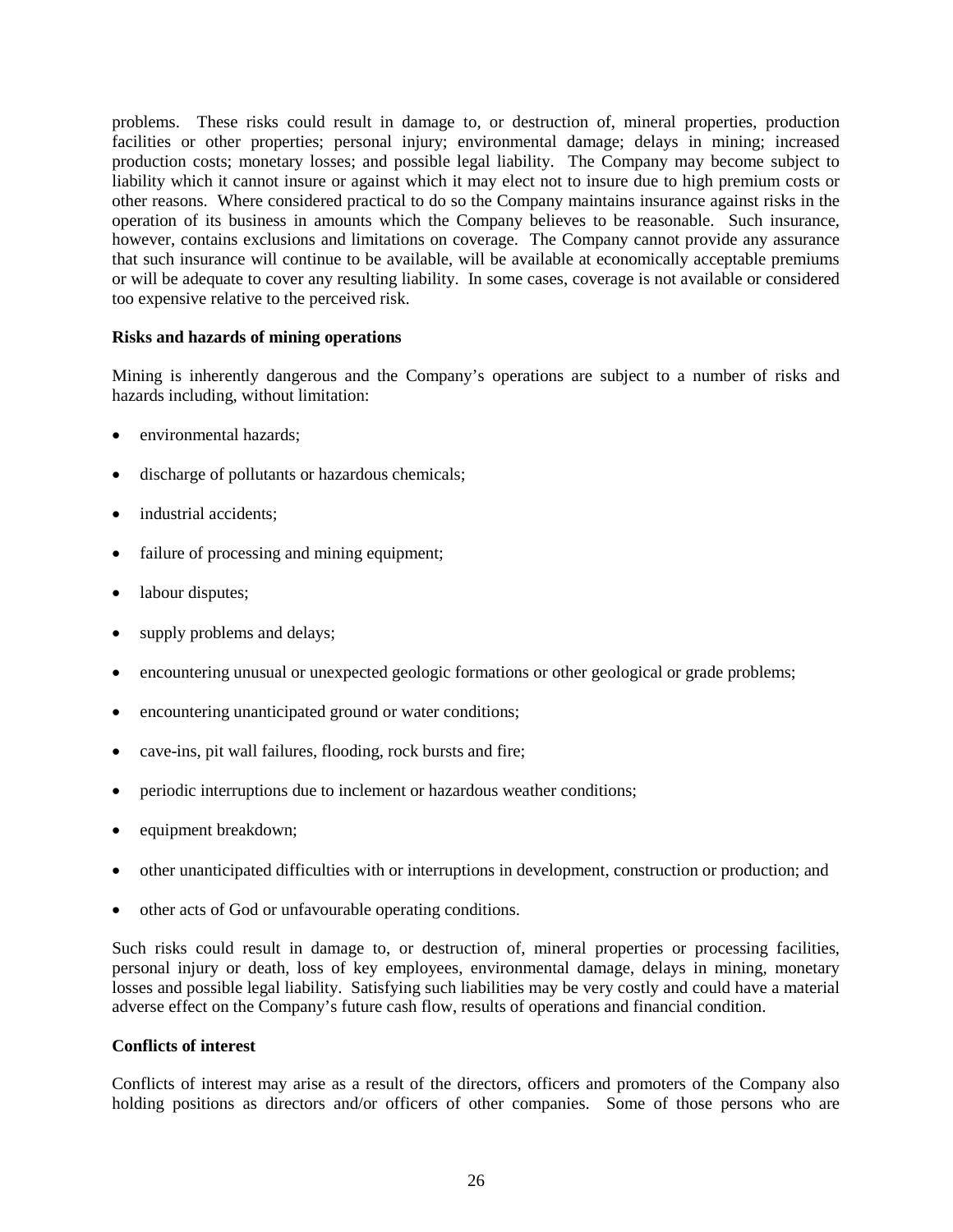directors and officers of the Company have and will continue to be engaged in the identification and evaluation of assets and businesses and companies on their own behalf and on behalf of other companies, and situations may arise where the directors and officers may be in direct competition with the Company. Conflicts, if any, will be subject to the procedures and remedies under the *Business Corporations Act* (British Columbia).

## **Internal control over financial reporting as per the requirements of the Sarbanes-Oxley Act**

Management of the Company is responsible for establishing and maintaining an adequate system of internal control over financial reporting, and used the framework issued by the Committee of Sponsoring Organizations of the Treadway Commission (COSO) to evaluate the effectiveness of internal controls in Fiscal 2013. Based on this evaluation, management concluded that our internal control over financial reporting was effective as at March 31, 2013, and provided a reasonable assurance of the reliability of our financial reporting and preparation of the financial statements.

The Company's consolidated audited financial statements for Fiscal 2013 included an unqualified report of its independent auditors that the Company had maintained effective internal control over financial reporting as at March 31, 2013. Nonetheless the Company may in the future fail to achieve and maintain the adequacy of its internal control over financial reporting, as such standards are modified, supplemented or amended from time to time, and the Company may not be able to ensure that it can conclude on an ongoing basis that it has effective internal controls over financial reporting in accordance with Section 404 of Sarbanes-Oxley Act ("**SOX"**). The Company's failure to satisfy the requirements of Section 404 of SOX on an ongoing, timely basis could result in the loss of investor confidence in the reliability of its financial statements, which in turn could harm the Company's business and negatively impact the trading price of its common shares. In addition, any failure to implement required new or improved controls, or difficulties encountered in their implementation, could harm the Company's operating results or cause it to fail to meet its reporting obligations. Future acquisitions of companies may provide the Company with challenges in implementing the required processes, procedures and controls in its acquired operations. Acquired companies may not have disclosure control and procedures or internal control over financial reporting that are as thorough or effective as those required by securities laws currently applicable to the Company.

No evaluation can provide complete assurance that the Company's internal control over financial reporting will detect or uncover all failures of persons within the Company to disclose material information otherwise required to be reported. The effectiveness of the Company's control and procedures could also be limited by simple errors or faulty judgments. In addition, should the Company expand in the future, the challenges involved in implementing appropriate internal controls over financial reporting will increase and will require that the Company continue to improve its internal controls over financial reporting. Although the Company intends to devote substantial time and incur substantial costs, as necessary, to ensure compliance, the Company cannot be certain that it will be successful in complying with Section 404 on an ongoing basis.

#### **Outcome of current or future litigation or regulatory actions**

Due to the nature of its business, the Company may be subject to numerous regulatory investigations, claims, lawsuits and other proceedings in the ordinary course of its business. The results of these legal proceedings cannot be predicted with certainty due to the uncertainty inherent in litigation, including the discovery of evidence process, the difficulty of predicting decisions of judges and juries and the possibility that decisions may be reversed on appeal. There can be no assurances that these matters will not have a material adverse effect on the Company's business.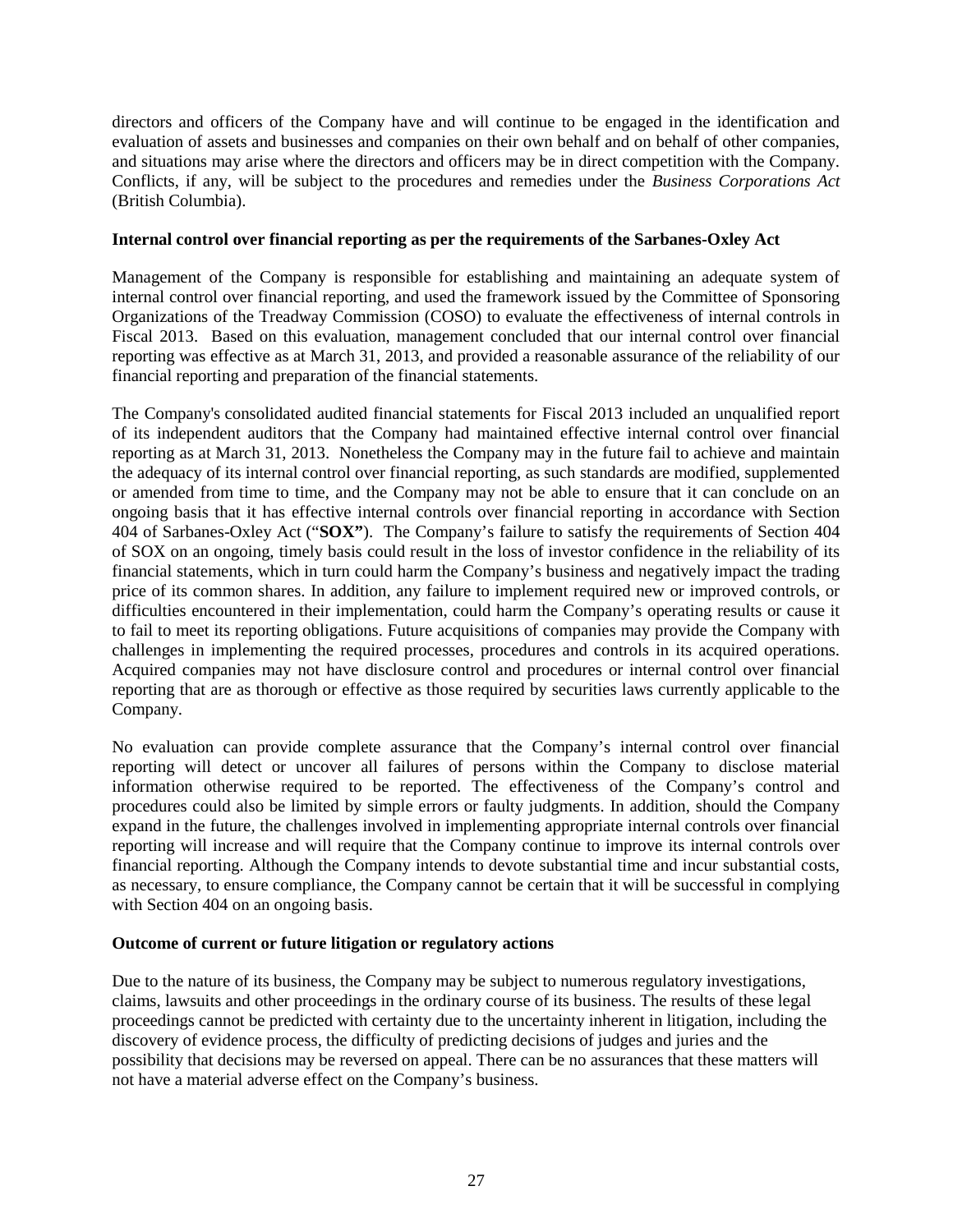No assurance can be given with respect to the ultimate outcome of current or future litigation or regulatory proceeds, and the amount of any damages awarded or penalties assessed in such a proceeding could be substantial. In addition to monetary damages and penalties, the allegations made in connection with the proceedings may have a material adverse effect on the reputation of the Company and may impact its ability to conduct operations in the normal course.

Litigation and regulatory proceedings also require significant resources to be expended by the directors, officers and employees of the Company and as a result, the diversion of such resources could materially affect the ability of the Company to conduct its operations in the normal course of business. Significant fees and expenses may be incurred by the Company in connection with the investigation and defense of litigation and regulatory proceedings. The Company may also be obligated to indemnify certain directors, officers, employees and experts for additional legal and other expenses pursuant to such proceedings, which additional costs may be substantial and could have a negative effect on the Company's future operating results. The Company may be able to recover certain costs and expenses incurred in connection with such matters from its insurer. However, there can be no assurance regarding when or if the insurer will reimburse the Company for such costs and expenses.

# **Bringing actions and enforcing judgments under U.S. securities laws**

Investors in the U.S. or in other jurisdictions outside of Canada may have difficulty bringing actions and enforcing judgments against the Company, its directors, its executive officers and some of the experts named in this AIF based on civil liabilities provisions of the federal securities laws, other laws in the state(s) in the U.S. or the equivalent laws of other jurisdictions of residence.

# **ITEM 5 MINERAL PROPERTIES**

The Company has interests in mineral properties located in China and Canada. As at March 31, 2013, these properties were carried on the Company's balance sheet as assets with a book value of approximately \$316.7 million. The book value consists of acquisition costs plus cumulative expenditures on properties, net of amortization and impairment charges for which the Company has future exploration plans.

For the purposes of NI 43-101, the following properties have been determined to be material to the Company as of March 31, 2013:

- (a) the SGX Mine, Ying Mining District, Henan Province, China; and
- (b) the GC Mine, Guangdong Province, China.

# **5.1 SGX Mine, Henan Province, China.**

Except as otherwise stated, the information in this section is based on a revised technical report titled "Technical Report for Ying Gold-Silver-Lead-Zinc Property, Henan Province, China" (the "**Revised Ying Report"**) dated effective May 1, 2012, and prepared by P. R. Stephenson, P.Geo, H. A. Smith, P.Eng, A. Riles, MAIG, and M. Molavi, P.Eng. of AMC Mining Consultants (Canada) Ltd. ("AMC") on April 30, 2013. The Revised Ying Report revises the previous technical report of the same title, and effective date, filed on June 15, 2012, and prepared by P. R. Stephenson, P.Geo, B.J. O'Connor, P.Geo, H. A. Smith, P.Eng, A. Riles, MAIG, and M. Molavi, P.Eng. of AMC. Portions of the following information are based on the assumptions, qualifications and procedures in the Revised Ying Report which are not fully described herein. References should be made to the full text of the Revised Ying Report which is available for review on SEDAR at www.sedar.com.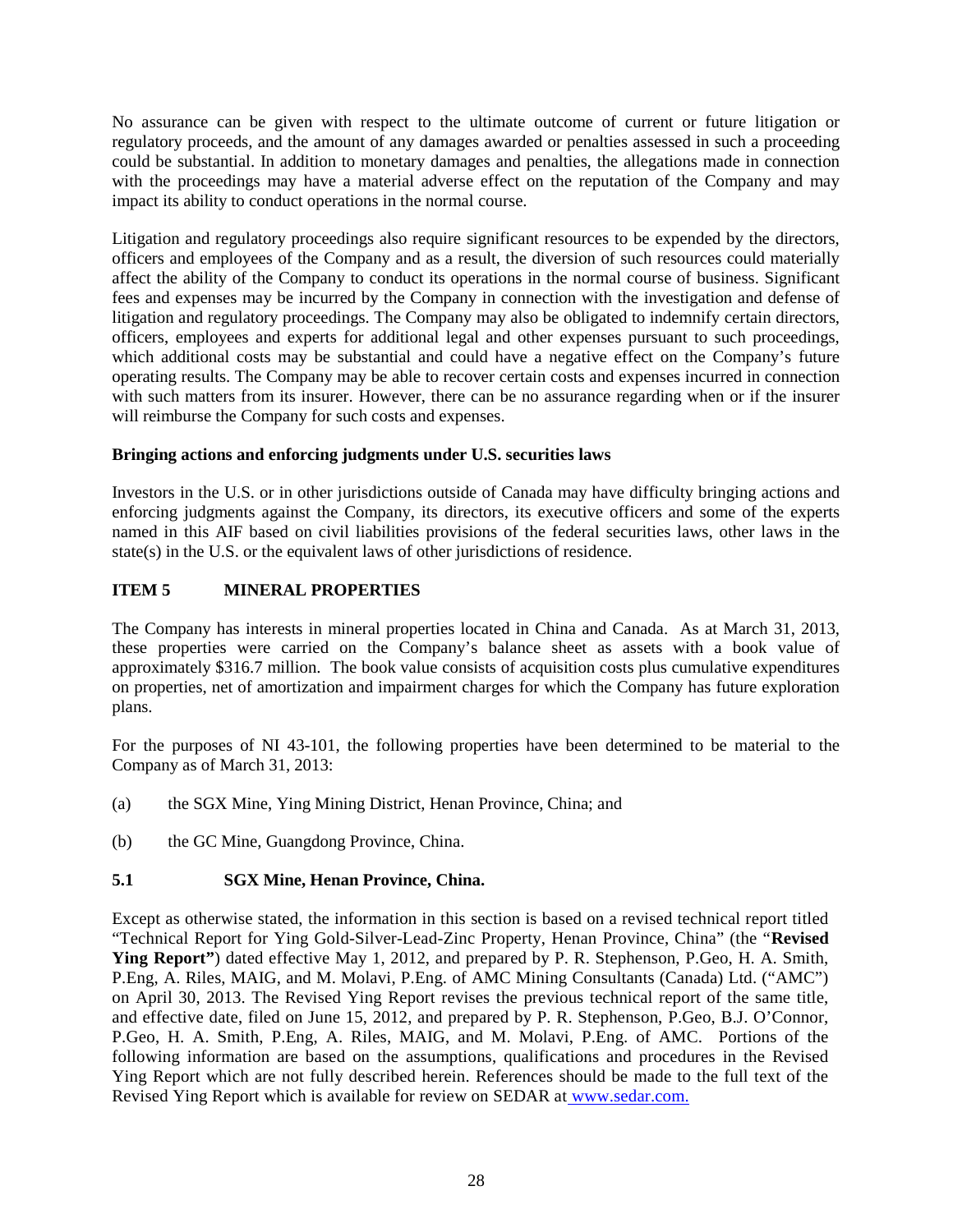None of the changes made in the Revised Ying Report materially affect AMC's opinions, conclusions or recommendations, and the effective date remains May 1, 2012. The revisions have been made to show the inclusion of hand-sorted ore in the production reporting for years 2009 to 2011 (not included in the original Ying Report). The Revised Ying Report also corrects minor, non-material tonnes and grade errors in the reporting of some resource, reserve and Life of Mine (LOM) production estimates. A summary paragraph describing the factors involved in the conversion of mineral resources to mineral reserves has also been added in the Revised Ying Report, along with a mineral resources to mineral reserves conversion breakdown table for the SGX Mine.

## **Project Description and Location**

The Ying Mining District is situated in western Henan Province near the town of Luoning in central China. Silvercorp uses the term "Ying Mining District" to describe a 100 sq. km size rectangular area bounded by latitude 34°07'N to 34°12'N and longitude 111°14'E to 111°23'E. Within this district block, Silvercorp has three principal operations comprised of five mining projects. The SGX Mine is covered by exploration and mining permits totalling approximately 58 square kilometres (" $km<sup>2</sup>$ ").

Silvercorp, through wholly owned subsidiaries, has effective interests of 77.5% in the SGX Mine and TLP mines, and 80% in the HPG and LM Mines. It has all the exploration and mining permits necessary to cover its mining and exploration activities. There are no known or recognized environmental problems that might preclude or inhibit a mining operation in this area.

Silver-lead-zinc mineralization in the Ying Mining District has been known and intermittently mined for the last several hundred years. Silvercorp acquired an interest in the SGX Mine in 2004, the HPG Mine in 2006, and the TLP / LM Mines in late 2007. Annual production has ramped up substantially in recent years, reaching 647,000t of ore in 2011.

Silvercorp has all the required permits for its operations on the Ying Projects. The existing mining permits cover all the active mining areas and, in conjunction with safety and environmental certificates, give Silvercorp the right to carry out full mining and mineral processing operations. Five safety certificates and five environmental certificates have been issued by the relevant government departments, for each of which there is a related mine development/utilization and soil/water conservation program, and rehabilitation plan. The Ying Projects are covered by exploration and mining permits totaling approximately 58 sq. km, as listed in the following Table 1.

| <b>Permit type</b> | Permit No.                                                                          | <b>Expiration Date</b>          | Sq. km |
|--------------------|-------------------------------------------------------------------------------------|---------------------------------|--------|
| Mining             | C4100002009093210038549<br>Yuelianggou (SGX)                                        | September 2014 <sup>[1]</sup>   | 19.83  |
| Exploration        | T01120090602030965<br>Ximiao-Leileisi Au project                                    | June 6, $2013^{[2]}$            | 12.34  |
| Exploration        | T41120080102001028<br>Luoning County Sidaogou –<br>Lushi County Lijiagou Ag project | January 29, 2013 <sup>[3]</sup> | 19.70  |
| Exploration        | T41120080802013284<br>Dong Cao Gou Au project                                       | October 1, 2011 <sup>[4]</sup>  | 6.39   |
|                    |                                                                                     | Mining Permit total             | 19.83  |

**Table 1 Exploration and Mining Permits, Ying Project**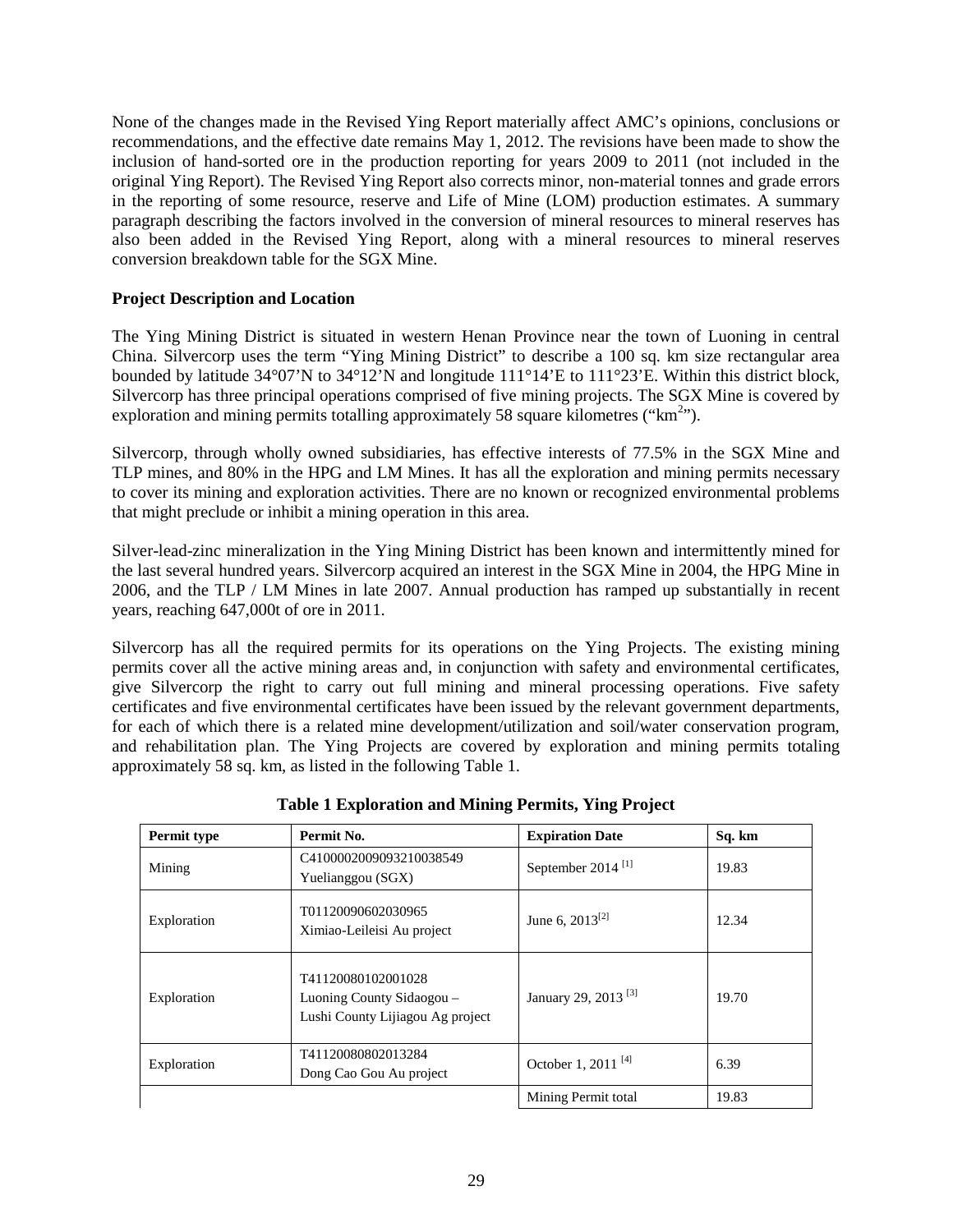| <b>Permit type</b> | Permit No. | <b>Expiration Date</b>          | Sq. km |  |
|--------------------|------------|---------------------------------|--------|--|
|                    |            | <b>Exploration Permit total</b> | 38.43  |  |
|                    |            | <b>Total</b>                    | 58.26  |  |

Notes:

- 1) Department of Land and Resources of Henan Province approved an application by Henan Found on September 30, 2009 for an integrated mining license to combine three Exploration Permits, namely Exploration Permit No. 4100000740232 (Qiaogoubei Ag Project), Exploration Permit No. 4100000640561 (Qiaogou Ag Project) and Exploration Permit No. 0100000520145 (Shagou Ag Project) with Mining Permit No. 4100000610045 (Yuelianggou Ag Project), to form one larger integrated mining area under one Mining Permit - No. C4100002009093210038549. It allows for mining of 198,000 tonnes/annum (tpa) from 1,060m to 0m.
- 2) Exploration License was issued to the Licensee by the Department of Land and Resources of Henan Province on January 29, 2011. The Licensee intends to apply for an extension in the Exploration Licence as expiry approaches.
- 3) Exploration License was issued to the Licensee by the Department of Land and Resources of Henan Province on May 18, 2010.
- 4) The Exploration License is currently expired, but the Licensee received a valid approval letter for designating this as a mining area. The reserved term now extends until the end of October 2012. Key information in the approval letter includes mining from 1,020m to 680m and a planning production capacity of 30,000 tpa.

Silvercorp has established an environmental protection department consisting of five full time staff, which is responsible for environment/rehabilitation management work in the mining area. Monitoring plans include air and dust emissions and noise and wastewater monitoring, and are undertaken by qualified persons and licensed institutes. Results from 2007 to 2011 indicate that surface water, sanitary/process plant waste water and mining water are in compliance with the required standards.

Silvercorp's production activities are in compliance with Chinese and international labour regulations. In accordance with Chinese national regulatory requirements Silvercorp will complete a site decommissioning plan at least one year before mine closure. Site rehabilitation and closure cost estimates will be made at that time.

China has an established Mining Code which defines the mining rights guaranteed by the government of China. China has a 17% Value Added Tax ("**VAT**") on sales of concentrates and on articles such as materials and supplies. The 17% VAT paid on materials purchased for mining is returned to the company as an incentive to mine in China. There is no VAT on labor or services. According to China's mining law, a 2% resources tax is payable by companies as a royalty to the government. Income tax rate is 25%. In addition the Company pays a VAT surtax which amounts to approximately 1.6% of sales. Other taxes such as Business, City Construction, and school taxes are exempted for foreign invested companies.

(a) Accessibility, Climate, Local Resources, Infrastructure and Physiography

The district lies within rugged, deeply dissected mountainous terrain of the Xionger Mountain Range. Elevations range from 300m to 1,200m above sea level. Hill slopes are steep, commonly exceeding 25°, and have good bedrock exposure.

The area is sparsely vegetated, consisting mostly of bushes, shrubs, ferns and small trees. At higher elevations the vegetation is denser and the trees are larger. The local economy is based on agriculture (wheat, corn, tobacco, medicinal herbs) and mining. Agriculture is confined to the bottoms of the larger stream valleys and to the many terraced hillsides.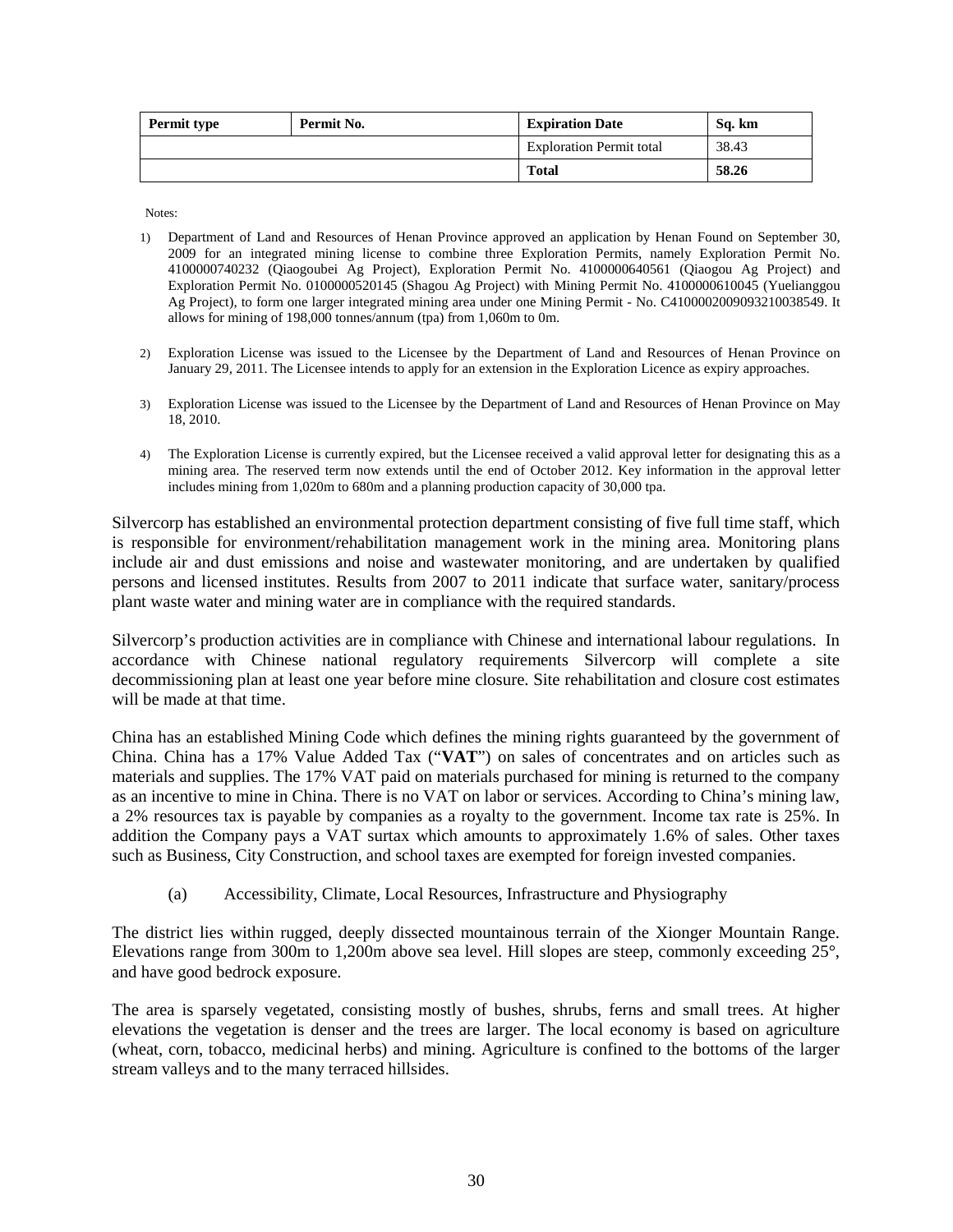The Ying Mining District is about 240km west-southwest of Zhengzhou (population 7.0 million), the capital city of Henan Province, and 145km west of Luoyang (population 1.4 million), which is the nearest major city. Zhengzhou, the largest industrial city in the region, offers full service facilities and daily air flights to Beijing, the capital of China, as well as Shanghai and Hong Kong. The nearest small city to the project area is Luoning (population >80,000), about 56km by paved roads from Silvercorp's Ying mill site which is located centrally to the projects. The mill site is about 15km by paved road from the Guxian Reservoir. The SGX Mine exploration-development camp is accessed via a 10 minute ferry ride across the Reservoir. The HPG, TLP and LM Mines have good road access.

The area has a continental sub-tropical climate with four distinct seasons. Temperature changes are dependent on elevation, with an annual range of -10°C to 38°C and annual average of 15°C. The annual precipitation averages 900mm, occurring mostly in the July to September rainy season and supplemented by snow and frost occurring from November to March. The projects operate year round.

Silvercorp has sufficient surface rights to operate the projects. There are major power grids adjacent to the properties, including a power line extending to the SGX Mine area. Adjacent to the Ying Mining District is a hydropower generating station at the dam that forms the Guxian Reservoir. This reservoir is on the Luo River, a tributary of the Yellow River. Sufficient manpower is available to serve most exploration or mining operations. The steep valleys form natural reservoirs for mine tailings and waste dumps.

# *History*

Silver-lead-zinc mineralization in the Ying Mining District has been known and intermittently mined for the last several hundred years. The first systematic geological prospecting and exploration was initiated in 1956 by the Chinese government. Detailed summaries of the district's historical activities from 1956 to 2004, when Silvercorp first acquired interests in the area, are described in seven previous NI 43-101 technical reports prepared for Silvercorp (Broili, 2004; Broili, 2005; Broili et al., 2006, 2008; Broili and Klohn, 2007; Xu et al., 2006; Broili, Klohn and Ni, 2010; and Klohn, Ni and Broili, 2011) available on SEDAR at www.sedar.com.

Silvercorp acquired an interest in the SGX Mine in 2004. Subsequently, Silvercorp acquired the HZG, HPG and LM Mines, all of which were previously held and operated by private Chinese companies.

#### *Geological Setting*

The Ying Mining District is situated in the 300km-long west-northwest trending Qinling orogenic belt, a major structural belt formed by the collision of two large continental tectonic plates in Paleozoic time.

The northern continental plate, the North China Plate, covers all of Henan Province, while the southern plate, the Yangtze Plate, covers the south half of Hubei Province (Henan's southern neighbor). Rocks along the orogenic belt are severely folded and faulted, offering optimal structural conditions for the emplacement of a myriad of mineral deposits. Several operating silver-lead-zinc mines, including those in the Ying Mining District, occur along this belt.

The Qinling orogenic belt is comprised largely of Proterozoic- to Paleozoic-age rock sequences consisting of mafic to felsic volcanic rocks with variable amounts of interbedded clastic and carbonate sedimentary rocks. The rocks are weakly metamorphosed to lower greenschist facies, with local areas of strongly metamorphosed lower amphibolite facies. The basement of the belt is comprised of highly metamorphosed Archean-age rocks of the North China plate, dominantly felsic to mafic gneisses with minor amphibolites, intrusive gabbros and diabases. The metamorphosed Qinling belt sequence and the underlying Archean basement rocks are intruded by mafic to felsic dikes and stocks of Proterozoic and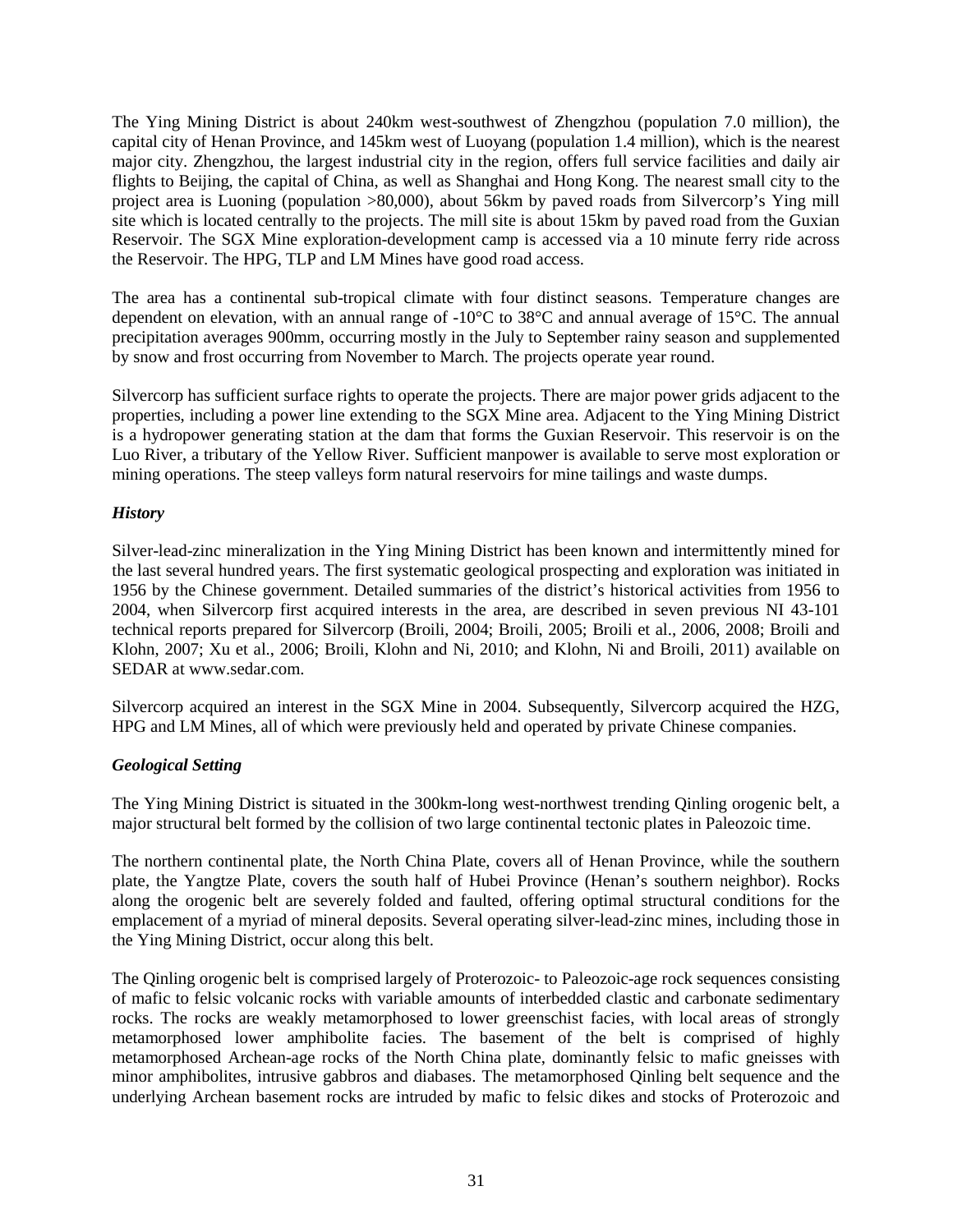Mesozoic ages. They are overlain by non-metamorphosed sedimentary rock sequences of Mesozoic- to Cenozoic-age, primarily marls and carbonaceous argillites, which are in turn overlain locally by sandstone-conglomerate sequences.

The dominant structures in the Qinling orogenic belt are west-northwest trending folds and faults generated during the collision of the two major tectonic plates in Paleozoic time. The faults consist of numerous thrusts having a component of oblique movement with sets of conjugate shear structures trending either northwest or northeast. These conjugate shear zones, which display features of brittle fracturing such as fault gouge, brecciation and well-defined slickensides, are associated with all the important mineralization recognized along the 300 km-long orogenic belt.

# *Exploration*

Silvercorp initiated exploration-development activities in the SGX Mine area including HZG (immediately south of SGX Mine), HPG (northeast of SGX Mine) and LJG, an exploration area covered by the SDG-LJG exploration permit between the SGX-HZG Mine area and the TLP-LM Mine area, in July 2007, and in the TLP-LM Mine areas in December 2007. The past exploration activities, including surface activities, have been detailed in previous technical reports prepared for Ying Projects (Broili et al., 2006; Xu, 2006; Broili et al., 2008; Broili and Klohn, 2007; Broili et al., 2008; Broili et al. 2010; Klohn et al. 2011).

Other than drilling, the projects have been explored primarily from underground workings. The workings follow the vein structures along strike, on levels spaced approximately 40m apart. Silvercorp has found this method of underground exploration an effective and efficient way to define the geometry of the mineralized structures, in part due to the discontinuous character of the high-grade mineralization but also the relatively inexpensive development costs. Chip samples across the structures are collected at 5 m intervals. Assay results of samples are documented on underground level maps and longitudinal sections.

In 2011, Silvercorp conducted an exploration program with the objective of upgrading confidence in the Indicated and Inferred Resources, to test the down-dip extension of the major mineralized vein structures, and to explore new target areas in the Ying Mining District. The 2011 exploration program comprised 40,827m tunnelling, including 25,450m of drifting tunnels driven along mineralized structures. A total of 10,730 channel/chip samples were collected from different mine areas.

#### *Mineralization*

The Ying Mining District contains multiple mesothermal silver-lead-zinc-rich quartz-carbonate veins in steeply-dipping fault-fissure zones which cut Precambrian gneiss and greenstone. To date, significant mineralization has been defined or developed in at least 131 discrete vein structures, and many other smaller veins have been found but not as yet well explored.

Structurally, the vein systems throughout the district are all somewhat similar in that they occur as sets of veins of generally similar orientation enclosed by fault-fissure zones which trend most commonly northeast-southwest, less commonly north-south, and rarely northwest-southeast. The structures extend for hundreds to a few thousand meters along strike. They are often filled by altered andesite or diabase dikes together with quartz-carbonate veins or as discrete zones of altered bedrock (mainly gneiss) associated with local selvages of quartz-carbonate veinlets. From one-third to one-half of the structures exposed at the surface are conspicuously mineralized as well as altered.

The vein systems consist of narrow, tabular or splayed veins, often occurring as sets of parallel and offset veins. The veins thin and thicken abruptly along the structures in classic "pinch-and-swell" fashion with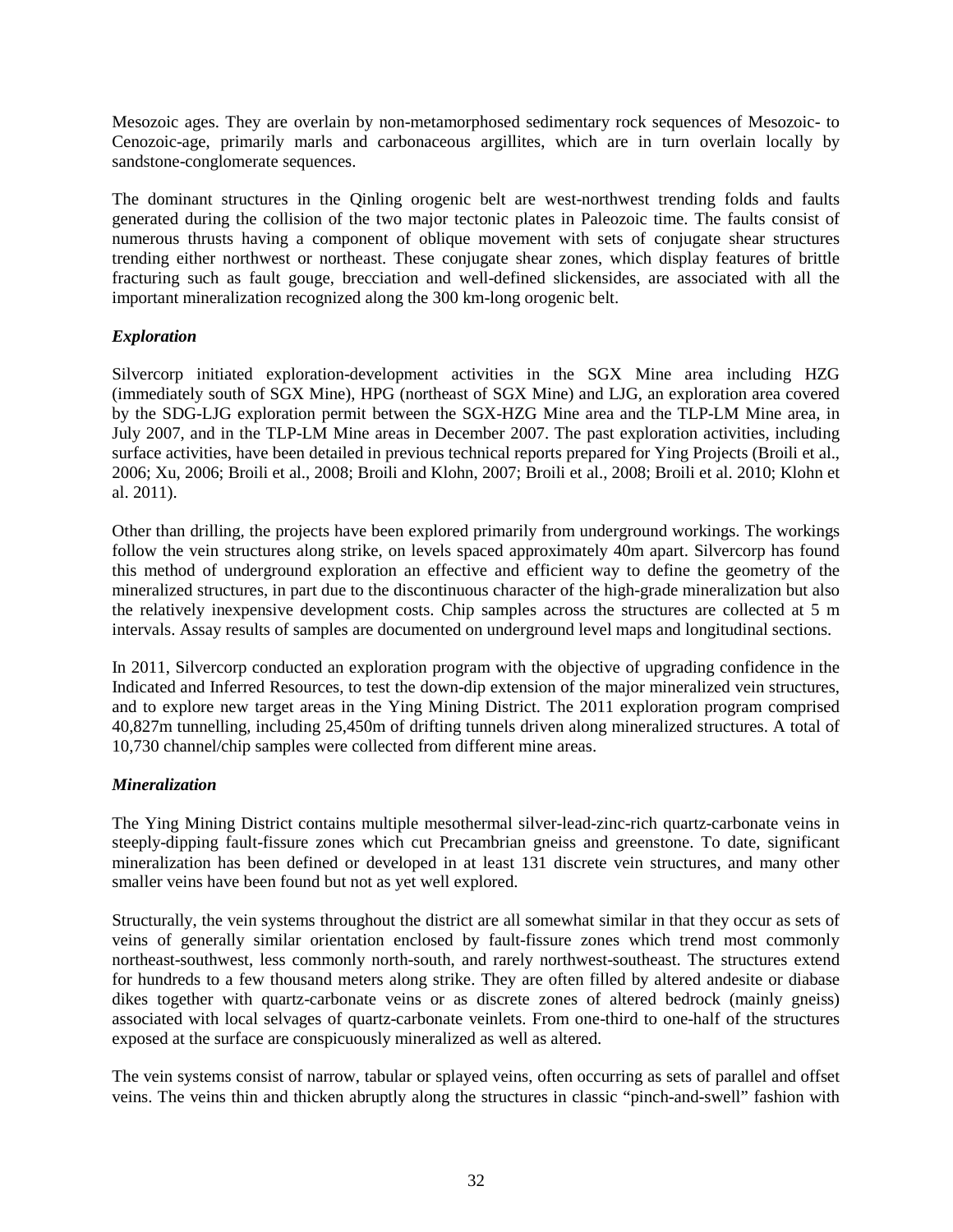widths varying from a few centimeters up to a few meters. "Swells" formed in structural dilatant zones along the veins are often sites of rich pockets of mineralization known as "ore shoots." At the SGX Mine, these shoots range from 30m to more than 60m in vertical and horizontal dimensions over true vein widths of 0.4m to 3.0m. The vertical dimension of the SGX Mine shoots is commonly twice or more the horizontal dimension. Longitudinal sections constructed along the veins indicate that many of the shoots have a steep, non-vertical rake.

The vein systems of the various mine areas in the district are also generally similar in mineralogy, with slight differences between some of the separate mine areas and between the different vein systems within each area. These differences have been attributed to district-scale mineral zonation at different levels of exposure. This subtle zonation is thought to be perhaps analogous to the broad-scale zonation patterns observed in the Coeur d'Alene District (U.S.A.) and characteristic of many other significant mesothermal silver-lead-zinc camps in the world (Broili et al., 2008, Broili et al., 2010).

# *Drilling*

Prior to Silvercorp obtaining the rights to the SGX Mine in 2004, there was little drilling work completed on the Ying Mining District. Drilling programs conducted by previous operators include a 10,736 m surface drilling program in the TLP-LM area by the No. 6 Nonferrous Geological Exploration Team from 1991 to 1994 and a test drilling program of two holes in the SGX Mine area by the Henan Nonferrous Geological Exploration Bureau in 2003. Since acquiring the projects, Silvercorp has initiated systematic drilling programs to test the strike and down-dip extensions of the major mineralized vein structures.

A major drilling program was conducted across the Ying Mining District in 2011. Underground drilling was carried out in mining areas to test the down-dip extension of major mineralized vein structures and infill the Inferred Resource blocks defined in previous drilling programs. Surface drilling was implemented in two exploration permit areas to test the deep exploration potential of some mineralized structures recognized at surface. Most of the underground holes were designed as inclined holes to test multiple vein structures. The general purpose of the drill program was to expand and upgrade the available resource in the major mining areas. The result of the underground drill program was the downdip extension of some major mineralized veins and the discovery of a number of new high-grade veins in the current mine areas.

# *Sampling and Analysis*

The numerous fault-fissure structures that cut the gneissic bedrock of the Ying Mining District are not continuously mineralized. Veins occur intermittently along these structures, appearing and disappearing along strike and dip. Silvercorp's exploration consists of horizontal tunnelling along the veins, in addition to driving raises or declines to access the veins at other levels. Core drilling is designed to intersect the veins in other locations both laterally and vertically. Continuous chip samples are collected from underground tunnels and other workings, and core samples are collected from altered and mineralized drill cores.

# *Core Samples*

NQ-sized drill cores (48mm in diameter) are recovered from the mineralized zones. Drill core recoveries are influenced by lithology and average 98-99%. The Archean gneissic wall rocks appear competent.

Drill core is logged initially at the drill sites and the mineralized or favourably altered intervals are moved to the surface core shack where they are logged, photographed and sampled in detail. Samples are prepared by cutting the core in half with a diamond saw. One half of the core is marked with sample number and sample boundary and then returned to the core box for archival storage. The other half is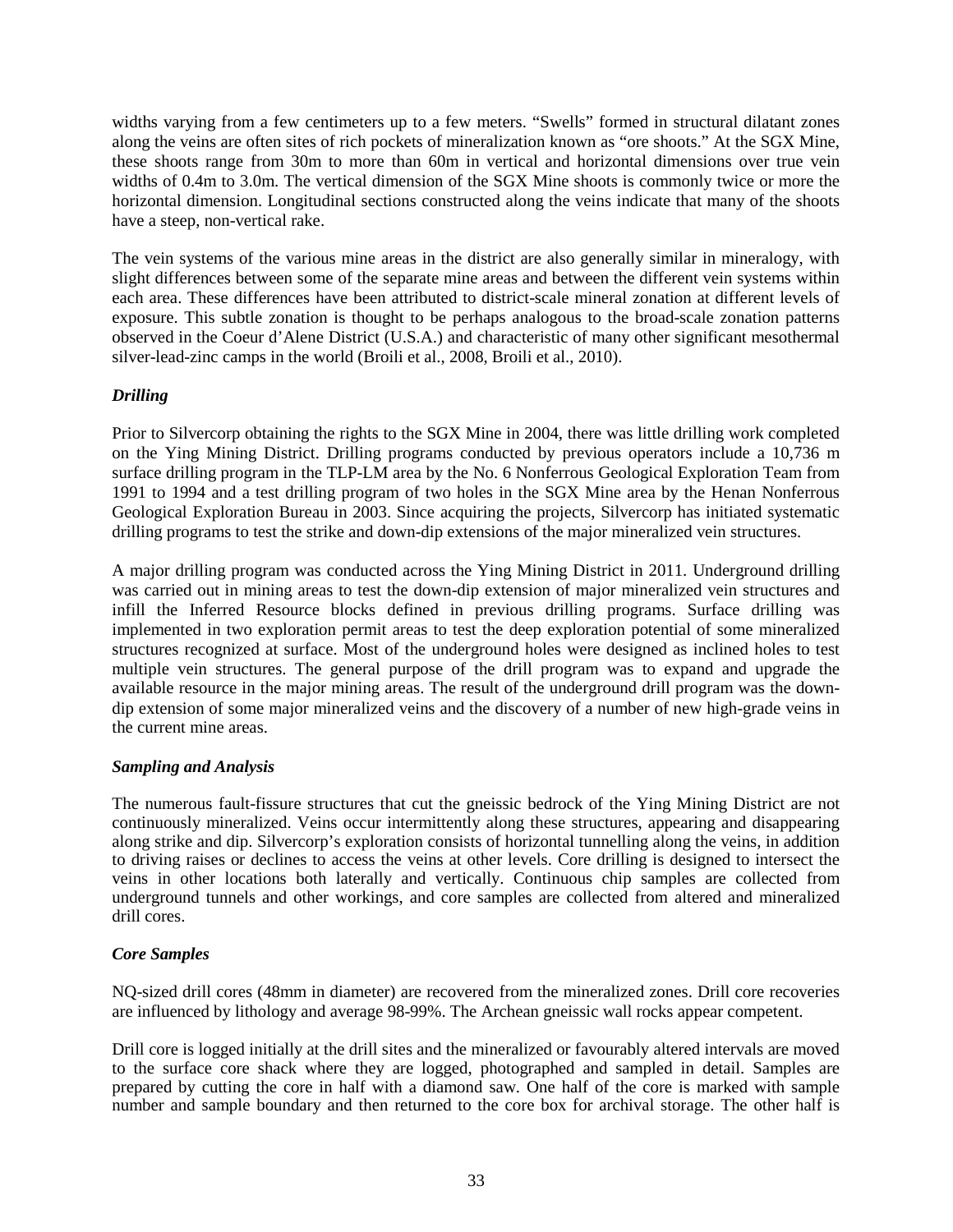placed in a labeled cotton cloth bag with sample number marked on the bag. The bagged sample is then shipped to the laboratory for assaying.

# *Chip Samples*

Chip samples are collected along sample lines perpendicular to the mineralized vein structure in exploration tunnels. Spacing between sampling lines is typically 5m along strike. Both the mineralized vein and the altered wall rocks are cut with continuous chisel chipping. Sample length ranges from 0.2m to more than 1m, depending on the width of the mineralized vein and the mineralization type.

#### *Sample Preparation & Analysis and Security*

Core samples are shipped or couriered in securely sealed bags to one of four reputable commercial labs, the Analytical Lab of Henan Non-Ferrous Metals Geological and Exploitation Institute in Zhengzhou (Zhengzhou Lab), the Analytical Lab of the 6th Nonferrous Geo-exploration Team in Luoyang (Luoyang Lab), the ALS-Chemex Lab in Guangzhou, and the SGS lab in Tianjin. All labs are officially accredited in China.

Zhengzhou Lab and Luoyang Lab: Sample preparation consists of drying, crushing and splitting of the sample to 250 grams (g), and then the sample is pulverized to minus 200 mesh. Two-acid digestion and AAS finish are utilized on a 0.5g sample for lead and zinc assay. Titration is utilized as a modified process for higher grade materials. Silver is also analyzed using a two-acid digestion on a 0.5g sample and AAS finish.

ALS Chemex: Samples are dried, crushed and split to a 250 g sub-sample which is further pulverized to 85% passing 200 mesh. Four-acid digestion and ICP-AES finish are utilized on a 1g sample for analyzing silver, lead, zinc and copper. For samples containing more than 1,500 g/t silver, fire assay and gravimetric finish is utilized. Titration method is utilized as a modified process for samples with more than 10% Pb.

SGS Lab: Samples are dried, crushed and split to a 250 g sub-sample which is further pulverized to 85% passing 200 mesh. Fire assay and AAS finish are utilized for gold assay. Four-acid digestion and ICP-AES finish are used in analyzing silver, lead, zinc and copper.

Chip samples are prepared and assayed with AAS at Silvercorp's mine lab located at the mill complex in Luoning County and referred to in Section 11.3. Samples are dried at 100° to 105° C in an oven and are then crushed and pulverized through three procedures, preliminary crushing, intermediate crushing and final pulverizing. Sample splitting is conducted at each procedure. A 200g sample of minus 150 mesh (0.1 mm) is prepared for assay. A duplicate sample of minus 1 mm is made and kept at the lab for archives. A 0.5g pulp sample is treated with two-acid digestion and assayed for silver, lead, zinc and copper with AAS at the lab.

#### *Mineral Resource and Mineral Reserve Estimates*

#### **Mineral Resource Estimates**

The mineral resource categories used in the Revised Ying Report are those established by the CIM in the CIM Standards as adopted by the CIM Council dated December 2005.

The resource estimates reported in the Revised Ying Report were prepared using polygonal estimation techniques by Mr. Housheng Xu, Chief Geologist of Henan Found, and Mr. Ruijin Jiang, P.Geo., Vice President, Exploration of Silvercorp, who is a non-independent Qualified Person, as defined by NI 43-101. P.R. Stephenson, P. Geo of AMC is the Qualified Person responsible for the resource estimates in the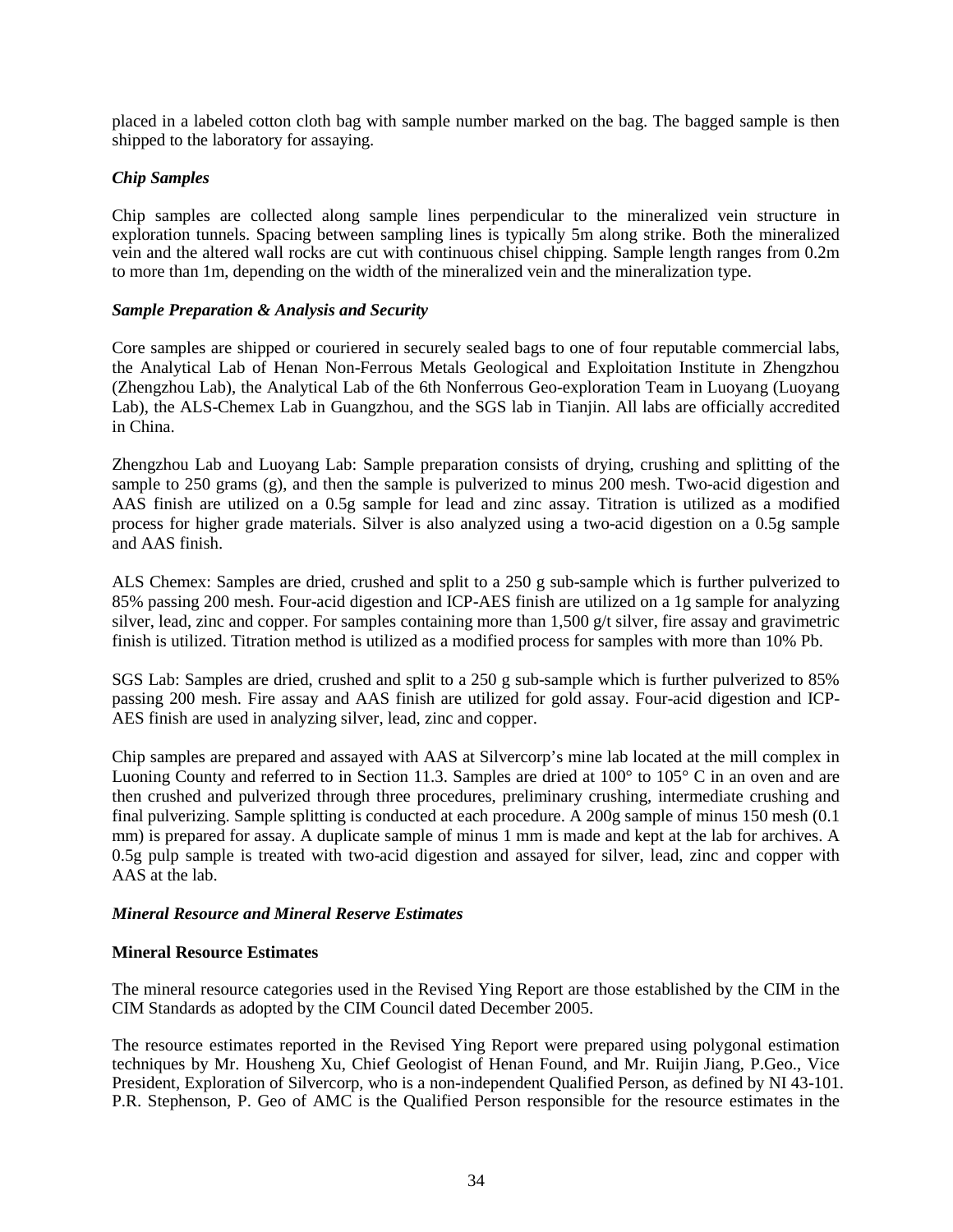Revised Ying Report and has reviewed Silvercorp's methodologies and data used to prepare the resource estimates and is satisfied that they comply with reasonable industry practice, subject to a qualification with respect to use of the polygonal method. Although this is a common estimation method in China and its use by Silvercorp therefore accords with common industry practice in that country, the technique tends to produce estimates that are higher in grade and lower in tonnage than interpolation methods in common use in Canada, such as kriging or inverse distance weighting.

The mineral resources include material (approximately 27% of Measured Resources and Indicated Resources) that is below the lower limit of Silvercorp's current mining permits. However, because of the nature of Chinese regulations governing applications for new or extended mining permits, and because mineral resources have been shown to extend below the current lower limit, AMC is satisfied that there is no material risk of Silvercorp not being granted approval to extend the lower depth limit of its permits to develop these resources as and when required.

The veins in the Ying Mining District are polymetallic veins that contain several potentially payable metals, specifically silver, gold, lead, zinc and copper, although at the time of writing, copper and gold were not recovered from the SGX Mine and HZG operations. Silvercorp uses "silver-equivalent" (AgEq) values as a convenient way to assess cut-off grades and compare the tenor of these polymetallic veins. The AgEq formula is as follows:

AgEq (g/t) = (Ag g/t \* Ag recovery) + ((Au g/t \* Au price per g \* Au recovery) / Ag price per g)  $+ ((Pb% * Pb price * Pb recovery * 22.0462) / Ag price per g) + ((Zn% * Zn price * Zn recovery$  $* 22.0462$  / Ag price per g)

In calculating AgEq grades, Silvercorp used long-term prices for Ag, Pb and Zn suggested by AMC and the actual mill recoveries for Ag, Au, Pb and Zn of the company's plants in 2011. Note that copper is not a contributor and gold only contributes when there is a recovery value.

Metal prices used:

Au: US\$1,250/troy ounce = US\$40.19/g Ag: US\$19.00/troy ounce  $=$  US\$0.61/g Pb: US\$1.00/pound Zn: US\$1.00/pound

Standard unit conversions used in the resource estimations and reporting are as follows:

1 troy ounce  $= 31.1035$  grams 1 tonne =  $2204.62$  pounds

The total estimated mineral resources for the SGX Mine, HZG, HPG, TLP and LM Mines, reported by category, are summarized in the following Tables 2 and 3. The mineral resource estimates tabled in this section are inclusive of those resources converted to mineral reserves and are exclusive of mine production to December 31, 2011. They are reported to a minimum mining width of 0.3m and, while they can include dilution to make up to 0.3m, do not take into account the mining dilution that is discussed in Section 15.4.1 of the Revised Ying Report. Mineral resources are reported on a 100% basis.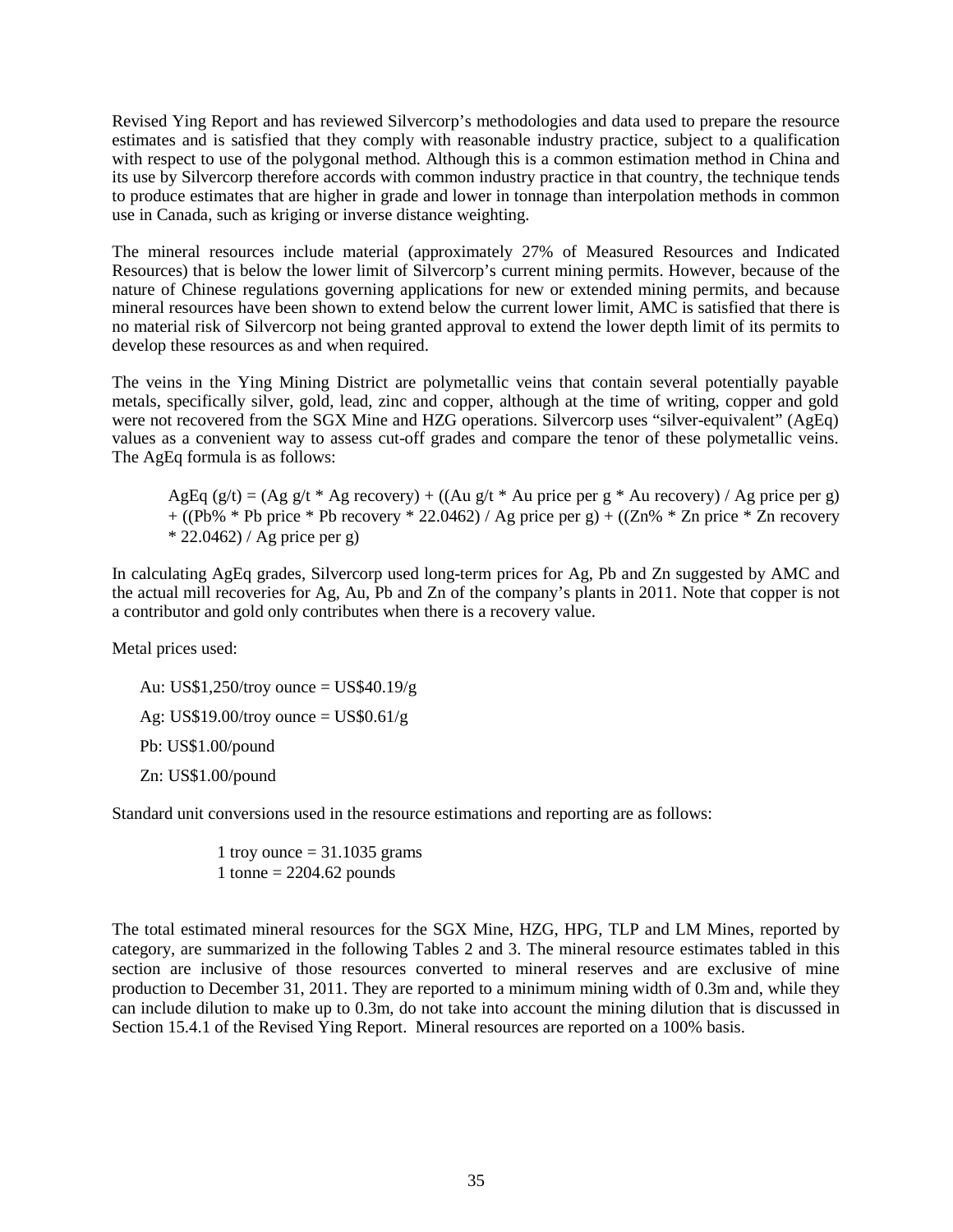| <b>Resource</b> | <b>Resource</b>              | <b>Average Grades in Resource</b> |       |                     |                              |                          |                                   |          | <b>Metals contained in Resource</b> |            |                |
|-----------------|------------------------------|-----------------------------------|-------|---------------------|------------------------------|--------------------------|-----------------------------------|----------|-------------------------------------|------------|----------------|
| Category        | (Mt)                         | Au                                | Ag    | Pb                  | Zn                           | Cu                       | Au                                | Ag       | Pb                                  | Zn         | Cu             |
|                 |                              | (g/t)                             | (g/t) | (9/0)               | (9/0)                        | (%)                      | (oz)                              | (Moz)    | (t)                                 | (t)        | (t)            |
|                 | SGX, Ag Equiv. Grade≥150 g/t |                                   |       |                     |                              |                          |                                   |          |                                     |            |                |
| Measured        | 1.43                         | $\overline{a}$                    | 430   | 8.26                | 4.33                         |                          |                                   | 19.81    | 118,400                             | 62,100     |                |
| Indicated       | 2.12                         | $\overline{\phantom{a}}$          | 422   | 7.45                | 3.67                         | L.                       | $\overline{\phantom{a}}$          | 28.78    | 158,100                             | 77,800     |                |
| <b>Total</b>    | 3.56                         | $\blacksquare$                    | 425   | 7.78                | 3.93                         | $\overline{a}$           |                                   | 48.59    | 276,500                             | 139,900    | $\blacksquare$ |
|                 |                              |                                   |       |                     |                              |                          | HZG (Cu), Ag Equiv. Grade≥100 g/t |          |                                     |            |                |
| Measured        | 0.13                         | $\overline{a}$                    | 473   | 1.25                | 0.36                         | 0.61                     |                                   | 2.03     | 1,700                               | 500        | 800            |
| Indicated       | 0.28                         |                                   | 347   | 1.13                | 0.21                         | 0.38                     |                                   | 3.13     | 3,200                               | 600        | 1,100          |
| <b>Total</b>    | 0.41                         | $\blacksquare$                    | 388   | 1.17                | 0.26                         | 0.46                     | $\blacksquare$                    | 5.16     | 4,800                               | 1,100      | 1,900          |
|                 |                              |                                   |       |                     | HPG, Ag Equiv. Grade≥100 g/t |                          |                                   |          |                                     |            |                |
| Measured        | 0.23                         | 0.87                              | 110   | 5.98                | 1.37                         |                          | 6,400                             | 0.81     | 13,600                              | 3,100      |                |
| Indicated       | 0.34                         | 1.5                               | 94    | 3.54                | 2.29                         | $\overline{\phantom{a}}$ | 16,600                            | 1.04     | 12,100                              | 7,800      |                |
| <b>Total</b>    | 0.57                         | 1.25                              | 101   | 4.51                | 1.92                         | $\overline{\phantom{0}}$ | 23,000                            | 1.84     | 25,700                              | 11,000     | -              |
|                 |                              |                                   |       |                     | TLP, Ag Equiv. Grade≥100 g/t |                          |                                   |          |                                     |            |                |
| Measured        | 0.45                         | L,                                | 195   | 4.83                | 0.31                         |                          |                                   | 2.85     | 22,000                              | 1,400      |                |
| Indicated       | 2.17                         | $\overline{\phantom{a}}$          | 189   | 3.65                | 0.29                         | $\overline{\phantom{a}}$ | L,                                | 13.20    | 79,200                              | 6,200      |                |
| <b>Total</b>    | 2.62                         | $\blacksquare$                    | 190   | 3.86                | 0.29                         | $\overline{a}$           |                                   | 16.05    | 101,200                             | 7,600      | -              |
|                 |                              |                                   |       |                     | LM, Ag Equiv. Grade≥100 g/t  |                          |                                   |          |                                     |            |                |
| Measured        | 0.17                         |                                   | 452   | 3.45                | 0.36                         |                          |                                   | 2.52     | 6,000                               | 600        |                |
| Indicated       | 1.86                         |                                   | 363   | 3.17                | 0.47                         | L,                       | ÷,                                | 21.71    | 58,900                              | 8,700      |                |
| <b>Total</b>    | 2.03                         | $\overline{a}$                    | 371   | 3.19                | 0.46                         | $\overline{a}$           |                                   | 24.23    | 64,900                              | 9,300      |                |
|                 |                              |                                   |       |                     |                              |                          | LM (Au), Ag Equiv. Grade≥100 g/t  |          |                                     |            |                |
| Indicated       | 0.02                         | 48.04                             | 27    | 0.08                | 0.04                         | 2.87                     | 23,400                            | 0.01     | < 100                               | < 100      | 400            |
| <b>Total</b>    | $0.02\,$                     | 48.04                             | 27    | $\boldsymbol{0.08}$ | 0.04                         | 2.87                     | 23,400                            | $0.01\,$ | $<$ 100                             | $<\!\!100$ | 400            |
|                 |                              |                                   |       |                     |                              | <b>TOTALS</b>            |                                   |          |                                     |            |                |
| Measured        | 2.42                         | 0.08                              | 369   | 6.88                | 3.22                         |                          | 6,400                             | 28.02    | 161,600                             | 67,700     | 800            |
| Indicated       | 6.79                         | 0.18                              | 311   | 4.59                | 1.49                         |                          | 40,000                            | 67.88    | 311,600                             | 101,100    | 1,500          |
| <b>Total</b>    | 9.21                         | 0.16                              | 324   | 5.14                | 1.83                         |                          | 46,300                            | 95.89    | 473,200                             | 168,800    | 2,300          |

#### **Table 2 Measured Resources and Indicated Mineral Resources of the Ying Projects as of December 31, 2011**

**Table 3 Inferred Mineral Resource Estimates of the Ying Projects**

| <b>Resource</b>                     | <b>Resource</b> | <b>Average Grades in Resource</b> |       |               |               | <b>Metals contained in Resource</b> |                                          |       |         |        |     |
|-------------------------------------|-----------------|-----------------------------------|-------|---------------|---------------|-------------------------------------|------------------------------------------|-------|---------|--------|-----|
| Category                            | (Mt)            | Au                                | Ag    | Pb            | Zn            | <b>Cu</b>                           | Au                                       | Ag    | Pb      | Zn     | Cu  |
|                                     |                 | (g/t)                             | (g/t) | $\frac{6}{6}$ | $\frac{9}{6}$ | (%)                                 | (oz)                                     | (Moz) | (t)     | (t)    | (t) |
| SGX, Ag Equiv. Grade≥150 g/t        |                 |                                   |       |               |               |                                     |                                          |       |         |        |     |
| Inferred                            | 1.51            | $\overline{\phantom{a}}$          | 328   | 6.76          | 3.78          |                                     | $\overline{\phantom{a}}$                 | 15.88 | 101.800 | 57,000 | ۰   |
|                                     |                 |                                   |       |               |               |                                     | HZG (Cu), Ag Equiv. Grade $\geq 100$ g/t |       |         |        |     |
| Inferred                            | 0.17            |                                   | 282   | 1.26          | 0.28          | 0.32                                | $\overline{a}$                           | 1.57  | 2.200   | 500    | 600 |
| HPG, Ag Equiv. Grade $\geq 100$ g/t |                 |                                   |       |               |               |                                     |                                          |       |         |        |     |
| Inferred                            | 0.14            | 1.1                               | 105   | 3.79          | 1.15          | $\overline{\phantom{a}}$            | 5.100                                    | 0.49  | 5,500   | 1.700  |     |
|                                     |                 |                                   |       |               |               | TLP, Ag Equiv. Grade≥100 g/t        |                                          |       |         |        |     |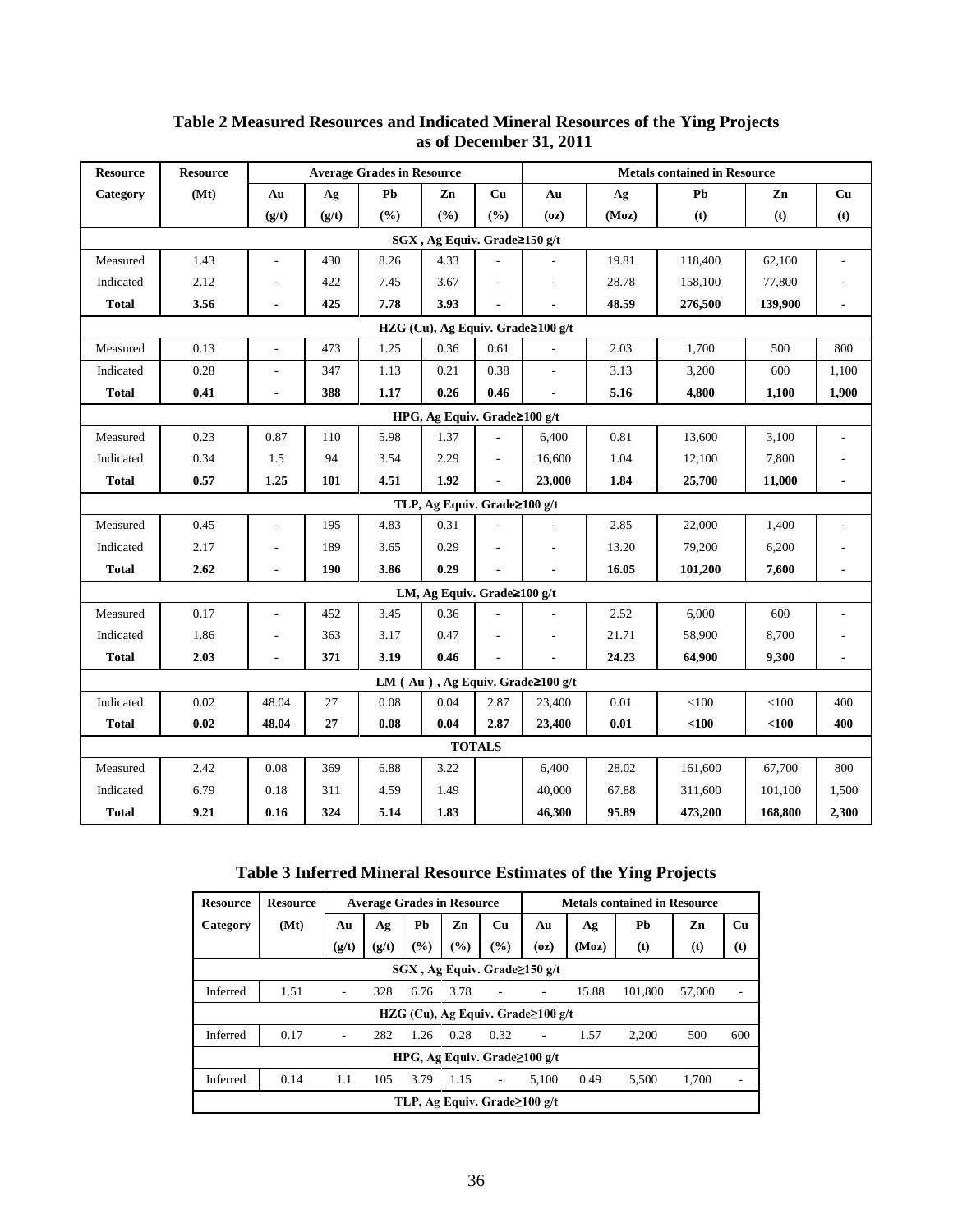| Inferred        | 1.43 |      | 207 | 3.24 | 0.45                               | $\overline{\phantom{a}}$ | ۰.    | 9.53  | 46.500  | 6.500  | -   |
|-----------------|------|------|-----|------|------------------------------------|--------------------------|-------|-------|---------|--------|-----|
|                 |      |      |     |      | LM, Ag Equiv. Grade $\geq 100$ g/t |                          |       |       |         |        |     |
| Inferred        | 1.49 |      | 365 | 2.31 | 0.52                               |                          | ٠.    | 17.41 | 34.400  | 7.700  | -   |
|                 |      |      |     |      | <b>Total for Ying Projects</b>     |                          |       |       |         |        |     |
| <b>Inferred</b> | 4.74 | 0.03 | 295 | 4.01 | 1.55                               | 0.01                     | 5,100 | 44.88 | 190,300 | 73,300 | 600 |

Notes to Tables 2 and 3:

1. Metal prices used: gold US1,250/troy oz, silver US\$19.00/troy oz, lead US\$1.00/lb, zinc US\$1.00/lb

2. Inclusive of resources converted to mineral reserves

3. Lower cut-off grade, 150 g/t AgEq for SGX, 100 g/t AgEq for HZG, HPG, LM and TLP

- 4. Exclusive of mine production to 31 December 2011
- 5. Rounding of some figures may lead to minor discrepancies in some totals

Table 4 below summarizes reconciliation between mineral resource estimates and mill feed for Ying Projects for 2009-2011. Because the dilution tonnages in this table are not calculated from first principles, tonnages of expected mine production and reconciled mine production (mill feed) compare exactly. This is not advisable as it assumes that the difference between predicted and milled tonnages is due only to mine dilution, which may not be the case. AMC recommends that reconciliation in future be based on comparisons between mineral reserve estimates, which by definition include anticipated mine dilution, and mill feed.

|                                             | <b>Mine</b>  | <b>Tonnes</b> | Ag $(g/t)$   | Pb $(%$      | $\text{Zn}$ $\left(\frac{0}{0}\right)$ |
|---------------------------------------------|--------------|---------------|--------------|--------------|----------------------------------------|
|                                             | <b>SGX</b>   | 639,312       | 744          | 14.37        | 5.39                                   |
|                                             | <b>HPG</b>   | 60,477        | 152          | 7.65         | 2.05                                   |
| Resource $(M+I)$                            | LM           | 74,965        | 382          | 2.17         | 0.00                                   |
|                                             | <b>TLP</b>   | 164,710       | 141          | 3.76         | 0.00                                   |
| <b>Reconciled Mine</b><br><b>Production</b> | <b>Total</b> | 939,464       | 571          | 11.10        | 3.80                                   |
|                                             | <b>SGX</b>   | 449,479       | $\mathbf{0}$ | $\Omega$     | $\Omega$                               |
|                                             | <b>HPG</b>   | 39,189        | $\mathbf{0}$ | $\Omega$     | $\Omega$                               |
| <b>Dilution</b>                             | LM           | 32,625        | $\mathbf{0}$ | $\theta$     | $\overline{0}$                         |
|                                             | <b>TLP</b>   | 60,359        | $\theta$     | $\theta$     | $\Omega$                               |
|                                             | <b>Total</b> | 581,653       | $\bf{0}$     | $\mathbf{0}$ | $\bf{0}$                               |
|                                             | <b>SGX</b>   | 1,088,791     | 441          | 8.52         | 3.20                                   |
|                                             | <b>HPG</b>   | 99,666        | 92           | 4.63         | 1.24                                   |
|                                             | LM           | 107,590       | 265          | 1.50         | 0.00                                   |
|                                             | <b>TLP</b>   | 225,069       | 103          | 2.75         | 0.00                                   |
| <b>Expected Mine</b><br><b>Production</b>   | <b>Total</b> | 1,521,117     | 355          | 6.90         | 2.36                                   |
|                                             | <b>SGX</b>   | 1,088,791     | 412          | 7.38         | 2.62                                   |
|                                             | <b>HPG</b>   | 99,666        | 133          | 6.42         | 1.15                                   |
|                                             | LM           | 107,590       | 277          | 1.93         | 0.00                                   |
|                                             | <b>TLP</b>   | 225,069       | 105          | 2.92         | 0.00                                   |
|                                             | <b>Total</b> | 1,521,117     | 338          | 6.26         | 1.94                                   |
|                                             | <b>SGX</b>   | 0.00%         | $-6.7$       | $-13.4$      | $-18.4$                                |
|                                             | <b>HPG</b>   | $0.00\%$      | 44.5         | 38.6         | $-7.3$                                 |
| Difference in %                             | LM           | 0.00%         | 4.6          | 28.3         | 0.0                                    |
|                                             | <b>TLP</b>   | 0.00%         | 1.8          | 6.1          | 0.0                                    |
|                                             | <b>Total</b> | $0.00\%$      | $-4.8$       | $-9.3$       | $-17.8$                                |

**Table 4 Reconciliation, Mineral Resources to Mine Production, 2009-2011**

Excluding HZG (milled 45,788 t at 216 g/t Ag, 0.93% Pb in 2009-2011)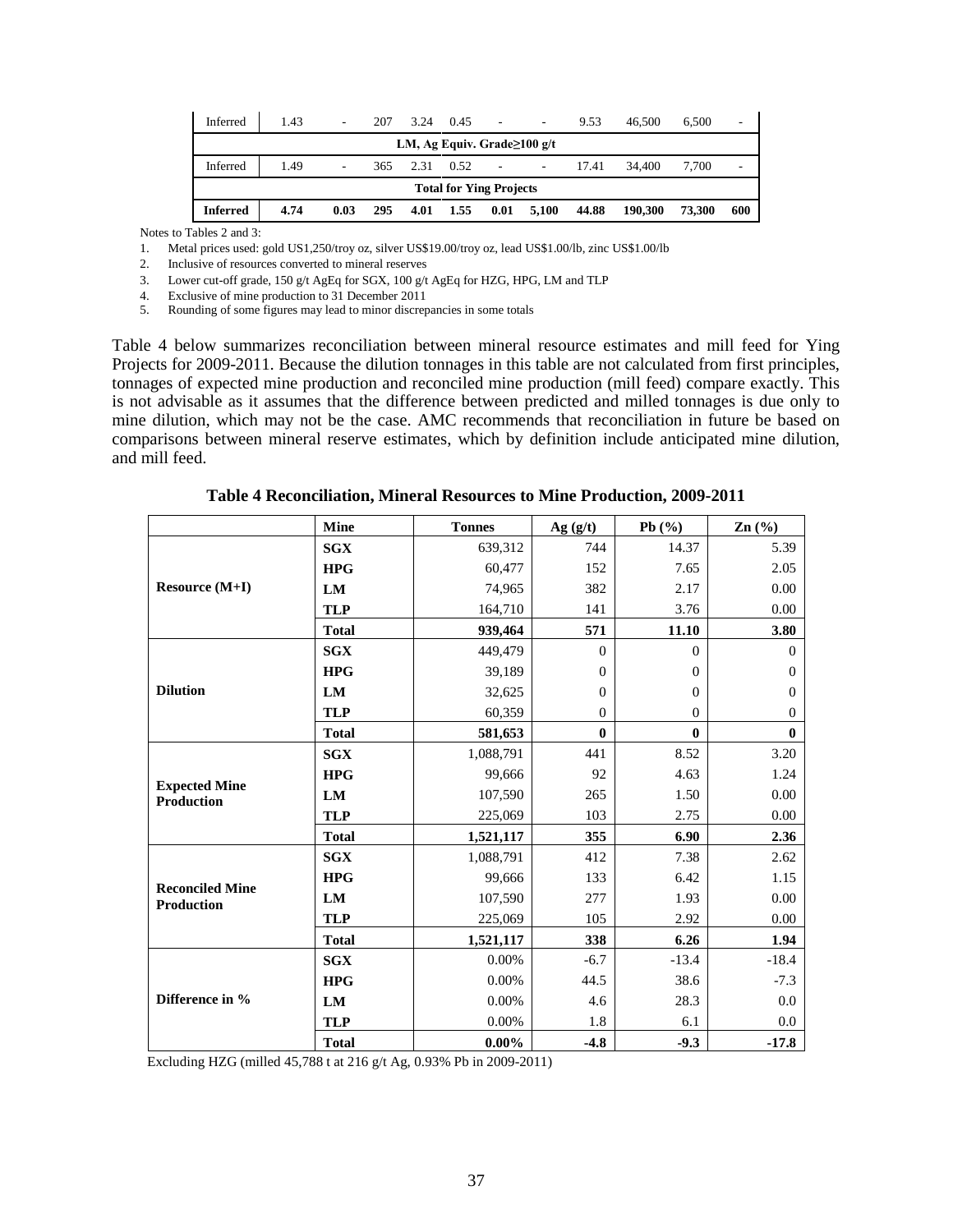Zinc accounts for only around 6% of total net revenue, so reconciliation results for zinc are not of material concern. On the assumption that mine dilution accounts for all the difference between predicted and milled tonnages and that mine dilution has zero grade, there are substantial overcalls (mill greater than predicted) for silver and lead for HPG and LM (although these are the smallest producers), and undercalls for silver and lead for SGX Mine. With SGX Mine accounting for 74% of total production, there is some concern with the undercall for silver and lead. However, AMC does not consider that the differences represent a material risk to the project.

Possible reasons for the undercall at SGX Mine include:

- A possible tendency for chip sample grades to be biased high
- A possible mill recovery overestimation
- Hand-sorting losing some finely disseminated high grade values to waste
- Top-cutting values possibly being slightly too high

AMC recommends that the reasons for the undercall of silver and lead grades at SGX Mine be more fully investigated.

## **Mineral Reserve Estimates**

The reserve estimation is based on the assumption that current stoping practices will continue to be predominant at the SGX Mine, namely cut and fill resuing and shrinkage stoping, using jacklegs and hand-mucking within stopes, and loading to mine cars by rocker-shovel or by hand. The largely subvertical veins, generally competent ground, reasonably regular vein width, and hand-mining techniques using short rounds, allows a significant degree of selectivity and control in the stoping process. Minimum extraction widths of 0.3m for resuing and 0.8m for shrinkage are assumed, with both methods having a minimum mining width of 0.8m; again as per current practice at the SGX Mine. AMC has observed the mining methods at the SGX Mine and considers the minimum extraction and mining width assumptions to be reasonable. General dilution assumptions are 0.08m on each wall of a resuing cut and 0.15m on each wall of a shrinkage stope.

For the total tonnage estimated as SGX Mine reserves, 41% is associated with resuing and 59% with shrinkage. Mr. H.A. Smith of AMC is the Qualified Person responsible for the mineral reserve estimates.

## Cut-off Grades

Mineral reserves have been estimated by Silvercorp using break even cut-off values of 120  $g/t$  AgEq for SGX Mine and 110 g/t for the HZG, HPG, LM and TLP mines. The cut-off grade basis provided by Silvercorp is summarized below and in Table 5.

Cut-off grade AgEq (g/t) = (mining cost + sustaining capital + milling cost + hauling cost + G&A cost + selling  $cost + mineral$  resources  $tax$ ) / Ag price.

| Item                                    | <b>SGX</b> | <b>HZG</b> | <b>HPG</b> | LМ   | TLP  |
|-----------------------------------------|------------|------------|------------|------|------|
| <b>Foreign Exchange Rate (RMB:US\$)</b> | 6.35       | 6.35       | 6.35       | 6.35 | 6.35 |
| <b>Operating Costs</b>                  |            |            |            |      |      |
| Sustaining Capital $(\frac{5}{t})$      | 8.71       | 5.49       | 6.59       | 4.49 | 5.69 |

### **Table 5 Mineral Reserve Cut-off Grades and Key Estimation Parameters**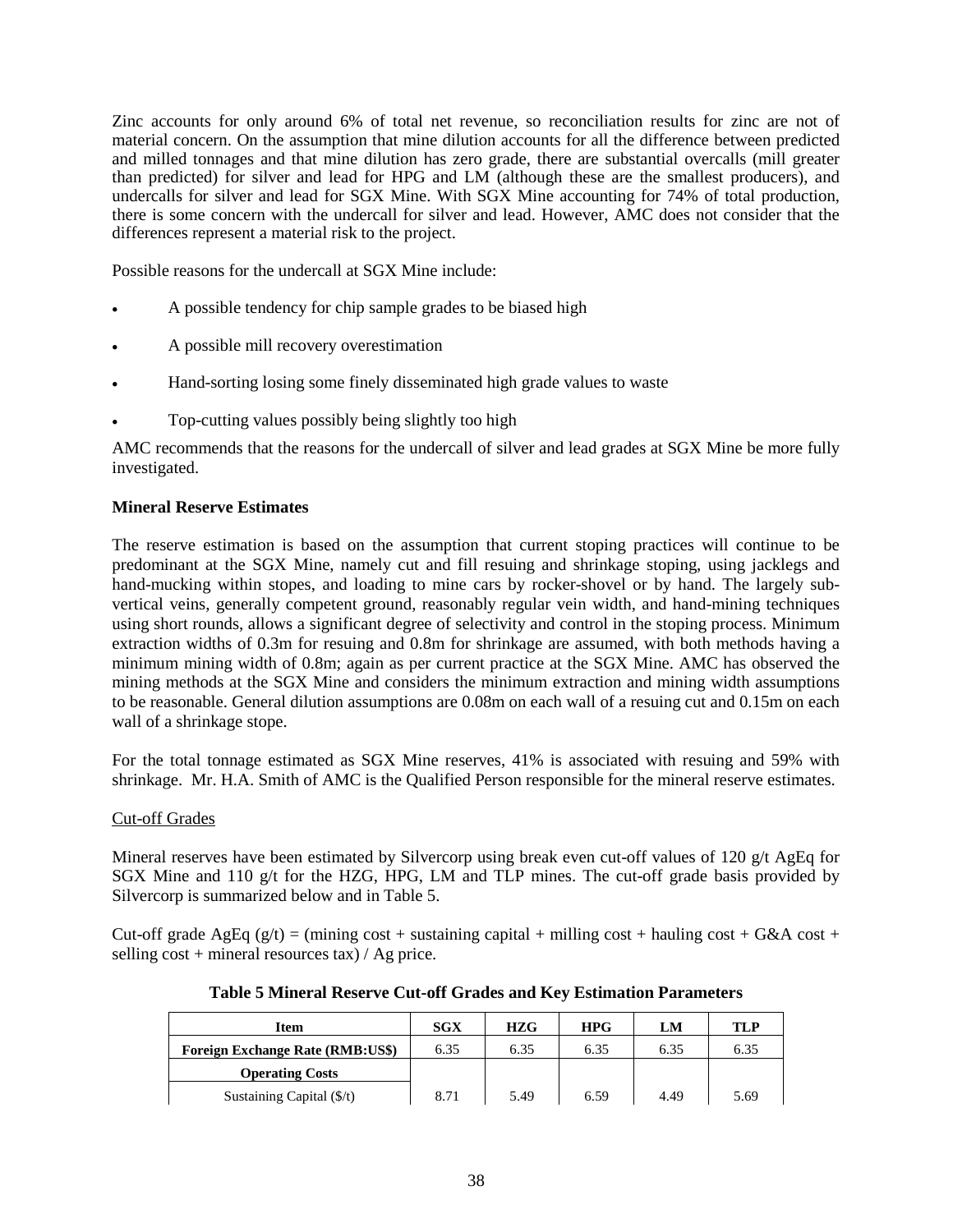| <b>Item</b>                                  | SGX   | <b>HZG</b> | <b>HPG</b> | LM    | <b>TLP</b> |
|----------------------------------------------|-------|------------|------------|-------|------------|
| Mining Cost $(\frac{5}{t})$                  | 40.68 | 40.67      | 40.50      | 39.88 | 34.75      |
| Hauling cost $(\frac{5}{t})$                 | 3.95  | 4.04       | 4.23       | 3.08  | 3.12       |
| Milling cost $(\frac{5}{t})$                 | 10.68 | 11.20      | 10.67      | 10.59 | 10.56      |
| G&A and Product Selling Cost $(\frac{f}{f})$ | 3.72  | 3.56       | 4.00       | 5.24  | 5.49       |
| Mineral resources tax $(\frac{f}{f})$        | 1.95  | 1.95       | 1.95       | 1.95  | 1.95       |
| <b>Total Operating Costs (US\$/t)</b>        | 69.69 | 66.91      | 67.94      | 65.23 | 61.56      |
| <b>Mill Recoveries</b>                       |       |            |            |       |            |
| Au $(\%)$                                    |       |            |            |       | 86.2       |
| Ag(%)                                        | 92.4  | 94.6       | 90.4       | 93.4  | 87.0       |
| Pb(%)                                        | 96.3  | 92.1       | 91.3       | 93.4  | 93.2       |
| $\text{Zn}(\%)$                              | 75.7  |            |            |       | 57.9       |
|                                              |       |            |            |       |            |
| Cut-off Grades Used (AgEq g/t)               | 120   | 110        | 110        | 110   | 110        |

Metal prices used are Ag - \$19/oz, Au - \$1250/oz, Pb - \$1/lb, Zn - \$1/lb.

No Zn value has been ascribed to ore from the HZG, HPG and LM sites

Operating costs are derived from 2011 results; for HPG, costs have been normalized to 80,000 tpa from 43,000 tpa.

Lower cut-off grade values have been calculated for vein development operations, where the value of the material being mined has only to bear the cost of hauling, milling, G&A, selling and tax. These values are shown in Table 6.

AMC has examined the cut-off grades and their supporting parameters and considers that they are reasonable, although probably not optimal for all sites. AMC particularly recommends that Silvercorp examine its definition for, and use of, sustaining capital in the cut-off grade calculation. AMC has recognized, however, that the Ying resources have limited sensitivity to variation in cut-off grade as discussed under "Reserves Sensitivity to Cut-off Grade" below.

**Table 6 Vein Development Cut-off Grades**

| <b>Vein Development Cut-off</b><br><b>Estimates</b> | SGX   | <b>HZG</b> | HPG   | LM    | TLP   |
|-----------------------------------------------------|-------|------------|-------|-------|-------|
| $AgEq$ Cut-off $g/t$                                | 45.00 | 50.00      | 55.00 | 50.00 | 50.00 |

Costs and metal prices as per Table 5 above.

#### Dilution

Minimum stoping extraction widths are 0.3m and 0.8m respectively for resuing and shrinkage; minimum mining widths are 0.8m for both methods. Unplanned dilution has been applied to the actual extraction width for resuing (resource grades already factored to 0.3m minimum mining width) and to the greater of 0.8 m or actual mining width for shrinkage.

AMC has calculated unplanned dilution based on 0.08m of waste break on each wall of a resued vein, and 0.15m of waste break outside the design mining width of a shrinkage stope. A key strategy used at Ying for minimizing floor dilution is the placement of rubber mats and/or conveyor belting over the waste fill floor in resuing stopes immediately before each resuing blast. This effectively serves as a barrier between ore and waste.

The dilution calculation process used for the reserves assumes that the resulting figures represent the overall tonnes and grade delivery to surface. There is a small degree of waste hand sorting, and therefore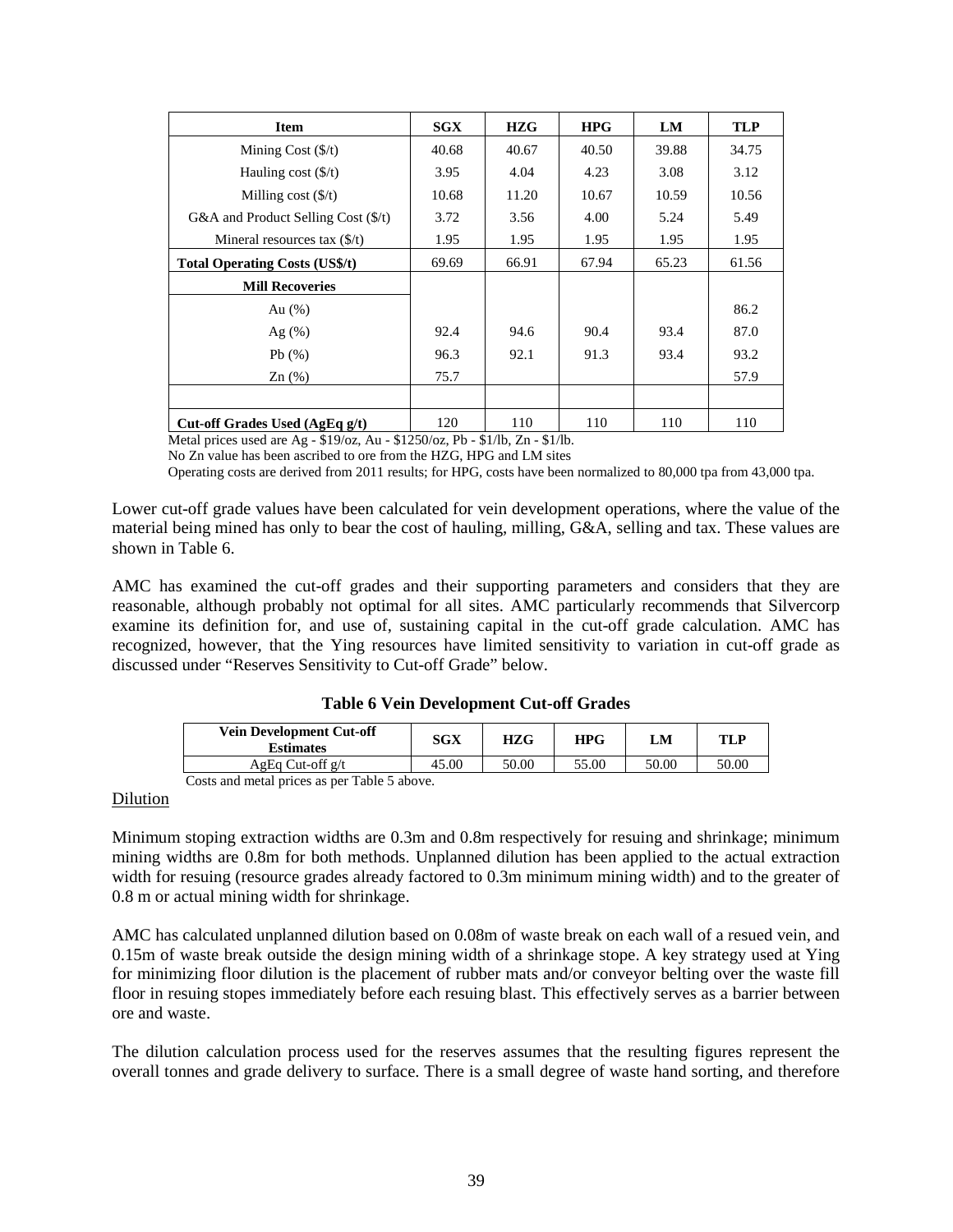upgrading, that occurs underground, depending on the mine and mining method. AMC considers that the resulting impact of this hand-sorting on the delivered product is not significant enough to be material.

Table 7 summarizes dilution factors used in the reserve calculations for each of the Ying mines. The lower percentages for shrinkage stoping are a reflection of mining wider veins.

| <b>Mine</b>       |                | Dilution %       |
|-------------------|----------------|------------------|
|                   | <b>Resuing</b> | <b>Shrinkage</b> |
| HPG               | 37             | 28               |
| HZG               | 33             |                  |
| LM                | 40             | 23               |
| <b>TLP</b>        | 56             | 29               |
| SGX               | 43             | 32               |
| <b>Total Ying</b> | 41             | 28               |

## **Table 7 Average Dilution by Mine and Method**

### Mining Recovery Factors

Mining recovery estimates used in the reserve calculations are based on experience at each of the Ying operations and for each mining method. For resuing stopes, 95% total recovery is assumed; for shrinkage stopes, 92% total recovery is assumed. Minimal pillars are anticipated to remain between adjacent mining blocks in the same vein and partial recovery is anticipated in sill pillars. A 70% recovery factor is applied to irregular ore blocks in remnant areas mined by local miners prior to Silvercorp acquiring the Ying properties.

### **Mineral Reserve Estimate**

To convert mineral resources to mineral reserves, Silvercorp uses the following procedures:

- Selection of Measured Resource and Indicated Resource polygons for which the average AgEq grade is greater than the mine cut-off AgEq grade
- Application of minimum extraction and mining width criteria and calculation of dilution at zero grade
- Estimation of mineral reserve potential by applying relevant mining loss factors
- Confirmation as mineral reserve by considering any other significant cost factors such as additional waste development required to gain access to the block in question

Table 8 summarizes the mineral reserve estimates for each Ying Project and for the Ying Projects as a whole as of December 31, 2011. Mineral reserves are reported on a 100% basis. Approximately 27% of the mineral reserve estimate tonnage is categorized as Proven and approximately 73% is categorized as Probable.

|              | Categories | <b>Tonnes</b> | Au    | Аg    | Pb<br>(%) | Zn<br>$\frac{9}{0}$ | <b>Metal Contained in Reserves</b> |          |         |                   |  |
|--------------|------------|---------------|-------|-------|-----------|---------------------|------------------------------------|----------|---------|-------------------|--|
| <b>Mines</b> |            | (Mt)          | (g/t) | (g/t) |           |                     | Au                                 | Ag (Moz) | Pb(t)   | $\mathbf{Zn}$ (t) |  |
|              | Proven     | .56           |       | 331   | 6.33      | 3.34                |                                    | 16.61    | 98.800  | 52.100            |  |
| <b>SGX</b>   | Probable   | 2.16          |       | 352   | 6.22      | 2.74                |                                    | 24.47    | 134.400 | 59,100            |  |

#### **Table 8 Ying Mines Mineral Reserve Estimates**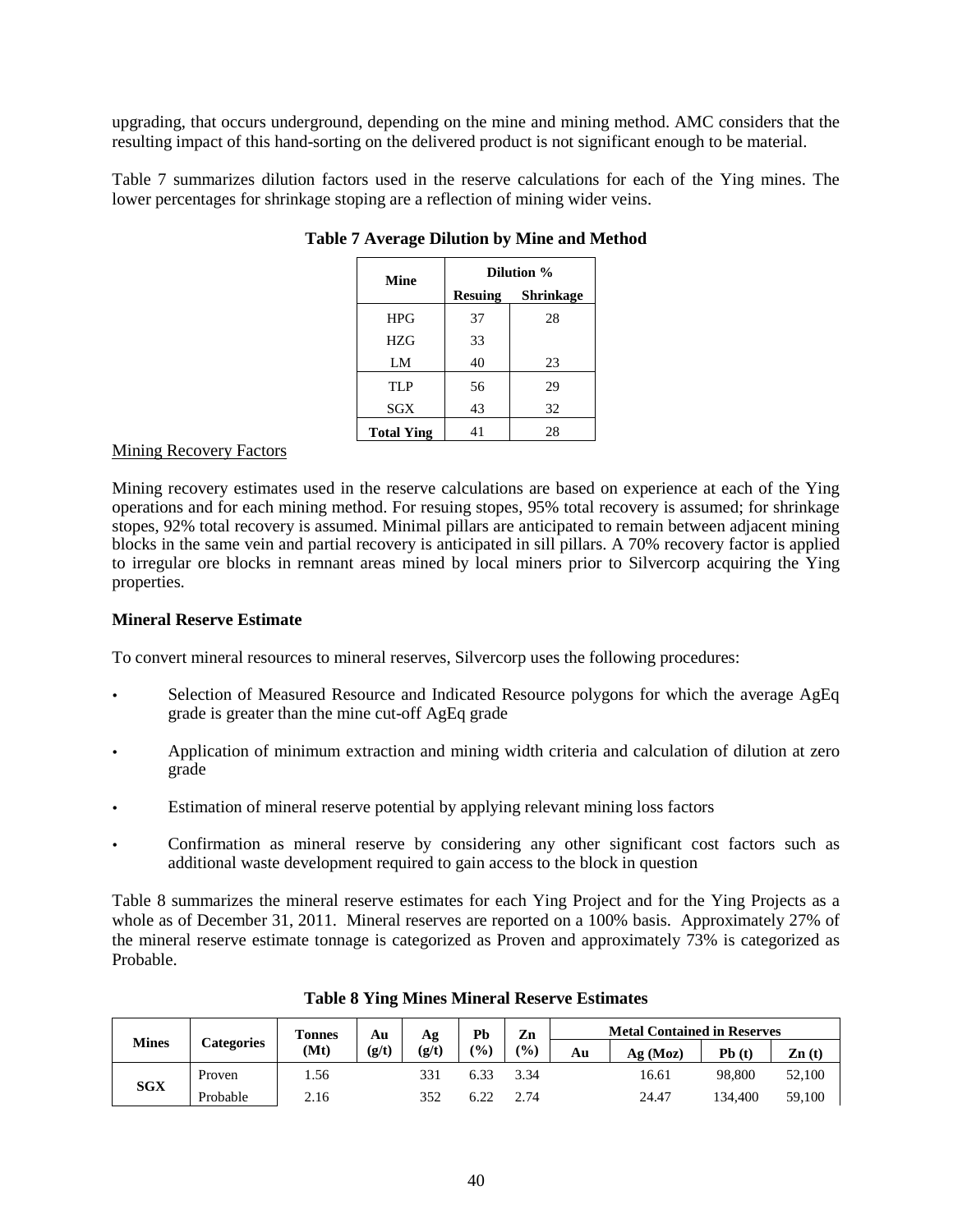|                                       |                         | <b>Tonnes</b> | Au    | Ag    | Pb   | Zn     |        | <b>Metal Contained in Reserves</b> |         |                   |
|---------------------------------------|-------------------------|---------------|-------|-------|------|--------|--------|------------------------------------|---------|-------------------|
| <b>Mines</b>                          | <b>Categories</b>       | (Mt)          | (g/t) | (g/t) | (%)  | $(\%)$ | Au     | Ag (Moz)                           | Pb(t)   | $\mathbf{Zn}$ (t) |
|                                       | Total Proven & Probable | 3.72          |       | 343   | 6.27 | 2.99   |        | 41.08                              | 233,300 | 111,200           |
|                                       | Proven                  | 0.13          |       | 384   | 0.96 | 0.27   |        | 1.66                               | 1,300   | 400               |
| <b>HZG</b>                            | Probable                | 0.25          |       | 297   | 0.95 | 0.19   |        | 2.37                               | 2,400   | 500               |
|                                       | Total Proven & Probable | 0.38          |       | 327   | 0.96 | 0.22   |        | 4.02                               | 3,700   | 800               |
|                                       | Proven                  | 0.24          | 0.63  | 90    | 5.05 | 1.11   | 4,900  | 0.69                               | 12,100  | 2,700             |
| <b>HPG</b>                            | Probable                | 0.39          | 1.14  | 73    | 2.83 | 1.87   | 14,300 | 0.92                               | 11,000  | 7,300             |
| Total Proven & Probable               |                         | 0.63          | 0.95  | 79    | 3.67 | 1.58   | 19,200 | 1.60                               | 23,100  | 10,000            |
|                                       | Proven                  | 0.45          |       | 135   | 3.48 | 0.23   |        | 1.97                               | 15,800  | 1,000             |
| <b>TLP</b>                            | Probable                | 2.10          |       | 124   | 2.87 | 0.25   |        | 8.37                               | 60,300  | 5,300             |
|                                       | Total Proven & Probable | 2.55          |       | 126   | 2.98 | 0.25   |        | 10.35                              | 76,100  | 6,400             |
|                                       | Proven                  | 0.23          |       | 283   | 1.96 | 0.23   |        | 2.09                               | 4,500   | 500               |
| LM                                    | Probable                | 2.27          |       | 268   | 2.39 | 0.35   |        | 19.59                              | 54,300  | 8,000             |
|                                       | Total Proven & Probable | 2.50          |       | 269   | 2.35 | 0.34   |        | 21.65                              | 58,800  | 8,500             |
| <b>SGX</b>                            | <b>Proven</b>           | 2.62          | 0.06  | 273   | 5.06 | 2.16   | 4,900  | 23.02                              | 132,500 | 56,700            |
| <b>Mine</b>                           | Probable                | 7.17          | 0.06  | 242   | 3.66 | 1.12   | 14,300 | 55.72                              | 262,400 | 80,200            |
| <b>Total Proven &amp;</b><br>Probable |                         | 9.79          | 0.06  | 250   | 4.03 | 1.40   | 19,200 | 78.70                              | 395,000 | 136,900           |

**Notes to Mineral Reserve Statement**:

1. Stope Cut-off grades of 120 g/t AgEq for SGX and 110 g/t for all other mines.

2. Vein development cut-off grades of 45 g/t AgEq for SGX, 50 g/t AgEq for HZG, LM and TLP, and 55 g/t AgEq for HPG.

3. Operating costs of \$61/t other than \$56/t for TLP Mine.

4. Metal prices assumed are Ag - US\$19 troy ounce, Au - US\$1250 per troy ounce, Pb - US\$1 per pound, Zn - \$US1 per pound.

5. No value ascribed to Zn at HZG, HPG and LM Mines.

6. Processing recovery factors as in Table 15.1 in the Revised Ying Report.

7. Exclusive of mine production to 31 December 2011

8. Exchange rate assumed is 6.35 RMB : US\$1.00.

9. Rounding of some figures may lead to minor discrepancies.

The mineral reserves are based on the published mineral reserves in the Ying Report as at December 31, 2011. The table below summarizes the total tonnage mined and total metals produced from the Ying Projects as a whole between December 31, 2011 and March 31, 2013:

| <b>Ying Projects</b>  | <b>Ouarter</b><br>ended March<br>31, 2012 | <b>Ouarter</b><br>ended June<br>30, 2012 | <b>Ouarter</b><br>ended<br><b>September</b><br>30, 2012 | <b>Ouarter</b><br>ended<br>December 31,<br>2012 | <b>Ouarter</b><br>ended March<br>31, 2013 | <b>Total</b> |
|-----------------------|-------------------------------------------|------------------------------------------|---------------------------------------------------------|-------------------------------------------------|-------------------------------------------|--------------|
| Ore mined (Mt)        | 0.14                                      | 0.18                                     | 0.21                                                    | 0.24                                            | 0.15                                      | 0.92         |
| Silver produced (Moz) | 1.08                                      | 1.22                                     | 1.28                                                    | 1.51                                            | 0.93                                      | 6.02         |
| Gold produced (oz)    | 1.000                                     | 800                                      | 1,300                                                   | 1,300                                           | 800                                       | 5,200        |
| Lead produced (t)     | 6,654                                     | 6,220                                    | 6,080                                                   | 7,095                                           | 4,292                                     | 30,341       |

## **Ying Projects Production**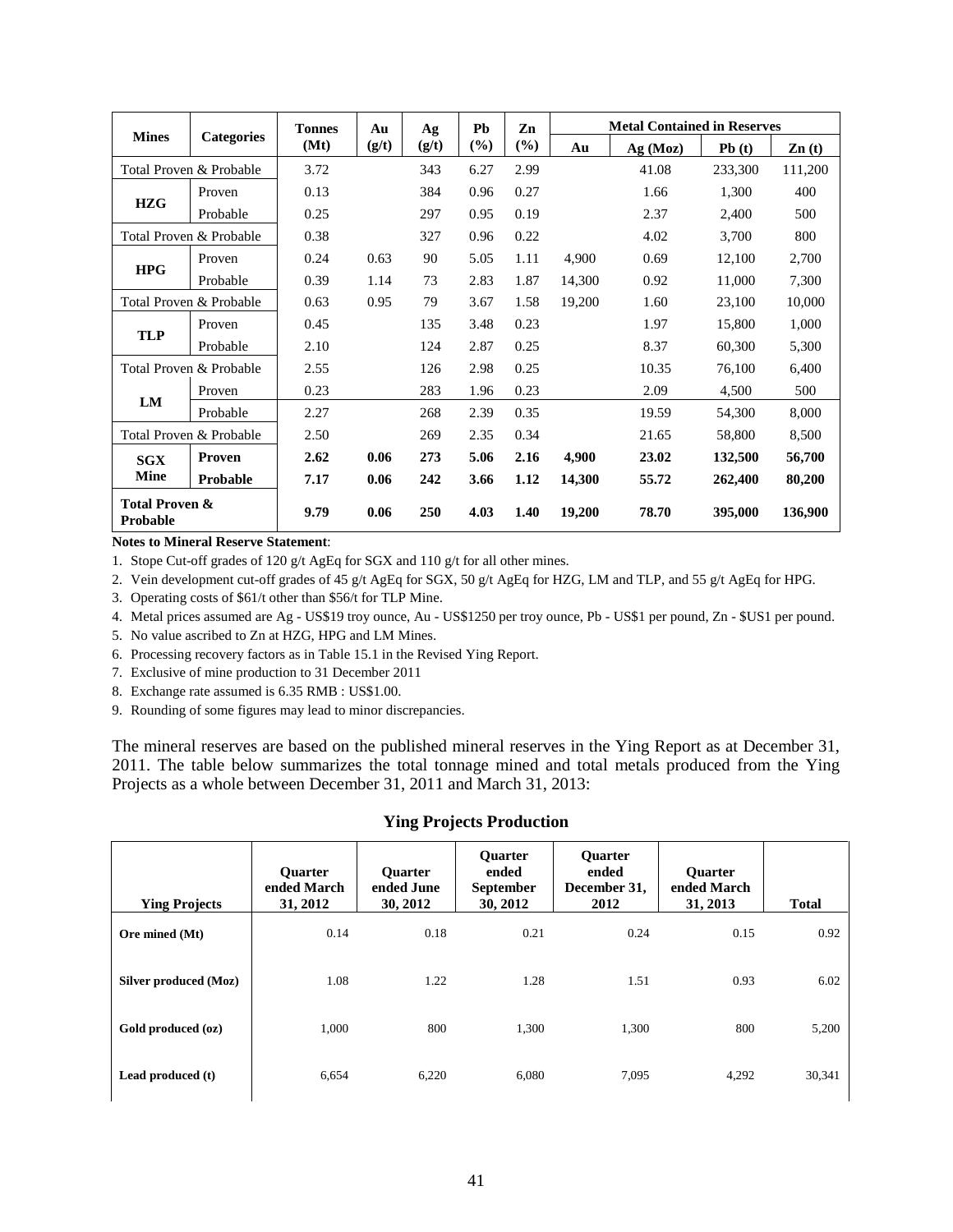| Zinc produced (t) | 1,198 | 1,349 | 1.548 | 1,466 | 705 | 6,266 |
|-------------------|-------|-------|-------|-------|-----|-------|
|                   |       |       |       |       |     |       |

Reserves Sensitivity to Cut-off Grade

AMC has examined the sensitivity of the Ying reserves to variation in cut-off grade by comparing the results of estimation at a COG of 100 g/t AgEq against those of estimation at a COG of 150 g/t AgEq for all mines. The approximate estimated percentage differences in contained AgEq ounces for each of the Ying mines and for the Ying Projects as a whole are shown in Table 9.

|                                | SGX  | <b>HZG</b> | <b>HPG</b> |      | LM   |  |  |
|--------------------------------|------|------------|------------|------|------|--|--|
| Mine reduction                 | 0.3% | 2.2%       | 3.0%       | 5.4% | 3.5% |  |  |
| <b>Ying Projects reduction</b> | 2.0% |            |            |      |      |  |  |

## **Table 9 Reduction in Contained AgEq Oz, COG 100 g/t to 150 g/t**

The lowest sensitivity is seen at SGX Mine, where there is only a 0.3% difference between contained AgEq ounces for the two cut-off grades examined. The highest differential is noted for TLP at 5.4%. For Ying as a whole, a 2% difference demonstrates very low overall COG sensitivity. AMC also notes that, assuming a breakeven cut-off scenario and a silver price of \$19/oz, cut-off grades of 100 g/t and 150 g/t can be equated to respective operating costs of around \$61/t and \$92/t. A COG of 150 g/t with an operating cost of \$61/t also indicates a breakeven silver price of around \$13.

### Conversion of Mineral Resources to Reserves

The process for conversion of Mineral Resources to Mineral Reserves involves:

- Only Measured Resources and Indicated Resources used for Mineral Reserves estimation
- The following factors considered for each potential mining block:
	- Grade, location and accessibility in terms of economic mining viability
	- Mining method (resuing or shrinkage stoping)
	- Minimum mining width (0.3m resuing, 0.8m shrinkage)
	- Mining dilution (generally 0.08m and 0.15m respectively at zero grade on each side wall for resuing and shrinkage)
	- Mining recovery (95% resuing and 92% shrinkage)
	- Mining cut-off grade

Table 10 compares the respective sums of Measured Resources plus Indicated Resources and Proven Reserves plus Probable Reserves for each of the Ying mines and for the Ying Project as a whole.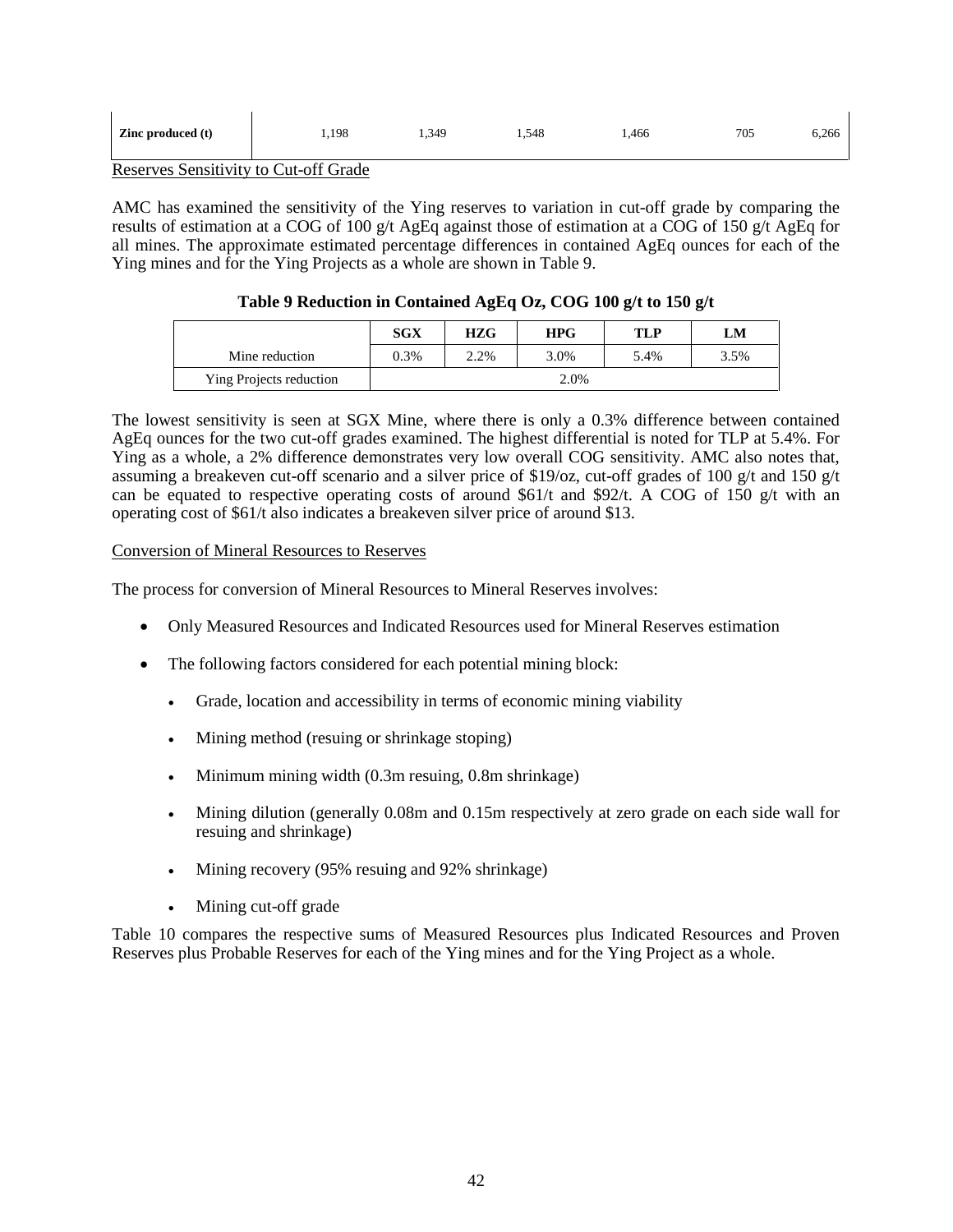| <b>Mine</b>              |           | <b>Tonnes</b> | Au   | Ag  | Pb            | Zn            | Au  | Ag     | Pb      | Zn      |
|--------------------------|-----------|---------------|------|-----|---------------|---------------|-----|--------|---------|---------|
|                          |           | kt            | g/t  | g/t | $\frac{0}{0}$ | $\frac{0}{0}$ | koz | koz    | t       | t       |
| <b>SGX</b>               | Resource  | 3,556         |      | 425 | 7.78          | 3.93          |     | 48,588 | 276,523 | 139,870 |
|                          | Reserve   | 3,723         |      | 343 | 6.21          | 2.99          |     | 41,085 | 233,266 | 111,238 |
| Conversion<br>percentage |           | 105           |      | 81  | 81            | 76            |     | 85     | 84      | 80      |
| <b>HZG</b>               | Resource  | 414           |      | 388 | 1.17          | 0.26          |     | 5,163  | 4,838   | 1,069   |
|                          | Reserve   | 382           |      | 327 | 0.96          | 0.22          |     | 4,026  | 3,657   | 825     |
| Conversion<br>percentage |           | 92            |      | 84  | 82            | 85            |     | 78     | 76      | 77      |
| <b>HPG</b>               | Resource  | 570           | 1.3  | 101 | 4.51          | 1.92          | 24  | 1,844  | 25,734  | 10,960  |
|                          | Reserve   | 630,          | 0.9  | 79  | 3.67          | 1.58          | 19  | 1,609  | 23,155  | 9,957   |
| Conversion<br>percentage |           | 111           | 72   | 78  | 81            | 82            | 80  | 87     | 90      | 91      |
| <b>TLP</b>               | Resource  | 2,622         |      | 190 | 3.86          | 0.29          |     | 16,050 | 101,192 | 7,569   |
|                          | Reserve   | 2,554         |      | 126 | 2.98          | 0.25          |     | 10,349 | 76,011  | 6,390   |
| Conversion<br>percentage |           | 97            |      | 66  | 77            | 86            |     | 64     | 75      | 84      |
| ${\bf LM}$               | Resource* | 2,034         |      | 371 | 3.19          | 0.46          |     | 24,234 | 64,932  | 9,293   |
|                          | Reserve   | 2,504         |      | 269 | 2.35          | 0.34          |     | 21,652 | 58,955  | 8,521   |
| Conversion<br>percentage |           | 123           |      | 73  | 74            | 74            |     | 89     | 91      | 92      |
| <b>Total</b>             | Resource  | 9,195         | 0.08 | 324 | 5.15          | 1.83          | 24  | 95,874 | 473,263 | 168,713 |
|                          | Reserve   | 9,793         | 0.06 | 250 | 4.03          | 1.40          | 19  | 78,720 | 395,044 | 136,931 |
| Conversion<br>percentage |           | 107           | 74   | 77  | 78            | 76            | 80  | 82     | 83      | 81      |

**Table 10 Resources and Reserves Comparison**

\*Not including LM Indicated Resource of 15,136 t at 48.04 g/t Au, 27 g/t Ag, 0.08% Pb, 0.04% Zn

For the property as a whole, total Reserve tonnes are noted to be 107% of Resource tonnes. Silver, lead and zinc grades show a conversion percentage between 76% and 78%. Metal content conversion for silver, lead and zinc is between 81% and 83%.

Table 10.1 shows the detailed conversion from Mineral Resources to Mineral Reserves at the SGX Mine (SGX accounts for approximately 52% of total silver Mineral Reserves for the Ying Projects).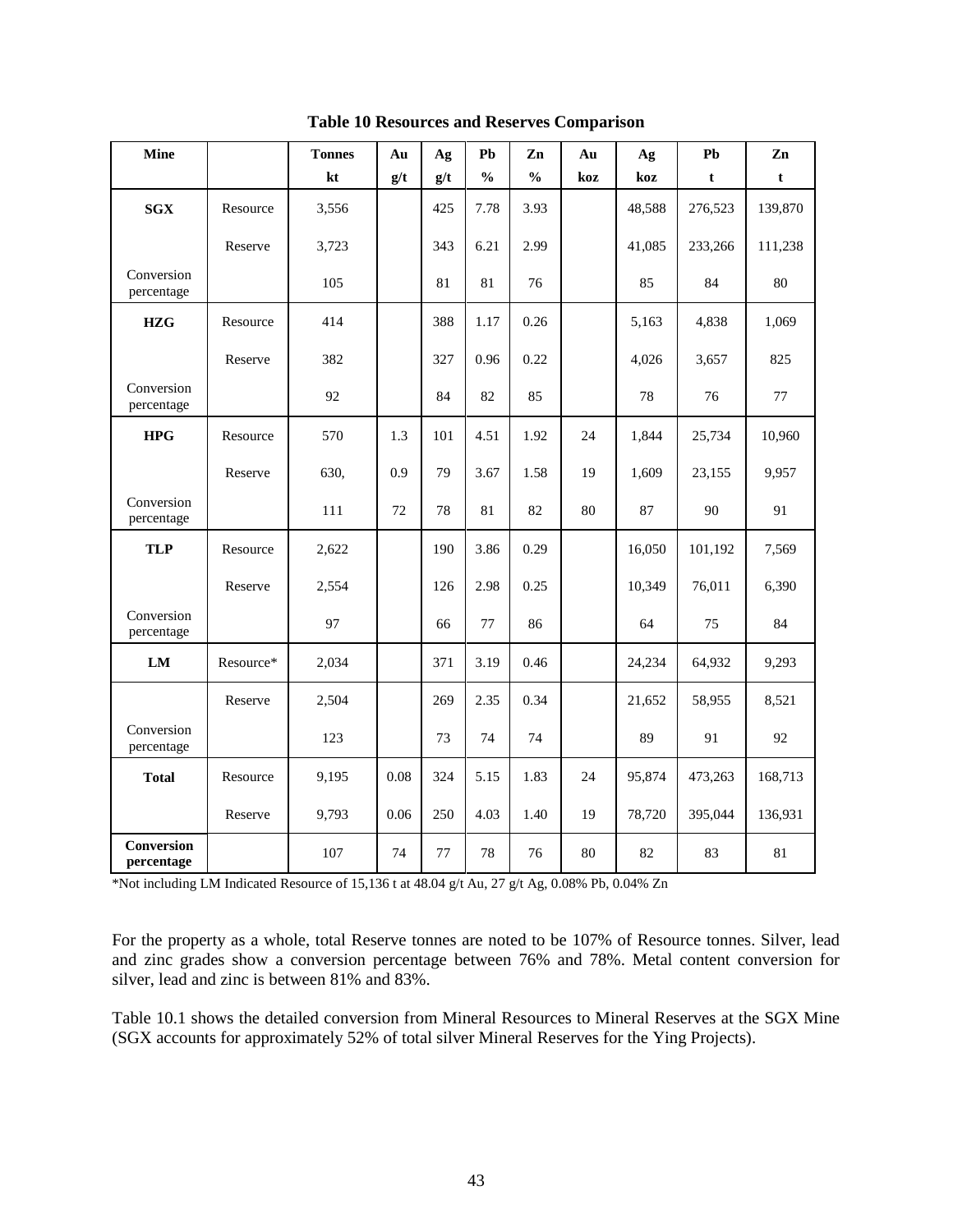|                                                                     | <b>Tonnes</b> | Ag       | Pb            | Zn            | Ag       | <b>Ph</b> | Zn      |
|---------------------------------------------------------------------|---------------|----------|---------------|---------------|----------|-----------|---------|
|                                                                     | t             | g/t      | $\frac{6}{6}$ | $\frac{0}{0}$ | koz      | t         |         |
| Measured + Indicated Mineral Resources *                            | 3,555,559     | 425      | 7.78          | 3.93          | 48,588   | 276,523   | 139,870 |
| Less Resources below the current mining<br>permit                   | 118,264       | 194      | 4.22          | 8.66          | 737      | 4,995     | 10,240  |
| inaccessible or<br>currently<br>non-viable<br>Less<br>$Resources^T$ | 375,174       | 347      | 6.36          | 3.03          | 4,187    | 23,770    | 11,500  |
| Resources currently available for mining *                          | 3,062,121     | 444      | 8.09          | 3.86          | 43.664   | 247,758   | 118.130 |
| Plus mining dilution (assumed zero grade)                           | 892,200       | $\Omega$ | $\Omega$      | $\Omega$      | $\Omega$ | 0         | 0       |
| Less mining recovery losses                                         | 231,529       | 343      | 6.27          | 2.99          | 2,555    | 14,507    | 6,918   |
| Proven + Probable Mineral Reserves                                  | 3,722,791     | 343      | 6.27          | 2.99          | 41.085   | 233,266   | 111.238 |

**Table 10.1 - SGX Mine – Conversion of Mineral Resources to Mineral Reserves**

\*Blocks less than 0.3m in width widened out to 0.3m.

†Resources not yet in mine plan and/or resources in areas with, currently, insufficient total metal value to carry both operating and development access costs; however, these resources are considered to have reasonable prospects for ultimate economic extraction.

## **Mining Operations**

The Ying Projects are a viable operation with a projected life of mine (LOM) through to 2023 based on Proven and Probable reserves. The potential exists for an extended LOM via further exploration and development, particularly in areas of Inferred Resources.

An increase in annual production of about 50% is planned between 2012 and 2014. Development and infrastructure to allow access to, and mining in, a greater number of working places is either in place, in development or is planned. AMC considers that the projected production increase can be achieved but that there is a degree of risk associated with having sufficient skilled mining labour consistently available. AMC also notes that a continuing high degree of focus will be necessary throughout the Ying operation for planned 2012 and 2013 development targets to be achieved.

Consequent with the projected increase in production tonnes will be a gradual reduction in grade as mining activity increases in the lower grade TLP and LM areas.

The generally good ground conditions, and the regularity and sub-vertical nature of the Ying Mining District veins, may provide an opportunity to effectively employ more bulk-mining methods such as longhole benching, and still with reasonable dilution. AMC recommends that Silvercorp consider the application of such methods.

#### **Summary of Capital Costs**

The principal capital requirement in the Ying Mining District is for mine development. An allowance for processing sustaining capital has been included in the economic evaluation, based on 5% of processing operating costs, an industry standard method for estimating sustaining capital costs applied to fixed assets. Mining capital costs are summarized by mine in Table 11, and the processing sustaining capital is also included as the final line in this table.

|            | Mine | <b>Total</b>   | 2012  | 2013 | 2014 | 2015      | 2016 | 2017 | 2018 | 2019 | 2020 | 2021 | 2022 |
|------------|------|----------------|-------|------|------|-----------|------|------|------|------|------|------|------|
| <b>RMB</b> | SGX  | 27.22<br>21.LL | 16.72 | 5.52 |      | 1.86 2.57 | 0.55 |      |      |      |      |      |      |

**Table 11 Total Capital Cost – Ying Projects**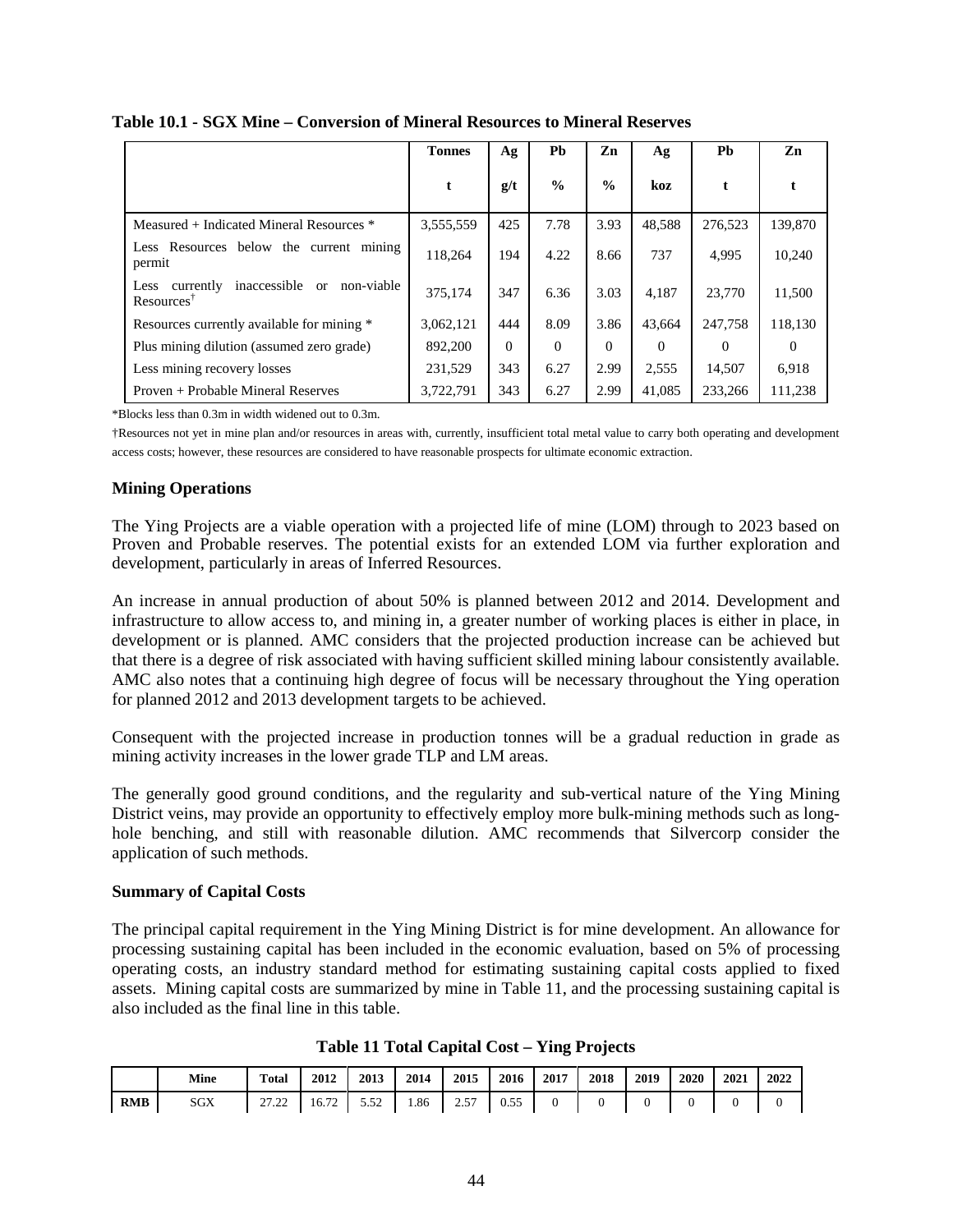|      | <b>Mine</b>              | <b>Total</b> | 2012  | 2013  | 2014  | 2015  | 2016     | 2017     | 2018     | 2019     | 2020         | 2021     | 2022           |
|------|--------------------------|--------------|-------|-------|-------|-------|----------|----------|----------|----------|--------------|----------|----------------|
| (M)  | <b>HZG</b>               | 33.61        | 16.42 | 10.8  | 5.79  | 0.6   | $\Omega$ | $\Omega$ | $\Omega$ | $\Omega$ | $\Omega$     | $\Omega$ | $\Omega$       |
|      | <b>HPG</b>               | 12.49        | 4.26  | 4.51  | 1.95  | 1.73  | $\Omega$ | $\Omega$ | < 0.01   | $\Omega$ | $\Omega$     | $\Omega$ | $\Omega$       |
|      | <b>TLP</b>               | 12.13        | 1.88  | 1.55  | 0.28  | 3.92  | 1.01     | 1.14     | 1.39     | 0.48     | 0.24         | 0.24     | $\overline{0}$ |
|      | LM                       | 50           | 14.69 | 20.2  | 5.13  | 5.56  | 1.45     | 0.37     | 0.22     | 0.15     | 1.73         | 0.48     | $\theta$       |
|      | <b>Total Mining</b>      | 135.45       | 53.97 | 42.58 | 15.01 | 14.38 | 3.01     | 1.51     | 1.61     | 0.63     | 1.97         | 0.72     | $\bf{0}$       |
| US\$ | <b>SGX</b>               | 4.29         | 2.63  | 0.87  | 0.29  | 0.4   | 0.09     | $\Omega$ | $\Omega$ | $\Omega$ | $\Omega$     | $\Omega$ | $\Omega$       |
| (M)  | <b>HZG</b>               | 5.29         | 2.59  | 1.7   | 0.91  | 0.1   | $\Omega$ | $\Omega$ | $\Omega$ | $\Omega$ | $\mathbf{0}$ | $\Omega$ | $\Omega$       |
|      | <b>HPG</b>               | 1.97         | 0.67  | 0.71  | 0.31  | 0.27  | $\Omega$ | $\Omega$ | < 0.01   | $\Omega$ | $\Omega$     | $\Omega$ | $\Omega$       |
|      | <b>TLP</b>               | 1.91         | 0.3   | 0.24  | 0.04  | 0.62  | 0.16     | 0.18     | 0.22     | 0.08     | 0.04         | 0.04     | $\theta$       |
|      | LM                       | 7.87         | 2.31  | 3.18  | 0.81  | 0.88  | 0.23     | 0.06     | < 0.01   | 0.02     | 0.27         | 0.08     | $\theta$       |
|      | <b>Total Mining</b>      | 21.33        | 8.5   | 6.7   | 2.36  | 2.27  | 0.48     | 0.24     | 0.22     | 0.1      | 0.31         | 0.12     | $\mathbf{0}$   |
|      | Processing<br>Sustaining | 0.53         | 0.62  | 0.74  | 0.72  | 0.75  | 0.75     | 0.75     | 0.68     | 0.56     | 0.54         | 0.55     | 0.53           |

### **Summary of Operating Costs**

Operating costs are summarized by mine in Table 12.

**Table 12 Operating Cost Summary (2012 \$)**

| Cost Item (US\$/t ore) | SGX   | HZG   | <b>HPG</b> | LM    | <b>TLP</b> |
|------------------------|-------|-------|------------|-------|------------|
| Mining Cost            | 40.68 | 40.67 | 40.50      | 39.88 | 34.75      |
| Hauling cost           | 3.95  | 4.04  | 4.23       | 3.08  | 3.12       |
| Milling cost           | 10.68 | 11.20 | 10.67      | 10.59 | 10.56      |
| G&A and Other Cost     | 3.72  | 3.56  | 4.00       | 5.24  | 5.49       |
| Mineral resources tax  | 1.95  | 1.95  | 1.95       | 1.95  | 1.95       |

The principal components of the milling costs are utilities (power and water), consumables (grinding steel and reagents) and labour in approximate proportion of 40/40/20, respectively.

### **Economic Analysis**

The Ying Projects are largely a mature operation, and average grades, especially from the SGX Mine, would be considered high. Capital requirements are relatively low. The key parameter in producing a cash flow forecast is therefore the metal price forecast. AMC has used for the forecast the same metal prices as in the reserve estimate, namely:

| Gold   | US\$1,250/oz     |
|--------|------------------|
| Silver | <b>US\$19/oz</b> |
| Lead   | US\$1/lb         |
| Zinc   | US\$1/lb         |

Operating costs are assumed to be subject to a 5% annual escalation factor, due largely to an expectation of rising labour costs in China. The only tax considered in the cash flow forecast is the Mineral Resources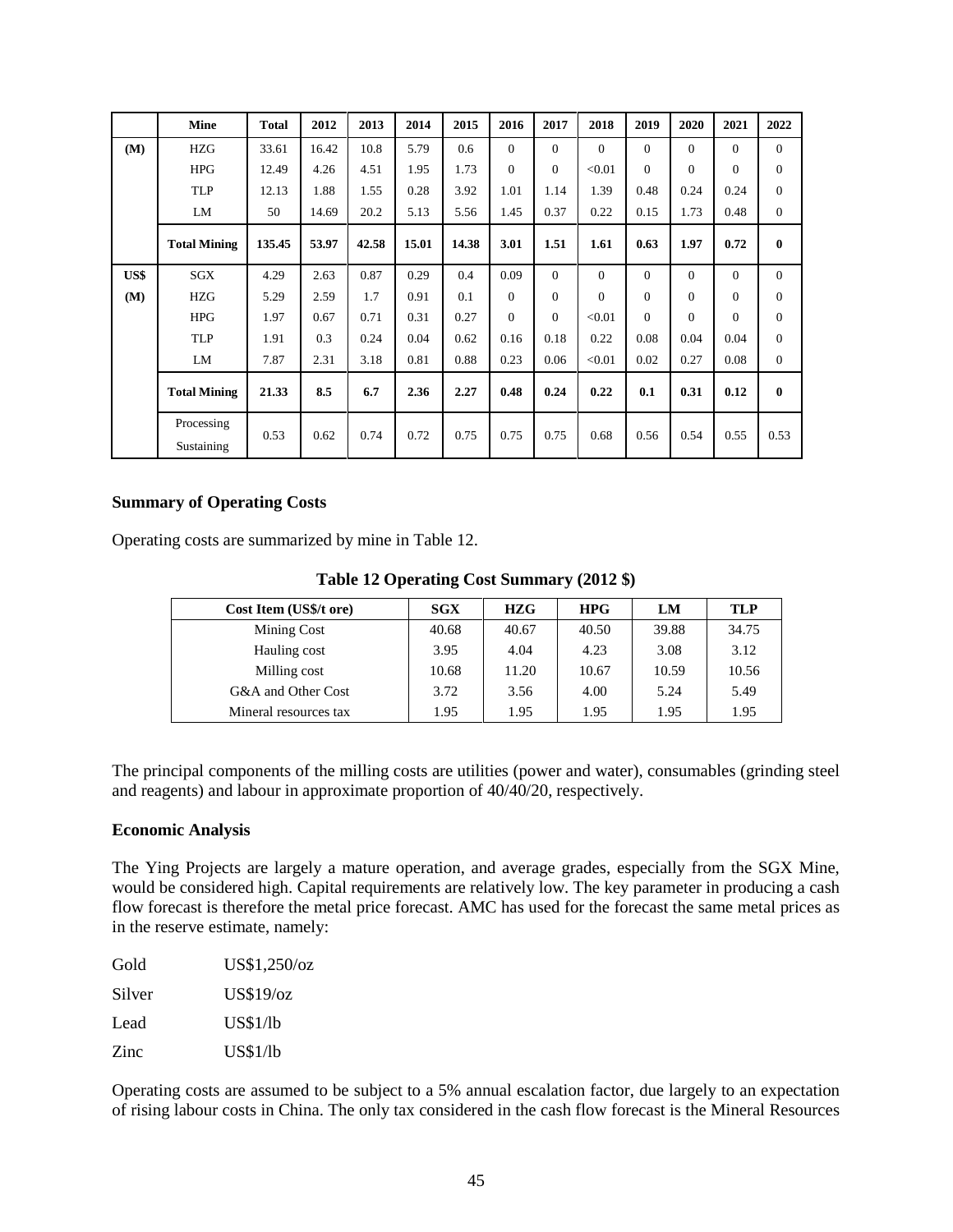Tax, equivalent to US\$1.95/ tonne of ore. As this tax is equivalent to a royalty, the cash flow forecast is essentially pre-tax. An exchange rate of US\$ : RMB of 6.3 has been used.

## **Market Studies and Contracts**

AMC understands that the lead and zinc concentrates will be marketed to existing smelter customers in Henan and Shaanxi provinces and appropriate terms have been negotiated. With respect to copper, test work has so far been unsuccessful in producing a saleable copper concentrate, but copper levels in the ore are low and this is not a material commercial issue, nor does it materially impact on lead concentrate quality. Monthly sales contracts are in place for the lead concentrates with leading smelters mostly located in Henan province, among them are Henan Yuguang Gold and Lead Smelting Co., Ltd, Jiyuan Wanyang Smelting (Group) Co., Ltd, Jiyuan Jinli Smelting (Group) Co., and Luoning Yongning Gold and Lead Smelting Co., Ltd. For the zinc concentrate, sales contracts are in place with Henan Yuguang Zinc Industry Co., Ltd and Shaanxi Shangluo Zinc Smelting Co. Ltd. The contracts are renewed on a monthly basis. All contracts have freight and related expenses to be paid by the smelter customers themselves. The key elements of the contracts are summarized in Table 13 below:

|                                  |                     |                                     | Pb Concentrate & Direct Smelting Ore |                          |              |                          | <b>Zn Concentrate</b> |                                                                                             |  |  |
|----------------------------------|---------------------|-------------------------------------|--------------------------------------|--------------------------|--------------|--------------------------|-----------------------|---------------------------------------------------------------------------------------------|--|--|
|                                  | $\frac{0}{0}$<br>Pb | <b>Deduction</b><br><b>RMB/T Pb</b> | Ag(g/t)                              | $\frac{0}{0}$<br>payable | Au(g/t)      | $\frac{0}{0}$<br>payable | $% \mathbf{Zn}$       | <b>Deduction</b><br><b>RMB/T Zn</b>                                                         |  |  |
| <b>Minimum</b><br><b>Quality</b> | 35                  |                                     | 500                                  |                          | $\mathbf{1}$ |                          | 40                    |                                                                                             |  |  |
| <b>Payment</b><br><b>Scales</b>  | $>= 60$             | 1800                                | $>=5000$                             | 91                       | $>=20$       | 87                       | $>=15$                | Price = $\langle$ RMB 15000/T:4400                                                          |  |  |
|                                  | $55 -$<br>60        | 1900                                | 4500-5000                            | 90.5                     | $15 - 20$    | 86                       |                       | Price > RMB $15000/T:4400+(price-$<br>15000)*20%                                            |  |  |
|                                  | $50-$<br>55         | 2000                                | 4000-4500                            | 90                       | $10-15$      | 85                       | $40 - 45$             | Price = $\langle$ RMB 15000/T:4400+45<br>per % lower than 45%                               |  |  |
|                                  | $45 -$<br>50        | 2100                                | 3500-4000                            | 89.5                     | $7-10$       | 84                       |                       | Price > RMB $15000/T:4400+(price$<br>$15000$ <sup>*</sup> $20\%+45$ per % lower than<br>45% |  |  |
|                                  | $40-$<br>45         | 2200                                | 3000-3500                            | 89                       | $5 - 7$      | 83                       |                       |                                                                                             |  |  |
|                                  | $35 -$<br>40        | 2700                                | 2500-3000                            | 88.5                     | $3 - 5$      | 82                       |                       |                                                                                             |  |  |
|                                  |                     |                                     | 2000-2500                            | 88                       | $2 - 3$      | 81                       |                       |                                                                                             |  |  |
|                                  |                     |                                     | 1500-2000                            | 87                       | $1 - 2$      | 80                       |                       |                                                                                             |  |  |
|                                  |                     |                                     | 1000-1500                            | 85                       |              |                          |                       |                                                                                             |  |  |
|                                  |                     |                                     | 500-1000                             | 83                       |              |                          |                       |                                                                                             |  |  |

**Table 13 Key Elements of Smelter Contracts**

With respect to lead and zinc terms, the above deductibles calculate out to 85-90% payable for the lead concentrate and approximately 70% for zinc, at long-term prices.

## **Commodity Prices**

For the purposes of cut-off grade and silver equivalent calculations AMC has used the following longterm prices: Ag \$19/oz, Pb \$1.00/lb, Zn \$1.00/lb.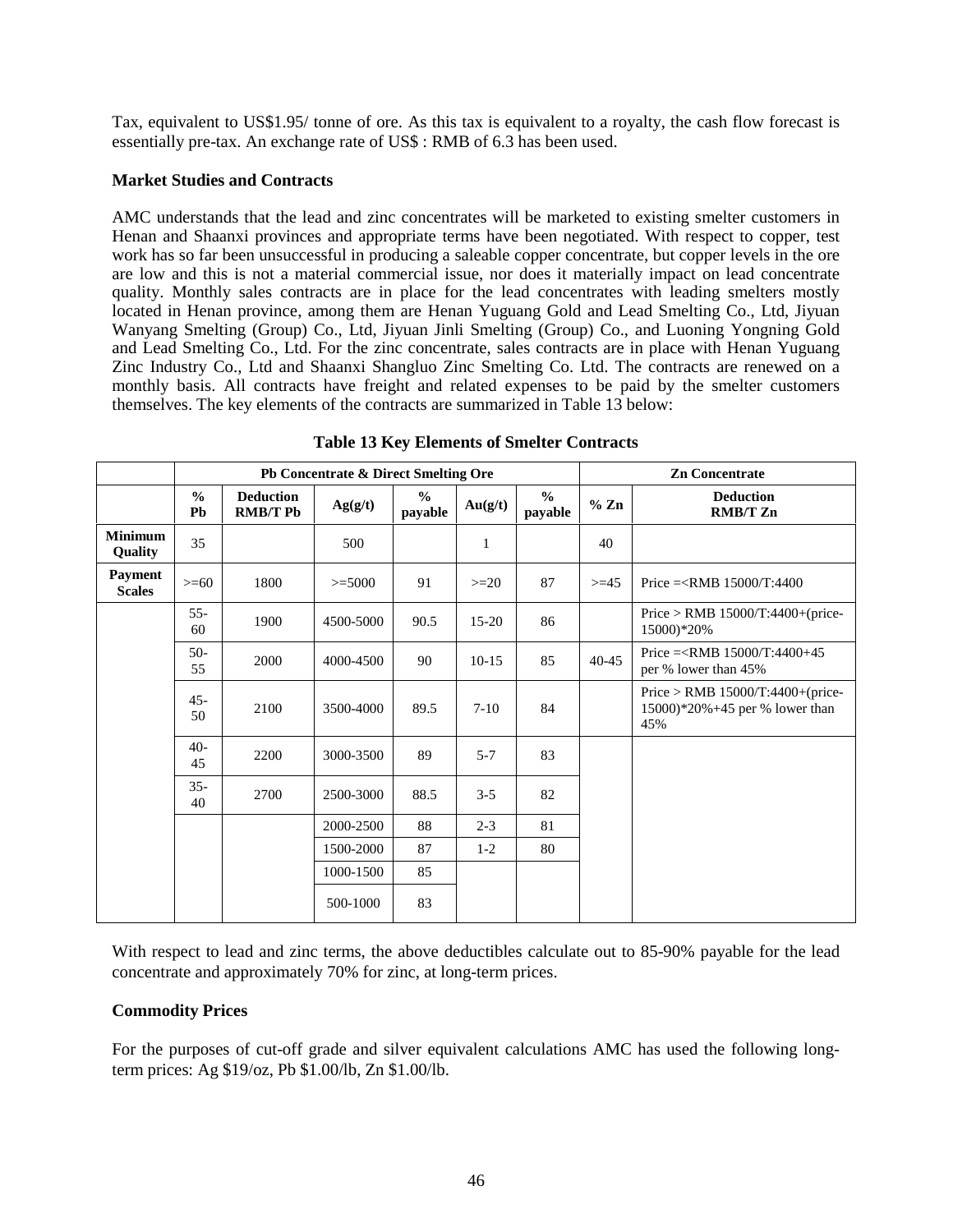## **Annual Production Schedule**

Table 14 presents a detailed schedule by tonnes and metal grades and also accounts for the hand-sorted Direct Shipping Ore (DSO) as a mine product because it bypasses the plant flotation process. Also shown are the flotation products from each plant (Pb only from Plant 1, Pb and Zn from Plant 2). Finally the concentrates sold are tabulated and the DSO ore is then added back in with the Pb concentrate.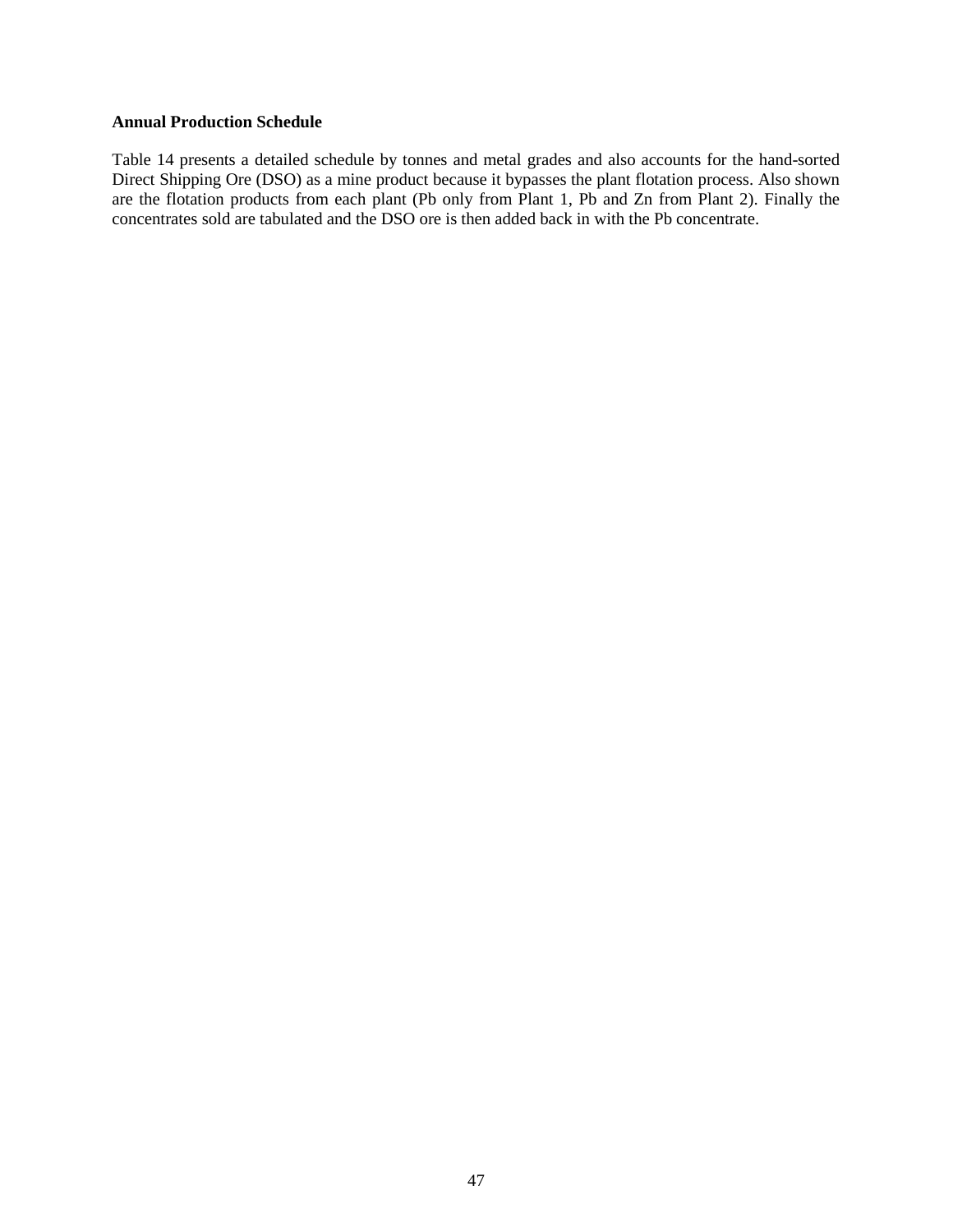|                           |                                |           | Year            | 2012           | 2013          | 2014          | 2015          | 2016    | 2017    | 2018          | 2019    | 2020     | 2021     | 2022           | 2023           | Total (t) |
|---------------------------|--------------------------------|-----------|-----------------|----------------|---------------|---------------|---------------|---------|---------|---------------|---------|----------|----------|----------------|----------------|-----------|
|                           | <b>Mine Ore Production</b>     |           |                 |                |               |               |               |         |         |               |         |          |          |                |                |           |
| for Plant 1               |                                |           | tpa             | $\overline{0}$ | 252943        | 280500        | 244874        | 261933  | 250113  | 249674        | 249549  | $\theta$ | $\Omega$ | $\overline{0}$ | $\overline{0}$ | 1,789,586 |
|                           |                                |           | Ag(g/t)         | $\overline{0}$ | 223           | 196           | 166           | 140     | 130     | 131           | 128     | $\theta$ | $\Omega$ | $\overline{0}$ | $\theta$       |           |
|                           |                                |           | Pb $(\%)$       | $\mathbf{0}$   | 2.46          | 2.51          | 3.17          | 3.53    | 4.80    | 2.90          | 3.07    | $\Omega$ | $\Omega$ | $\theta$       | $\Omega$       |           |
|                           |                                |           | Zn $(\% )$      | $\Omega$       | 0.23          | 0.24          | 0.36          | 0.36    | 0.53    | 0.28          | 0.16    | $\Omega$ | $\Omega$ | $\Omega$       | $\overline{0}$ |           |
|                           |                                |           |                 |                |               |               |               |         |         |               |         |          |          |                |                |           |
| for Plant 2               |                                |           | tpa             | 698,924        | 564,561       | 689,795       | 683,929       | 713,423 | 714,702 | 714,162       | 621,851 | 714,592  | 690,917  | 703,699        | 329,174        | 7,839,729 |
|                           |                                |           | Ag(g/t)         | 276            | 278           | 270           | 266           | 269     | 267     | 266           | 262     | 225      | 226      | 198            | 85             |           |
|                           |                                |           | Pb $(\%)$       | 3.93           | 4.04          | 3.41          | 3.86          | 3.48    | 3.04    | 3.18          | 3.15    | 3.44     | 2.81     | 2.50           | 1.11           |           |
|                           |                                |           | Zn $(\% )$      | 1.90           | 2.62          | 2.00          | 1.73          | 1.96    | 2.17    | 1.83          | 1.56    | 0.78     | 0.64     | 1.02           | 0.12           |           |
|                           |                                |           |                 |                |               |               |               |         |         |               |         |          |          |                |                |           |
| Direct Shipping Ore (DSO) |                                |           | tpa             | 17636          | 17675         | 17617         | 17627         | 17628   | 17645   | 17672         | 13426   | 8566     | 8766     | 9545           |                | 163,803   |
|                           |                                |           | Ag(g/t)         | 1501           | 1456          | 1387          | 1391          | 1387    | 1395    | 1387          | 1383    | 1375     | 1342     | 1477           |                |           |
|                           |                                |           | Pb $(%)$        | 52.00          | 52.00         | 52.00         | 52.00         | 52.00   | 52.00   | 52.00         | 52.00   | 52.00    | 52.00    | 52.00          |                |           |
|                           |                                |           | Zn $(\% )$      | 5.00           | 5.00          | 5.00          | 5.00          | 5.00    | 5.00    | 5.00          | 5.00    | 5.00     | 5.00     | 5.00           |                |           |
|                           | <b>Mill Flotation Products</b> |           |                 |                |               |               |               |         |         |               |         |          |          |                |                |           |
| Plant 1                   | Pb Conc                        |           | tpa             |                | 12454         | 14086         | 15537         | 18495   | 24011   | 14481         | 15322   |          |          |                |                | 114,387   |
|                           |                                |           | Ag(g/t)         |                | 4196          | 3598          | 2394          | 1801    | 1219    | 2033          | 1876    |          |          |                |                |           |
|                           |                                |           | Pb $(% )$       |                | 45            | 45            | 45            | 45      | 45      | 45            | 45      |          |          |                |                |           |
|                           |                                |           |                 |                |               |               |               |         |         |               |         |          |          |                |                |           |
| Plant 2                   | Pb Conc                        |           | tpa             | 44778          | 35966         | 38749         | 42211         | 40694   | 35965   | 37647         | 33097   | 45245    | 35014    | 30716          | 7463           | 427,545   |
|                           |                                |           | Au $(g/t)$      | 0.31           | 1.10          | 1.19          | 0.95          | 1.65    | 2.54    | 1.73          | 1.54    | 0.00     | 0.00     | 0.00           | 0.00           |           |
|                           |                                |           | Ag $(g/t)$      | 3979           | 4006          | 4426          | 3972          | 4342    | 4885    | 4660          | 4547    | 3294     | 4135     | 4201           | 3510           |           |
|                           |                                |           | Pb $(% )$       | 58.1           | 60.4          | 57.6          | 59.5          | 58.0    | 57.3    | 57.3          | 56.0    | 50.6     | 52.1     | 54.0           | 45.0           |           |
|                           | Zn Conc                        |           |                 | 19054          |               |               |               | 20256   | 22377   |               | 13784   | 5643     | 5200     | 9501           |                |           |
|                           |                                |           | tpa<br>Zn $(%)$ | 49.1           | 21776<br>48.8 | 20260<br>47.8 | 17134<br>47.7 | 47.6    | 47.3    | 18685<br>46.8 | 45.0    | 48.7     | 50.0     | 50.0           |                | 173,670   |
|                           | <b>Concentrate Sold</b>        |           |                 |                |               |               |               |         |         |               |         |          |          |                |                |           |
| Pb Conc (incl DSO)        |                                |           | tpa             | 62414          | 66095         | 70451         | 75375         | 76818   | 77621   | 69800         | 61845   | 53812    | 43780    | 40261          | 7463           | 705,734   |
|                           |                                |           | Au $(g/t)$      | 0.22           | 0.60          | 0.65          | 0.53          | 0.88    | 1.18    | 0.93          | 0.83    | 0.00     | 0.00     | 0.00           | 0.00           |           |
|                           |                                |           | Ag $(g/t)$      | 3279           | 3360          | 3500          | 3043          | 3052    | 2958    | 3286          | 3198    | 2988     | 3576     | 3555           | 3510           |           |
|                           |                                |           | Pb $(% )$       | 56.34          | 55.23         | 53.70         | 54.74         | 53.49   | 52.30   | 53.38         | 52.41   | 50.80    | 52.09    | 53.54          | 45.00          |           |
|                           |                                | TC        | Rmb/t Pb        | 1900           | 2000          | 2000          | 2000          | 2000    | 2000    | 2000          | 2000    | 2000     | 2000     | 2000           | 2100           |           |
|                           |                                |           | US\$/t Zn       | 301.6          | 317.5         | 317.5         | 317.5         | 317.5   | 317.5   | 317.5         | 317.5   | 317.5    | 317.5    | 317.5          | 333.3          |           |
|                           |                                |           | Ag % payable    | 88.5           | 90            | 89.5          | 89            | 89      | 89      | 89            | 89      | 89       | 89.5     | 89.5           | 89.5           |           |
|                           |                                |           | Ag k oz         | 6578.9         | 7140.5        | 7928.2        | 7374.9        | 7537.2  | 7381.0  | 7374.4        | 6359.3  | 5169.7   | 5033.2   | 4601.4         | 842.0          | 73,321    |
|                           |                                |           | Pb mT           | 35167          | 36504         | 37833         | 41263         | 41087   | 40597   | 37261         | 32410   | 27334    | 22805    | 21555          | 3358           | 377,174   |
|                           |                                |           |                 |                |               |               |               |         |         |               |         |          |          |                |                |           |
| Zn Conc                   |                                |           | tpa             | 19054          | 21776         | 20260         | 17134         | 20256   | 22377   | 18685         | 13784   | 5643     | 5200     | 9501           | $\overline{0}$ | 173,670   |
|                           |                                |           | $Zn$ %          | 49.1           | 48.8          | 47.8          | 47.7          | 47.6    | 47.3    | 46.8          | 45.0    | 48.7     | 50.0     | 50.0           | 0.0            |           |
|                           |                                | <b>TC</b> | Rmb/t Zn        | 4400           | 4400          | 4400          | 4400          | 4400    | 4400    | 4400          | 4400    | 4400     | 4400     | 4400           |                |           |
|                           |                                |           | US\$/t Zn       | 698.4          | 698.4         | 698.4         | 698.4         | 698.4   | 698.4   | 698.4         | 698.4   | 698.4    | 698.4    | 698.4          |                |           |
|                           |                                |           | Zn mT           | 9347.6         | 10630.3       | 9693.3        | 8180.8        | 9634.5  | 10574.9 | 8750.3        | 6204.1  | 2750.2   | 2599.8   | 4750.6         |                | 83,116    |

# **Table 14 Ying Projects Production Schedule**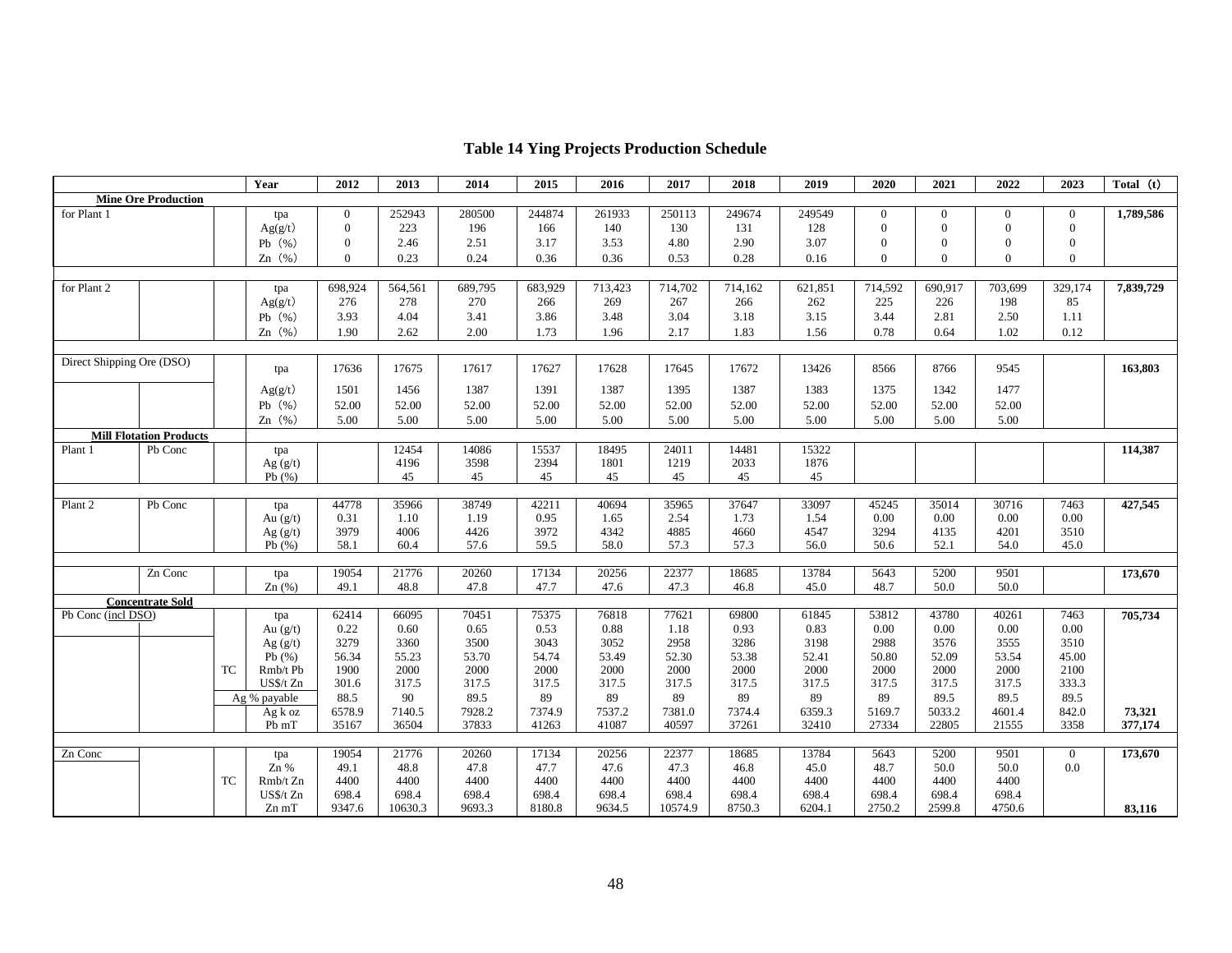# **Cash Flow Forecast**

Based on the metal price assumptions and other considerations above, over the life of the mine, 60% of the net revenue comes from silver, 34% from lead and only 6% from zinc. A base case NPV at 8% discount rate is US\$896.6 million.

## **Exploration and Development**

As set out in the Revised Ying Report, Silvercorp plans to carry out the following exploration activities:

For SGX and HZG:

- A 13,075m tunneling program to upgrade inferred blocks on major mineralized structures;
- 56,170m of underground drilling key vein structures at SGX; and
- 16,805m of underground drilling and 4160m surface drilling on key vein structures in the HZG area.

## For HPG:

- A 6,935m exploration tunneling program above the 300m elevation; and
- 15,000m of underground drilling to infill and extend key vein structures.

## For TLP and LM:

- A 9,890m exploration tunneling program at TLP;
- 2,100m on key vein structures between 650L and 750L in the LME area, 2290m on key vein structures between 846L and 916L in the LMW area.
- 25,000m of underground drilling on key vein structures at TLP and similar programs of 5,400m and 22,600m at LME and LMW respectively.

The above exploration items are accounted for in the Silvercorp 2012 exploration budget, with total costs estimated at \$US9.65 million, split between drilling at \$US5.6 million and tunnelling at \$US4.05 million.

## *Cautionary Note to U.S. Investors Concerning Estimates of Measured Resources and Indicated Resources:*

*This section uses the terms "measured resources" and "indicated resources". We advise U.S. investors that these terms are not recognized by the U.S. Securities and Exchange Commission. The estimation of measured resources and indicated resources involves greater uncertainty as to their existence and economic feasibility than the estimation of proven and probable reserves. U.S. investors are cautioned not to assume that mineral resources in these categories will be converted into reserves. See "Cautionary Note to U.S. Investors – Information Concerning Preparation of Mineral Resource and Mineral Reserve Estimates".*

*Cautionary Note to U.S. Investors Concerning Estimates of Inferred Resources*

*This section uses the terms "inferred resources". We advise U.S. investors that this term is not recognized by the U.S. Securities and Exchange Commission. The estimation of inferred resources involves far greater uncertainty as to their existence and economic viability than the estimation of other categories of resources. U.S. investors are cautioned not to assume that estimates of inferred mineral resources exist, are economically minable, or will be upgraded into measured resources or indicated mineral resources. See "Cautionary Note to U.S. Investors – Information Concerning Preparation of Mineral Resource and Mineral Reserve Estimates".*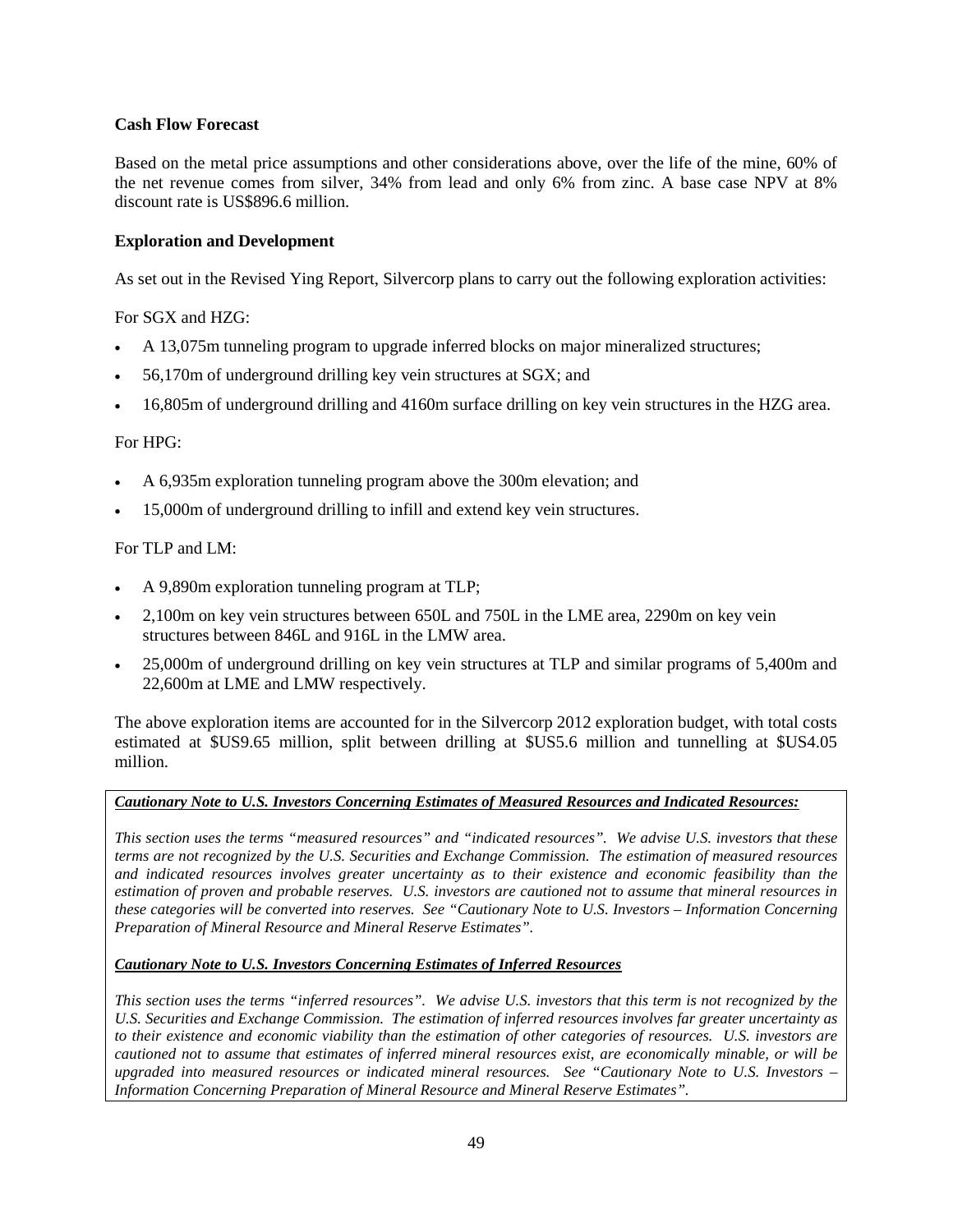## **5.2 GC Mine**

Except as otherwise stated, the information in this section is based on the technical report titled "NI 43- 101 Technical Report on the GC Ag-Zn-Pb Project ("**GC Mine**") in Guangdong Province, People's Republic of China" (the "**GC Report**") effective January 23, 2012 prepared by AMC Mining Consultants (Canada) Ltd. by Brian O'Connor P.Geo<sup>1</sup>, Peter Mokos MAusIMM (CP), Alan Riles MAIG, Owen Watson MAusIMM (CP), Mo Molavi P.Eng, Patrick Stephenson P.Geo

The following is the summary from the GC Report and is based on the assumptions, qualifications and procedures which are not fully described herein. References are made to the full text of the GC Report which is available for review on SEDAR at www.sedar.com.

## *Project Description and Location*

The GC Mine is located in Yunfu City, Yun'an County, Guangdong Province, People's Republic of China (the "**GC Mine**").

In 2008, Silvercorp acquired 100% of the shares of Yangtze Gold Ltd. (Yangtze Gold), a private British Virgin Islands company, which in turn wholly owns Yangtze Mining Ltd. (Yangtze Mining). Yangtze Mining owns a 95% interest in a Sino-Foreign joint venture company, Anhui Yangtze Mining Co. Ltd. (Anhui Yangtze). Anhui Yangtze's main asset is the GC exploration permit for the GC Mine, which was subsequently converted mining permit in November 2010.

The boundaries of the exploration permit have not been surveyed and no boundary markers have been staked in the ground.

On June 14, 2010 Silvercorp announced that it has been issued an Environmental Permit for the project from the Department of Environmental Protection of Guangdong Province, an essential document required for a mining permit application.

A Mining License was issued by the Ministry of Land and Resources of China on November 24, 2010. The license is valid for 30 years to November 24, 2040, covers the entire  $5.5238 \text{ km}^2$  area of the GC Mine and permits mining from 315m to minus 530m elevations. The permit was issued on the terms applied for, and allows for the operation of an underground mine to produce silver, lead and zinc. Key information contained in the mining license is as follows:

| Permit No.               | No. C1000002010113210083333                                      |  |  |  |  |
|--------------------------|------------------------------------------------------------------|--|--|--|--|
| Owner                    | Anhui Yangtze Mining Co. Ltd.                                    |  |  |  |  |
| Owner's address          | #102-21 Building He Tai Xing town, Chizhou city, Anhui Province. |  |  |  |  |
| Name of the Mine         | Anhui Yangtze Mining Co. Ltd GC Lead and Zinc Mine               |  |  |  |  |
| <b>Business Category</b> | Sino-Foreign cooperative enterprises                             |  |  |  |  |
| Types of ore mined       | Zinc, Lead and Silver ore                                        |  |  |  |  |
| Mining Method:           | Underground mining                                               |  |  |  |  |

**Table 15 GC Mining Permit owned by Anhui Yangtze**

<sup>&</sup>lt;sup>1</sup> Since completion of the GC Report, Brian O'Connor has left AMC. P.R. Stephenson supervised his work on the GC Report and accepts responsibility for it.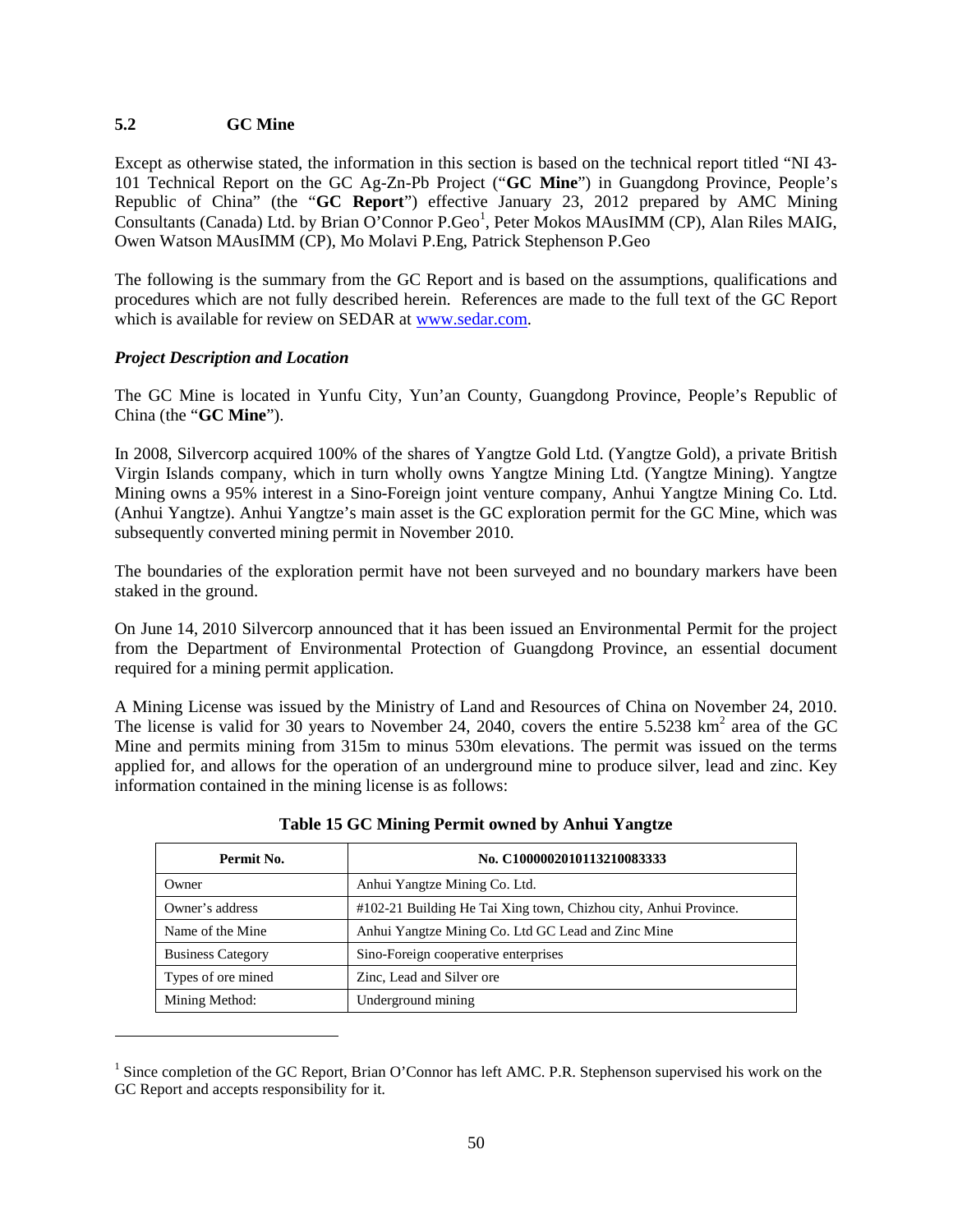| Permit No.           | No. C1000002010113210083333 |  |  |  |  |  |
|----------------------|-----------------------------|--|--|--|--|--|
| Production Capacity: | 330,000 tonne/year          |  |  |  |  |  |
| Mine Area            | 5.5238 Km <sup>2</sup>      |  |  |  |  |  |
| Valid Period         | 2010-11-24 to 2040-11-24    |  |  |  |  |  |
| <b>Issued Date</b>   | Nov. 24 2010                |  |  |  |  |  |

The Licensee is subject to the charge of a Mining-right using fee  $(\$158 / km^2)$ , a Mineral-resource compensation fee (2% of sales) and applicable mineral resource taxes (\$2/t milled).

The Guangdong Metallurgical & Architectural Design Institute, a qualified Chinese engineering firm finalized the design of a 1,600 t/d mechanized underground mine, a flotation mill, and a dry stack tailing facility. The estimated capital cost was about \$30 million. With the support of the local County government, Silvercorp has completed the acquisition of surface rights required for the construction of the mine and mill and is preparing the site and hiring contractors for the construction. Initial production of 700 tonnes per day mining capacity is expected to be achieved in 12 months with full capacity of 1,600 t/d to be achieved in 18 months.

AMC is not aware of any additional royalties, back-in rights, payments, agreements, environmental liabilities or encumbrances particular to the property other than those stated above. Yangtze Mining Ltd (Yangtze Mining), which is wholly owned by Yangtze Gold Ltd (Yangtze Gold), acquired the GC Mine in 2005 through a 95% interest in a Sino-Foreign joint venture company, Anhui Yangtze Mining Co. Ltd (Anhui Yangtze).

## *Accessibility, Climate, Local Resources, Infrastructure and Physiography*

The GC Mine is located around Gaocheng Village of Gaochun Township, Yun'an County, Guangdong Province, China. Altitudes in the region range from 78.0m to 378.0m above sea level (ASL), usually 150-250m ASL, with relative differences of 50-150m. Vegetation is in the form of secondary forests of pine and hardwoods, bushes and grasses. Top soil covers most of the ground. Outcrops of bedrocks can only be observed in valleys.

The GC Mine is located west of the metropolitan city of Guangzhou, the capital of Guangdong Province. Guangzhou is located about 120km northwest of Hong Kong and has a population of almost 12 million registered residents and temporary migrant inhabitants in December of 2007, according to an economic report released by the Guangzhou Academy of Social Science. It is serviced by rail and daily flights from many of China's larger population centres. Access to the GC Mine from Guangzhou is via 178 km of four lane express highway to Yunfu, then 48km of paved road to the project site. A railway connection from Guangzhou to Yunfu is also available.

The region belongs to sub-tropical monsoon climate with average annual temperature of  $20-22^{\circ}C$ . Rainfall is mainly concentrated in spring and summer from March to August. Winters feature short periods of frosting. The GC Mine would be able to operate year round.

Streams are well developed in the area, the Hashui Creek flows in the GC Mine area. There is a reservoir upstream of the GC Mine area. Small hydro power stations are developed in the region and are connected to the provincial electrical grid. There is a 10KV power line across through the project area and a 110KV sub-station facility was completed in Q3 of Fiscal 2013.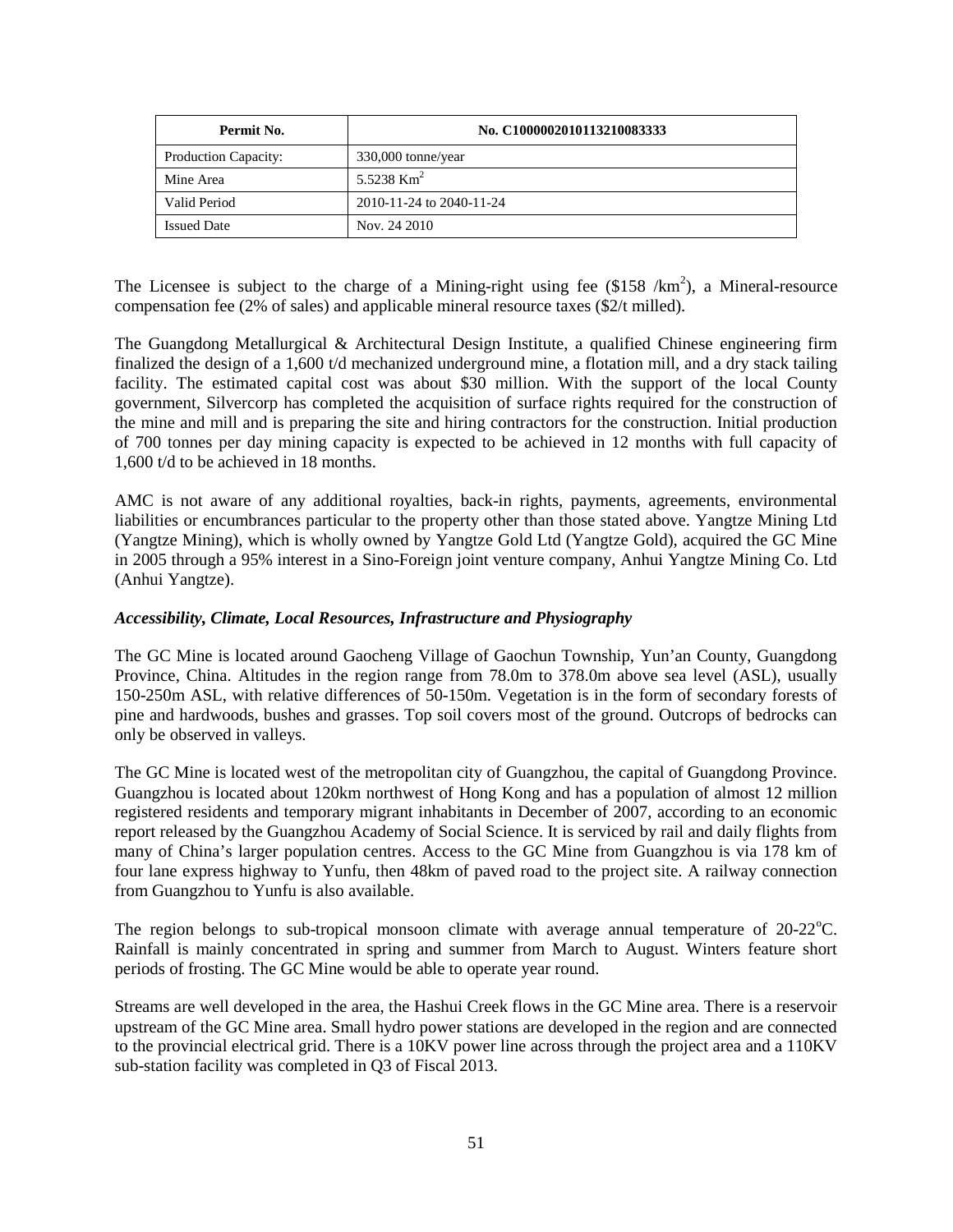The economy of Yun'an County mainly relies upon agriculture and some small township industrial enterprises. Labour is locally available, and technical personnel are available in Yunfu and nearby cities. The Gaocheng village is located within the GC Mine area.

## *History*

Various state-sponsored Chinese Geological Brigades and companies have conducted geological and exploration work in the project area. Systematic regional geological surveys covering the area started in 1959. The following is a brief history of the exploration work in the area:

During 1959 to 1960, No. 763 Geological Brigade of Guangdong Bureau of Geology conducted a 1:200,000 regional geological survey and mapping, and regional prospecting of mineral resources in the area. A geological map and geological reports were published.

In 1964-1967, Comprehensive Study Brigade of Guangdong Bureau of Geology conducted general prospecting and 1:50,000 geological mapping in the area including the project area, and submitted a geological report.

In 1983, Geophysical Survey Brigade of Guangdong Bureau of Geology and Mineral Resources conducted a 1:200,000 airborne magnetic survey covering the project area.

In 1988, the Regional Geological Survey Brigade of Guangdong Bureau of Geology and Mineral Resources conducted a 1:200,000 stream sediment survey, which covers the project area.

In 1991, Geophysical Survey Brigade of Guangdong Bureau of Geology and Mineral Resources conducted a 1:200,000 gravity survey covering the project area.

In 1995, Ministry of Geology and Mineral Resources completed the compilation and interpretation of 1:1,000,000 geochemical, geophysical and remote sensing surveys covering the area.

During 1995 and 1996, Geophysical Survey Brigade of Guangdong Bureau of Geology and Mineral Resources conducted a 1:50,000 soil survey, and defined some large and intensive Pb, Zn, Ag, Sn, W and Bi geochemical anomalies, which covers the project area.

During 1990 and 2000, Guangdong Provincial Institute of Geological Survey (GIGS) conducted a 1:50,000 stream sediment survey which covers the project area, and defined several intensive anomalies of Pb-Zn-Ag-Sn-Mn, leading to the discovery of GC deposit.

During 2001 and 2002, and again in 2004 and 2005, GIGS conducted general prospecting at the GC Mine area, and defined some mineralized bodies and estimated mineral resources for the GC deposit.

During 2006 and 2007, contracted by Yangtze Mining, GIGS conducted a detailed prospecting at the GC Mine area, completed a 36-hole, 11,470m surface diamond drilling program and 1,964m<sup>3</sup> of trenching and surface stripping, to update and upgrade the mineral resources of the GC deposit.

## *History of Mining*

Prior to Yangtze Mining acquiring the GC Mine, illegal mining activity resulted in the excavation of several tunnels and small scale mining of veins V2, V2-2, V3, V4, V5, V6 and V10. GIGS reported that a total of 1,398m of excavation comprised of 10 adits and tunnels had been completed on the property through the illegal activity.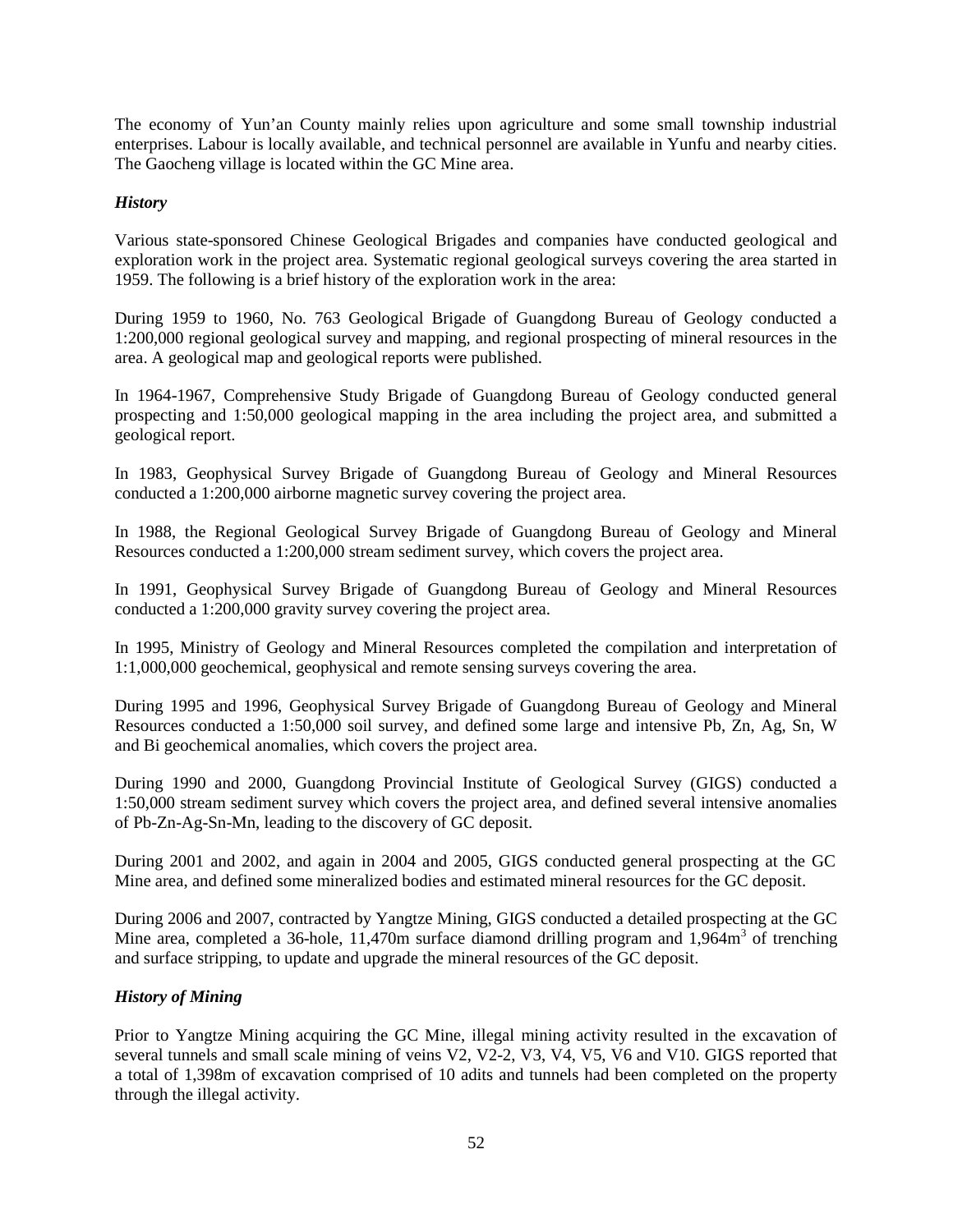In 2002, GIGS developed 66m of tunnel to crosscut veins V5 and V5-1. GIGS sampled and mapped adits ML1 to ML5, ML6, ML7, ML9, and PD12.

Yangtze Mining, after its purchase of the property in 2005, mapped and sampled the accessible tunnels ML5 and ML8. Tunnel ML5 has exposure to vein V10 and tunnel ML8 has exposure to vein V2-2. Assay results of tunnel samples were used in resource estimation.

#### *History of Mineral Resources*

GIGS prepared a resource estimate for nine mineralized veins for the GC Mine after the 2004-2005 exploration season. The GIGS has its own classification system of mineral resources / reserves which is different from the CIM Standards. AMC does not believe those resources are material to this report.

Prior to the current report, resource estimates for the GC Mine were reported in a Technical Report by SRK Consulting (SRK) dated April, 2008 (entitled "Technical Report on Gaocheng Ag-Zn-Pb Project and Shimentou Au-Ag-Zn-Pb Project, Guangdong Province, People's Republic of China") and in AMC's June 2009 Technical Report.

### *Geological Setting*

The GC Mine is located in the northeastern margin of the Luoding basin, which is at the middle portion of the Yunkai uplift in the Hua'nan (South China) Fold System. The deposit is located at the intersection between Wuchuan-Sihui Deep Fault zone and Daganshan Arc-ring structural zone. Outcrop in the project area includes the Sinian Daganshan Formation which is composed of quartz sandstone, metacarbonaceous siltstone, carbonaceous phyllite, calcareous quartzite, argillaceous limestone; the Triassic Xiaoyunwushan Formation which is made up of quartz sandstone and shale; and the Cretaceous Luoding Formation of sandy conglomerate and conglomerate. A series of magmatic events occurred on the GC Mine. Intrusives include Palaeozoic gneissic, medium-grained biotite granite, and Mesozoic fine- to medium-grained adamellite, brownish, fine-grained, biotite mylonite, granite porphyry, quartz porphyry, diabase, and aplite. The Mesozoic intrusives intruded along the south and southwest contacts of the Palaeozoic granites. The majority of Ag-Zn-Pb mineralization is hosted by the Mesozoic granite.

The granite dips to south and strikes to west northwest, parallel to the majority of mineralized veins on the GC Mine.

#### *Exploration*

Exploration work by Silvercorp on the GC Mine was carried out in 2008. The program is summarized in Table 16. No material exploration has been carried out on the property since that time.

|                           |                | <b>Work Completed</b> |
|---------------------------|----------------|-----------------------|
| <b>Program</b>            | Unit           | 2008                  |
| 1:10,000 soil profiling   | km.            | 10                    |
| Diamond drilling          | m              | 10,083                |
| Trenching (pitting)       | m <sup>3</sup> | 740                   |
| Soil samples              | sample         | 535                   |
| Chemical analysis samples | sample         | 2,139                 |
| Metallurgical testing     | test           |                       |

**Table 16 Main Programs Conducted on the GC Mine by Silvercorp**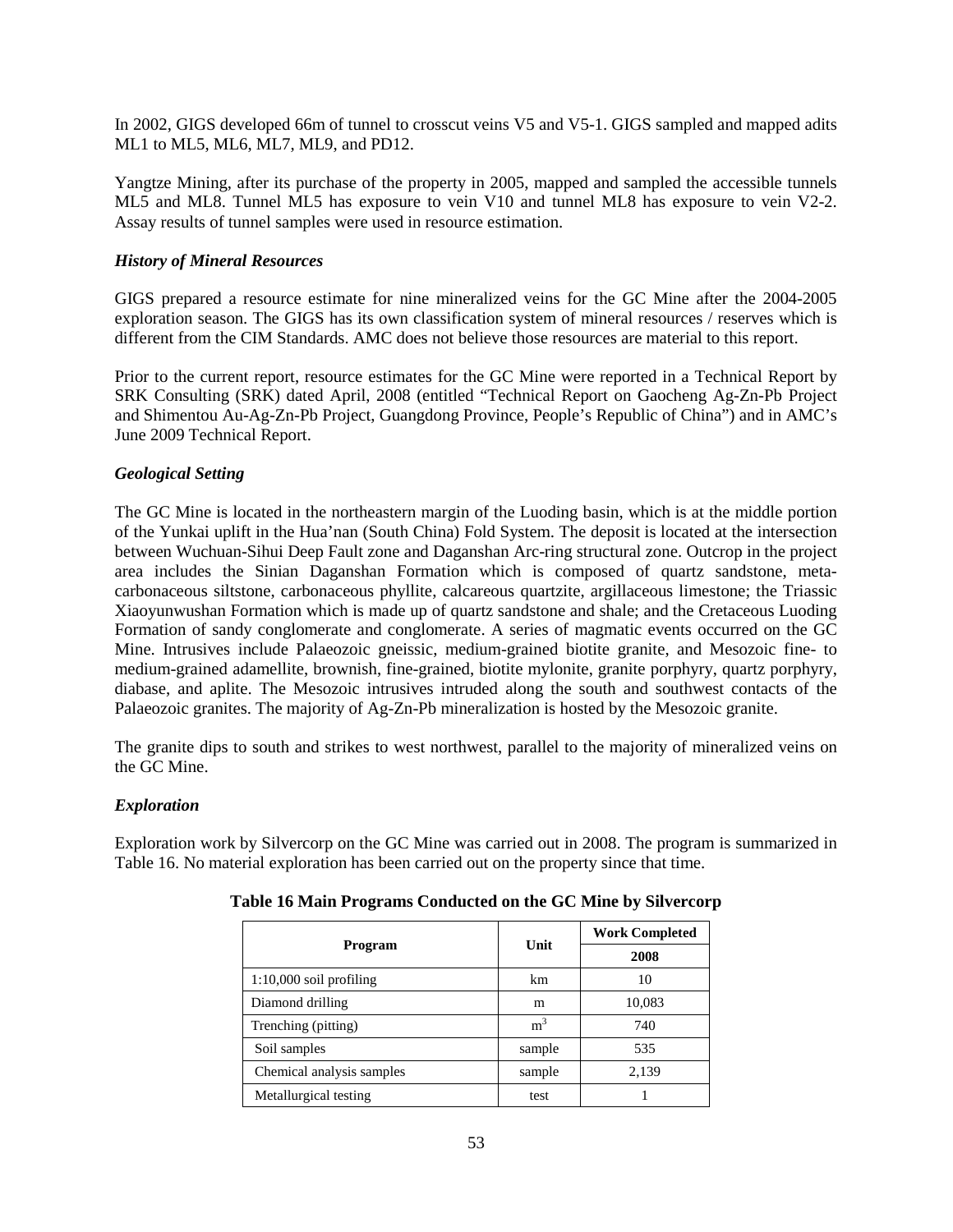The diamond drilling undertaken in 2008 represented 43% of all the diamond drilling on the property.

## *Soil Geochemical Program*

A 1:10,000 scale geochemical survey was done by taking samples from C-layer of top soils and the samples were assayed for Au, Ag, Cu, Pb, Zn, Mo, Sb, and As, etc. The program resulted in outlining significant Ag, Pb, and Zn anomalies, providing targets for surface trenching and pitting. Most of the veins on the property were discovered using the soil geochemical results.

In 2008, soil geochemical survey (1:10,000 scale) was carried out by Silvercorp through the collection of 535 samples within a 2.22  $km^2$  area in the southern part of the property where no drilling had been previously performed. Three new Ag-Zn-Pb geochemical anomalies observed to be over 500m long and up to 250m wide were identified, providing priority drill targets with the potential to host additional veins.

Anomaly AS1 is located at the east of V4 vein along F4 fault. The anomaly is about 500m in length and 50 to 100m in width. The peak values of Ag, Pb and Zn are 2.1 ppm, 0.19% and 0.03% respectively. Trenching was carried out over the anomaly and mineralization was confirmed by the sample assay result.

AS2 anomaly is located between exploration line 1 and 12. It measures about 500m in length and 20 to 200m in width. The maximum values of Ag, Pb and Zn are 14.5 ppm, 0.11% and 0.02%, respectively.

AS3 anomaly is between exploration lines 28 to 44. Its length is about 500m. The anomaly ranges 20 to 50m in width from exploration lines 36 to 44 and expands to 250 wide at exploration 44.

- (a) the results of all surveys and investigations and the procedures and parameters relating to surveys and investigations;
- (b) an interpretation of the exploration information;
- (c) whether the surveys and investigations have been carried out by your company or a contractor and if by a contractor, the name of the contractor; and
- (d) a discussion of the reliability or uncertainty of the data obtained in the program.
- (e) Topographic and Geological Mapping

GIGS conducted a  $1:10,000$ ,  $1:5,000$  and  $1:2,000$  geological mapping programs, and a  $1:2,000$ topographic survey covering the GC Mine area. The geological mapping programs established stratigraphic sequences, size, and distributions of intrusive rocks and faults.

The grid system used for the GC Mine is BeiYing Geodetic Coordinate System l954. Altitude is referred to Yellow Sea 1956 Elevation System. The project survey control points were generated from three nearby national survey control points. The control points were surveyed using four NGS-9600 GPS receivers. Survey machines used for topographical survey and geological points, trenches, adits, and drillhole collars were Topcon GTS-Serial Total Station Instrument – XJ0747 and one NX2350 and Sokkia SET-230PK Total Station Instrument.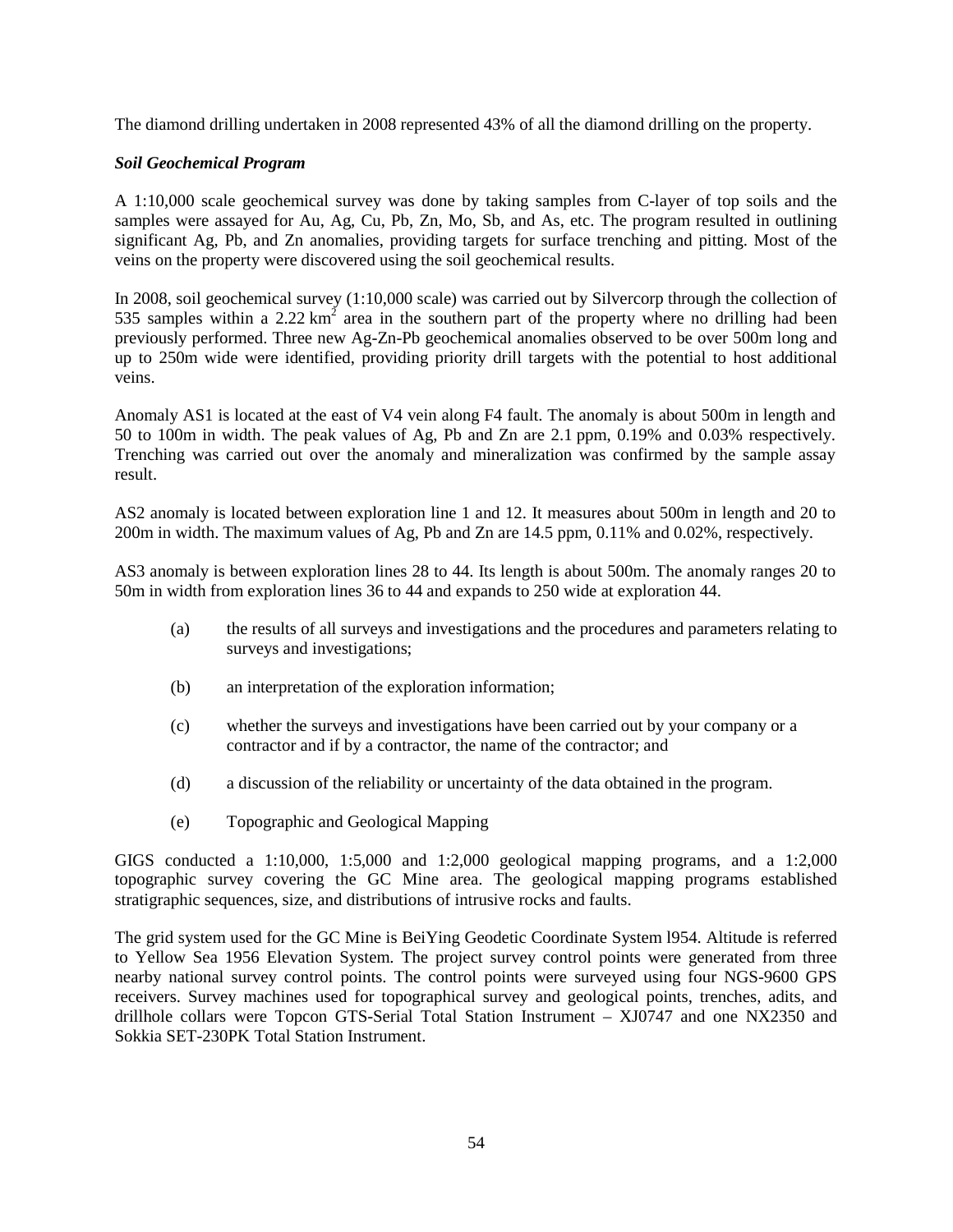## **Trenching and Pitting**

Based on the soil geochemical and surface mapping, Silvercorp conducted trenching and pitting programs on the GC Mine. The program exposed the mineralized veins on the surface and at shallow depth. A total of seven pits and one trench were dug by Silvercorp and exposed three veins. Table 17 contains the findings in detail.

| Trench/pit    | Section# | <b>Azimuth</b> | Volume<br>(m3) | Vein exposed                                    |
|---------------|----------|----------------|----------------|-------------------------------------------------|
| <b>BT08-1</b> | 40       | $240^\circ$    | 224            | 0.80m wide V5-1, containing 25 $g/t$ Ag         |
| <b>BT08-2</b> | 44       | $235^\circ$    | 24             | 0.95m wide V7-0, containing 21 $g/t$ Ag         |
| <b>BT08-3</b> | 52       | $210^\circ$    | 32.4           | No vein intersected                             |
| <b>BT08-4</b> | 52       | $310^\circ$    | 24             | No vein intersected                             |
| <b>BT08-5</b> | 52       | $340^\circ$    | 52.8           | 0.80m wide V7-0, containing 61 $g/t$ Ag         |
| <b>BT08-6</b> | 44       | $230^\circ$    | 33.6           | 0.65m wide V5-1, containing 98 $g/t$ Ag         |
| <b>BT08-7</b> | 30       | $340^\circ$    | 118.8          | 0.75m wide V5-1, containing 18 $g/t$ Ag         |
| <b>TC5201</b> | 52       | $185^\circ$    | 230.4          | 1.00m wide V4, containing 0.31% Pb and 0.13% Zn |

**Table 17 Trenches and Pits Completed by Silvercorp in 2008**

The trenches or pits were dug perpendicular to striking direction of a soil geochemical anomaly or alteration zone. Trenching or pitting is completed by digging into bedrock approximately 0.3m to 0.5m.

## *Mineralization*

The mineralized veins in the GC area occur in relatively permeable fault-breccia zones and are extensively oxidized from the surface to depths of about 40m. Within this zone, the veins show many open spaces with boxwork lattice textures resulting from the leaching and oxidation of sulphide minerals. Secondary minerals present in varying amounts in this zone include kaolinite, hematite, and limonite.

The dominant sulphide is pyrite, typically comprising a few percent to 13% of the vein. Other constituents are a few percent of sphalerite, galena, pyrrhotite, arsenopyrite, magnetite and less than a percentage of chalcopyrite and cassiterite. Metallic minerals in much smaller amounts include argentite, native silver, bornite, wolframite, scheelite, and antimonite. The minerals occur in narrow massive bands, veinlets or as disseminations in the gangue. Gangue minerals include chlorite, quartz, fluorite, feldspar, mica, hornblende, etc., with a small amount or trace amount of kaolinite, tremolite, actinolite, chalcedony, garnet, zoisite, apatite and tourmaline, etc.

The Ag-Zn-Pb mineralization in the deposit can be divided into two types: primary and oxidized. The primary mineralization is mainly composed of galena-sphalerite-silver ore minerals which occur sparsely, disseminate, and as veinlets and lumps. The type accounts for 95% of the entire mineral resource. The oxidized mineralization occurs on and near the surface topography as a result of oxidization of the primary mineralization.

The alteration minerals associated the GC vein systems include silica, sericite, pyrite and chlorite, together with clay minerals and limonite. Silicification is common near the center of the veins, chlorite and sericite occur near and slightly beyond the vein margins.

Silica, pyrite, fluorite, and chlorite are closely related to the mineralization.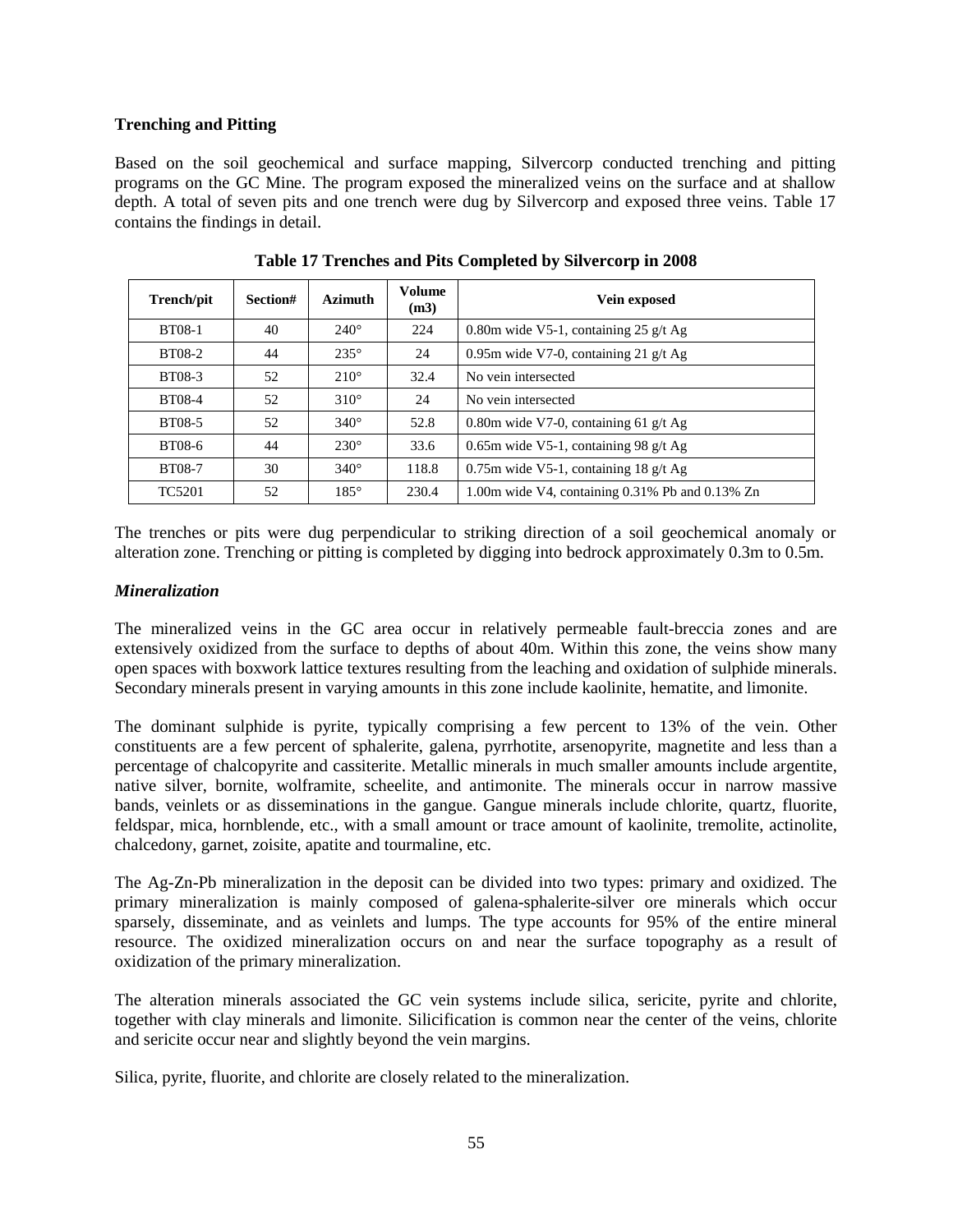## *Drilling*

A total of 65 diamond drill holes have been completed on the GC Mine since 2001 totalling 23,546.34m. During 2008, Silvercorp completed 22 holes, 10,082.6m drilling program, which resulted in the discovery of an additional 15 mineralized veins. The drill hole collar, downhole survey and core recoveries are listed in Appendix VI and VII in AMC's 2009 Technical Report. A program of surface drilling commenced in the last quarter of 2011 at a budget of \$2.5 million. No results of the program were available at the time of the GC Report.

## *Sampling and Analysis*

The drill core is logged initially at the drill site and the mineralized or favourably altered intervals are moved to the surface core shack where they are logged, photographed and sampled in detail. Samples are taken prepared by cutting the core in half with a diamond saw. One half of the core is returned to the core box for archival storage, the other half is placed in a labelled cotton bag with the sample number written on the bag. The bagged core sample is then shipped to the laboratory for assaying.

Individual samples from the drill core are from veins that range in width from 0.05m to 12.03m. The veins consist of either massive sulphides or sulphide-bearing materials and can be easily identified and separately sampled from non-mineralized wall rock. Mineralized veins intercepted by drill cores were sampled in 1.5m maximum intervals and the distances cut where warranted by apparent wallrock.

Core recoveries are determined by measuring the actual amount of core recovered versus the length of the drilled interval from which the core was obtained. Core recoveries (calculated as percentage) are documented in the log. In general, the recoveries range from acceptable to excellent; although the recoveries vary somewhat from vein to vein.

Samples appear to have no apparent sampling or recovery difficulties that would affect the reliability of results. The samples appear to be representative and results of check samples show no apparent evidence of sample bias. Rocks sampled trenches, tunnels or in drill core are sulphide-rich veins that follow structures (faults). These veins are easily identified because of their bright metallic sulphides and they can be sampled with little difficulty.

The angle of the vein to core is determined by using the vein to core angles and cross-sectional correlations to determine the dip of the veins. The apparent thickness is then corrected to true thickness using simple trigonometry.

## **Security of Samples**

Drill core samples were taken from sawn half core for every 1.5m or limited by apparent wall rock and mineralization contact. Half of the core was sent to the laboratory for analysis and the other half retained for archive. The samples are individually secured in sample bags and then collectively secured in rice bags for shipment to the laboratory. Employees of Yangtze Mining collect and split the core for sampling. No officer or director of either Silvercorp or Yangtze Mining has contact with any of these samples prior to shipment to the laboratory.

The samples are shipped directly in security sealed bags to ALS Chemex in Guangzhou, China (Certification ISO 9001:2000), located approximately 180 km southeast of the GC Mine site.

The sample preparation consists of drying, crushing and splitting of the sample with a riffle splitter to 150g then pulverizing the sample to 200 mesh. Ag, Pb and Zn in drill core samples were analyzed by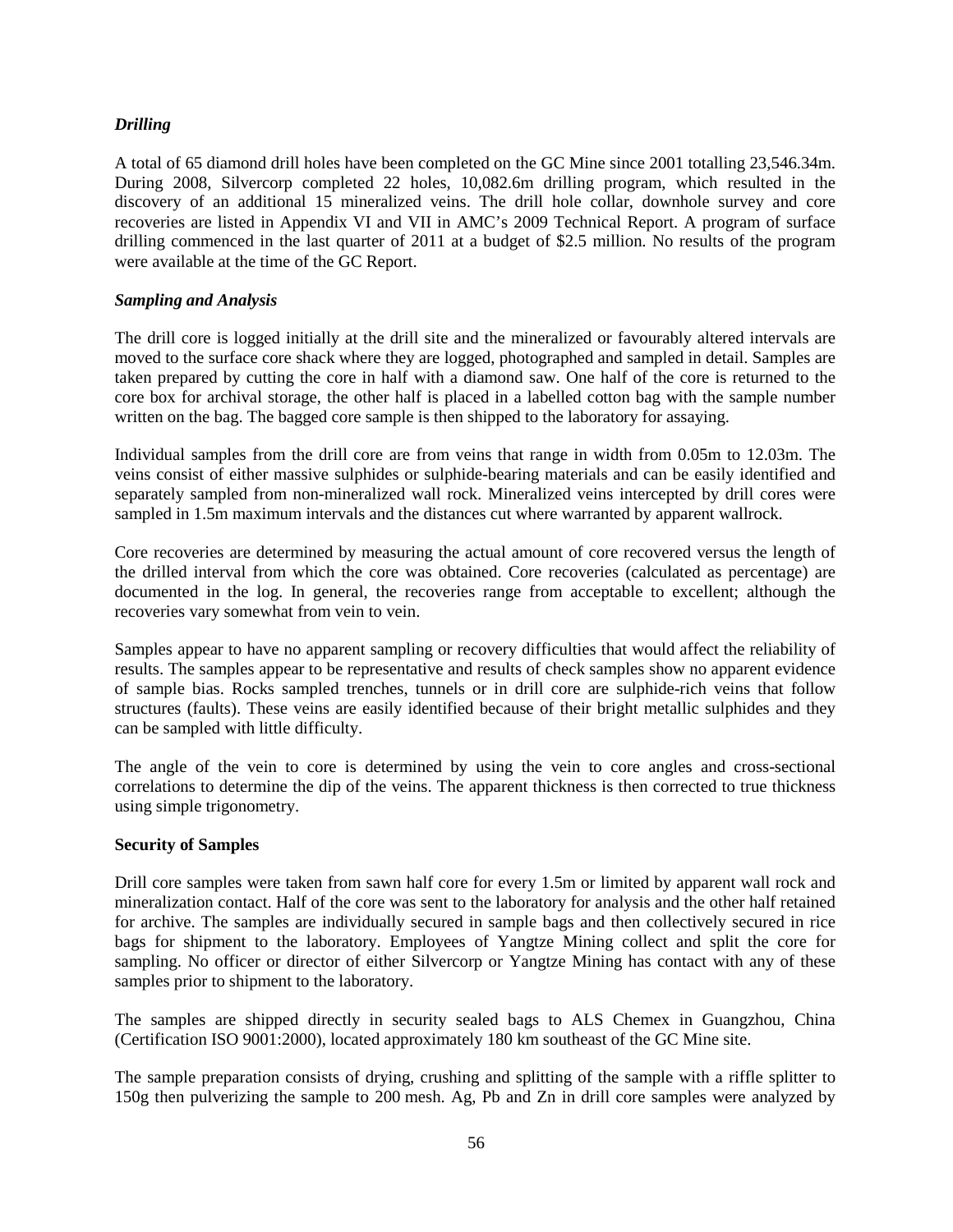aqua regia digestion and AAS. The prepared sample is digested in aqua regia **(**HNO3-HCl). After cooling, the resulting solution is diluted with de-ionized water, mixed and then analysed by inductively coupled plasma-atomic emission spectrometry (ICP-AES). Detection ranges for this method are set out Table 18 below:

| <b>Element</b> | <b>Symbol</b> | <b>Units</b>            | <b>Lower Limit</b> | <b>Upper Limit</b> |
|----------------|---------------|-------------------------|--------------------|--------------------|
| Silver         | Аg            | $\mathbf{g}/\mathbf{t}$ |                    | 1500               |
| Lead           | Pb            | %                       | 0.01               |                    |
| Zinc           | ∠n            | %                       | 0.0                | οU                 |

**Table 18 Detection Limits, Aqua Regia / AAS**

Soil samples were analysed by aqua regia digestion and ME-ICP.

Tin was analysed by fusing with peroxide, then leaching the melt and acidifying to precipitate out the tin for AAS finish.

Check samples including field duplicates and sample rejects are routinely sent to Laboratory of the Henan Institute of Geological Survey (the "Henan Laboratory"), located in Zhengzhou, Henan Province, Central China. In the Henan Laboratory, lead, zinc, tin, and silver are all analysed with using AAS after a three-hour hot aqua regia digestion on a 30g split of the pulverized portion. A gravimetric finish is done on samples with silver values in excess of 1,500 g/t. On samples containing more than 30% lead, an acid dissolution and titration is used to complete the analysis. Henan Laboratory's lower detection limits are 3 g/t for silver, 0.03% for lead and zinc.

Silvercorp's check procedures include (a) inserting purchased standards and blanks that were prepared by Yangtze Mining in the every 40-sample batches submitted to the ALS Chemex Laboratory on a regular basis, (b) submitting duplicate pulps to the ALS Chemex Laboratory on a regular basis, (c) submitting  $1/4$  core samples as sample duplicates to the ALS Chemex Laboratory for every 40-sample batches, and (d) submitting duplicate pulps to an independent external lab on an intermittent basis.

A total of 62 samples were taken for bulk density measurement. The tests were done using the waximmersion method by Guangdong Material Test Centre, a Chinese government certified lab located in Guangzhou, Guangdong, China. Samples ranged in size from 470g to 2,690g. Based on a cutoff grade of 100g/t AgEq (no recoveries included), the results of 56 samples were used to calculate the average bulk density for each vein on the GC Mine. The average bulk density is determined to be  $3.57t/m<sup>3</sup>$ . Note that one extreme high grade sample, returning a value of 5.51  $t/m<sup>3</sup>$  and containing 2,793 g/t Ag, 53.04% Pb, 6.44% Zn was excluded from the overall bulk density calculation. Detailed bulk density sample data is listed in Appendix VI.

The average grades for these 56 samples are 176 g/t Ag, 1.99% Pb, and 4.47% Zn. In theory, bulk density is related positively to metal contents, especially lead and zinc. However, bulk density is sometimes high in low grade material if the pyrite content is high and it is noted that the GC deposit is rich in pyrite.

## *Mineral Resource and Mineral Reserve Estimates*

The mineral resource categories used the GC Report are those established by the CIM in the CIM Standards as adopted by the CIM Council dated December 2005.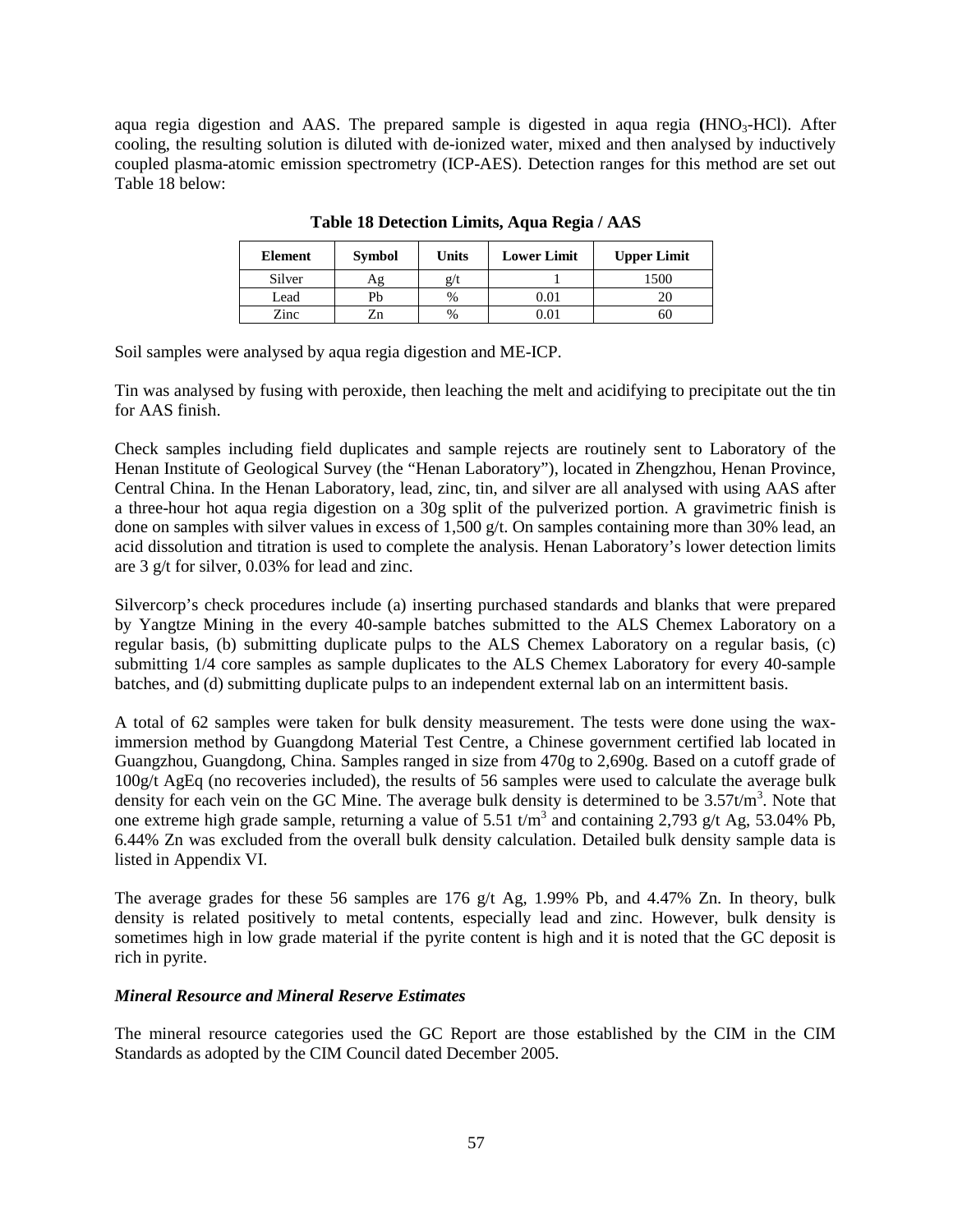Mineralization in the GC Mine consists of narrow vein type deposits which occur as discrete planes of variable grade and variable thickness. The resources were outlined using polygonal methods on longitudinal sections constructed for each vein. The resource estimates reported herein were prepared using such methods by Mr. Wang Qiang, Chief Geologist of Yangtze, and Mr. Myles J. Gao, P.Geo, President & Chief Operating Officer of Silvercorp, who is a non-independent Qualified Person, as defined by NI 43-101. B O'Connor of AMC was the independent qualified person previously responsible for the mineral resource estimates. Subsequent to the completion of the GC Report, B O'Connor left AMC, and P. R. Stephenson is the independent qualified person currently responsible for the mineral resource estimates included herein. He has reviewed Silvercorp's methodologies and data used to prepare the resource estimates and is satisfied that they comply with reasonable industry practice, subject to a qualification with respect to use of the polygonal method. Although this is a common estimation method in China and its use by Silvercorp therefore accords with common industry practice in that country, the technique tends to produce estimates that are higher in grade and lower in tonnage than methods in common use in Canada, such as kriging or inverse distance weighting, however the responsible independent qualified persons are satisfied that other methods would not likely produce material differences and that the current resource estimates are of acceptable quality.

Following is an explanation with comments regarding the parameters and assumptions used to prepare the resource estimations reported in the GC Report:

- A polygonal block model was used in this resource estimation.
- The polygonal block model utilizes detailed long-sections constructed for each of the veins. The topographic control for these sections is taken from 1:2,000 topographic map.
- Polygonal resource blocks drawn on long-sections of the vein were constructed, and their areas measured, using MapGIS, a MapInfo-like GIS software application widely used in China.
- Sulphide resources are estimated using only the assays obtained from drilling and historical tunnelling. A small portion of samples (41 assays) from 17 surface trenches were used for the oxide block resource estimates. Channel samples from tunnels were taken by GIGS from 2003 to 2005. Yangtze Mining performed a check by re-sampling the channels and found the GIGS results were reliable.
- The minimum cut-off thickness used for mineralization is 0.20m. Although this is relatively narrow, the resue mining method employed by Silvercorp at the mine makes it feasible to extract veins of this thickness. Also, only around 5% of resource blocks have a thickness between 0.2m and 0,3m (the mineral reserve minimum mining width and Silvercorp has experience at mining to such widths).
- The veins are polymetallic containing several payable metals. Although contents of each of the payable metals are separately reported in the resource estimations, Silvercorp uses a "recovered equivalent-silver" (AgEq Recovered) value to assess and compare the vein resources. The formula and metal prices / metallurgical recoveries used are the same as those used for the mineral reserves and are shown in Section 15.3 of the GC Report.
- Potentially payable tin and sulphur concentrates have not been included in the silver equivalent calculation.
- Refinery costs have not been included in the silver equivalent calculation.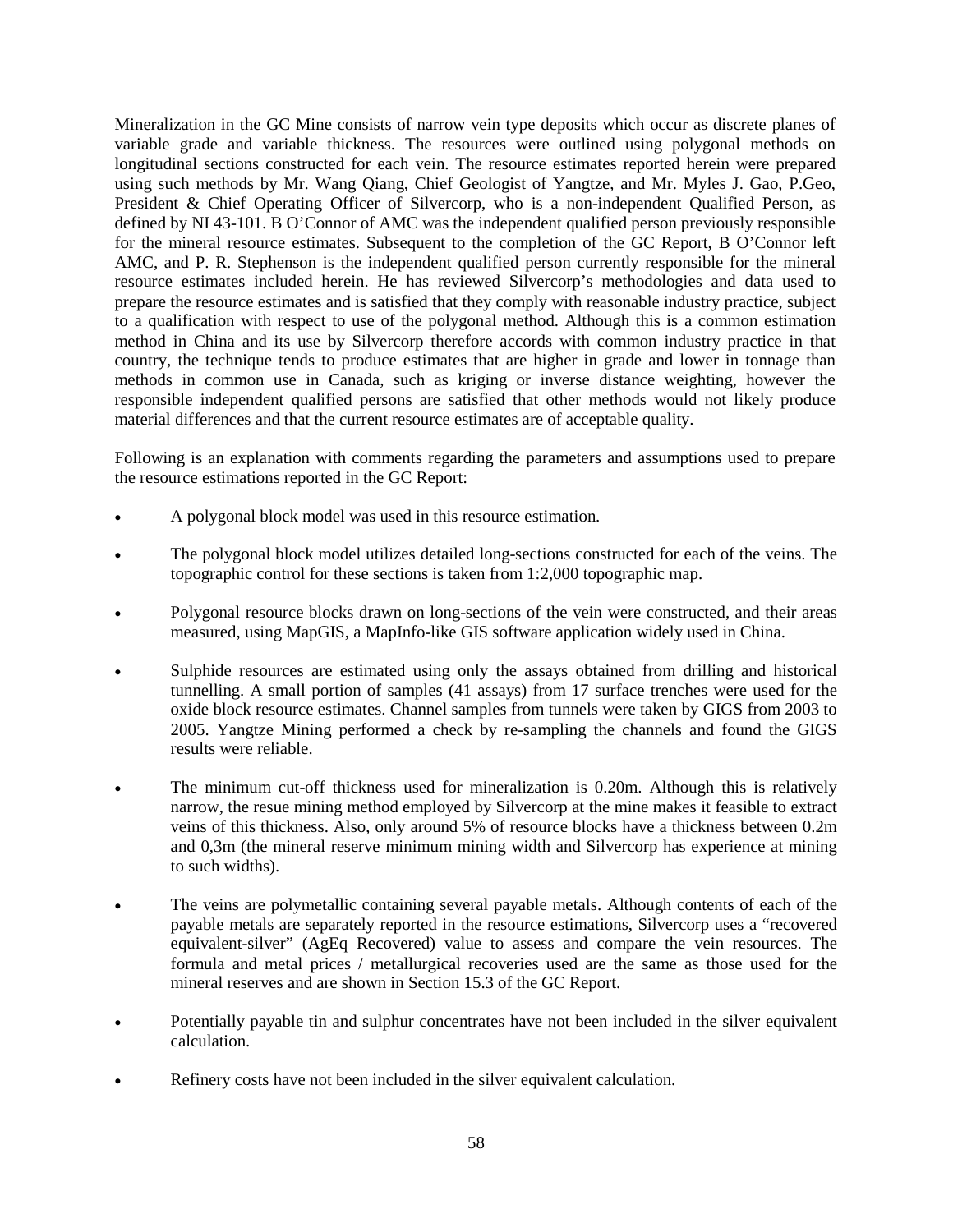Metal prices used in the GC Report are the median prices from selected technical reports on similar deposit types filed on SEDAR between November 2008 and April 2009.

A top-cut has been applied to silver, zinc, and lead assays. Values of the top-cuts for each of the veins and commodities are listed in Table 19.

|                |         |           |       |                  | <b>No. of Assays Exceeding</b> |                  |
|----------------|---------|-----------|-------|------------------|--------------------------------|------------------|
| Vein#          |         | Top cuts  |       |                  | <b>Top-cuts</b>                |                  |
|                | Ag(g/t) | Pb $(\%)$ | Zn(%) | Ag               | Pb                             | Zn               |
| V <sub>2</sub> | 968     | 10.94     | 22.30 | $\,1$            | $\overline{2}$                 | $\mathbf{0}$     |
| $V2-0$         | 660     | 9.96      | 18.89 | $\boldsymbol{0}$ | $\,1$                          | $\overline{0}$   |
| $V2-1$         | 697     | 3.59      | 9.93  | $\,1$            | $\boldsymbol{0}$               | $\boldsymbol{0}$ |
| $V2-2$         | 421     | 5.92      | 18.03 | $\mathbf{1}$     | $\overline{0}$                 | $\Omega$         |
| V <sub>3</sub> | 1318    | 40.30     | 36.56 | $\mathbf{1}$     | $\mathbf{0}$                   | $\overline{0}$   |
| V <sub>4</sub> | 1444    | 6.49      | 14.43 | $\boldsymbol{0}$ | $\boldsymbol{0}$               | $\overline{0}$   |
| V <sub>5</sub> | 1453    | 8.28      | 21.53 | $\boldsymbol{0}$ | $\boldsymbol{0}$               | $\boldsymbol{0}$ |
| $V5-1$         | 472     | 3.49      | 14.03 | $\boldsymbol{0}$ | $\boldsymbol{0}$               | $\,1$            |
| V <sub>6</sub> | 840     | 5.32      | 19.17 | $\mathbf{1}$     | $\boldsymbol{0}$               | $\mathbf{1}$     |
| $V6-0$         | 1123    | 11.80     | 15.33 | $\boldsymbol{0}$ | $\boldsymbol{0}$               | $\boldsymbol{0}$ |
| V <sub>7</sub> | 419     | 6.71      | 20.88 | $\boldsymbol{0}$ | $\,1$                          | $\boldsymbol{0}$ |
| $V7-0$         | 678     | 5.56      | 21.93 | $\boldsymbol{0}$ | $\,1$                          | $\boldsymbol{0}$ |
| $V7-1$         | 483     | 5.42      | 16.75 | $\mathbf{1}$     | $\boldsymbol{0}$               | $\boldsymbol{0}$ |
| V8             | 669     | 14.88     | 4.25  | $\boldsymbol{0}$ | $\boldsymbol{0}$               | $\boldsymbol{0}$ |
| $V8-0$         | 3329    | 0.78      | 1.85  | $\boldsymbol{0}$ | $\boldsymbol{0}$               | $\boldsymbol{0}$ |
| $V8-1$         | 1314    | 5.13      | 3.33  | $\overline{0}$   | $\overline{0}$                 | $\boldsymbol{0}$ |
| V9             | 675     | 7.54      | 23.91 | $\overline{0}$   | $\overline{0}$                 | $\mathbf{0}$     |
| $V9-0$         | 353     | 12.89     | 17.50 | $\boldsymbol{0}$ | $\boldsymbol{0}$               | $\boldsymbol{0}$ |
| $V9-1$         | 927     | 14.30     | 25.74 | $\boldsymbol{0}$ | $\boldsymbol{0}$               | $\boldsymbol{0}$ |
| V10            | 1116    | 10.77     | 8.34  | $\boldsymbol{0}$ | $\boldsymbol{0}$               | $\,1$            |
| $V10-1$        | 475     | 7.29      | 44.44 | $\mathbf{1}$     | $\overline{2}$                 | $\boldsymbol{0}$ |
| V11            | 790     | 5.66      | 20.17 | $\boldsymbol{0}$ | $\boldsymbol{0}$               | $\boldsymbol{0}$ |
| V13            | 781     | 5.84      | 13.83 | $\boldsymbol{0}$ | $\overline{0}$                 | $\overline{0}$   |
| V14            | 472     | 19.51     | 9.37  | $\boldsymbol{0}$ | $\boldsymbol{0}$               | $\boldsymbol{0}$ |
| V15            | 396     | 3.53      | 4.69  | $\boldsymbol{0}$ | $\boldsymbol{0}$               | $\boldsymbol{0}$ |
| $V15-1$        | 2107    | 12.32     | 12.88 | $\boldsymbol{0}$ | $\boldsymbol{0}$               | $\boldsymbol{0}$ |
| <b>Total</b>   |         |           |       | $\overline{7}$   | $\overline{7}$                 | $\mathbf{3}$     |

**Table 19 Top-cuts of different veins**

- No dilution has been applied with the exception of the 11 individual resource block occurrences below 0.20m in horizontal width in the dataset used for the resource estimate. Those 11 occurrences were diluted at zero grade to 0.20m in horizontal width.
- Any interpolations are based upon vein thickness and grade.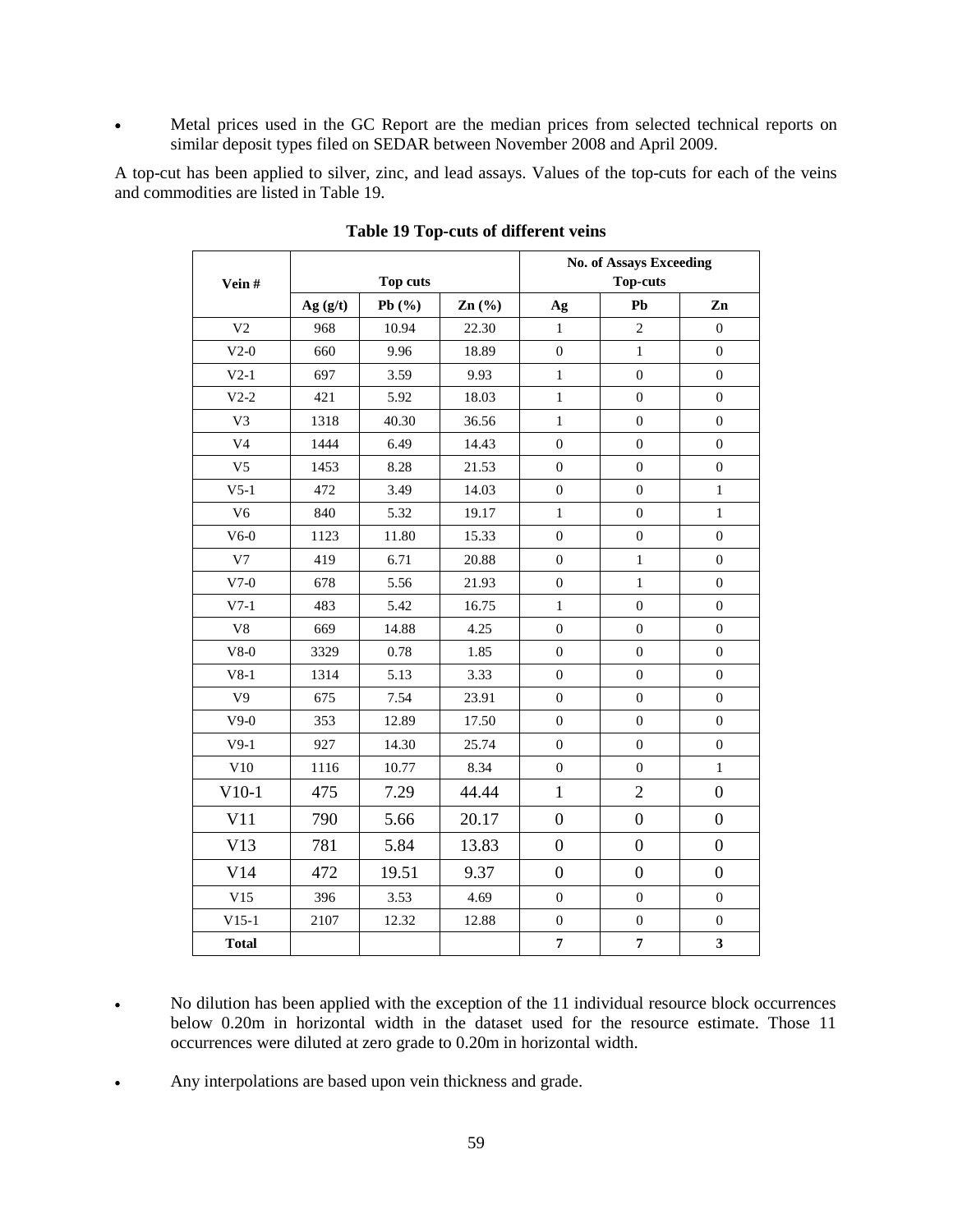- The wall rock surrounding the veins is in sharp contact with the veins and commonly silicified.
- The data and methods employed are adequate to allow resources to be categorized as Measured, Indicated and Inferred.
- Resource blocks categorized as "Measured" are defined by assays from tunnel samples on vein and drill holes samples. These blocks are projected up to 25m above and below a given tunnel where warranted, and along strike from a given tunnel intersection or projected from a drill hole intercept within 50m of a tunnel sample.
- Resource blocks categorized as "Indicated" begin either above or below a Measured Resource block or are projected from a drill intercept. For blocks projected from the Measured Resource blocks, the distances are not greater than 50m. For blocks projected from drill holes, the distances are not greater than 50m to 60m. Block boundaries are defined as the midpoint between drill holes.
- Resource blocks categorized as "Inferred" use grades and thicknesses derived from the average of all the Measured and Indicated blocks along the vein. For veins intersected by deep holes, the Inferred Resource blocks are projected 100m down-dip from the Indicated blocks.

## **Resource Estimates**

The Ag-Zn-Pb metals are reported separately in the resource estimates (see Table 20). The resources at a cut-off grade of 150 AgEq Recovered are also shown to enable a comparison with the June 2009 resources (see Table 6.5 in Section 6 in the GC Report). The reduction in cut-off grade from 150 g/t to 100 g/t AgEq Recovered arises from the application of updated metal prices and metallurgical recoveries. Mineral resources that are not mineral reserves do not have demonstrated economic viability. Mineral resources are reported on a 100% basis.

|  | Table 20 Mineral Resources at 100g/t and 150 g/t Recovered Silver Equivalent Cut-off Grades |  |  |  |  |
|--|---------------------------------------------------------------------------------------------|--|--|--|--|
|  |                                                                                             |  |  |  |  |

| <b>Measured Resources and Indicated</b><br><b>Resources</b> | Tonnes    | Ag(g) | $Ph \%$ | $Zn\%$ |
|-------------------------------------------------------------|-----------|-------|---------|--------|
| 100g/t Recovered AgEq Cut-off                               | 7.632,000 | 122   | 1.32    | 3.08   |
| 150g/t Recovered AgEq Cut-off                               | 5.812.400 | 144   | 1.50    | 3.50   |

Rounding of some figures may lead to minor discrepancies in some totals

The estimated mineral resources for the 26 veins of the GC Mine are summarized in the following Table 21 using the 100 g/t AgEq Recovered cut-off. Note the subtotals have been rounded and may not sum to the totals due to the rounding. Mineral resources are reported on a 100% basis.

| Table 21 Mineral Resources 100g/t Recovered Silver Equivalent Cut-off Grade |  |  |  |
|-----------------------------------------------------------------------------|--|--|--|
|-----------------------------------------------------------------------------|--|--|--|

| Resource<br><b>Classification</b> | <b>Tonnes</b> |         | Grade  |                 | <b>Contained Metal</b> |         |                   |
|-----------------------------------|---------------|---------|--------|-----------------|------------------------|---------|-------------------|
|                                   |               | Ag(g/t) | Pb $%$ | $\mathbf{Zn}$ % | Ag(kg)                 | Pb(t)   | $\mathbf{Zn}$ (t) |
| Measured                          | 592,800       | 230     | 1.41   | 3.33            | 136,600                | 8.400   | 19,800            |
| Indicated                         | 7,038,700     | 113     | 1.31   | 3.06            | 797,700                | 92,500  | 215,500           |
| <b>Total</b>                      | 7,631,500     | 122     | 1.32   | 3.08            | 934.300                | 100,900 | 235,300           |
| Inferred                          | 7,959,800     | 123     | 1.41   | 2.66            | 976,800                | 112,500 | 211,900           |

Metal prices used: silver US\$18.00/troy oz, lead US\$1.00/lb, zinc US\$1.00/lb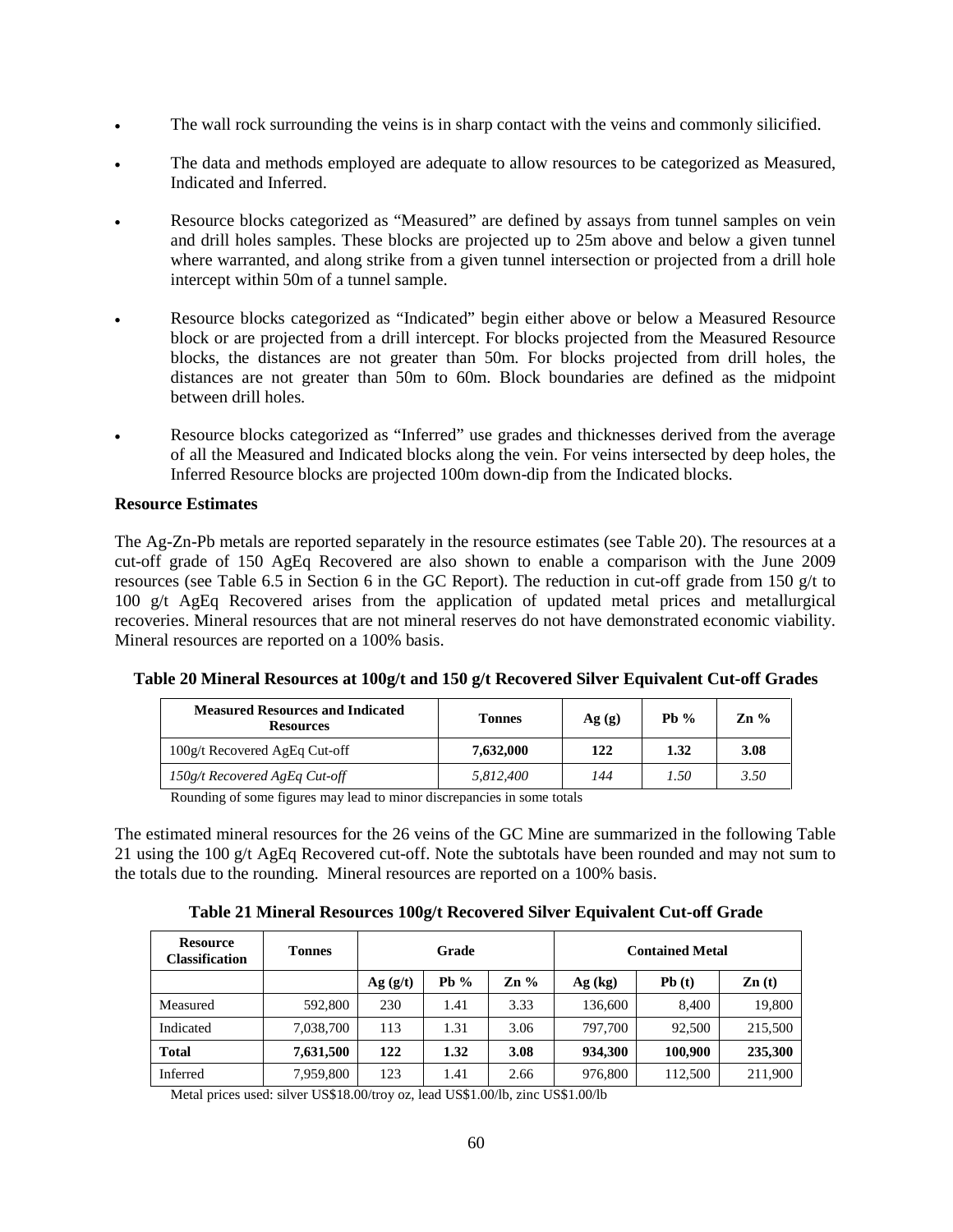Inclusive of resources converted to mineral reserves Lower cut-off grade, 100 g/t AgEq Recovered Rounding of some figures may lead to minor discrepancies in some totals

The differences between the 2011 mineral resources and the 2009 mineral resources are due to updated metal prices and metallurgical recoveries and to a lower cut-off grade in 2011.

### **Mineral Reserve Estimates**

The mineral reserve estimates are the conversion of the mineral resource estimates above a nominated cut-off of 135 g/t Ag Eq Recovered after applying mining modifying factors such as dilution and losses.

Mineral reserve estimates are based on employing highly-selective stoping methods.

The resource footprint area is approximately 1.2km west-east and 0.6km south-north.

Mr. P. Mokos of AMC is the independent Qualified Person responsible for the mineral reserves estimates.

## *Resource Extraction Limits*

The underground lease boundary limit for regulatory resource extraction is summarized in Table 22 and is valid for a 30 year term. AMC's review confirms the mine design is well within the underground extraction limits. The surface mining-lease rights boundaries are negotiated with the various land owners and Silvercorp surface plans show these to cover the appropriate mining areas.

| <b>Boundary Point</b> | <b>Easting</b> | <b>Northing</b> |
|-----------------------|----------------|-----------------|
|                       | 2,536,958.82   | 37,591,830.45   |
| 2                     | 2,536,977.34   | 37,594,822.59   |
| 3                     | 2,535,131.42   | 37,594,834.19   |
|                       | 2,535,112.90   | 37,591,841.69   |
| Depth                 |                | $-540$ mRL      |
| Cut-off               |                |                 |

**Table 22 Resource Extraction Boundary Limits**

The mineral reserve has been estimated using a 135 g/t AgEq Recovered cut-off grade, which is equivalent to the operating breakeven. The basis for this is summarized in Table 23. The cut-off used is specified by the following.

Cut-off grade AgEq  $(g/t)$  = (mining cost

+ milling cost

+ sustaining capital

+ environmental cost

 $+$  G&A cost + selling cost) / (Ag recovery  $*$  Ag price)

## **Table 23 Mineral Reserve Cut-off Estimate**

| <b>Cut-off Estimate</b> | Unit     | <b>Unit Value</b> |
|-------------------------|----------|-------------------|
| Foreign Exchange Rate   | RMB:US\$ | 6.35              |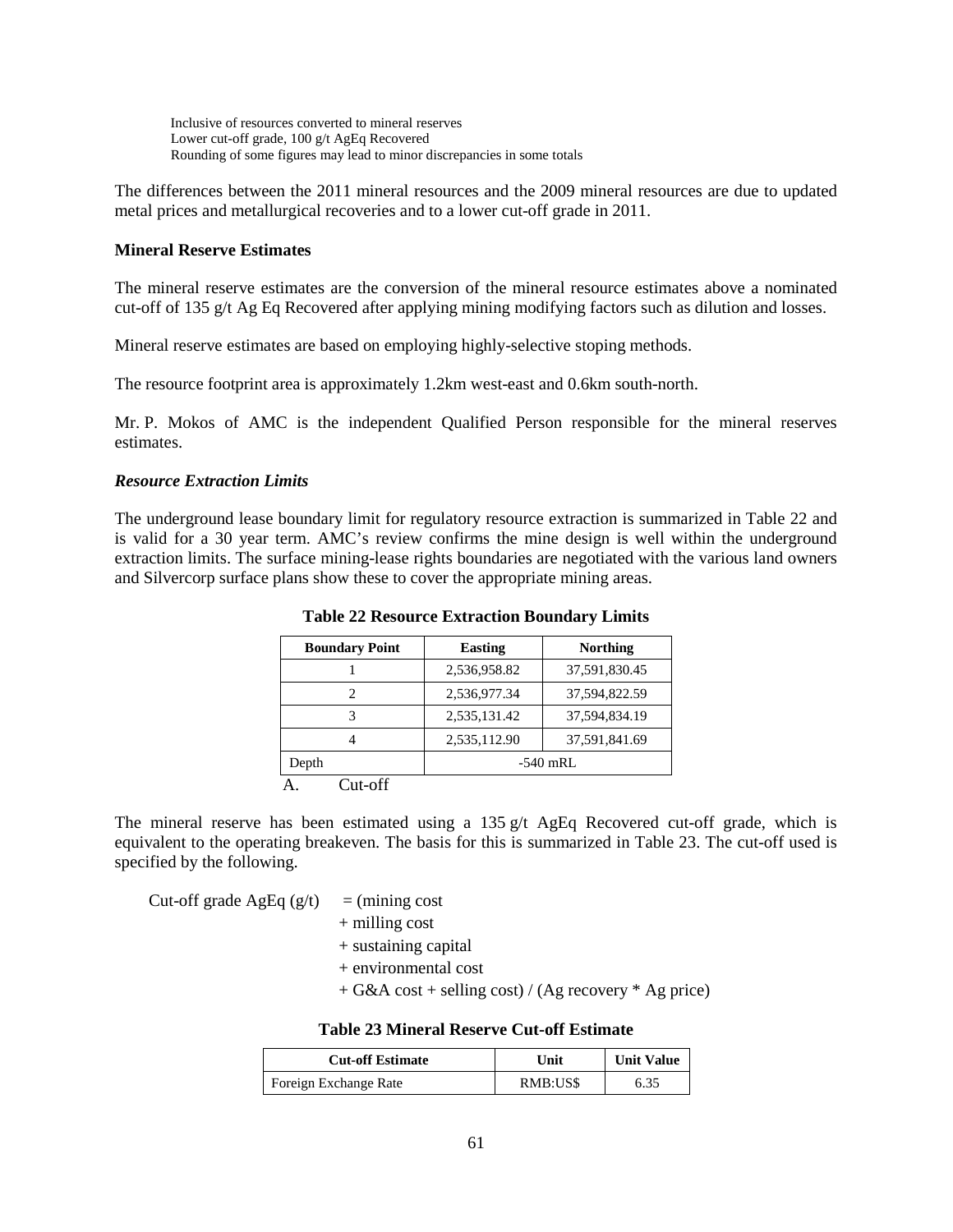| <b>Cut-off Estimate</b>          | Unit             | <b>Unit Value</b> |
|----------------------------------|------------------|-------------------|
| <b>Contract Development Cost</b> | $US\$ /t-ore     | 12.13             |
| <b>Contract Stoping Cost</b>     | $US\$ /t-ore     | 7.04              |
| Silvercorp Mine Labour Cost      | $US\$ /t-ore     | 2.04              |
| Mine Sustaining Capital Cost     | $US\$ /t-ore     | 0.52              |
| Process Cost                     | $US\$ /t-ore     | 17.83             |
| Process Sustaining Capital Cost  | $US$/t-ore$      | 0.72              |
| Tailings & Environmental Cost    | $US\$ /t-ore     | 0.50              |
| G&A and Product Selling Cost     | $US\$ /t-ore     | 8.32              |
| <b>Total Costs</b>               | US\$/t-ore       | 49.10             |
|                                  |                  |                   |
| Ag Metal Price                   | $US\%$ /oz       | 18.00             |
| Ag Metal Price                   | $US\frac{g}{gm}$ | 0.58              |
| Ag Recovery (payable)            | $\frac{0}{0}$    | 62.78             |
| Revenue (after recovery)         | $US\frac{g}{gm}$ | 0.36              |
| AgEq Cut-off (recovered)         | AgEq             | 135.1             |

Note:  $\wedge$  For equipment replacement and/or refurbishment cost only.

Vein development that occurs within the mineral reserve is subjected to 45 g/t AgEq Recovered cut-off to categorize the vein development as either vein ore or vein waste. Vein waste is assigned zero grade. The development cut-off is based on RMB113.56/t-ore process cost, US\$12.00/oz silver metal and RMB to US\$ exchange rate of 6.45 to 1.00 (February 2011 assumptions).

The derivation for the AgEq Recovered is described in the following.

AgEq Recovered =  ${Ag (g/t) * Ag ($/gm) * Ag (Rec%) } / Ag ($/gm) + {Pb (%) * Pb ($/b) * Pb (Rec%) }$ \* 22.0462} / Ag (\$/gm) + {Zn (%) \* Zn (\$/lb) \* Zn (Rec%) \* 22.0462} / Ag (\$/gm)

The metal prices used for the AgEq Recovered grade estimate are:

- Ag US\$18.00/troy oz
- Pb US\$1.00/lb
- Zn US\$1.00/lb

The recoveries used for the AgEq Recovered cut-off are:

- $Ag 62.78%$
- $Pb 84.57%$
- Zn 88.42%

The unit conversions used are:

- 1 troy  $oz = 31.1035$  gm
- 1 tonne =  $2204.62$  lb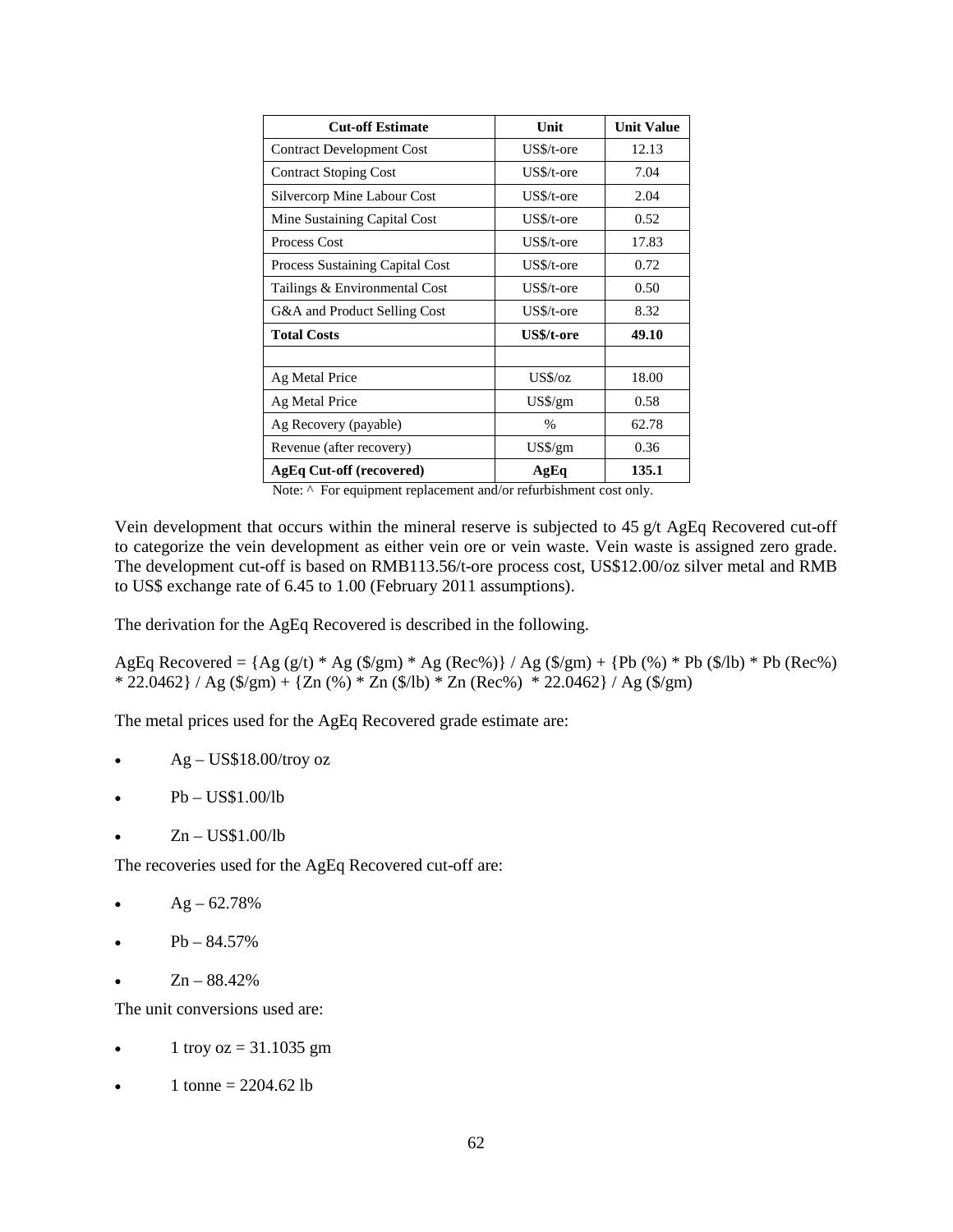## $\bullet$  1 US\$ = 6.45 RMB

## Bulk Density

Resource estimates use a bulk density of  $3.57$ t/m<sup>3</sup> which is assumed constant for all veins and areas and is also assumed to not be oxidized. AMC notes that the grade and relative distribution of the three key payable elements; Ag, Pb and Zn, can vary significantly (>10%) from vein to vein, but does not consider the potential impact of varying grade on density to be material  $\langle 5\% \rangle$  on the resource tonnage estimates. Waste density is  $2.64t/m^3$ .

## Mine Dilution and Losses

The minimum stoping extraction and mining widths are:

- Shrinkage stoping is 0.8m vein extraction and 0.8m mining width
- Resue stoping is 0.3m vein extraction and 0.8m mining width

AMC's review of dilution, operational losses and mining width is summarized by mine method in Table 24:

| <b>Mine Method</b>      | <b>Shrinkage</b> | <b>Resue</b> |
|-------------------------|------------------|--------------|
| Mine Width (m) $\wedge$ | 4.0              | 0.8          |
| Mine Dilution $(\% )$   | 10.3             | 25.0         |
| Mine Recovery $(\% )$   | 90.0             | 88.1         |

**Table 24 Mine Width, Dilution and Recovery by Stope Method**

Note: ^ Average for life-of-mine.

Minimum stoping extraction widths are 0.3m and 0.8m respectively for resuing and shrinkage; minimum mining widths are 0.8 m for both methods. Unplanned dilution has been applied to the actual extraction width for resuing (resource grades already factored to 0.3m minimum mining width) and to the greater of 0.8m or actual mining width for shrinkage.

AMC makes the following comments regards GC Mine recovery estimates:

- Parts of the stope access pillars (Shrinkage and Resue stopes) are considered by GC to be recoverable but AMC believes this may not be practical to achieve due to adjacent void or adjacent rock fill (Shrinkage and Resue respectively).
- AMC estimates the semi-mechanized shrinkage stopes in Stage 1 (using LHD mucking units) will have marginally higher mine losses relative to the conventional shrinkage stopes in Stage 2 (using rail mounted over-throw units). This is due to larger draw point rib pillars to accommodate the larger development profile for LHD mucking (with larger operational clearance requirements) and hence larger ore cones between the drawpoints along the sill alignment which are assumed not recovered (without remote loader capability and/or due to stope wall fall-off dilution).
- The stope designs assume a 3-5m height (apparent vertical) crown pillar is left in situ for regional stability purposes and for down-dip dilution control. AMC considers this to be a fair allowance based on the average mine widths for each stoping method.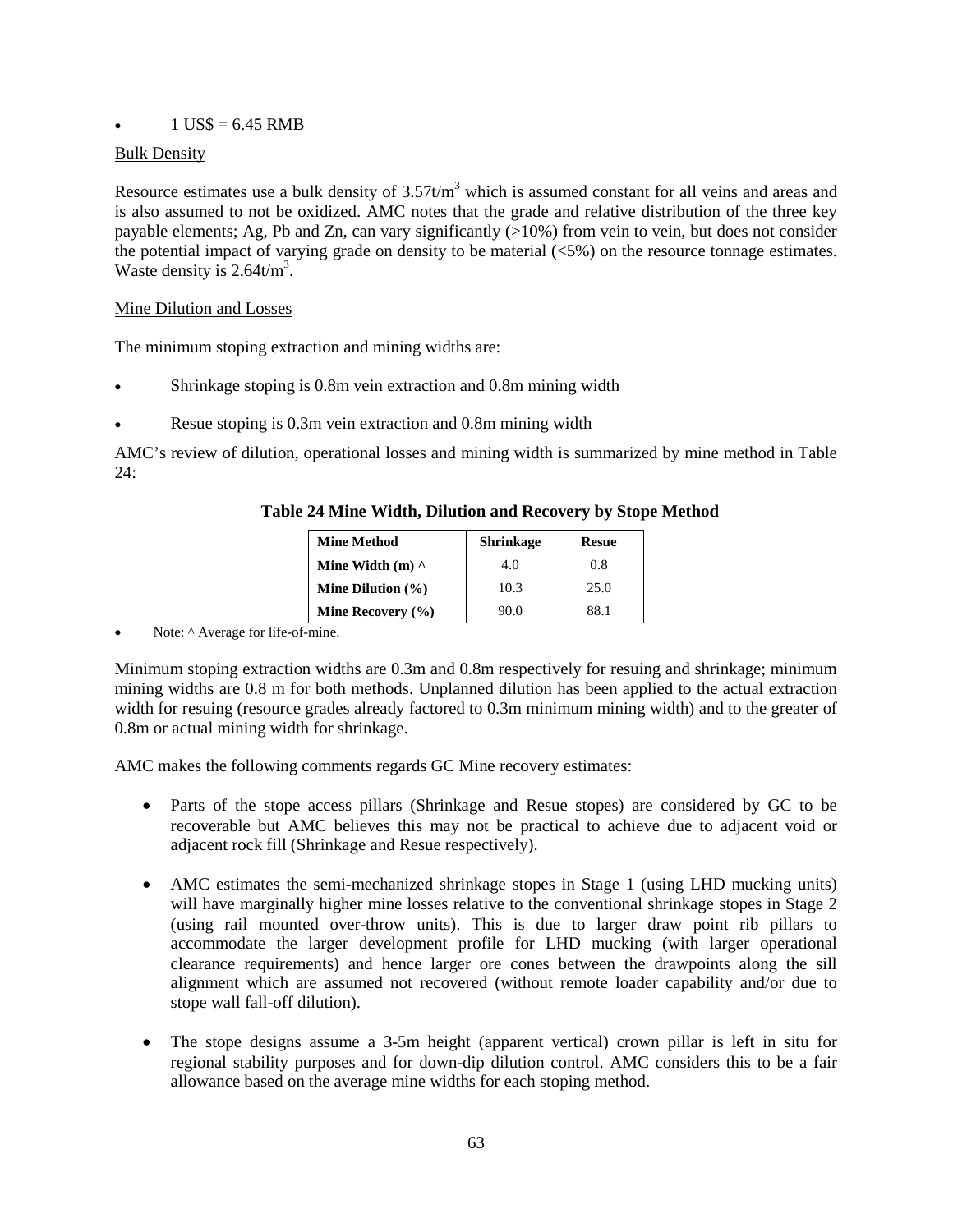AMC however does not consider the above mine recovery issues to be material regards the stoping inventory estimates, representing less than approximately 3% impact on the stoping tonnage.

## **Mineral Reserve Estimate**

Table 25 summarizes the mineral reserve estimate from the scheduled mine plan. Mineral reserves are reported on a 100% basis. Approximately 10% of the mineral reserve estimate is categorized as Proven and approximately 88% is categorized as stope extraction with the remainder being development extraction.

The conversion of mineral resource to mineral reserve is described in the following.

Mineral Reserve = {Mineral Resource x Recovery %} / { $1 +$  Dilution %}

| Category                          | <b>Mineral</b><br>Reserve (t) | Ag<br>(g/t) | Pb<br>(%) | Zn<br>$(\%)$ | Ag (kg) | Pb(t)  | $\mathbf{Zn}$ (t) | AgEq<br>$(g/t)^*$ | Percent<br>by<br><b>Tonnes</b> |
|-----------------------------------|-------------------------------|-------------|-----------|--------------|---------|--------|-------------------|-------------------|--------------------------------|
| <b>By Reserve</b><br>Category     |                               |             |           |              |         |        |                   |                   |                                |
| Proven                            | 463,976                       | 199         | 1.12      | 3.18         | 92,315  | 5,183  | 14,753            | 268               | 10%                            |
| Probable                          | 4,285,689                     | 113         | 1.33      | 2.93         | 482,432 | 56,906 | 125,481           | 212               | 90%                            |
| Proven +<br>Probable <sup>#</sup> | 4,749,665                     | 121         | 1.31      | 2.95         | 574,747 | 62,089 | 140,234           | 218               | 100%                           |
| <b>By Level</b>                   |                               |             |           |              |         |        |                   |                   |                                |
| $+50$ mRL                         | 716,614                       | 136         | 1.28      | 2.74         | 97,261  | 9,165  | 19,638            | 219               | 15%                            |
| 0mRL                              | 889,408                       | 126         | 1.22      | 3.04         | 111,706 | 10,824 | 27.039            | 220               | 19%                            |
| $-50$ mRL                         | 877,557                       | 128         | 1.11      | 2.68         | 112,259 | 9,786  | 23,486            | 206               | 18%                            |
| $-100$ mRL                        | 588,095                       | 97          | 1.19      | 2.45         | 57,046  | 7,018  | 14,405            | 182               | 12%                            |
| $-150$ mRL                        | 452,724                       | 119         | 1.58      | 2.85         | 54,009  | 7,171  | 12,902            | 222               | 10%                            |
| $-200$ mRL                        | 491,922                       | 122         | 1.66      | 3.65         | 60,112  | 8,148  | 17,970            | 253               | 10%                            |
| $-250$ mRL                        | 359,349                       | 119         | 1.51      | 3.40         | 42,767  | 5,407  | 12,217            | 238               | 8%                             |
| $-300$ mRL                        | 373,996                       | 106         | 1.22      | 3.36         | 39,587  | 4,570  | 12,577            | 219               | 8%                             |
| <b>All Levels</b>                 | 4,749,665                     | 121         | 1.31      | 2.95         | 574,747 | 62,089 | 140,234           | 218               | 100%                           |
| <b>By Vein</b>                    |                               |             |           |              |         |        |                   |                   |                                |
| V <sub>2</sub>                    | 2,389,960                     | 144         | 1.32      | 3.20         | 343,420 | 31,477 | 76,506            | 240               | 50.3%                          |
| $V2-0$                            | 104,348                       | 104         | 2.05      | 2.40         | 10,809  | 2,143  | 2,501             | 212               | 2.2%                           |
| $V2-1$                            | 255,518                       | 98          | 0.74      | 2.23         | 25,028  | 1,889  | 5,710             | 161               | 5.4%                           |
| $V2-2$                            | 104,776                       | 59          | 1.49      | 4.39         | 6,209   | 1,558  | 4,600             | 233               | 2.2%                           |
| V <sub>5</sub>                    | 71,210                        | 99          | 0.76      | 2.79         | 7,077   | 543    | 1,984             | 181               | 1.5%                           |
| $V5-1$                            | 40,876                        | 126         | 0.99      | 2.98         | 5,133   | 403    | 1,220             | 211               | 0.9%                           |
| V <sub>6</sub>                    | 88,584                        | 72          | 1.58      | 2.39         | 6,409   | 1,404  | 2,114             | 177               | 1.9%                           |
| $V6-0$                            | 182,969                       | 183         | 2.09      | 2.04         | 33,399  | 3,827  | 3,728             | 251               | 3.9%                           |
| V <sub>7</sub>                    | 285,166                       | 52          | 0.88      | 3.44         | 14,723  | 2,505  | 9,816             | 177               | 6.0%                           |
| $V7-0$                            | 172,733                       | 63          | 0.60      | 2.91         | 10,892  | 1,034  | 5,026             | 157               | 3.6%                           |
| $V7-1$                            | 131,039                       | 103         | 0.83      | 2.62         | 13,499  | 1,087  | 3,438             | 180               | 2.8%                           |

**Table 25 Mineral Reserve Summary at January 2012**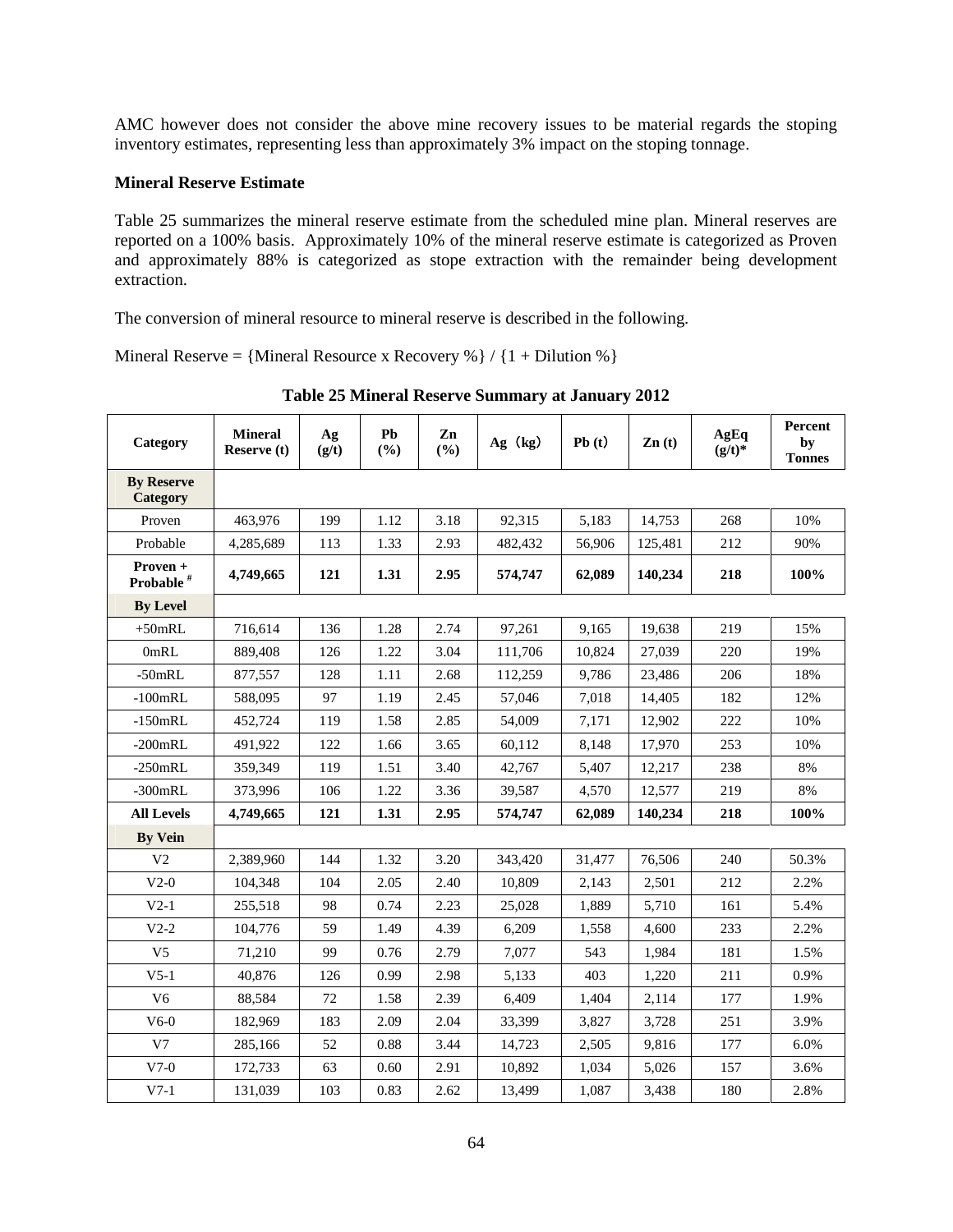| Category                         | <b>Mineral</b><br><b>Reserve</b> (t) | Ag<br>(g/t) | Pb<br>$(\%)$ | Zn<br>(%) | Ag $(kg)$ | Pb(t)  | $\mathbf{Zn}$ (t) | AgEq<br>$(g/t)^*$ | <b>Percent</b><br>by<br><b>Tonnes</b> |
|----------------------------------|--------------------------------------|-------------|--------------|-----------|-----------|--------|-------------------|-------------------|---------------------------------------|
|                                  |                                      |             |              |           |           |        |                   |                   |                                       |
| V8                               | 44,932                               | 88          | 2.90         | 1.00      | 3,934     | 1,304  | 449               | 182               | 0.9%                                  |
| $V8-0$                           | 12,288                               | 293         | 0.07         | 0.16      | 3,596     | 8      | 20                | 191               | 0.3%                                  |
| V <sub>9</sub>                   | 313,307                              | 77          | 1.15         | 2.62      | 23,984    | 3,611  | 8,212             | 173               | 6.6%                                  |
| $V9-0$                           | 46,439                               | 127         | 3.32         | 2.75      | 5,875     | 1,542  | 1,278             | 279               | 1.0%                                  |
| $V9-1$                           | 90.093                               | 84          | 1.27         | 3.36      | 7,549     | 1,141  | 3,028             | 207               | 1.9%                                  |
| V10                              | 177,804                              | 223         | 2.26         | 2.22      | 39,691    | 4,022  | 3,953             | 288               | 3.7%                                  |
| $V10-1$                          | 76,387                               | 45          | 0.87         | 4.43      | 3,436     | 664    | 3,383             | 205               | 1.6%                                  |
| V11                              | 30,338                               | 17          | 0.39         | 4.00      | 506       | 117    | 1,213             | 158               | 0.6%                                  |
| V13                              | 80,846                               | 84          | 0.79         | 1.86      | 6,779     | 639    | 1,507             | 141               | 1.7%                                  |
| V14                              | 50,052                               | 56          | 2.34         | 1.09      | 2,799     | 1,171  | 548               | 147               | 1.1%                                  |
| <b>All Veins</b>                 | 4,749,665                            | 121         | 1.31         | 2.95      | 574,747   | 62,089 | 140,234           | 218               | 100%                                  |
| <b>By Stope</b><br><b>Method</b> |                                      |             |              |           |           |        |                   |                   |                                       |
| Shrinkage                        | 4,295,122                            | 125         | 1.33         | 2.97      | 537,829   | 56,917 | 127,455           | 221               | 90%                                   |
| Resuing                          | 454.543                              | 81          | 1.14         | 2.81      | 36,918    | 5,172  | 12,779            | 182               | 10%                                   |
| <b>All Methods</b>               | 4,749,665                            | 121         | 1.31         | 2.95      | 574,747   | 62,089 | 140,234           | 218               | 100%                                  |

Notes:

1) AgEq (g/t) is the recovered silver equivalent. \* 135g/t AgEq cut-off for Stope Reserves & 45g/t AgEq for Development Reserves.

2) Rounding of some figures may lead to minor discrepancies in some totals

#### **Mining Operations**

As set out in the GC Report, mining will be conducted in two stages. The stages are generally subdivided as follows:

- 1. Stage 1 +100 mRL to -50 mRL between local Mine Sections 10 to 36 for development and 12 to 32 for production. West side of project.
- 2. Stage 2 +100 mRL to -50 mRL between Mine Sections 36 to 54 for development and 32 to 54 for production. For -50m RL to -300 mRL between Mine Sections 12 to 50 for both development and production.

Stage 1 targets fast-tracking the project into production and is developed by mobile rubber-tired dieselpowered equipment (development jumbo, loader and truck) with surface decline access down to - 50 mRL. Stage 2 is developed using conventional tracked equipment (electric locomotive, rail cars, electric rocker shovels and pneumatic hand held drills) with shaft access from -50mRL down to - 300 mRL. Selective stoping methods such as Shrinkage and Resue are employed with stope production drilling conducted with pneumatic jackleg drilling. In-stope rock movement will be by gravity to draw points or hand-carting to steel lined passes.

Stage 1 production mucking uses load-haul-dump loaders (LHD) with trucks hauling ore to the surface ROM stockpile. Ore is re-handled from the ROM stockpile to the primary crusher feed bin using a ROM front-end-loader (FEL). Stage 2 production mucking uses electric-powered over-throw rail loaders with rail cars and electric locomotives transporting ore to the Main Shaft ore pass. Ore is skip hoisted to surface and conveyed to the surface crusher feed bin.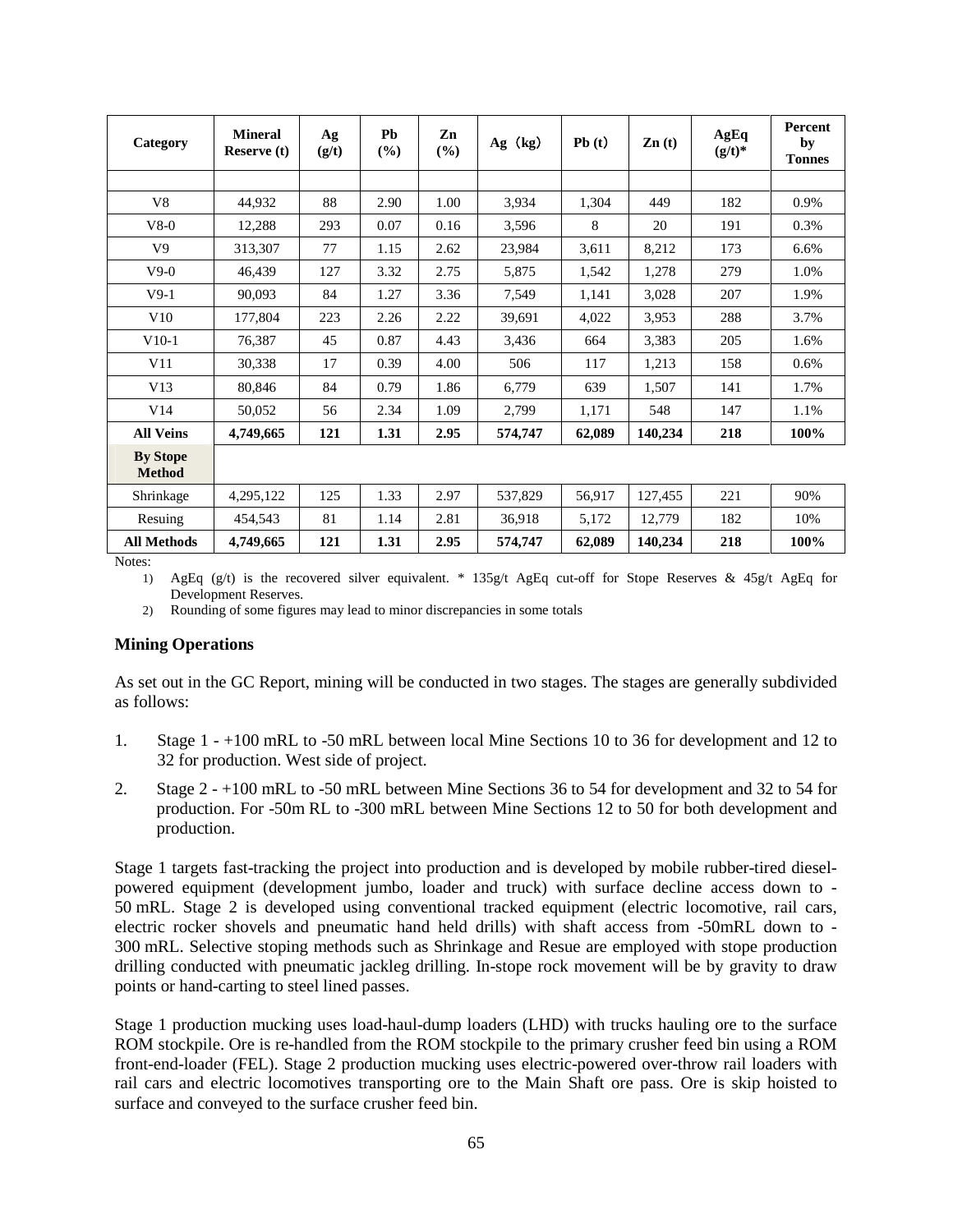## **Production Rate**

Mine operations will be conducted 365 days of the year but mine production is scheduled on the basis of 330 days per year at approximately 1,500 t/d for approximately 496 ktpa for the first eight years, rising to approximately 1,570 t/d for approximately 518 ktpa for the last four years. The production life is estimated to be 12 years.

Production is expected to be approximately 80 tonnes per day per stope for Shrinkage stopes and 75 tonnes per day per stope for Resue stopes with production per level capped at approximately 25% of the available stopes and up to 20 stopes concurrently over all active levels.

The production rate from each stope is dependent on the vein width, and as such, the production rate and schedule assumes a balance of wide and narrow vein stopes (generally Shrinkage and Resue respectively).

AMC's high-level review indicates a mineral resource endowment of 12,829 tonnes per vertical metre equating to a vertical advance rate of approximately 42m per year which is within industry performance for like operations.

### **Mining Methods**

Shrinkage stoping and Resue stoping will be the methods employed. To confirm AMC's understanding of Silvercorp's application of the stoping methods and also their suitability for the GC Mine environment, AMC observed the application of these stoping methods at Silvercorp's SGX Mine operation during May 2011. The SGX Mine is located in Luoning County, in the Henan Province, about 10km South-East of Xiayu and about 60km South-East of Luoning.

#### **Mine Development**

The GC Mine design is based on the mineral resources above a 150  $g/t$  AgEq Recovered with the addition of vein exploration development (which in some part, is also used for stope access). Vein exploration development is categorized as development that occurs outside of the mineral resource categorization. Vein exploration development is reported as development waste and assigned zero grade irrespective of its resource grade. Vein exploration development represents approximately 51% of the total 44.7km of vein development in the mine plan.

The mine levels are placed at 50m vertical intervals. Levels will be graded at 0.3% from either the Ramp or Main Shaft access however the mine design provided does not incorporate this feature. AMC does not consider this to be material with respect to estimates for development quantities.

The Hashui Creek diversion tunnel will be developed concurrently from both ends and will be completed early in Stage 1 prior to production commencing.

#### **Market Studies and Contracts**

With respect to copper, testwork has so far been unsuccessful in producing a saleable copper concentrate, but copper levels in the ore are low and this is not a material issue for concentrate quality.

In the case of zinc, this is an issue of economic optimization with current silver prices indicating that a lower lead grade (35-40% Pb) concentrate (with higher zinc and silver levels) should be targeted to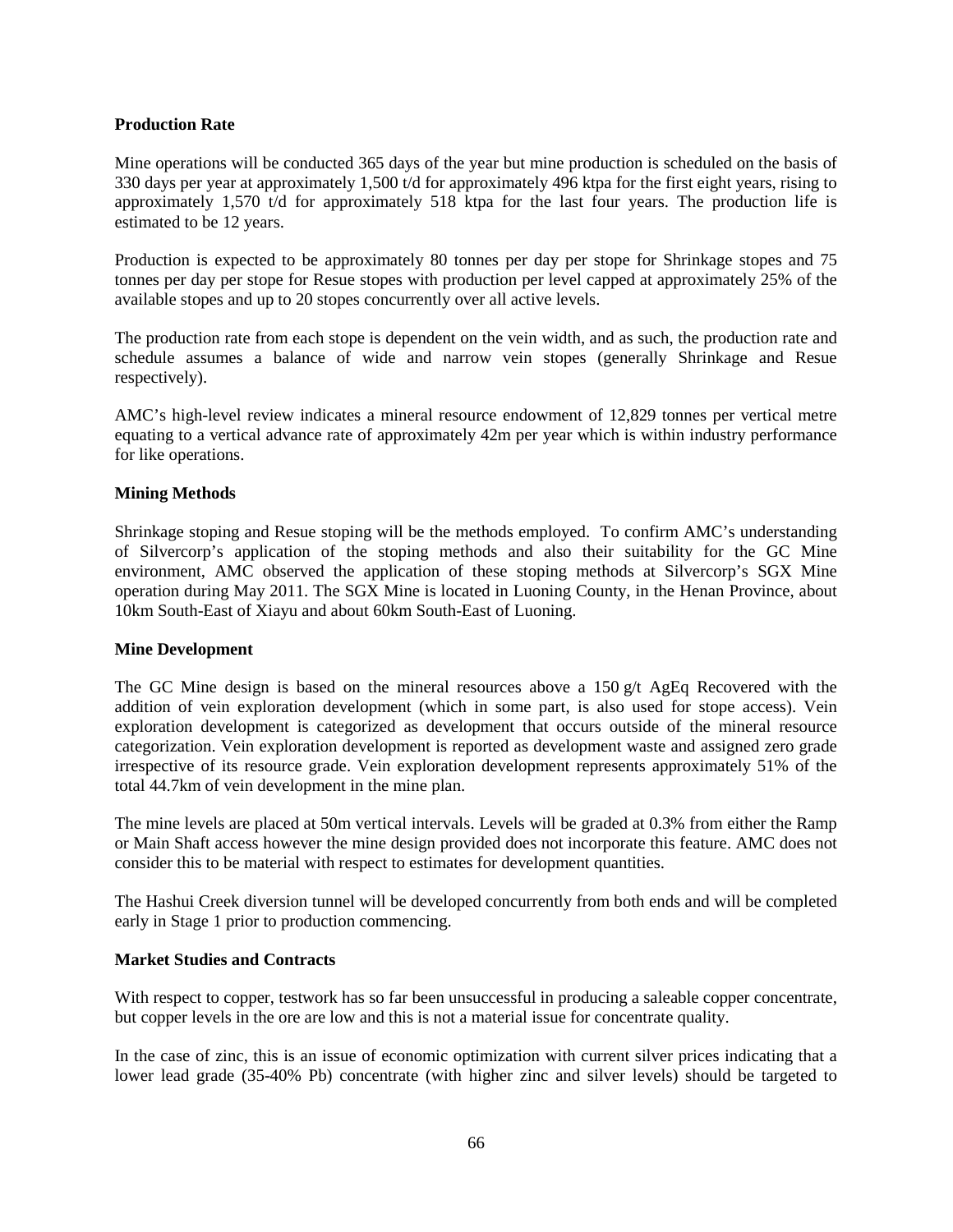maximize payable silver recovery to the lead concentrate. This should not pose a problem with concentrate marketing.

With respect to the lead and zinc concentrates, AMC has also been advised that the renewed smelter contracts allow up to 1% As before penalties apply which allays AMC's previous concerns about their marketability.

### **Smelter Contracts**

Initial sales contracts were in place for the lead and pyrite concentrates with Jinan Wanyang Smelting (Group) Co., Ltd and for the zinc concentrate with Henan Yuguang Zinc Industry Co., Ltd. AMC has been advised by Silvercorp that all three contracts have been renewed with a three year term to December 31, 2014, with identical terms to the initial ones apart from the arsenic penalties. All three contracts have freight and related expenses to the smelting company's account.

### **Economic Analysis**

The economic analysis in this section is based on the following key assumptions:

- The mine production schedule developed in Section 16 of the GC Report quickly ramps up to around 500,000 tpa.
- The subsequent mill production schedule to match mine output at a nominal 500,000 tpa throughput rate with generous ROM stockpile allowances in the early years to handle any mine development delays and still protect the metal outputs
- Mine development and mill construction take place during 2011 2012 with commercial production in 2013. The absolute dates will require adjustment but the relative timing remains valid.
- Recoveries as detailed in Section 13 in the GC Report, and set out below:
	- o Ag (to lead concentrate only, not payable in zinc concentrate): 62.8%
	- o Pb: 84.7%
	- o Zn: 88.2%
	- o S: 61.3%
- Metal prices as set out in Table 26.

### **Table 26 Metal Prices**

|                      | 2012  | 2013  | 2014  | 2015  | <b>After 2015</b> |
|----------------------|-------|-------|-------|-------|-------------------|
| Silver (US\$/oz)     | 40.00 | 30.00 | 25.00 | 18.00 | 18.00             |
| Lead (US\$/lb)       | 1.11  | l.16  | 1.14  | l.15  | 1.00              |
| $\rm Zinc$ (US\$/lb) | 05    | 1.12  |       | .15   | 1.00              |

 Foreign exchange rate was set at the November 2011 value of USD:RMB of 6.35 (Silvercorp had previously advised 6.50 but AMC has updated this with the most recent value in line with the gradually appreciating trend)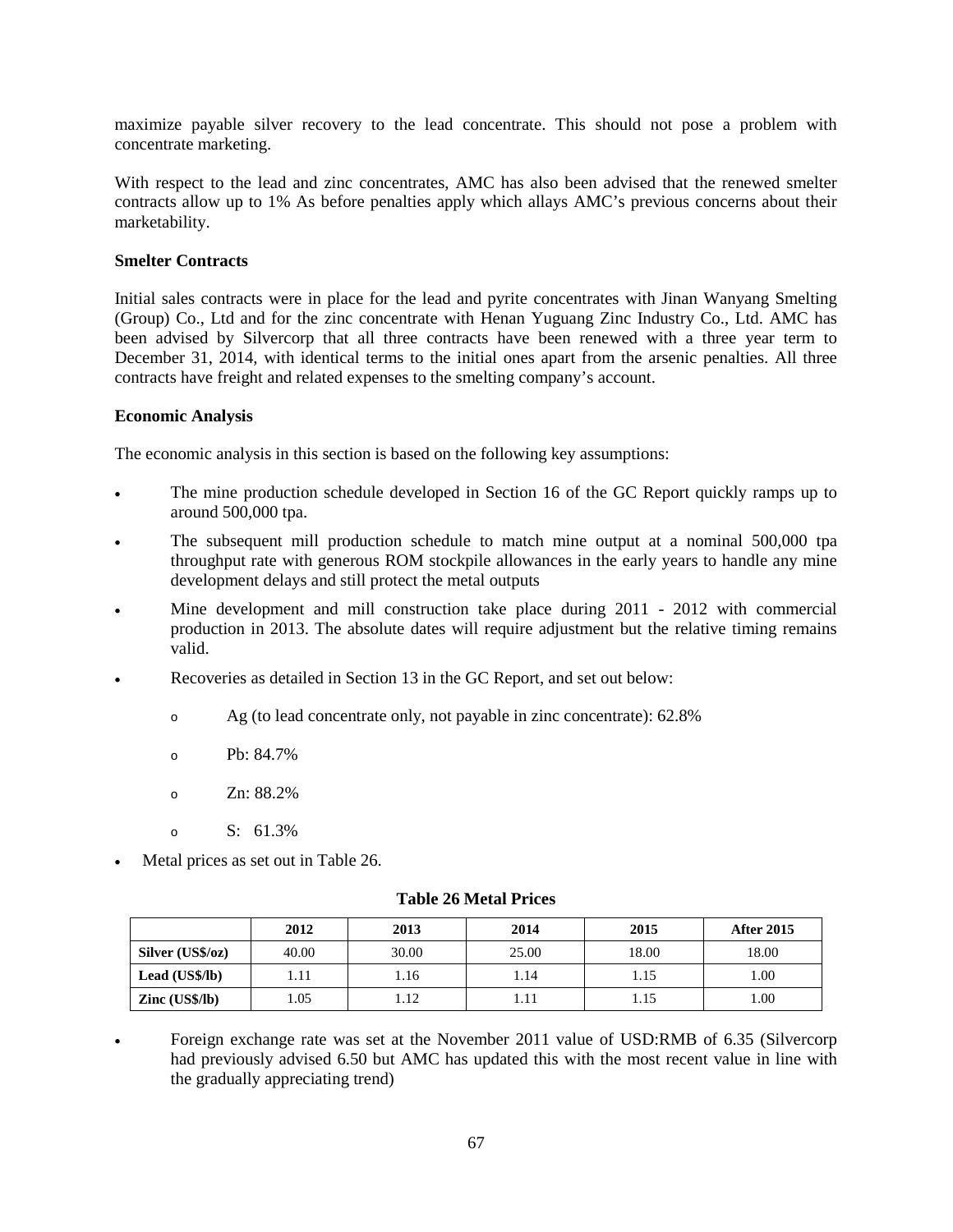Capital and operating costs as estimated in Section 21 of the GC Report.

# **Key Metrics**

Table 27 shows the critical input and output metrics for the GC Mine including the annual production schedule and the estimated cash flow and key pre-tax economic parameters.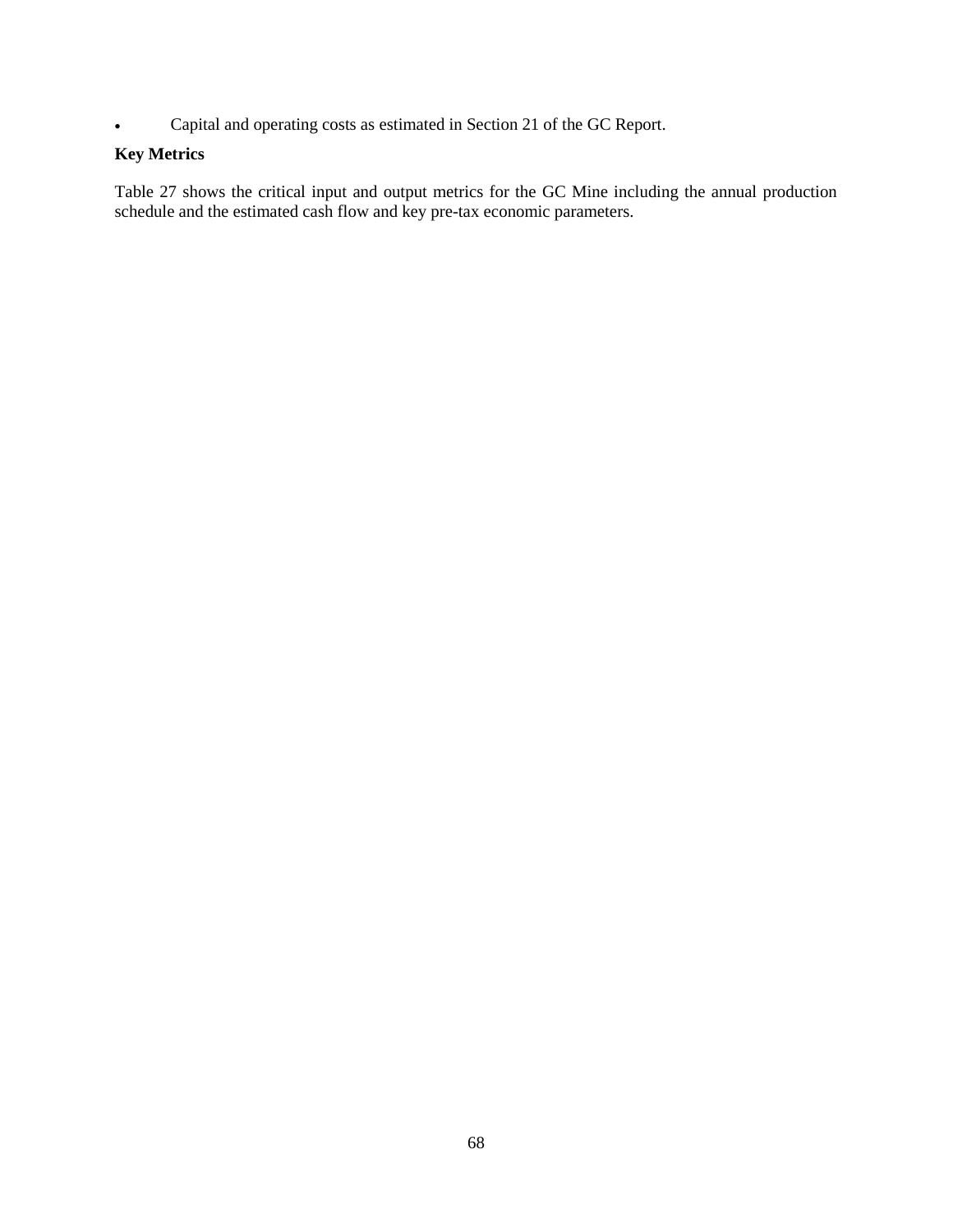| <b>Base Case</b>              |                | <b>Total</b> | 2011         | 2012   | 2013    | 2014    | 2015    | 2016    | 2017    | 2018    | 2019    | 2020    | 2021    | 2022    |
|-------------------------------|----------------|--------------|--------------|--------|---------|---------|---------|---------|---------|---------|---------|---------|---------|---------|
| <b>Mine Output</b>            |                |              |              |        |         |         |         |         |         |         |         |         |         |         |
|                               | <sup>T</sup>   | 4,749,665    | $\mathbf{0}$ | 91,799 | 484,547 | 472,387 | 395,153 | 487,570 | 524,317 | 525,385 | 525,005 | 526,510 | 520,672 | 196,319 |
| <b>Mill Feed</b>              |                |              |              |        |         |         |         |         |         |         |         |         |         |         |
|                               | <sup>T</sup>   | 4,749,665    |              |        | 450,000 | 475,000 | 500,000 | 500,000 | 500,000 | 500,000 | 500,000 | 500,000 | 500,000 | 324,665 |
|                               | Ag/g/t         | 121          |              |        | 163     | 152     | 124     | 110     | 121     | 120     | 112     | 110     | 99      | 94      |
|                               | %Pb            | 1.31         |              |        | 1.00    | 1.15    | 1.31    | 1.42    | 1.50    | 1.35    | 1.38    | 1.31    | 1.36    | 1.22    |
|                               | %Zn            | 2.95         |              |        | 2.96    | 2.86    | 2.62    | 3.02    | 3.08    | 2.76    | 3.25    | 3.03    | 2.97    | 2.98    |
| (notional)                    | %S             | 9.13         |              |        | 9.13    | 9.13    | 9.13    | 9.13    | 9.13    | 9.13    | 9.13    | 9.13    | 9.13    | 9.13    |
| <b>Concentrate Production</b> |                |              |              |        |         |         |         |         |         |         |         |         |         |         |
| Pb Conc                       | T              | 113,404      |              |        | 8245    | 9979    | 11942   | 12973   | 13692   | 12315   | 12581   | 11962   | 12460   | 7255    |
|                               | Ag $g/t$       |              |              |        | 5586    | 4555    | 3257    | 2673    | 2782    | 3054    | 2802    | 2886    | 2492    | 2644    |
|                               | Ag % payable   |              |              |        | 92.0    | 91.5    | 90.0    | 89.5    | 89.5    | 90.0    | 89.5    | 89.5    | 89.0    | 89.5    |
|                               | %Pb            |              |              |        | 46.35   | 46.35   | 46.35   | 46.35   | 46.35   | 46.35   | 46.35   | 46.35   | 46.35   | 46.35   |
|                               | % Zn           |              |              |        | 12.5    | 10.5    | 8.5     | 9.0     | 8.7     | 8.7     | 10.0    | 9.8     | 9.2     | 10.3    |
| Zn Conc                       | $\mathbf T$    | 252,760      |              |        | 24027   | 24503   | 23657   | 27206   | 27756   | 24834   | 29285   | 27292   | 26754   | 17446   |
|                               | % Pb           |              |              |        | 0.70    | 0.83    | 1.03    | 0.97    | 1.01    | 1.01    | 0.88    | 0.90    | 0.95    | 0.85    |
|                               | % Zn           |              |              |        | 48.95   | 48.95   | 48.95   | 48.95   | 48.95   | 48.95   | 48.95   | 48.95   | 48.95   | 48.95   |
| Py Conc                       | T              | 625,276      |              |        | 59241   | 62532   | 65823   | 65823   | 65823   | 65823   | 65823   | 65823   | 65823   | 42741   |
|                               | %S             |              |              |        | 42.52   | 42.52   | 42.52   | 42.52   | 42.52   | 42.52   | 42.52   | 42.52   | 42.52   | 42.52   |
| <b>Recovered Metals</b>       |                |              |              |        |         |         |         |         |         |         |         |         |         |         |
|                               | koz Ag         | 11,600       |              |        | 1481    | 1462    | 1251    | 1115    | 1225    | 1209    | 1133    | 1110    | 998     | 617     |
|                               | T Pb           | 52,563       |              |        | 3822    | 4625    | 5535    | 6013    | 6346    | 5708    | 5831    | 5544    | 5775    | 3363    |
|                               | T Zn           | 123,726      |              |        | 11761   | 11994   | 11580   | 13317   | 13587   | 12156   | 14335   | 13360   | 13096   | 8540    |
|                               | T <sub>S</sub> | 265,867      |              |        | 25189   | 26589   | 27988   | 27988   | 27988   | 27988   | 27988   | 27988   | 27988   | 18173   |

**Table 27 Project Production Schedule and Cash Flow (Pre-Tax)**

Continued on next page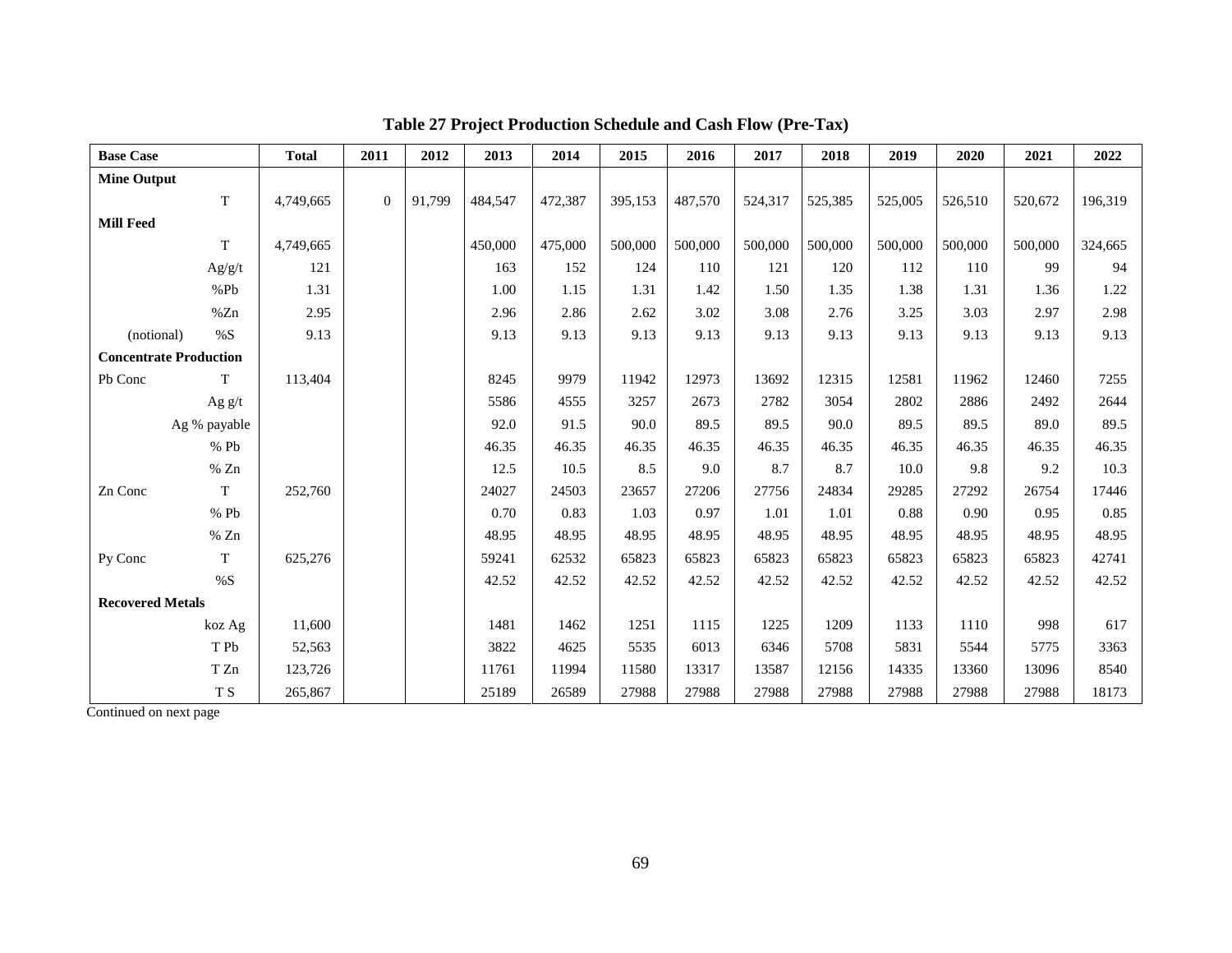| <b>Base Case</b>                        |       | <b>Total</b> | 2011                                      | 2012           | 2013     | 2014    | 2015  | 2016  | 2017  | 2018  | 2019  | 2020   | 2021   | 2022     |
|-----------------------------------------|-------|--------------|-------------------------------------------|----------------|----------|---------|-------|-------|-------|-------|-------|--------|--------|----------|
| Revenue<br>(US\$000)                    | Ag    | 186,010      |                                           |                | 35540    | 29072   | 17618 | 15616 | 17157 | 17035 | 15879 | 15550  | 13904  | 8641     |
|                                         | Pb    | 89,655       |                                           |                | 7399     | 8778    | 10611 | 9798  | 10341 | 9301  | 9502  | 9034   | 9411   | 5479     |
|                                         | Zn    | 157,650      |                                           |                | 16878    | 16982   | 17283 | 16047 | 16371 | 14648 | 17273 | 16098  | 15780  | 10290    |
|                                         | S     | 12,449       |                                           |                | 1179     | 1245    | 1310  | 1310  | 1310  | 1310  | 1310  | 1310   | 1310   | 851      |
|                                         | Total | 445,764      |                                           |                | 60996    | 56077   | 46822 | 42772 | 45179 | 42294 | 43965 | 41993  | 40405  | 25261    |
| <b>Operating Costs US\$000</b>          |       |              |                                           |                |          |         |       |       |       |       |       |        |        |          |
| Mine                                    |       | 72,150       |                                           |                | 9022     | 5969    | 6138  | 7881  | 8586  | 8658  | 9148  | 7622   | 7519   | 1608     |
| Mill                                    |       | 79,530       |                                           |                | 6745     | 7245    | 7771  | 7981  | 8198  | 8421  | 8650  | 8887   | 9133   | 6499     |
| Other                                   |       | 40,682       | All Operating<br><b>Costs Capitalized</b> |                | 4833     | 4321    | 4152  | 3811  | 3964  | 4073  | 4368  | 4018   | 3883   | 3260     |
| <b>Taxes</b>                            |       | 16,493       |                                           |                | 2257     | 2075    | 1732  | 1583  | 1672  | 1565  | 1627  | 1554   | 1495   | 935      |
| Total Costs (US\$M000)                  |       | 208,855      |                                           |                | 22857    | 19609   | 19793 | 21255 | 22419 | 22717 | 23792 | 22080  | 22030  | 12302    |
| <b>Operating Cash Flow</b><br>(US\$000) |       | 236,909      | $\overline{0}$                            | $\overline{0}$ | 38139    | 36468   | 27029 | 21516 | 22760 | 19577 | 20172 | 19913  | 18376  | 12959    |
| <b>Capital Costs US\$000</b>            |       |              |                                           |                |          |         |       |       |       |       |       |        |        |          |
| <b>Total Capital</b>                    |       | 92,673       | 5,639                                     | 61,713         | 11,839   | 5,071   | 2,986 | 1,991 | 2,622 | 1,688 | 1,657 | 2,230  | 847    | $-5,610$ |
| <b>Project Cash Flow</b><br>(US\$000)   |       |              |                                           |                |          |         |       |       |       |       |       |        |        |          |
|                                         |       | 144,236      | $-5639$                                   | $-61713$       | 26300    | 31397   | 24043 | 19525 | 20138 | 17889 | 18516 | 17682  | 17529  | 18569    |
| <b>Cumulative Cash Flow</b>             |       |              | $-5639$                                   | $-67352$       | $-41052$ | $-9655$ | 14387 | 33913 | 54051 | 71940 | 90455 | 108138 | 125667 | 144236   |
| <b>NPV</b> (8%)                         |       | \$73,712.36  |                                           |                |          |         |       |       |       |       |       |        |        |          |
| <b>IRR</b>                              |       | 32.74%       |                                           |                |          |         |       |       |       |       |       |        |        |          |
| Project<br>Payback yrs                  |       | 2.40         |                                           |                |          |         |       |       |       |       |       |        |        |          |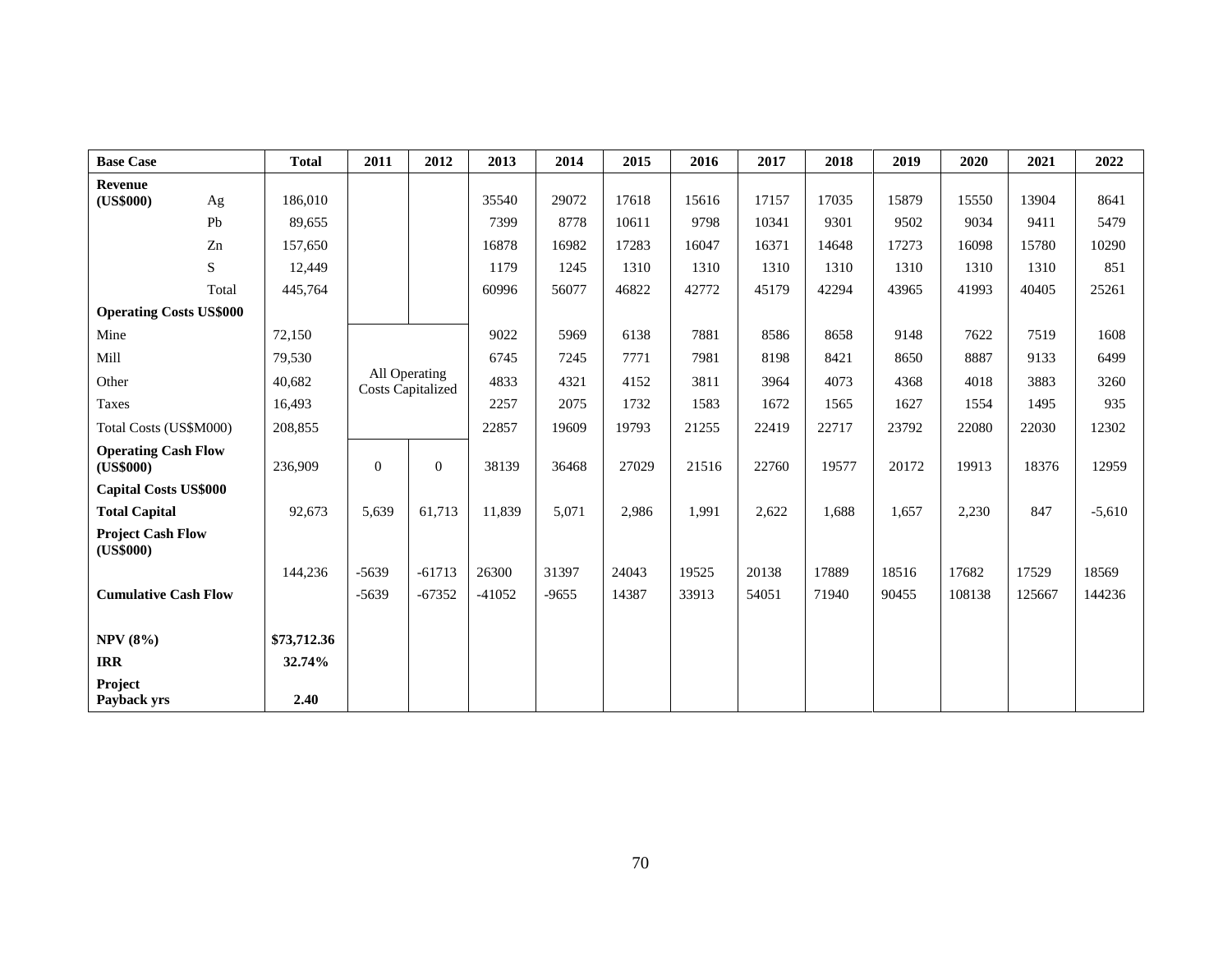Note that the Base Case pre-tax economic model shows an NPV of \$73.7M using a discount factor of 8%, considered by AMC to be a typical discount factor for a base-metals project. The IRR is 33% and the payback period is 2.4 years.

Taxes and Royalties

Metal prices originally supplied by Silvercorp were net of VAT (17% gross partially offset with a nominal 2% credit for goods purchased) and this has been retained in the economic analysis.

A City Tax equivalent to 10% of the VAT has been applied. A Resource Compensation tax of 2% of revenue (after VAT) has been applied; equivalent to a royalty.

No additional income or corporate taxes have been applied and therefore no depreciation schedule has been developed.

#### **Cash Flow Forecast**

As set out in the GC Report, the weighted average economic returns for the GC Mine are estimated to be:

| • NPV (at $8\%$ discount) | \$52.950M |
|---------------------------|-----------|
| $\cdot$ IRR $(\% )$       | 28%       |
| • Payback (years)         | 3.3       |

These probability-weighted average metrics are positive and demonstrate that the project is robust in the face of the possible scenarios that typically impact on a mining operation.

#### **Exploration and Development**

As set out in the GC Report, the following tasks are planned: (stated costs are estimated for those recommendations not covered by operational activities).

- Undertake variography studies to refine the understanding of the grade distribution and utilize a kriging or inverse distance weighting approach to grade interpolation prior to future resource and reserve estimations
- Collect additional detailed geotechnical data for mining purposes
- Undertake geotechnical investigations of proposed shaft locations
- Undertake further hydrogeological assessments. Estimated cost \$75,000.
- Undertake further investigation of in situ stresses to confirm assumptions made in the mine design and stability assessments.
- Install an additional 600kW of grinding power to address the under-sizing of the comminution circuit. Estimated cost \$500,000 installed and this has already been included in the capital cost estimate as it is deemed essential.
- Give consideration to a small increase in lead cleaner and filtration capacity to allow for optimization of silver recovery to payable lead concentrates. Estimated cost \$100,000 and this has not been included in the capital cost estimate as further validation is required.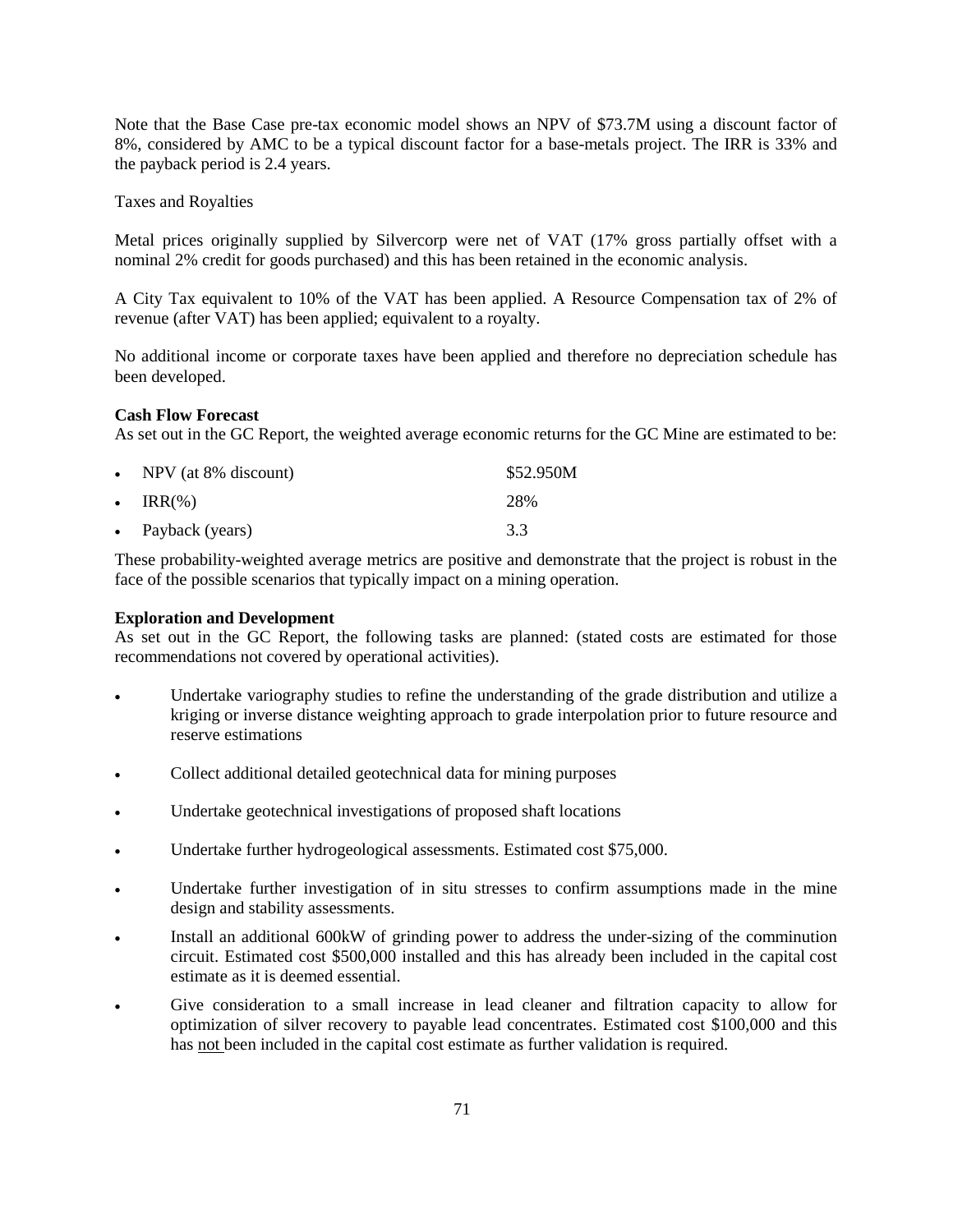- Double the tailings filtration capacity. Estimated cost \$580,000 and this has been included in the capital cost estimate as it is also deemed essential.
- Undertake additional testwork of tailings properties and suitability for dry stacking. Estimated cost \$34,000.
- Undertake further TMF site investigations. Estimated cost \$50,000.
- Reassess the factor of TMF safety calculations using standard industry practice finite element numerical modeling
- Prepare a more detailed water balance for the TMF on a month-by-month basis.
- Provide emergency backup power for essential critical services such as man cage, mine ventilation, mine dewatering pumps and thickeners. Estimated cost \$800,000.

# *Cautionary Note to U.S. Investors Concerning Estimates of Measured Resources and Indicated Resources:*

*This section uses the terms "measured resources" and "indicated resources". We advise U.S. investors that these terms are not recognized by the U.S. Securities and Exchange Commission. The estimation of measured resources and indicated resources involves greater uncertainty as to their existence and economic feasibility than the estimation of proven and probable reserves. U.S. investors are cautioned not to assume that mineral resources in these categories will be converted into reserves. See "Cautionary Note to U.S. Investors – Information Concerning Preparation of Mineral Resource and Mineral Reserve Estimates".*

## *Cautionary Note to U.S. Investors Concerning Estimates of Inferred Resources*

*This section uses the terms "inferred resources". We advise U.S. investors that this term is not recognized by the U.S. Securities and Exchange Commission. The estimation of inferred resources involves far greater uncertainty as to their existence and economic viability than the estimation of other categories of resources. U.S. investors are cautioned not to assume that estimates of inferred mineral resources exist, are economically minable, or will be upgraded into measured resources or indicated mineral resources. See "Cautionary Note to U.S. Investors – Information Concerning Preparation of Mineral Resource and Mineral Reserve Estimates".*

# **ITEM 6 DIVIDENDS**

The Company declared its first annual dividend of C\$0.05 per share in 2007. In 2008, the Company increased the dividend to C\$0.02 per share per quarter, (C\$0.08 annually). On November 9, 2011 the Company announced it was increasing its dividend to \$0.025 per quarter (\$C0.10 annually) which has been paid quarterly since that date and through Fiscal 2013. The Company believes that the payment of dividends rewards shareholder loyalty and is a validation of the Company's cash generating capabilities. The declaration and amount of any future dividends will be at the discretion of the Company's directors.

# **ITEM 7 DESCRIPTION OF CAPITAL STRUCTURE**

**General Description of Capital Structure**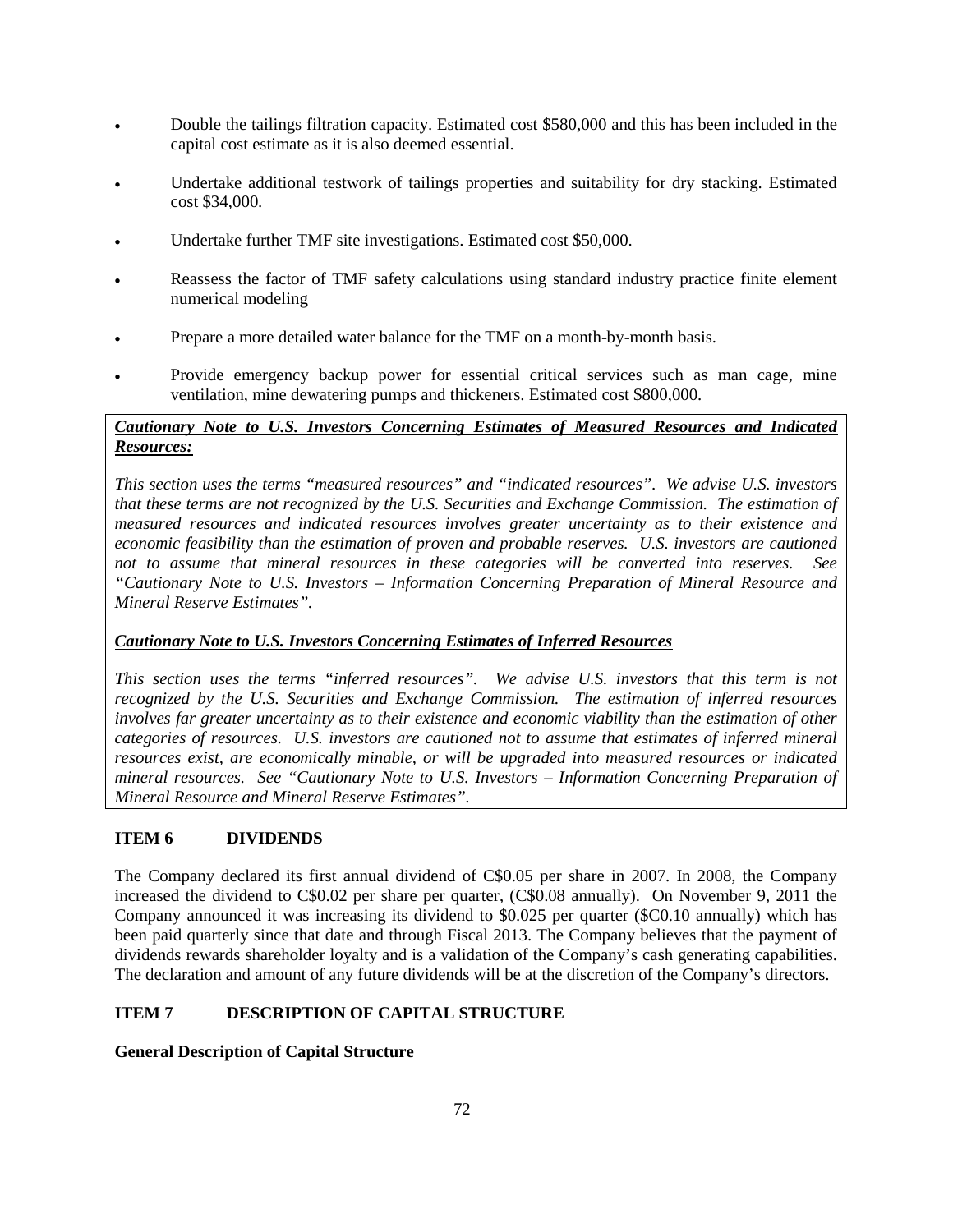The Company has an authorized capital of an unlimited number of common shares without par value (the "**Common Shares**"), of which 170,781,058 Common Shares were issued and outstanding as of June 27, 2013. A further 4,928,969 Common Shares have been reserved for issuance upon the due and proper exercise of certain incentive options and share purchase warrants outstanding as of June 27, 2013.

The following is a summary of the principal attributes of the Common Shares:

*Voting Rights.* The holders of the Common Shares are entitled to receive notice of, attend and vote at any meeting of the shareholders of the Company. The Common Shares carry one vote per share. There are no cumulative voting rights, and directors do not stand for re-election at staggered intervals.

*Dividends.* The holders of Common Shares are entitled to receive on a pro rata basis such dividends as may be declared by the board of directors, out of available funds. There are no indentures or agreements limiting the payment of dividends.

*Profits.* Each Common Share is entitled to share pro rata in any profits of the Company to the extent they are distributed either through the declaration of dividends or otherwise distributed to shareholders, or on a winding up or liquidation.

*Rights on Dissolution.* In the event of the liquidation, dissolution or winding up of the Company, the holders of the Common Shares will be entitled to receive on a pro rata basis all of the assets of the Company remaining after payment of all the Company's liabilities.

*Pre-Emptive, Conversion and Other Rights.* No pre-emptive, redemption, sinking fund or conversion rights are attached to the Common Shares, and the Common Shares, when fully paid, will not be liable to further call or assessment. No other class of shares may be created without the approval of the holders of Common Shares. There are no provisions discriminating against any existing or prospective holder of Common Shares as a result of such shareholder owning a substantial number of Common Shares.

The rights of holders of Common Shares may only be changed by a special resolution of holders of 66 2⁄3% of the issued and outstanding Common Shares, in accordance with the requirements of the *Business Corporations Act* (British Columbia).

Under its Stock Option Plan, the Company may grant options to purchase up to 10% of the issued and outstanding Common Shares outstanding from time to time, to directors, officers, employees and consultants. As of June 20, 2013, the Company has stock options outstanding to purchase 4,878,969 Common Shares at exercise prices from C\$2.65 to C\$14.96 per share and term of five years, with the last options expiring on June 2, 2018.

#### **Shareholders Rights Plan**

At the Company's annual general meeting held on September 26, 2008, its shareholders adopted a shareholders' rights plan (the "**Rights Plan**") dated August 11, 2008. The Rights Plan was reconfirmed by Company shareholders on September 23, 2011. To remain in full force and effect, the Rights Plan has a term of three years and must be reconfirmed by a resolution passed by a majority of the votes cast by all holders of voting shares who vote in respect of such reconfirmation at the annual general meeting of the Company held in 2014, and at every third annual meeting of the Company thereafter, unless the rights are earlier redeemed or exchanged.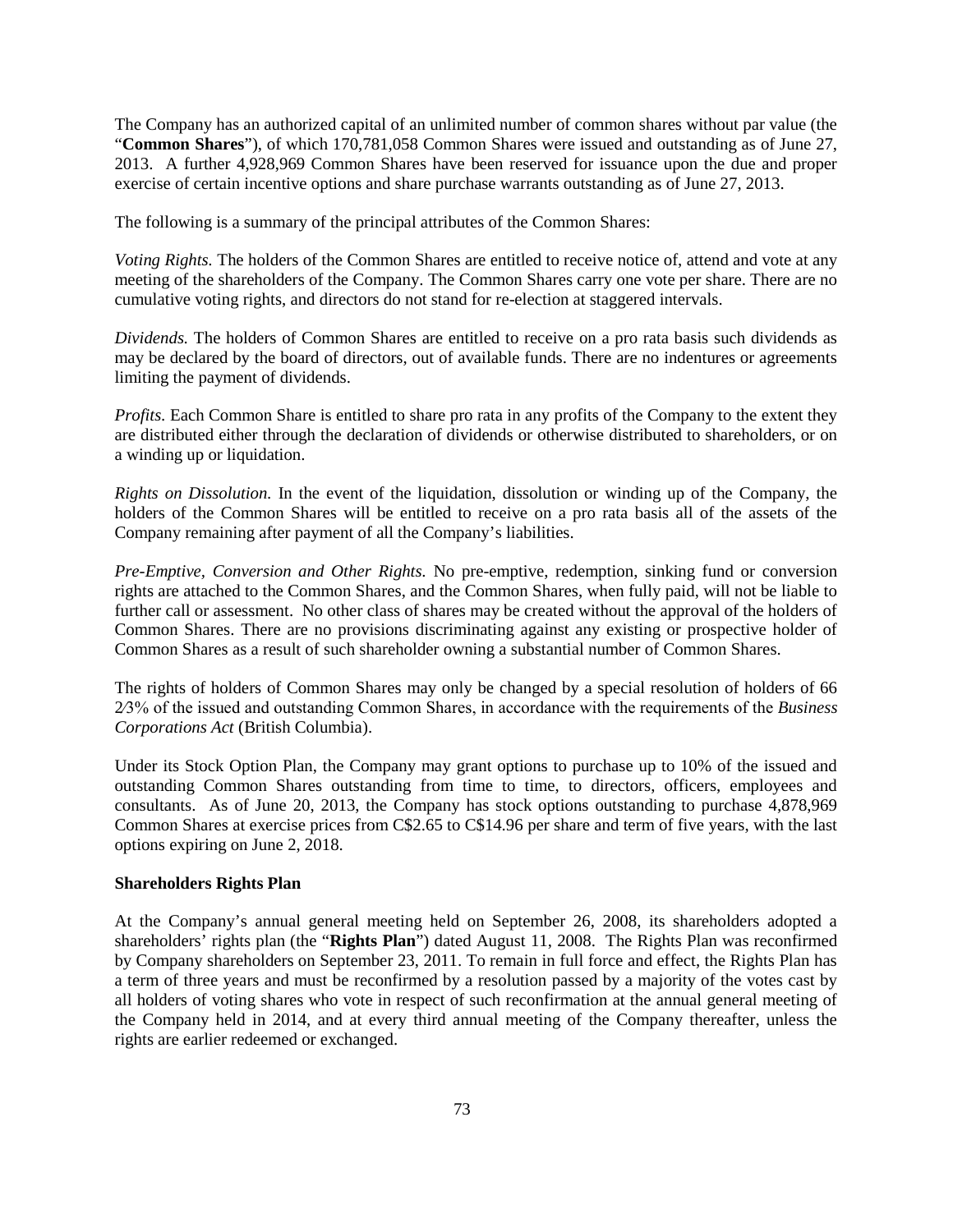The Rights Plan is designed to encourage the fair treatment of shareholders in the event of any take-over offer for the Company. The Rights Plan provides the board of directors and the shareholders with more time than the 35 days provided by applicable securities laws, to fully consider any unsolicited take-over bid for the Company without undue pressure, to allow the board of directors to pursue, if appropriate, other alternatives to maximize shareholder value and to allow additional time for competing bids to emerge.

The Rights Plan was not proposed in response to, or in anticipation of, any acquisition or take-over offer and is not intended to prevent a take-over of the Company, to secure continuance of current management or the directors in office or to deter fair offers for the common shares of the Company. The initial issuance of the rights is not dilutive and will not affect reported earnings per share or cash flow per share until the rights separate from the underlying common shares and become exercisable.

## **ITEM 8 MARKET FOR SECURITIES**

The Common Shares were initially listed for trading on the TSX Venture Exchange (the "**TSX-V**") under the symbol "SVM". The Company's shares commenced trading on the TSX under the same symbol and delisted from the TSX-V on October 24, 2005. The Common Shares began trading on the NYSE Amex under the symbol "SVM" on February 17, 2009, and trading moved to the NYSE under the symbol of "SVM" on November 5, 2009.

Standard & Poors Canadian Index operations also added the Company's Common Shares to the S&P/TSX Composite Index effective December 18, 2006 and to the S&P/TSX Global Gold Index and the S&P/TSX Global Mining Index effective June 12, 2007.

The following table sets forth the high, low and month-end closing prices and average trading volume for the Common Shares on the TSX for the periods indicated (stated in Canadian dollars):

| Date             | High | Low  | <b>Close</b> | Volume  |
|------------------|------|------|--------------|---------|
| March 2013       | 4.21 | 3.47 | 4.04         | 181,600 |
| February 2013    | 4.48 | 3.67 | 3.80         | 159,500 |
| January 2013     | 5.25 | 4.02 | 4.35         | 291,300 |
| December 2012    | 5.61 | 4.92 | 5.10         | 225,200 |
| November 2012    | 6.26 | 5.18 | 5.48         | 194,500 |
| October 2012     | 6.55 | 5.56 | 6.19         | 244,100 |
| September 2012   | 6.65 | 5.74 | 6.38         | 348,700 |
| August 2012      | 6.11 | 4.90 | 5.80         | 251,300 |
| <b>July 2012</b> | 6.07 | 5.04 | 5.34         | 154,800 |
| June 2012        | 6.94 | 5.34 | 5.64         | 312,900 |
| May 2012         | 7.02 | 4.92 | 6.30         | 368,100 |
| April 2012       | 7.08 | 6.17 | 6.68         | 338,800 |

The following table sets forth the high, low and month or period-end closing prices and average trading volume for the Common Shares on the NYSE for the periods indicated (stated in US dollars):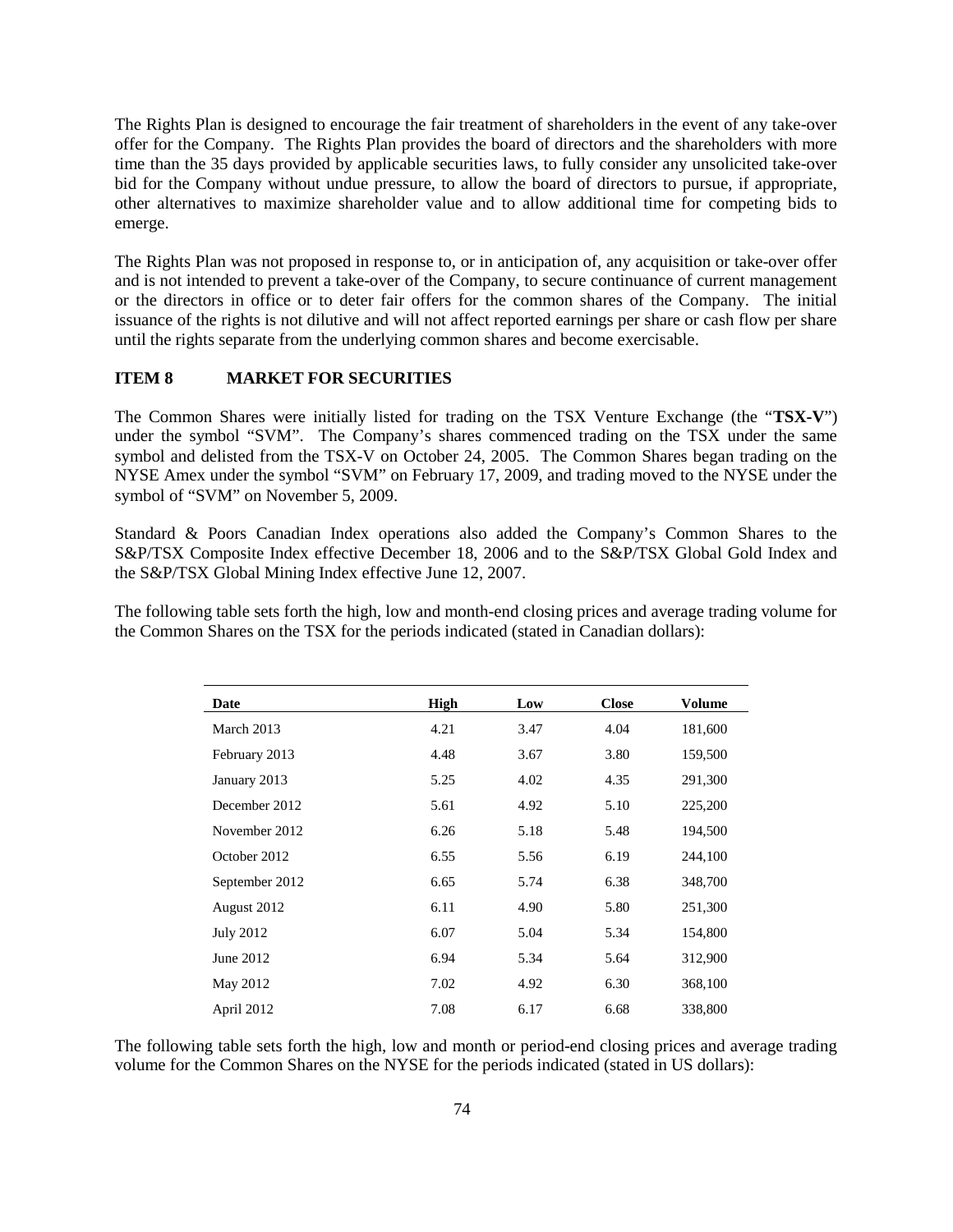| Date           | High | Low  | <b>Close</b> | Volume    |
|----------------|------|------|--------------|-----------|
| March 2013     | 4.12 | 3.37 | 3.93         | 1,749,800 |
| February 2013  | 4.50 | 3.60 | 3.68         | 1,174,300 |
| January 2013   | 5.34 | 4.01 | 4.33         | 1,562,600 |
| December 2012  | 5.66 | 4.90 | 5.12         | 1,453,300 |
| November 2012  | 6.29 | 5.15 | 5.50         | 1,130,200 |
| October 2012   | 6.69 | 5.67 | 6.22         | 1,332,600 |
| September 2012 | 6.86 | 5.83 | 6.48         | 1,699,700 |
| August 2012    | 6.17 | 4.90 | 5.88         | 1,461,400 |
| July 2012      | 6.00 | 4.93 | 5.33         | 900,500   |
| June 2012      | 6.73 | 5.15 | 5.53         | 1,481,400 |
| May 2012       | 7.10 | 4.89 | 6.06         | 1,759,800 |
| April 2012     | 7.14 | 6.22 | 6.93         | 1,310,600 |

# **ITEM 9 ESCROWED SECURITIES**

The Company has no securities currently held in escrow.

# **ITEM 10 DIRECTORS & OFFICERS**

# **Name, Occupation and Security Holding**

The following table sets out the names of the directors and officers of the Company, the current position and office held, each person's principal occupation, business or employment during the last five years, the period of time during which each has been a director of the Company and the number of Common Shares beneficially owned by each, directly and indirectly, or over which each exercised control or direction as at the date of this AIF.

| Name and<br><b>Municipality</b><br>of Residence $^{(1)}$ | <b>Current</b><br><b>Positions and</b><br><b>Offices Held</b> | <b>Principal Occupations During the Last</b><br>Five Years <sup>(1)</sup>                                                                                                                           | Date of<br>Appointment as a<br>Director or<br><b>Officer</b> | <b>Common</b><br><b>Shares</b><br><b>Beneficially</b><br>Owned $^{(3)}$ |
|----------------------------------------------------------|---------------------------------------------------------------|-----------------------------------------------------------------------------------------------------------------------------------------------------------------------------------------------------|--------------------------------------------------------------|-------------------------------------------------------------------------|
| <b>Rui Feng</b><br>West Vancouver.<br>BC, Canada         | Chairman,<br>Chief<br>Executive<br>Officer and<br>Director    | Chairman and CEO of the Company from<br>September 2003 to present; appointed<br>President of New Pacific Metals Corp.<br>since May 2010 and Director of New<br>Pacific Metals Corp. since May 2004. | September 4, 2003                                            | 4,169,500                                                               |
| <b>Myles Jianguo</b><br>Gao.<br>Vancouver, BC,<br>Canada | President and<br>Director                                     | President and COO of the Company since<br>March 2003.                                                                                                                                               | November 14,<br>2002                                         | 803,713                                                                 |
| <b>Shaoyang Shen</b><br>Toronto, ON<br>Canada            | COO                                                           | Senior Analyst / Accountant at Grant<br>Thornton LLP from October 2005 to<br>December 2007; Accountant at Bennett<br>Gold LLP from November 2004 to<br>October 2005.                                | January 1, 2008                                              | 10,033                                                                  |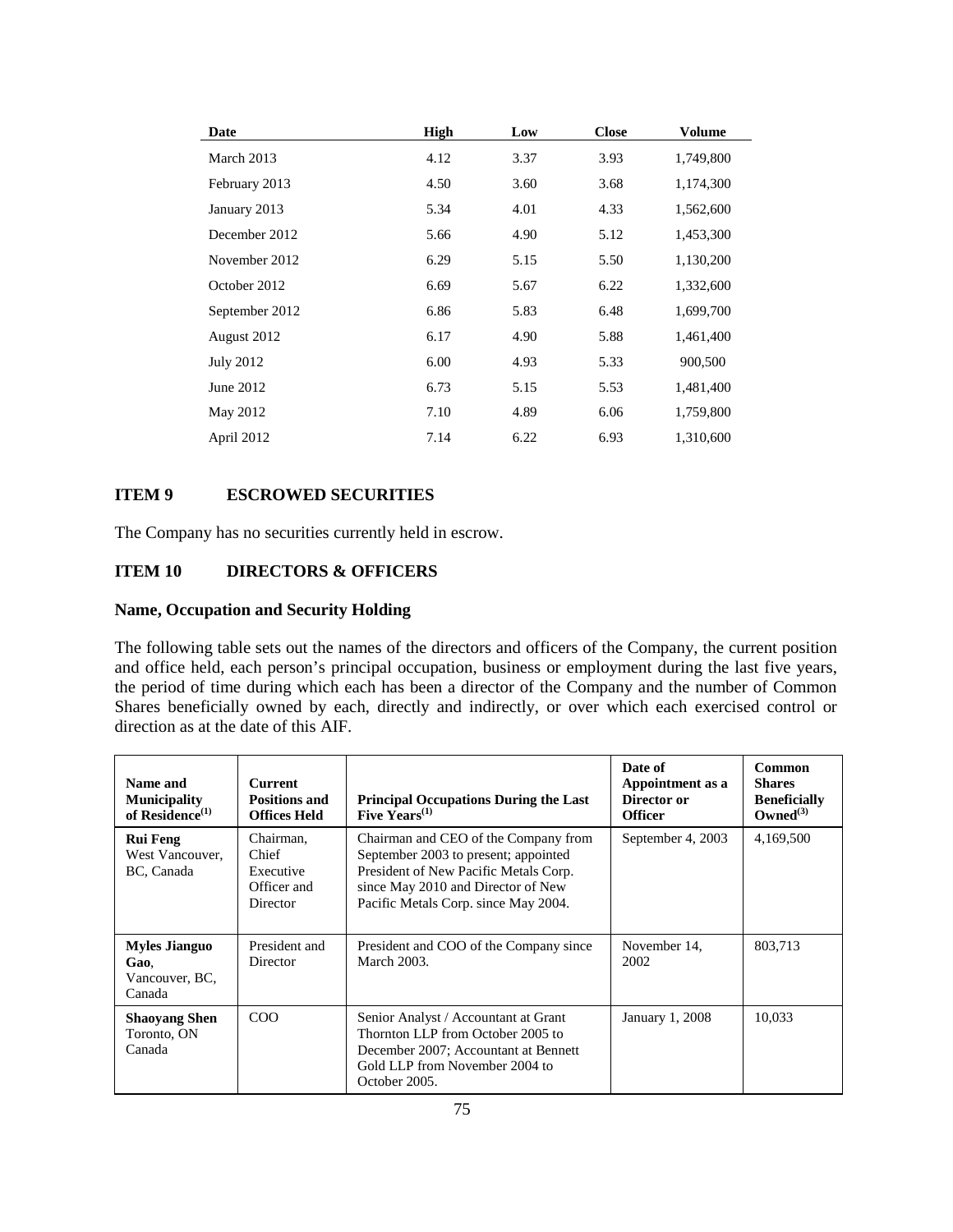| Name and<br><b>Municipality</b><br>of Residence <sup>(1)</sup>   | <b>Current</b><br><b>Positions and</b><br><b>Offices Held</b> | <b>Principal Occupations During the Last</b><br>Five Years <sup>(1)</sup>                                                                                                                                                                                                                                                                                                                                                                                                                                    | Date of<br>Appointment as a<br>Director or<br><b>Officer</b> | Common<br><b>Shares</b><br><b>Beneficially</b><br>Owned $^{(3)}$ |
|------------------------------------------------------------------|---------------------------------------------------------------|--------------------------------------------------------------------------------------------------------------------------------------------------------------------------------------------------------------------------------------------------------------------------------------------------------------------------------------------------------------------------------------------------------------------------------------------------------------------------------------------------------------|--------------------------------------------------------------|------------------------------------------------------------------|
| Meng (Maria)<br>Tang<br>Burnaby, BC<br>Canada                    | Chief<br>Financial<br>Officer                                 | Prior to joining the Company, Ms. Tang<br>had five years audit experience, most<br>recently with Ernst & Young LLP, where<br>she focused on public company audits with<br>China operations and was in charge of<br>Sarbanes-Oxley audits for US public<br>companies.                                                                                                                                                                                                                                         | October 1, 2008                                              | 12,200                                                           |
| <b>Peter Torn</b><br>Vancouver, BC<br>Canada                     | Corporate<br>Secretary and<br>General<br>Counsel              | Corporate Secretary. Current legal counsel<br>of the New Pacific Metals Corp. Former<br>associate at Lang Michener LLP and<br>Parlee Mclaws LLP.                                                                                                                                                                                                                                                                                                                                                             | November 8, 2012                                             | $\mathbf{0}$                                                     |
| S. Paul<br>Simpson <sup>(4)(5)</sup><br>Vancouver, BC,<br>Canada | Director                                                      | Solicitor at Armstrong Simpson, Barristers<br>& Solicitors.                                                                                                                                                                                                                                                                                                                                                                                                                                                  | June 24, 2003                                                | 648,005                                                          |
| Earl Drake $\sqrt{2)(4)}$<br>Vancouver, BC<br>Canada             | Director                                                      | Vice Chairman Emeritus of the Canada<br>China Business Council; former Project<br>Director of the China Council on<br>Environment & Development; and<br>Honorary Professor in Residence at<br>University of British Columbia. Prior to<br>settling in Vancouver, Mr. Drake spent<br>many years abroad as Canadian<br>Ambassador to China and Indonesia,<br>Executive Director at the World Bank in<br>Washington and as Canadian diplomat at<br>the OECD in Paris and embassies in<br>Malaysia and Pakistan. | July 24, 2006                                                | 16,899                                                           |
| David Kong <sup>(2)</sup><br>Vancouver, BC,<br>Canada            | Director                                                      | From 1981 to 2004, he was partner of Ellis<br>Foster Chartered Accountants and a<br>partner at Ernst & Young LLP from 2005<br>to 2010. Currently, Mr. Kong is a director<br>of New Pacific Metals Corp., IDM<br>International Limited, Hana Mining Ltd.,<br>Uranium Energy Corp., and Brazil<br>Resources Inc.                                                                                                                                                                                               | November 24,<br>2011                                         | 46,000                                                           |
| Yikang Liu <sup>(4)(5)</sup><br>Beijing, China                   | Director                                                      | Past Deputy Secretary General of China<br>Mining Association;                                                                                                                                                                                                                                                                                                                                                                                                                                                | July 24, 2006                                                | 134,500                                                          |
| Robert<br>$Gayton^{(2)(5)}$<br>West Vancouver,<br>BC, Canada     | Director                                                      | Director of each of Nevsun Resources<br>Ltd., Amerigo Resources Ltd., B2Gold<br>Corp., Eastern Platinum Ltd., LNG Energy<br>Ltd., Western Copper and Gold Inc.                                                                                                                                                                                                                                                                                                                                               | September 30,<br>2008                                        | 4,500                                                            |
| <b>Total</b>                                                     |                                                               |                                                                                                                                                                                                                                                                                                                                                                                                                                                                                                              |                                                              | 5,845,350                                                        |

Notes:

(1) The information as to municipality of residence and principal occupation of each nominee has been individually furnished by the respective nominee.

(2) Member of Audit Committee.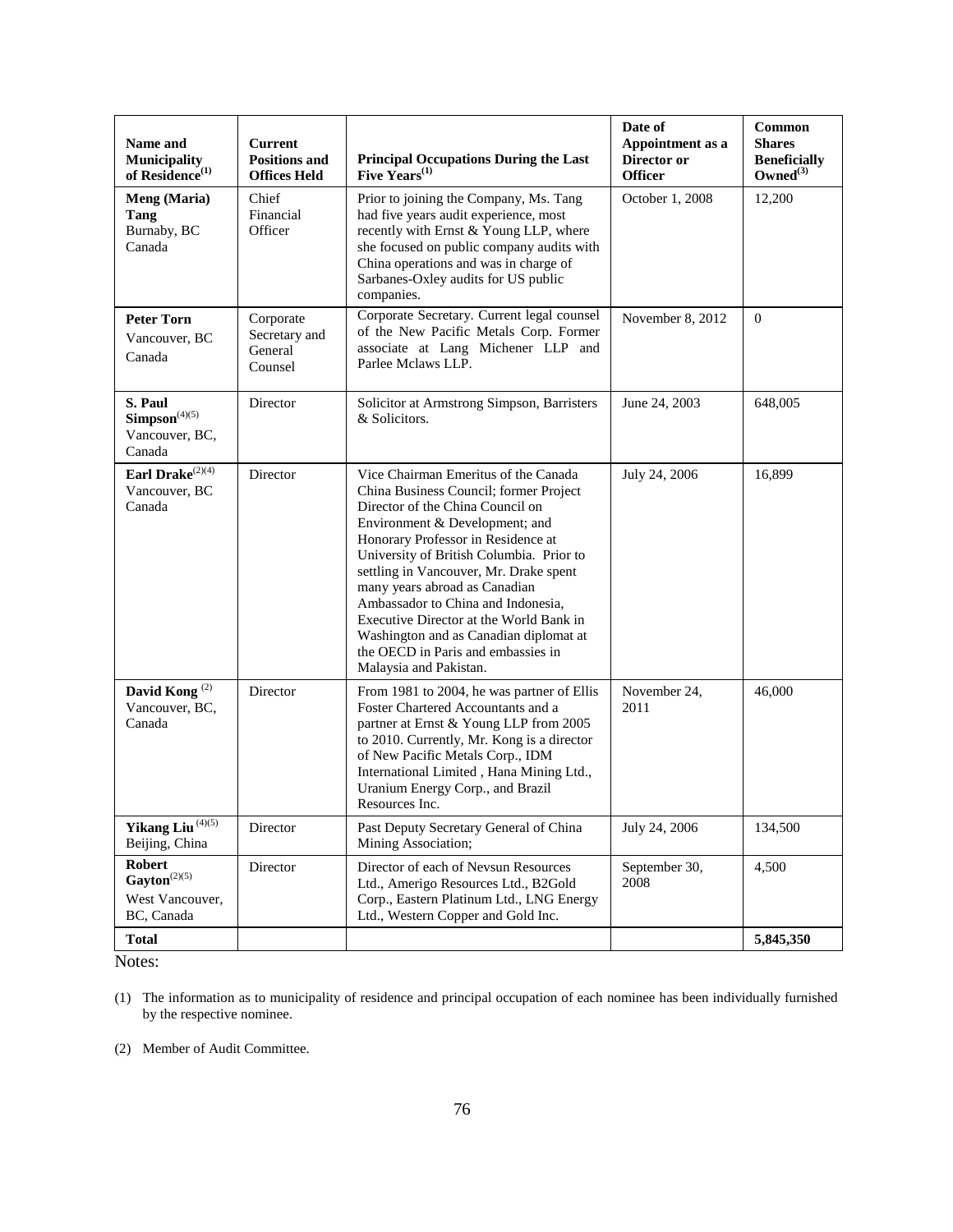- (3) The approximate number of shares of the Company carrying the right to vote in all circumstances beneficially owned directly or indirectly, or over which control or direction is exercised is based upon information furnished to the Company by each proposed nominee as at the date hereof.
- (4) Member of Corporate Governance Committee.
- (5) Member of Compensation Committee

The term of office of each of the directors expires at the next annual general meeting of shareholders.

As of the date hereof, all of the directors and officers of the Company, as a group, beneficially own, directly or indirectly, or exercise control over 5,845,350 Common Shares representing 3.4% of Common Shares issued and outstanding as of June 20, 2013.

### **Cease Trade Orders, Bankruptcies, Penalties or Sanctions**

Except as disclosed below, as at the date of this AIF and within the 10 years before the date of this AIF, no director, executive officer or a shareholder holding sufficient number of securities of the Company to materially affect control of the Company,

- (a) is or has been a director or executive officer of any company (including the Company), that:
	- 1. while that person was acting in that capacity, was the subject of a cease trade order or similar order or an order that denied the relevant company access to any exemption under securities legislation, for a period of more than 30 consecutive days;
	- 2. that after that person ceased to be a director or executive officer, was subject to an order which resulted from an event that occurred while that person was acting in the capacity as director or executive officer that denied the relevant company access to any exemption under securities legislation, for a period of more than 30 consecutive days;
	- 3. while that person was acting in that capacity, or within a year of that person ceasing to act in that capacity, became bankrupt, made a proposal under any legislation relating to bankruptcy or insolvency or was subject to or instituted any proceedings, arrangement or compromise with creditors or had a receiver, receiver manager or trustee appointed to hold its assets; or
	- 4. has within 10 years before the date of the AIF became bankrupt, made a proposal under any legislation relating to bankruptcy or insolvency or was subject to or instituted any proceedings, arrangement or compromise with creditors or had a receiver, receiver manager or trustee appointed to hold the assets of the director, officers or shareholders.
- (b) No director, officer or promoter of the Company or a shareholder holding a sufficient number of securities of the Company to affect materially the control of the Company, has, within the 10 years prior to the date of this AIF, been subject to: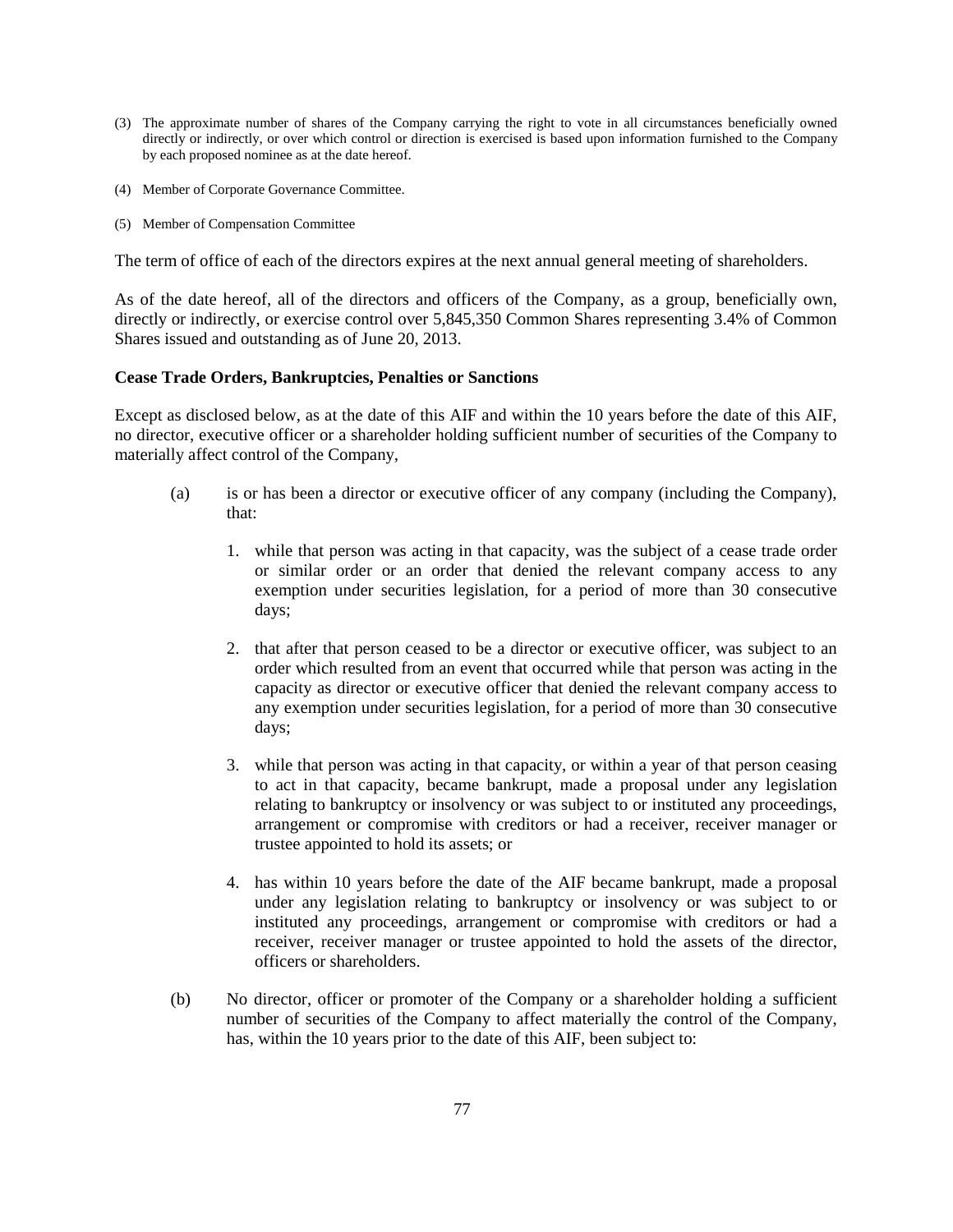- (c) any penalties or sanctions imposed by a court or securities regulatory authority relating to securities legislation or by a securities regulatory authority or has entered into a settlement agreement with a securities regulatory authority; or
- (d) any other penalties or sanctions imposed by a court or regulatory body that would likely be considered important to a reasonable investor in making an investment decision.

Mr. Paul Simpson was the Corporate Secretary of Salmon River Resources Ltd., a company listed on the TSX-V, which was the subject of a cease trade order of the Alberta Securities Commission issued on December 2, 2003 for failure to file its Annual Financial Statements for the period ended June 30, 2003. The annual financial statements were filed in February 2004, and the cease trade order subsequently **lifted** 

Mr. Robert Gayton was a director and officer of Newcoast Silver Mines Ltd. at the date of a cease trade order issued by the British Columbia Securities Commission on September 30, 2003, and by the Alberta Securities Commission on October 31, 2003, for failure to file financial statements. The orders were revoked on October 23, 2003 and March 25, 2004, respectively.

## **Conflicts of Interest**

Certain directors and officers of the Company are also directors, officers or shareholders of other companies that are similarly engaged in the business of acquiring and exploiting natural resources properties. These associations to other companies in the resource sector may give rise to conflicts of interest from time to time.

Under the laws of the Province of British Columbia, the directors and senior officers of the Company are required by law to act honestly and in good faith with a view to the best interests of the Company. In the event that such a conflict of interest arises at a meeting of the Company's directors, a director who has such a conflict will disclose such interest in a contract or transaction and will abstain from voting on any resolution in respect of such contract or transaction. See also "Item 4.3 Risk Factors" and "Item 14 Interest of Management and Others in Material Transactions".

# **ITEM 11 AUDIT COMMITTEE**

### **Audit Committee Charter**

A copy of the Charter of the Audit Committee is attached hereto as Schedule "A".

### **Composition of the Audit Committee**

The current members of the Audit Committee are David Kong, Robert Gayton, and Earl Drake, all of whom are considered independent pursuant to National Instrument 52-110 – Audit Committees. All members of the Audit Committee are considered to be financially literate. The Audit Committee will be re-constituted after the 2013 Annual General Meeting.

### **Relevant Education and Experience**

David Kong, Director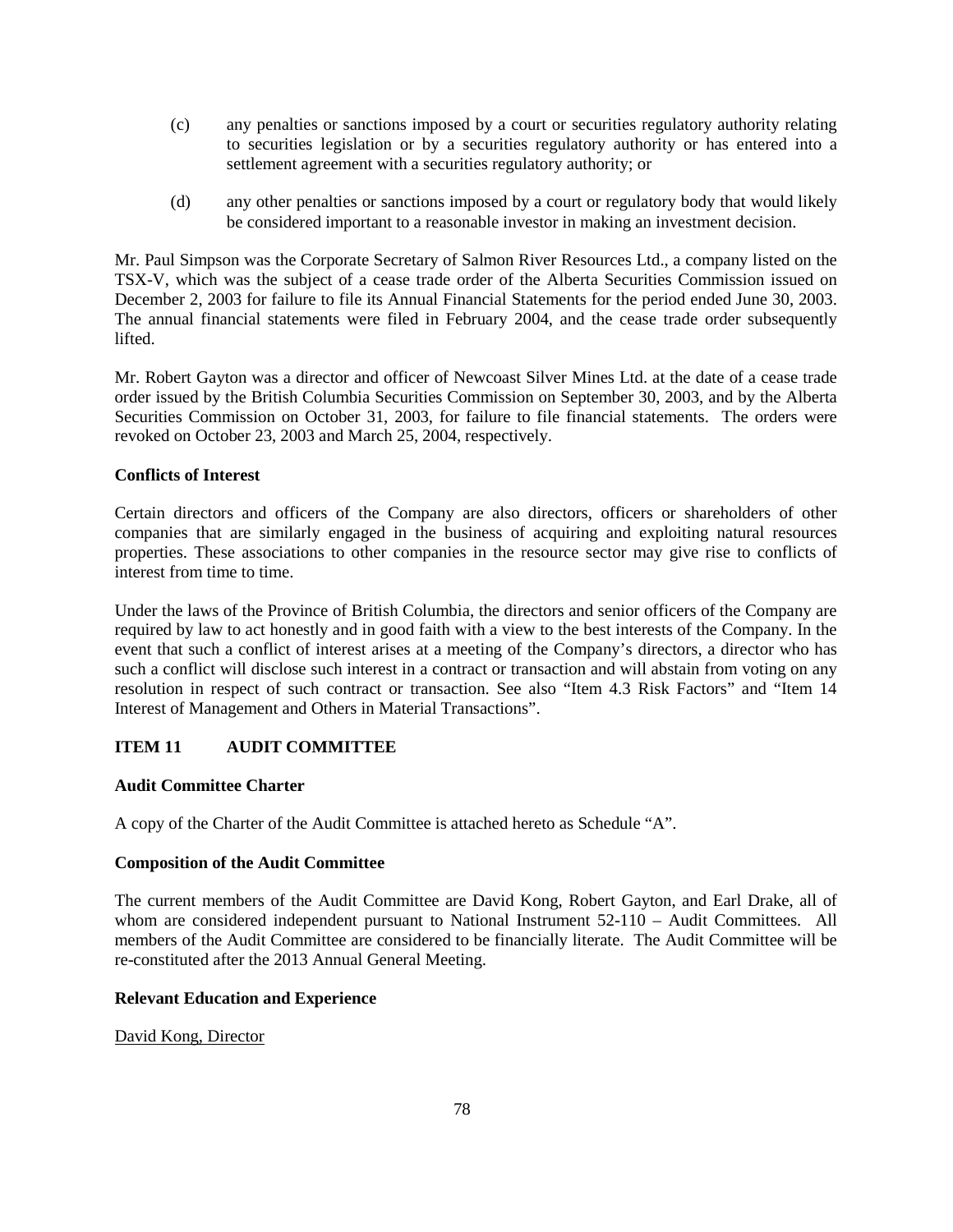Mr. Kong holds a Bachelor in Business Administration and earned his Chartered Accountant designation in British Columbia in 1978 and U.S CPA (Illinois) designation in 2002. From 1981 to 2004, he was partner of Ellis Foster Chartered Accountants and a partner at Ernst & Young LLP from 2005 to 2010. Currently, Mr. Kong is a director of New Pacific Metals Corp., Hana Mining Ltd., IDM International Limited, Uranium Energy Corp., and Brazil Resources Inc. Mr. Kong is a certified director (ICD.C) of the Institute of Corporate Directors.

#### Robert Gayton, Director

Dr. Gayton graduated from the University of British Columbia ("UBC") in 1962 with a Bachelor of Commerce and in 1964 earned the Chartered Accountant (C.A.) designation while at Peat Marwick Mitchell. Dr. Gayton joined the Faculty of Business Administration at UBC in 1965 beginning 10 years in the academic world, including time at the University of California, Berkeley, earning a Ph.D. in Business. Dr. Gayton rejoined Peat Marwick Mitchell in 1974 and became a partner in 1976, providing audit and consulting services to private and public company clients for 11 years. He has directed the accounting and financial matters of public companies in the resource and non-resource fields since 1987. He was CFO of Western Silver Corporation from 1996 to 2004 and was a director of Western Silver Corporation (2004-2005), Bema Gold Corporation (2003-2007), Northern Orion Resources Inc. (2004- 2007), and Doublestar Resources (2000-2007), each of which were "taken over". Mr. Gayton is currently a director Nevsun Resources Ltd., Amerigo Resources Ltd., B2Gold Corp., Eastern Platinum Ltd., LNG Energy Ltd., Western Copper and Gold Inc.

#### Earl Drake, Director

Mr. Drake is Vice Chairman Emeritus of the Canada China Business Council; former Project Director of the China Council on Environment & Development; and Honorary Professor in Residence at University of British Columbia. Prior to settling in Vancouver, Mr. Drake spent many years abroad as Canadian Ambassador to China and Indonesia, Executive Director at the World Bank in Washington and as Canadian diplomat at the OECD in Paris and embassies in Malaysia and Pakistan. In Ottawa, he served as Assistant Deputy Minister at the Department of External Affairs and Vice President at Canadian International Development Agency.

#### **Reliance on Certain Exemptions**

At no time since the commencement of the Company's most recently completed financial year has the Company relied on the exemption in sections 2.4, 3.2, 3.3(2), 3.4, 3.5, 3.6 or 3.8 of NI 52-110, or an exemption from NI 52-110, in whole or in part, granted under Part 8 of NI 52-110.

#### **Audit Committee Oversight**

During the last year, recommendations of the Audit Committee to nominate or compensate an external auditor were adopted by the Board.

### **Pre-Approval Policies and Procedures**

The Audit Committee has adopted a specific policy and procedure for the engagement of non-audit services as described in Section IV of the Audit Committee Charter.

### **External Auditor Services Fees**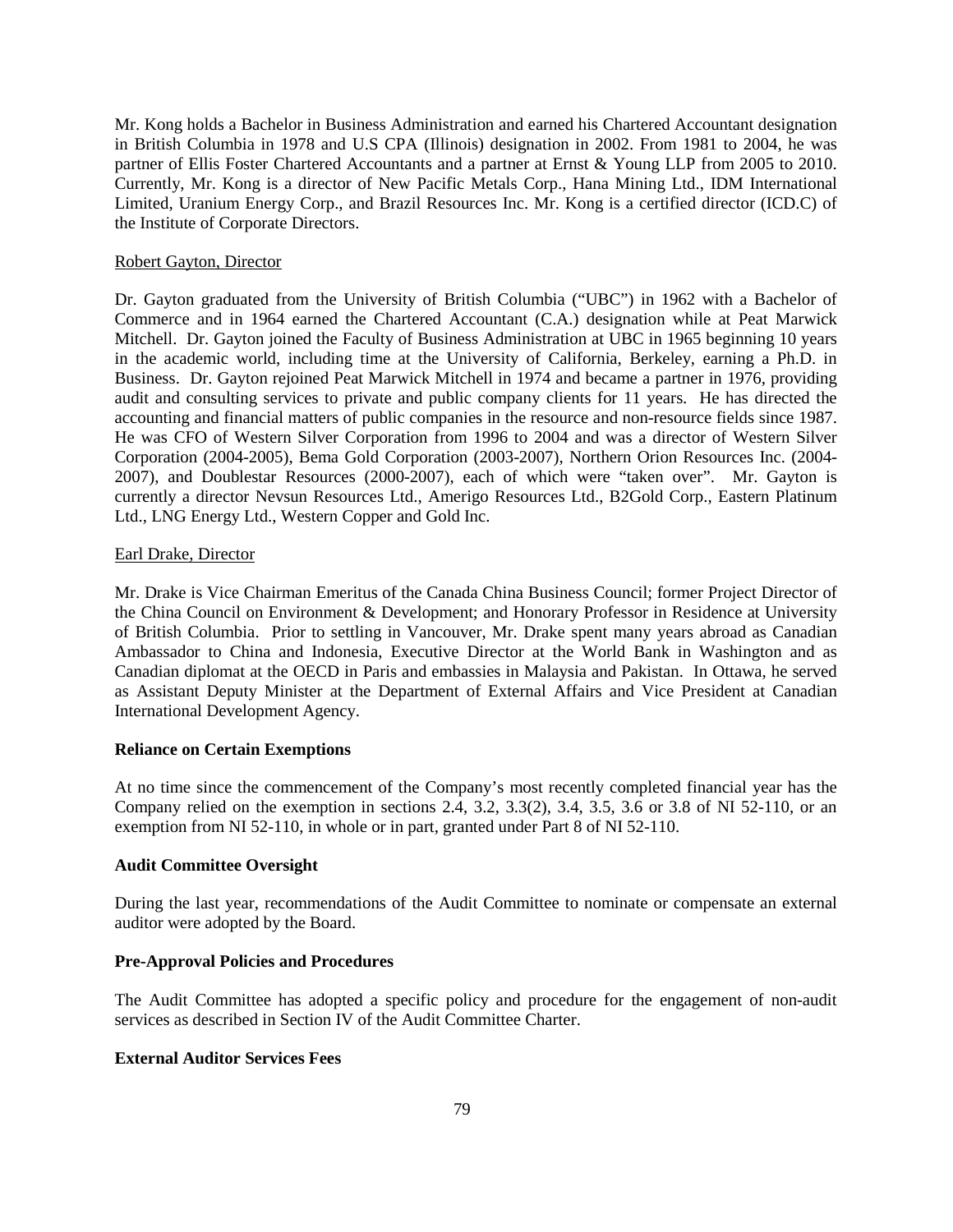Our principal accountant for the year ended March 31, 2013 was Deloitte LLP and our principal accountant for the year ended March 31, 2012 was Ernst & Young LLP. The Audit Committee has reviewed the nature and amount of the services provided by the principal accountants to ensure auditor independence. Fees (stated in Canadian dollars) paid or accrued for audit and other services provided by Deloitte LLP and Ernst & Young LLP in the last two fiscal years are outlined below:

| <b>Nature of Services</b>            | Year Ended March 31, 2013 | Year Ended March 31, 2012 |
|--------------------------------------|---------------------------|---------------------------|
| Audit Fees $(1)$                     | \$898,500                 | \$850,000                 |
| Audit-Related Fees <sup>(2)</sup>    | Nil                       | Nil                       |
| Tax-Fees <sup><math>(3)</math></sup> | \$30,525                  | \$33,459                  |
| All Other Fees <sup>(4)</sup>        | \$12,500                  | \$97.500                  |
| Total                                | \$941,525                 | \$980,959                 |

Notes:

- (2) "Audit-Related Fees" include the aggregate fees billed in each of the last two fiscal years for assurance and related services by the principal accountant that are reasonably related to the performance of the audit or review of the Company's financial statements and are not reported under above item (1).
- (3) "Tax Fees" include the aggregate fees billed in each of the last two fiscal years for professional services rendered by the principal accountant for tax compliance, tax advice, and tax planning. For fiscal years 2013 and 2012, tax fees were for corporate tax returns and general tax inquiries.
- (4) "All Other Fees" include the aggregate fees billed in each of the last two fiscal years for services provided by the principal accountant, other than the services reported in the above items. For fiscal year 2013, other fees represent services provided by Ernst & Young LLP. For fiscal year 2012, other fees include Ernst & Young fees related to the review of the report from KPMG Forensic Inc. ("KPMG"), commissioned by Silvercorp's Special Committee (the "KPMG Report") to review the allegations issued by two anonymous sources in September 2011 respecting the Company's financial position and review of comment letters from securities regulators.

### **ITEM 12 PROMOTERS**

No person or company has been a promoter of the Company or a subsidiary of the Company within the two most recently completed financial years or during the current financial year.

# **ITEM 13 LEGAL PROCEEDINGS AND REGULATORY ACTIONS**

Except as disclosed herein, the Company is not aware of any other actual or pending material legal proceedings or any regulatory actions to which the Company is or is likely to be party or of which any of its business or property is or is likely to be subject.

As announced on September 22, 2011 the Company filed a lawsuit in New York County Supreme Court charging defendants Chinastockwatch.com, Jerry Katz, Alfredlittle.com, Alfred Little, Simon Moore, and several "John Doe" defendants with spreading "false, defamatory and fraudulent" information about Silvercorp on the Internet and in letters to the media and regulators. Silvercorp charged that the defendants did so to drive down the price of Silvercorp's stock in order to make their short positions in the stock more profitable. On August 17, 2012, the Company announced that the New York County Supreme Court granted motions dismissing the Company's defamation case against all defendants. The Company disagreed with the Court's finding and filed an appeal with the Appellate Divisions of New York Supreme Court. On March 13, 2013, in the interest of avoiding further protracted and costly

<sup>(1)</sup> "Audit Fees" include the aggregate fees billed for each of the last two fiscal years for professional services of the principal accountant for the audit of the Company's annual financial statements and the audit of the Company's internal control over financial reporting for fiscal 2013 and fiscal 2012, or review services that are normally provided by the principal accountant in connection with statutory and regulatory filings or engagements for those fiscal years. Audit Fees for fiscal 2013 include \$695,500 and \$203,000 of fees paid or accrued to Deloitte LLP and Ernst & Young LLP, respectively. Audit Fees for fiscal 2012 represent fees paid to Ernst & Young LLP.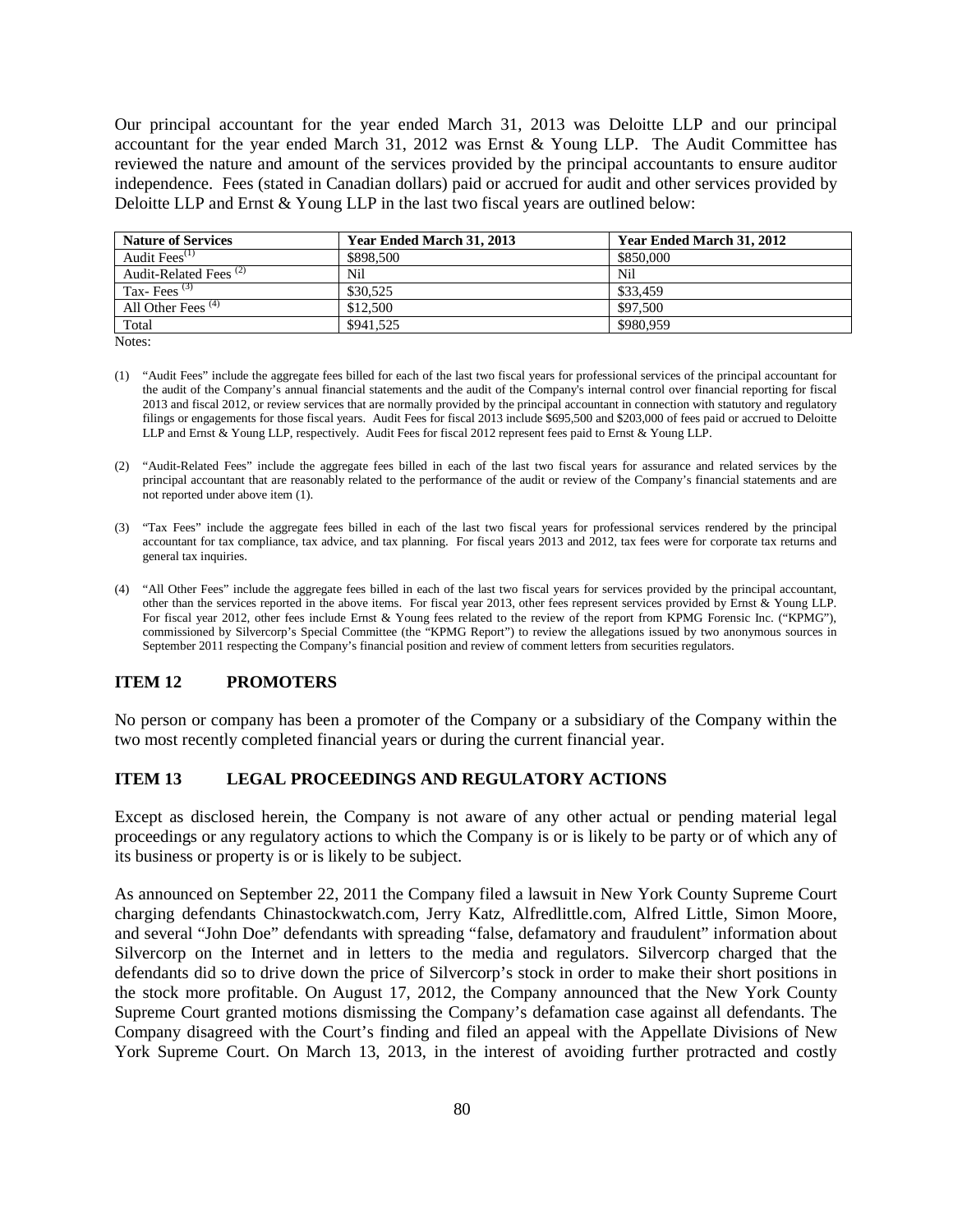litigation and in the best interests of the Company and its shareholders, the Company announced it had withdrawn its appeal.

On January 24, 2013, the Company issued a news release announcing its awareness of class action lawsuit against the Company and certain senior officers commenced on December 24, 2012, in New York by shareholders of the Company and lead class plaintiffs Charles A. Burns and Dale Hachiya, relating to alleged violations of the *Securities Exchange Act of 1934* for an unspecified amount of damages. The Company believes there is no merit to the allegations set out in the class action lawsuits and has retained Latham & Watkins LLP in New York as its defence counsel and intends to pursue a vigorous defence. The Company has filed a motion to dismiss the lawsuit and the parties are in the process of making submissions for a hearing scheduled for July 16, 2013.

On May 23, 2013 the Company became aware of an action commenced pursuant to the *Class Proceedings Act* (Ontario) against it and certain of its senior officers and expert advisors in the Ontario Superior Court of Justice on May 21, 2013 relating to claims for misrepresentation, at common law and pursuant to secondary market civil liability provisions under the *Securities Act* (Ontario). The lead plaintiff is John Mask and the amount claimed as special damages or general damages, not including claims for costs and interest, is \$80 million or such other sum the court finds appropriate in the event this action is certified and judgment pronounced at trial. The Company believes that there is no merit to the allegations set out in the class action lawsuit and has retained McCarthy Tétrault LLP as its defence counsel and intends to pursue a vigorous defence.

## **ITEM 14 INTEREST OF MANAGEMENT AND OTHERS IN MATERIAL TRANSACTIONS**

Except as disclosed below, no director or executive officer, insider, or any associate or affiliate of such insider or director or executive officer, have had any material interest, direct or indirect, in any material transaction of Silvercorp within the Company's three most recently completed financial years or during the current financial year, which has materially affected or will materially affect Silvercorp.

## **ITEM 15 TRANSFER AGENTS AND REGISTRARS**

The Company's transfer agent and registrar is Computershare Investor Services Inc. of 510 Burrard Street, 2nd Floor, Vancouver, British Columbia, Canada V6C 3B9.

# **ITEM 16 MATERIAL CONTRACTS**

There are no other contracts, other than those disclosed in this AIF and other than those entered into in the ordinary course of the Company's business, that are material to the Company and which were entered into in the most recently completed financial year ended March 31, 2013, or before the most recently completed financial year but are still in effect as of the date of this AIF.

## **ITEM 17 INTERESTS OF EXPERTS**

## *Names of Experts*

### **Revised Ying Report**

AMC Mining Consultants (Canada) Ltd ("**AMC**") was commissioned by the Company to prepare the Revised Ying Report dated effective as of May 1, 2012 and filed April 30, 2013. The Revised Ying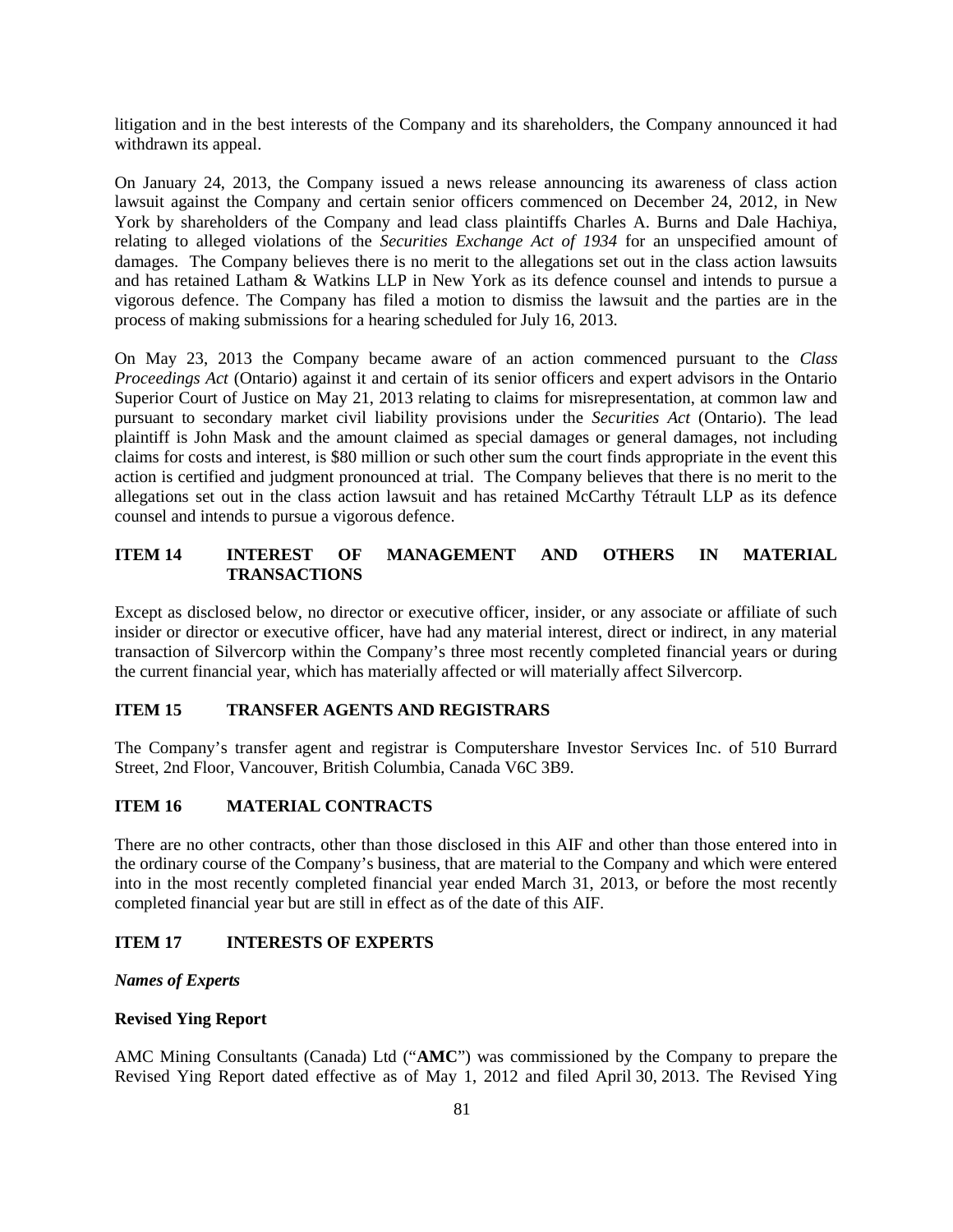Report revises the previous technical report of the same title filed on June 15, 2012. The historical Ying Projects technical reports were prepared by other parties and were dated 20 May 2011, and covered the SGX Mine, HPG and TLP/LM Mines in three separate reports. Persons who prepared, or contributed to, the Revised Ying Report are set out as follows:

| <b>Oualified Persons responsible for the preparation of Revised Ying Report</b> |                                                 |                                                  |                                                  |                                           |                                                             |                                           |  |
|---------------------------------------------------------------------------------|-------------------------------------------------|--------------------------------------------------|--------------------------------------------------|-------------------------------------------|-------------------------------------------------------------|-------------------------------------------|--|
| <b>Oualified</b><br>Person                                                      | <b>Position</b>                                 | <b>Employer</b>                                  | Independent of<br>Silvercorp?                    | Date of Last<br><b>Site Visit</b>         | <b>Professional</b><br><b>Designation</b>                   | <b>Sections of</b><br><b>Report</b>       |  |
| MrPR<br>Stephenson                                                              | General Manager                                 | <b>AMC</b> Mining<br>Consultants<br>(Canada) Ltd | Yes                                              | No visit                                  | PGeo, BSc (Hons),<br>FAusIMM (CP),<br>MAIG. MCIM            | 1 to 12, 14,<br>20, 23 to 26              |  |
| Mr H A<br>Smith                                                                 | Principal Mining<br>Engineer                    | <b>AMC</b> Mining<br>Consultants<br>(Canada) Ltd | Yes                                              | 16-19 February<br>2012                    | PEng (BC), PEng<br>(Ontario), PEng<br>(Alberta)<br>MSc, BSc | 15, parts of<br>16, 21, and<br>22         |  |
| Mr A Riles                                                                      | Principal<br>Metallurgical<br>Consultant        | Riles Integrated<br>Resource<br>Management Ltd   | Yes                                              | 16-19 February<br>2012                    | B.Met (Hons) Grad<br>Dipl Professional<br>Management, MAIG  | 13, 17, 19,<br>parts of 18,<br>21 and 22, |  |
| Mr M<br>Molavi                                                                  | Principal Mining<br>Engineer                    | <b>AMC</b> Mining<br>Consultants<br>(Canada) Ltd | Yes                                              | 16-19 February<br>2012                    | PEng, M Eng, B Eng                                          | Parts of 16.<br>18, 21 and 22             |  |
|                                                                                 |                                                 |                                                  | Other Experts who assisted the Qualified Persons |                                           |                                                             |                                           |  |
| <b>Expert</b>                                                                   | <b>Position</b>                                 | <b>Employer</b>                                  | <b>Independent of</b><br><b>Silvercorp</b>       | <b>Visited Site</b>                       | <b>Sections of Report</b>                                   |                                           |  |
| Mr B<br>O'Connect                                                               | Principal Geologist                             | Independent<br>Consultant                        | Yes                                              | 16-21 February<br>and 14-20<br>April 2012 | 2 to 12, part 14, 20, 23, 24                                |                                           |  |
| Mr J Zhang,<br>P.Eng                                                            | Metallurgical<br>Consultant                     | Self Employed                                    | Yes                                              | May, 2011                                 | Parts of 13, 17 and 18                                      |                                           |  |
| Mr A Li.<br>P.Eng                                                               | Senior Mining<br>Engineer                       | Silvercorp Metals<br>Inc.                        | N <sub>0</sub>                                   | Since April,<br>2010                      | Parts of 15, 16 and 18                                      |                                           |  |
| Dr. M Liang                                                                     | Environmental<br>Consultant                     | ESD China Ltd.                                   | Yes                                              | 8-9 February,<br>2012                     | Part of 20                                                  |                                           |  |
| Mr M Gao.<br>P.Geo                                                              | President and Chief<br><b>Operating Officer</b> | Silvercorp Metals<br><b>Inc</b>                  | No                                               | Since 2004                                | General                                                     |                                           |  |
| Mr R Jiang,<br>P.Geo                                                            | Vice-President.<br>Exploration                  | Silvercorp Metals<br><b>Inc</b>                  | N <sub>o</sub>                                   | Since January<br>2012                     | 5 to 11, 14                                                 |                                           |  |

# **GC Report**

AMC was commissioned by Silvercorp to review a report titled "Mining and Dressing Project of Gaocheng Lead-Zinc Ore in Yun'an County, Guangdong Province" prepared by the Guangdong Metallurgical & Architectural Design Institute (GMADI) in January 2011, and to prepare an independent Technical Report on the property incorporating its findings on the GMADI report. AMC prepared a previous Technical Report on the GC Mine in June 2009 titled "NI 43-101 Technical Report Update on the GC Ag-Zn-Pb Project in Guangdong Province, People's Republic of China" (AMC report number 709003). Persons who prepared, or contributed to, the GC Report are set out as follows:

| Oualified<br>Person | <b>Position</b>                          | <b>Employer</b>                                  | Independent of<br>Silvercorp? | Date of Last<br><b>Site Visit</b> | <b>Professional</b><br><b>Designation</b>            | <b>Sections of</b><br><b>Report</b>    |
|---------------------|------------------------------------------|--------------------------------------------------|-------------------------------|-----------------------------------|------------------------------------------------------|----------------------------------------|
| Mr. B<br>O'Connect  | Principal Geologist                      | <b>AMC</b> Mining<br>Consultants<br>(Canada) Ltd | Yes                           | $23 - 31$ May<br>2011             | PGeo, BSc<br><b>MCIM</b>                             | Sections 2 to<br>12, 14, 20, 23,<br>24 |
| Mr. P Mokos         | Principal Mining<br>Geologist            | <b>AMC</b> Mining<br>Consultants<br>(Canada) Ltd | Yes                           | $23 - 31$ May<br>2011             | BSc (Eng), DipEng<br>(Mining),<br>MAusIMM (CP)       | 15, 16                                 |
| Mr. A Riles         | Principal<br>Metallurgical<br>Consultant | Riles Integrated<br>Resource<br>Management Ltd   | Yes                           | $23 - 31$ May<br>2011             | BSc (Hons) Grad<br>Dipl Business<br>Management, MAIG | 13, 17, 19, 21,<br>22, part of $18$    |
| Mr. O Watson        | Senior Geotechnical                      | <b>AMC</b> Mining                                | Yes                           | $23 - 31$ May                     | BEng (Geological)                                    | Parts of 15, 16                        |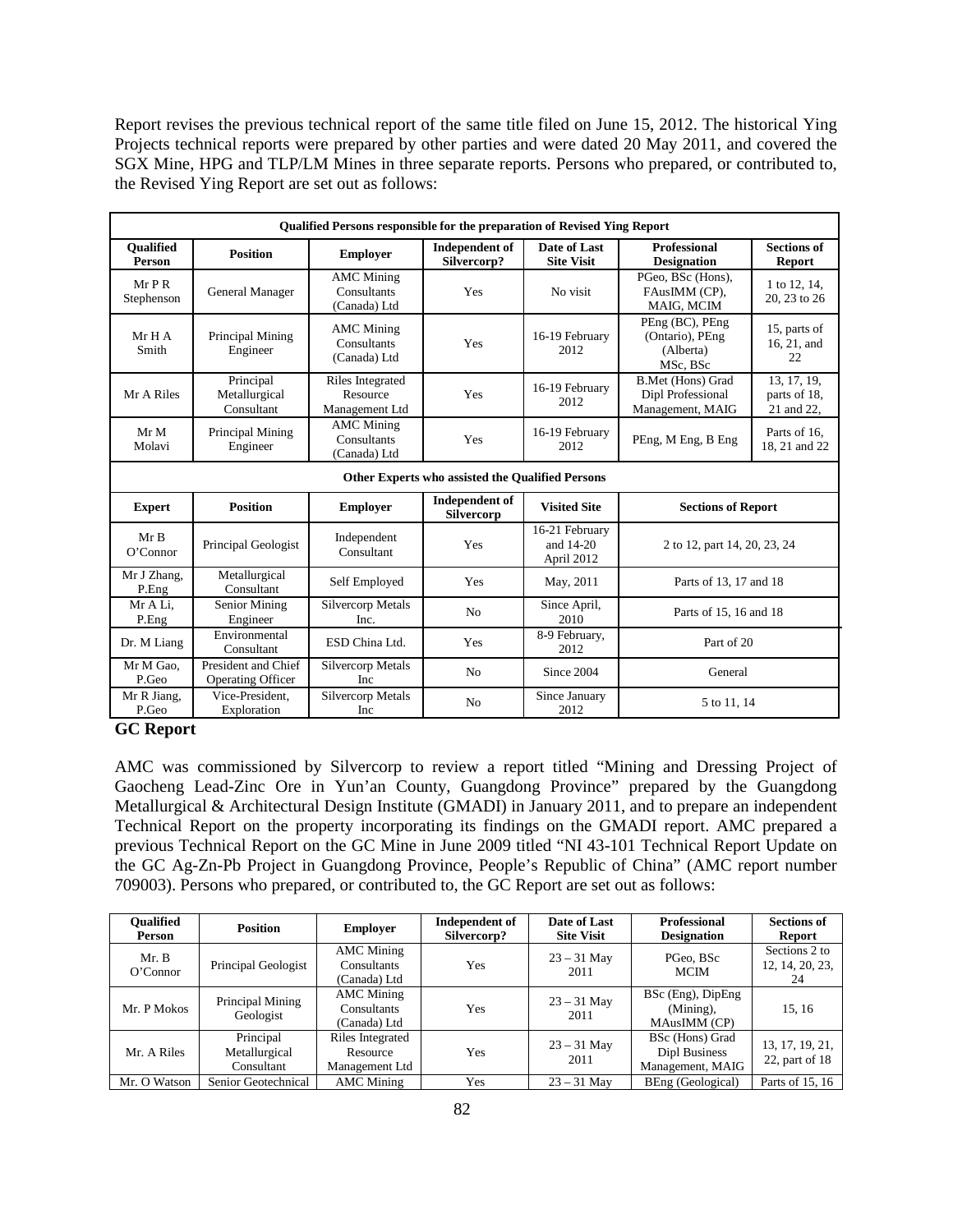|                     | Engineer                                          | Consultants<br>(Canada) Ltd                      |                                                                          | 2011                | (Hons)<br>MAusIMM (CP),<br><b>MCIM</b>           |             |
|---------------------|---------------------------------------------------|--------------------------------------------------|--------------------------------------------------------------------------|---------------------|--------------------------------------------------|-------------|
| Mr. M Molavi        | Principal Mining<br>Engineer                      | <b>AMC</b> Mining<br>Consultants<br>(Canada) Ltd | Yes                                                                      | No visit            | PEng, M Eng, B Eng                               | Parts of 18 |
| Mr. P<br>Stephenson | General Manager                                   | <b>AMC</b> Mining<br>Consultants<br>(Canada) Ltd | Yes                                                                      | No visit            | PGeo, BSc (Hons),<br>FAusIMM (CP),<br>MAIG, MCIM | 1, 25, 26   |
|                     |                                                   |                                                  | Other Experts upon whose contributions the Qualified Persons have relied |                     |                                                  |             |
| <b>Expert</b>       | <b>Position</b>                                   | <b>Employer</b>                                  | Independent of<br><b>Silvercorp</b>                                      | <b>Visited Site</b> | <b>Sections of Report</b>                        |             |
|                     |                                                   |                                                  |                                                                          |                     |                                                  |             |
| Mr. B Fallaw        | Senior Tailings and<br><b>Backfill Consultant</b> | AMC<br><b>Consultants Pty</b><br>Ltd             | <b>Yes</b>                                                               | No visit            | Part of 18                                       |             |
| Mr. S Wyllie        | Senior Mining<br>Consultant                       | <b>AMC</b> Mining<br>Consultants<br>(Canada) Ltd | Yes                                                                      | No visit            | Parts of 15, 16                                  |             |

## **Auditor**

Deloitte LLP is the auditor of Silvercorp and is independent within the meaning of the Rules of Professional Conduct of the Institute of Chartered Accountants of British Columbia.

### **Interests of Experts**

Other than disclosed in this AIF, none of the independent consulting geologists and independent "Qualified Persons" named in "Item 17 Names of Experts", when or after they prepared the statement, report or valuation, has received any registered or beneficial interests, direct or indirect, in any securities or other property of the Company or of one of the Company's associates or affiliates or is or is expected to be elected, appointed or employed as a director, officer or employee of the Company or of any associate or affiliate of the Company except as disclosed below. This information has been provided to the Company by the individual experts.

The Qualified Persons who were responsible for the preparation of the Revised Ying Report and GC Report beneficially owned, directly or indirectly, less than 1% of the Common Shares. The Company confirms that its personnel named herein are non-independent Qualified Persons.

# **ITEM 18 ADDITIONAL INFORMATION**

Additional information on the Company can be found on the Company's website at www.silvercorp.ca or on SEDAR at www.sedar.com.Additional information, including directors' and officers' remuneration and indebtedness, principal holders of the Company's securities and securities authorized for issuance under equity compensation plans, if applicable, is contained in the Company's information circular for its most recent annual meeting of shareholders that involved the election of directors. Additional information is provided in the Company's most recent financial statements and the management's discussion and analysis for its most recently completed financial year.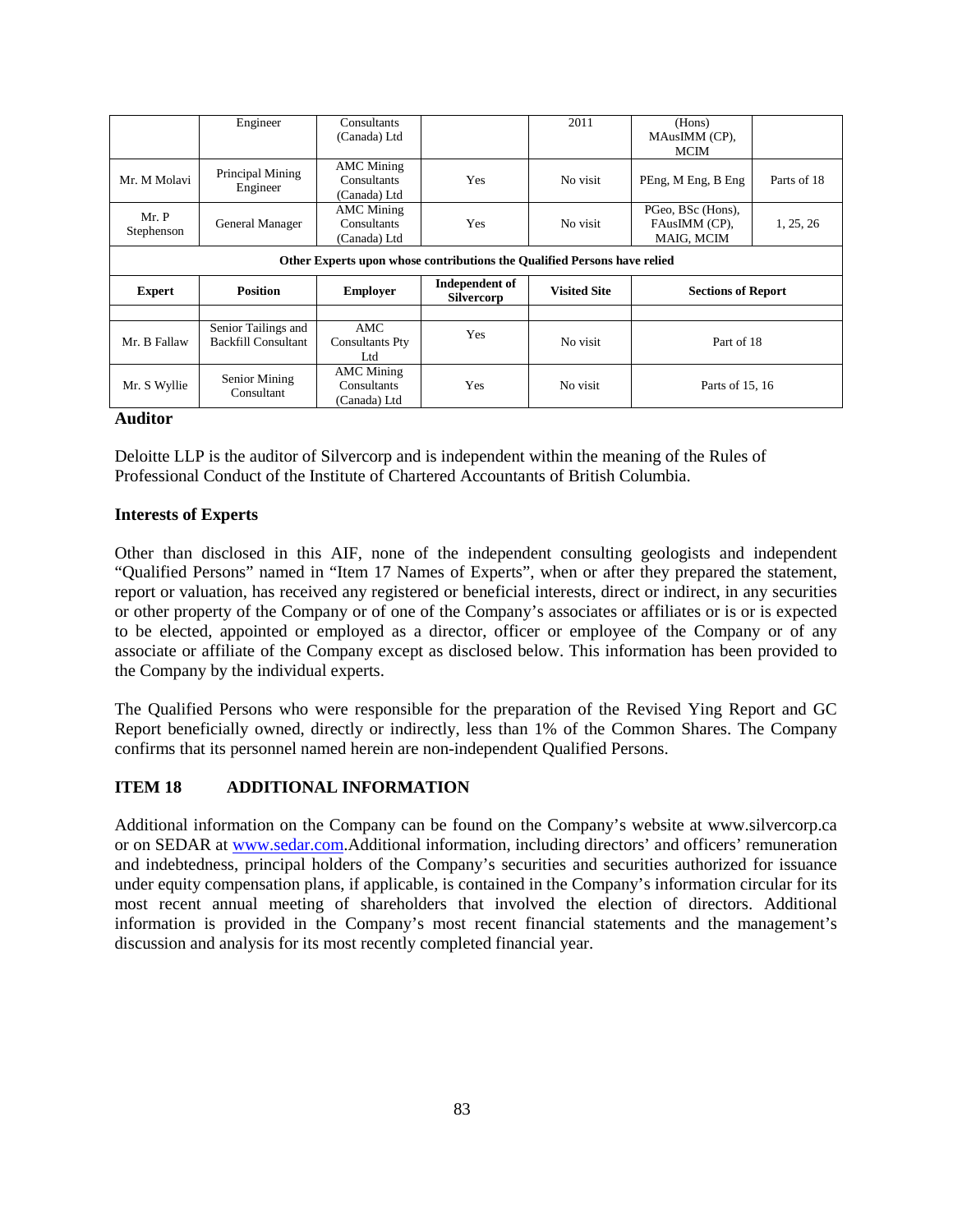### **SILVERCORP METALS INC.**

# **AUDIT COMMITTEE CHARTER**

#### **I. Purpose**

The main objective of the Audit Committee is to act as a liaison between the Board and the Company's independent auditors (the "Auditors") and to assist the Board in fulfilling its oversight responsibilities with respect to (a) the financial statements and other financial information provided by the Company to its shareholders, the public and others, (b) the Company's compliance with legal and regulatory requirements, (c) the qualification, independence and performance of the Auditors and (d) the Company's risk management and internal financial and accounting controls, and management information systems.

Although the Committee has the powers and responsibilities set forth in this Charter, the role of the Committee is oversight. The members of the Committee are not full-time employees of the Company and may or may not be accountants or auditors by profession or experts in the fields of accounting or auditing and, in any event, do not serve in such capacity. Consequently, it is not the duty of the Committee to conduct audits or to determine that the Company's financial statements and disclosures are complete and accurate and are in accordance with generally accepted accounting principles and applicable rules and regulations.

### **II. Organization**

The Committee shall consist of three or more directors and shall satisfy the laws governing the Company and the independence, financial literacy, expertise and experience requirements under applicable securities law, stock exchange and any other regulatory requirements applicable to the Company.

The members of the Committee and the Chair of the Committee shall be appointed by the Board. A majority of the members of the Committee shall constitute a quorum. A majority of the members of the Committee shall be empowered to act on behalf of the Committee. Matters decided by the Committee shall be decided by majority votes.

Any member of the Committee may be removed or replaced at any time by the Board and shall cease to be a member of the Committee as soon as such member ceases to be a director.

The Committee may form and delegate authority to subcommittees when appropriate.

#### **III. Meetings**

The Committee shall meet as frequently as circumstances require, but not less frequently than four times per year. The Committee shall meet at least quarterly.

The Committee may invite, from time to time, such persons as it may see fit to attend its meetings and to take part in discussion and consideration of the affairs of the Committee.